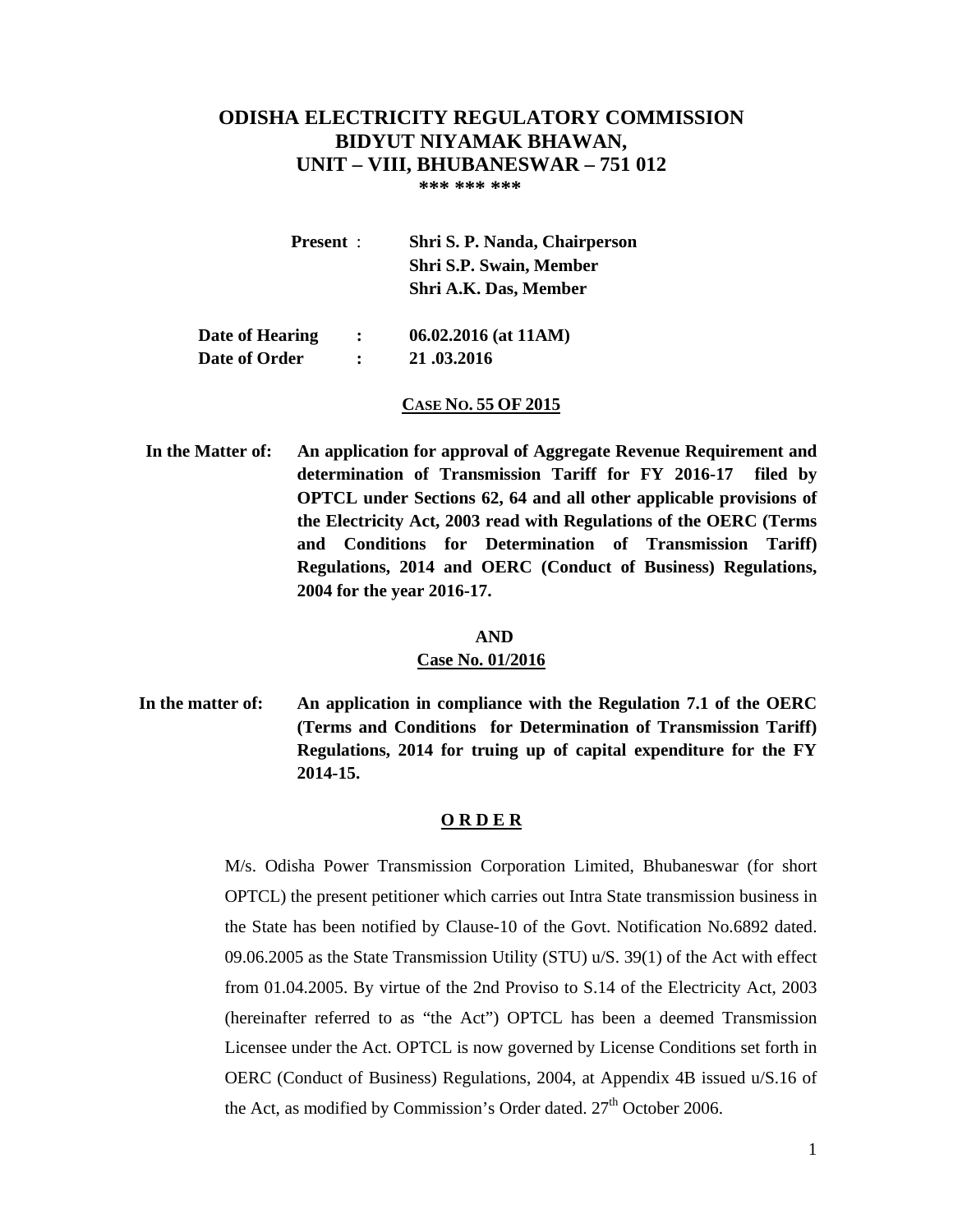2. The OPTCL had submitted an application with respect to its Aggregate Revenue Requirement (ARR) and determination of its Transmission Tariff for FY 2016-17 on 30.11.2015. The said application, after being scrutinized and registered as Case No.55 of 2015 was admitted for hearing. In the consultative process, the Commission heard the applicant, objectors, Consumer Counsel, representative of the State Government along with the application for truing up of capital expenditure for FY 2014-15 in Case No.01 of 2016 and orders as follows:

#### **PROCEDURAL HISTORY (Para 3 to 10)**

- 3. As per OERC (Conduct of Business) Regulations, 2004 and OERC (Terms and Conditions for Transmission Tariff) Regulations, 2014, licensees/deemed licensees are required to file their Aggregate Revenue Requirement within  $30<sup>th</sup>$  November in each year in the prescribed formats. OPTCL as a deemed licensee had submitted its ARR application for 2016-17 before the Commission on 30.11.2015. After due scrutiny and admission of the matter, the Commission directed OPTCL to publish its ARR application in the approved format in the leading and widely circulated in English language in one issue each of a daily English and Odia daily newspaper and in Odia language in one issue of daily Odia newspaper and also the matter was posted in the Commission's website in order to invite objections/views from the intending objectors. The Commission had also directed the applicant to file its rejoinder to the objections filed by the various objectors and to serve copy to them.
- 4. In compliance with the Commission's aforesaid order the OPTCL published the said public notice in the leading daily English and Odia newspaper in one issue each. The Commission issued individual notice to the objectors and to the Govt. of Odisha represented by Department of Energy to send their authorized representative to take part in the ensuing tariff proceedings.
- 5. In response to the aforesaid public notice of the applicant, the Commission received 13 nos. of objections/suggestions from the following persons/ associations/ institutions/ organisations.

(1) Sri M.V. Rao, Resident Manager, M/s Ferro Alloys Corporation Ltd., GD.2/10, Chandrasekharpur, Bhubaneswar-751023,(2) Shri Ramesh Ch. Satpathy, Secretary, National Institute of Indian Labour, Plot No.302(B), Beherasahi, Nayapalli, Bhubaneswar-751012, (3) Shri Prashanta Kumar Das, President, State Public Interest Protection Council, 204, Sunamoni Apartments, Telenga Bazar, Cuttack-753009,(4) Shri Devashis Mahanti, President, North Odisha Chamber of Commerce and Industry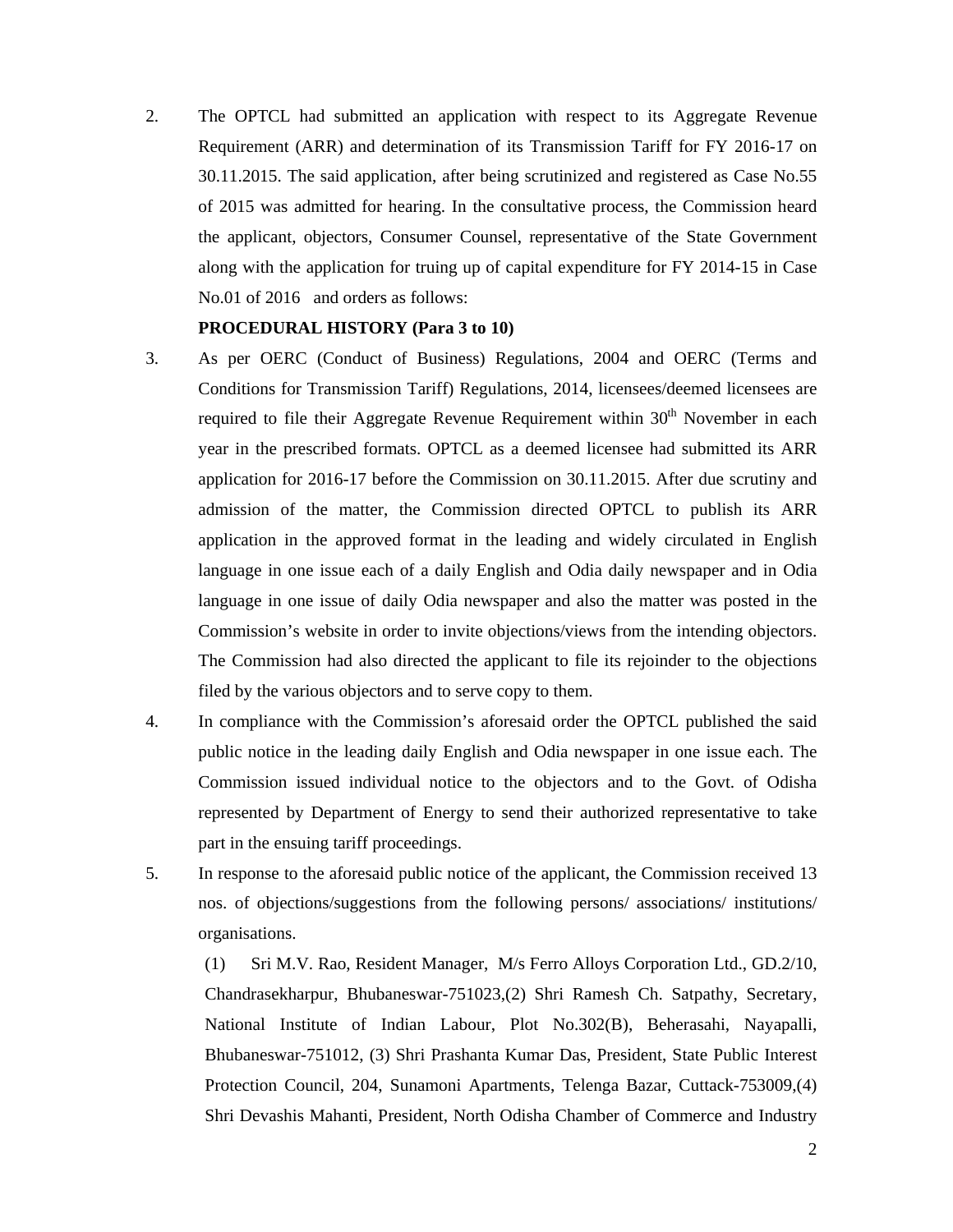(NOCCI), Ganeswarapur Industrial Estate, Januganj, Balasore-756019, (5) Shri Bijay Kumar Pradhan, President, Grama Panchayat Development Committee, Mendhasal, Bhubaneswar,(6) M/s. Facor Power Limited, At/po-Randia, Dist-Bhadrak-756135,(7) M/s. Grasim Industries Limited formerly known as Jayashree Chemicals Ltd., P.O. Jayashree-761025, Dist-Ganjam, (8) M/s. Utkal Chambar of Commerce & Industry Ltd. (UCCI), N-6, IRC Village, Nayapalli, Bhubaneswar-751015,(9) M/s. Visa Steel Limited, Kalinganagar Industrial Complex, At/Po. Jakhapura-755026, Dist-Jajpur,(10) M/s. Swain & Sons Power Tech Pvt. Ltd., Swati Villa, Surya Vihar, Link Road, Cuttack-753012, (11) M/s. Vedanta Limited, 1st Floor, Fortune Tower, Chandrasekharpur, Bhubaneswar-751023,(12) Sri Ananda Kumar Mohapatra, Power Analyst, S/o-Jachindranath Mohapatra, Plot No. L-II/68, SRIT Colony, Budharaja, Ps-Ainthapali, Dist-Sambalpur-768004 and (13)Sri G.N. Agrawal, Convenor-cum-Gen. Secy, Sambalpur District Consumers Federation, Balaji Mandir Bhawan, Khetrajpur, Sambalpur- 768003. All the above named objectors along with the representative of Dept. of Energy, GoO were present during tariff hearing except objector Nos. 3 and 13 but their written submissions filed by the said Organisations were taken on record and also considered by the Commission.

- 6. The applicant submitted its reply to issues raised by the various objectors.
- 7. In exercise of the power u/S. 94(3) of the Electricity Act, 2003 and to protect the interest of the consumers, the Commission appointed WISE, Pune as Consumer Counsel for objective analysis of the licensee's Aggregate Revenue Requirement and Determination of Transmission Tariff proposal for FY 2016-17. The Consumer Counsel presented his views in the hearing.
- 8. The date for hearing was fixed as 06.02.2016 at 11 AM and it was duly notified to all concerned. The Commission also issued individual notice to objectors and the Government of Odisha in Department of Energy informing them about the date and time of hearing and requesting to participate in the proceeding.
- 9. The Commission conducted the public hearing at its premises on 06.02.2016 and heard the Applicant, Objectors, Consumer Counsel and the Representative of the Dept. of Energy, Government of Odisha.
- 10. The Commission convened the State Advisory Committee (SAC) meeting on 18.02.2016 at 3.30 PM in its premises to discuss about the Aggregate Revenue Requirement applications and tariff proposals of licensees for FY 2016-17. The Members of SAC, Special Invitees, the Representative of DoE, Govt. of Odisha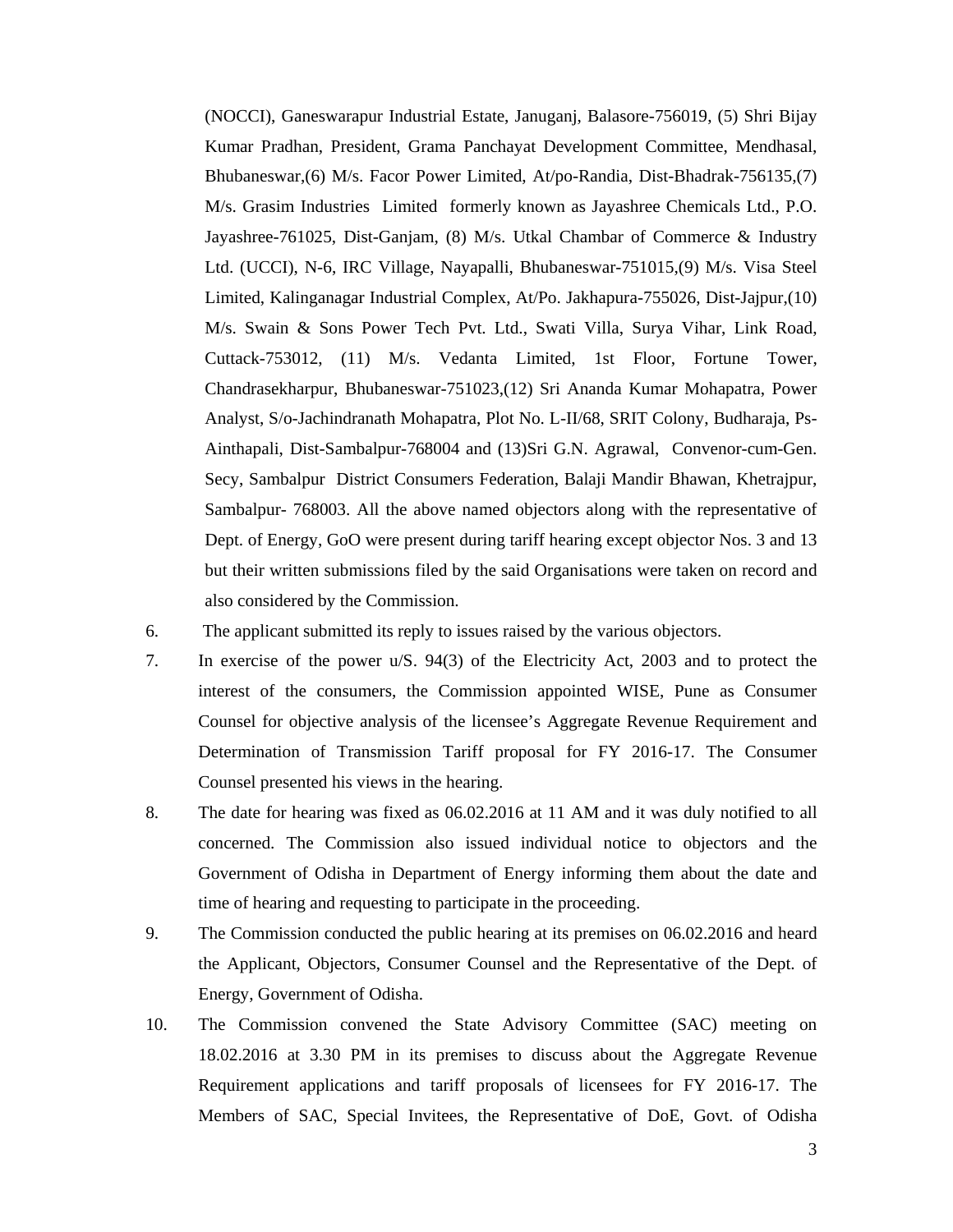actively participated in the discussion and offered their valuable suggestions and views on the matter for consideration of the Commission.

#### **OPTCL's ARR & TARIFF PROPOSAL FOR FY 2016-17 (Para 11 to 41)**

11. As provided under Regulation 53 (1) at Chapter VIII of OERC (Conduct of Business) Regulations, 2004 and under Clause 19.3 of License Conditions of OPTCL, OPTCL is required to submit its Aggregate Revenue Requirement (ARR) application for the ensuing year before Commission for approval. Further, Regulation 5.2 of the OERC (Terms and Conditions for Determination of Transmission Tariff) Regulations, 2014 requires OPTCL to file ARR application by  $30<sup>th</sup>$  November of every year of the Control Period. In compliance of the above, OPTCL submitted its Aggregate Revenue Requirement & Transmission Tariff application for FY 2016-17 for approval of the Commission.

#### **Categorization of Open Access Customers**

12. All the customers seeking open access to OPTCL Transmission System are classified under two categories:

#### **a. Long Term Open Access Customers (LTOA Customers)**

A Long Term Open Access Customer means a person availing or intending to avail access to the Intra-State Transmission System for a period of 25 years or more. Based on such premise, four DISCOMs, NALCO & IMFA happen to be the long term customers of OPTCL.

#### **b. Short Term Open Access Customers (STOA Customers)**

Open access customers other than Long Term Customer(s) are classified as Short Term Customer(s). The maximum duration that a Short Term Customer can avail open access to the Intra-State Transmission is one year with condition to reapply after expiry of the term.

#### **Computation of Transmission Charges**

13. The Commission has framed OERC (Terms and Conditions for Determination of Transmission Tariff) Regulations, 2014 for determination of Intra-State Transmission Tariff which has been published in Extra Ordinary issue of the Odisha Gazettee on 04.12.2014. The said Regulations are effective from 04.12.2014 and are to be followed by the Transmission Licensee OPTCL while formulating its ARR and Transmission Tariff application for 2016-17. Regulation 5 of the OERC Regulations, 2014 specifies the Procedure for Tariff Determination and Regulation 8 specifies the Principles for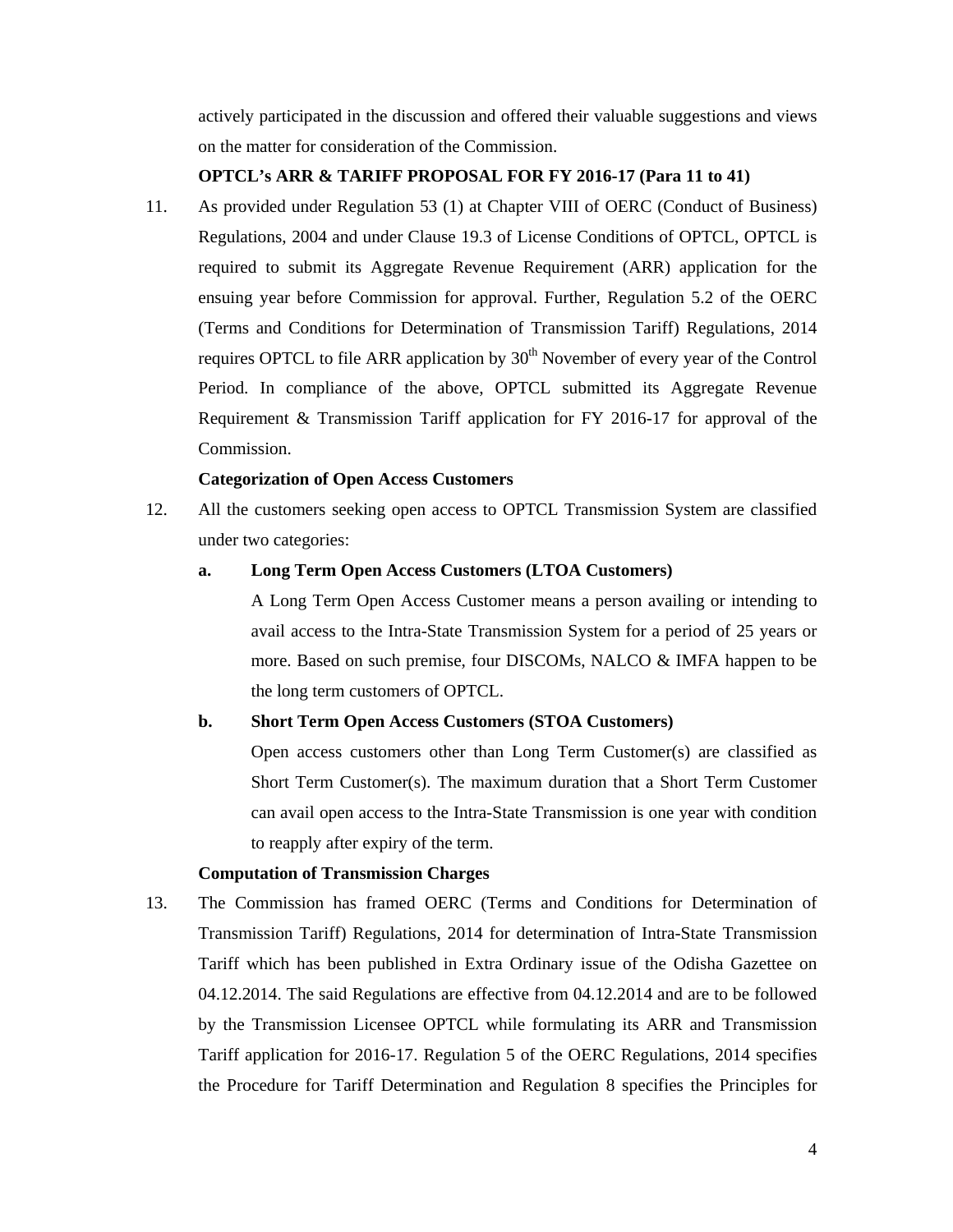Determination of ARR. As per the Regulation 8.1, the ARR for the Transmission Business for each year shall contain the following items:

- (a) Operation and Maintenance expenses;
- (b) Interest and Financial Charges;
- (c) Depreciation;
- (d) Return on Equity;
- (e) Income Tax;
- (f) Deposits from Transmission System Users;
- (g) Less: Non-Tariff Income
- (h) Less: Income from Other Business as specified in these Regulations

The various costs involved for carrying out transmission business by OPTCL for FY 2016-17 while formulating the ARR and Transmission Tariff have been categorized under the following heads:

#### **I. Fixed Cost**

- 1) Operation & Maintenance (O & M) Expenses
- 2) Interest and Financial Charges
- 3) Depreciation
- 4) Return on Equity

#### **II. Others**

1) Incentive for System Availability

#### **Details of Fixed charges –**

#### **O&M Expenses**:

14. Taking into account the proposed expenditure towards Employee Cost including Terminal Benefit, Administrative and General (A&G) Expenses, Repair & Spares (R&M Expenses) , GCC & CSR expenses, OPTCL has proposed a sum of Rs.602.03 crore under the head of O&M Expenses for FY 2016-17.

#### **Salaries, wages, pension contribution and other employee costs**

15. OPTCL has proposed the Employee Cost of Rs.399.56 crore including Terminal Benefit Liability and possible impact of 7th Pay Commission Report 2016-17 considering the Men in Position (MIP) of OPTCL is  $3003$  (Executive-1139 + Non-Executive 1864) as on 01.11.2015 as against sanctioned strength of 4668 (Executive-1740 + Non-Executive 2998). The major head wise proposed Employees Cost are shown in the table below: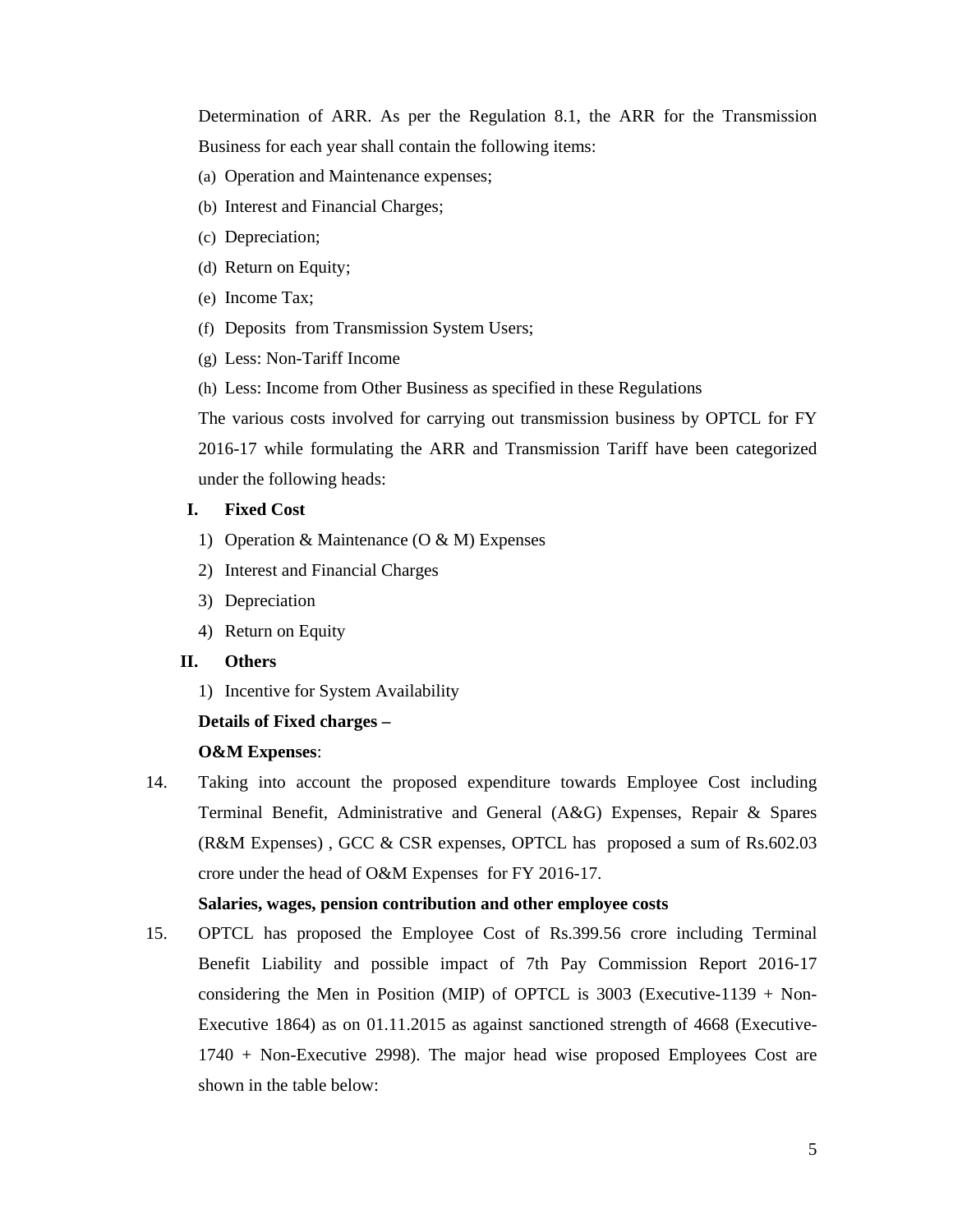| <b>Particulars</b>                                              | Rs. crore |
|-----------------------------------------------------------------|-----------|
| Employee cost including Salaries, Dearness Allowance etc.       | 204.46    |
| Terminal Benefit Liability of Employees and Existing Pensioners | 143.98    |
| $7th$ Pay Commission Impact (Existing & Pensioners)             | 63.33     |
| Less: Capitalization                                            | 12.21     |
| <b>Total</b>                                                    | 399.56    |

**Table - 1 Employees Cost proposed by OPTCL for FY 2016-17** 

# **Administrative and General (A&G) Expenses**

16. OPTCL has proposed Rs.25.58 crore towards A&G Expenses for FY 2016-17. This includes property related expenses, communication, professional charges, conveyance and travelling, SLDC charges, licensee fee and material related expenses etc. While estimating the above A & G Expenses, OPTCL has taken the annual escalation based on the Regulation 8.14 of OERC Regulations, 2014.

# **Repair and Maintenance (R&M) Expenses**

17. Presently (as on 01.11.2015), OPTCL owns 120 nos. grid sub-stations of different voltage classes and EHT transmission lines of 12,549.209 ckt. km. as shown in the table below:

| <b>Sub-Station and Line Details</b> |                  |                |  |  |  |
|-------------------------------------|------------------|----------------|--|--|--|
| 400/220kV S/S                       | 2                |                |  |  |  |
| 400/220/132/33kV S/S                | 1                |                |  |  |  |
| 220/132/33kV S/S                    | 16               |                |  |  |  |
| 220/33kV S/S                        | 5                |                |  |  |  |
| 220/132kV S/S                       | 1                |                |  |  |  |
| 132kV Sw.Stn.                       | 18               |                |  |  |  |
| 132/33kV S/S                        | 73               |                |  |  |  |
| 132/33/25kV S/S                     | 1                |                |  |  |  |
| 132/33/11kV S/S                     | $\overline{2}$   |                |  |  |  |
| 132/11kV S/S                        | 1                |                |  |  |  |
| Total No. of Sub-Stations           | 120              |                |  |  |  |
| <b>Voltage Level</b>                | Lines (ckt. km.) | <b>Bays</b>    |  |  |  |
| 400kV                               | 921.434          | 35             |  |  |  |
| 220kV                               | 5870.534         | 266            |  |  |  |
| 132kV                               | 5757.241<br>770  |                |  |  |  |
| 33kV                                |                  | 900            |  |  |  |
| 25kV                                |                  | $\overline{2}$ |  |  |  |
| 11kV                                |                  | 18             |  |  |  |
| 12549.209<br>1991<br>Total          |                  |                |  |  |  |

**Table - 2**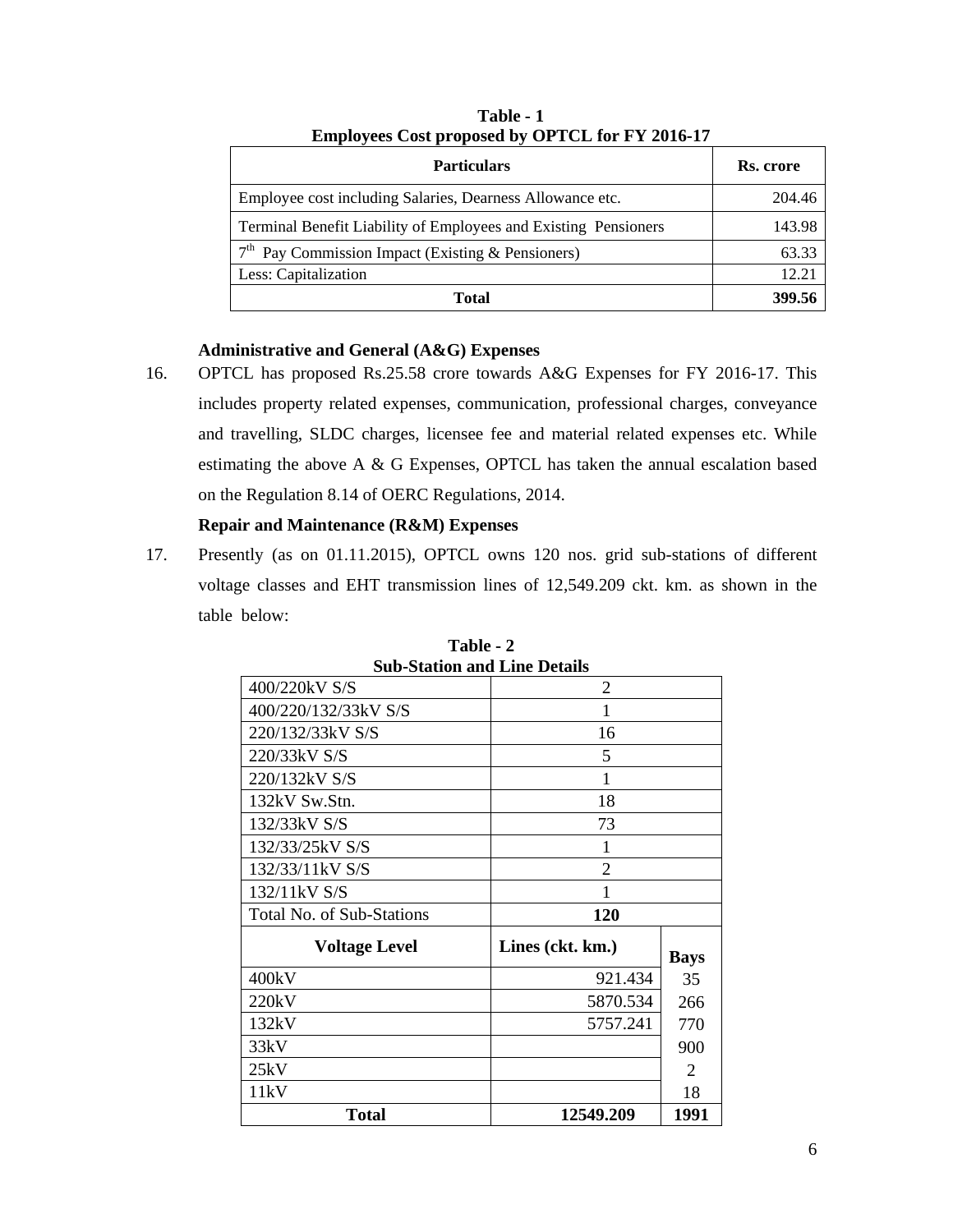18. OPTCL has proposed R&M expenses of Rs.170.66 crore for FY 2016-17 by considering the works are undertaken in different streams namely O&M, Telecom, Civil Works and Information Technology (IT).

# **Expenses related to auxiliary energy consumption in the sub-stations**

19. In its ARR filing OPTCL proposes Rs.3.82 Crore towards auxiliary energy consumption in the sub-stations.  **Other miscellaneous expenses, statutory levies and taxes (except corporate income** 

**tax)** 

- 20. **Grid Coordination Committee (GCC) Expenses:** OPTCL has proposed towards annual GCC Expenses of Rs.0.84 crore for FY 2016-17 as per the provisions under Chapter-11(2) of the Orissa Grid Code Regulation 2006.
- 21. **Corporate Social Responsibility (CSR):** OPTCL has given proposal to spend Rs.1.57 crore under CSR head during FY 2016-17 by considering 2% of the last 3 years average profit.

# **Interest and Financial Charges Interest on Loan**

22. OPTCL in its ARR application has proposed of Rs.124.55 crore towards interest on loan for FY 2016-17.

# **Interest on Working Capital:**

23. OPTCL has estimated Rs.273.98 crore towards working capital requirement for FY 2016-17 based on the norms of Regulations 8.25 of OERC Transmission Tariff Regulations 2014. Accordingly OPTCL has proposed Rs.17.81 crore (50%) towards interest on working capital considering @13% interest rate.

# **Rebate :**

24. OPTCL has proposed @ 2% rebate amounting to Rs.19.50 crore on the projected ARR for FY 2016-17.

# **Depreciation**

25. OPTCL has projected depreciation at Rs.150.50 crore for FY 2016-17 based on the estimated book value of assets for FY 2016-17 as per CERC Regulations 2014.

# **Return on Equity**

26. OPTCL in its tariff application submitted that, at the time of de-merger of GRIDCO, the equity share capital of OPTCL was stated at Rs.60.07 crore as on 01.04.2005. There after Govt. of Odisha has provided Equity support of Rs.100 crore during FY 2008-09 to FY 2010-11. Further Government of Odisha has committed to provide Rs. 300 crore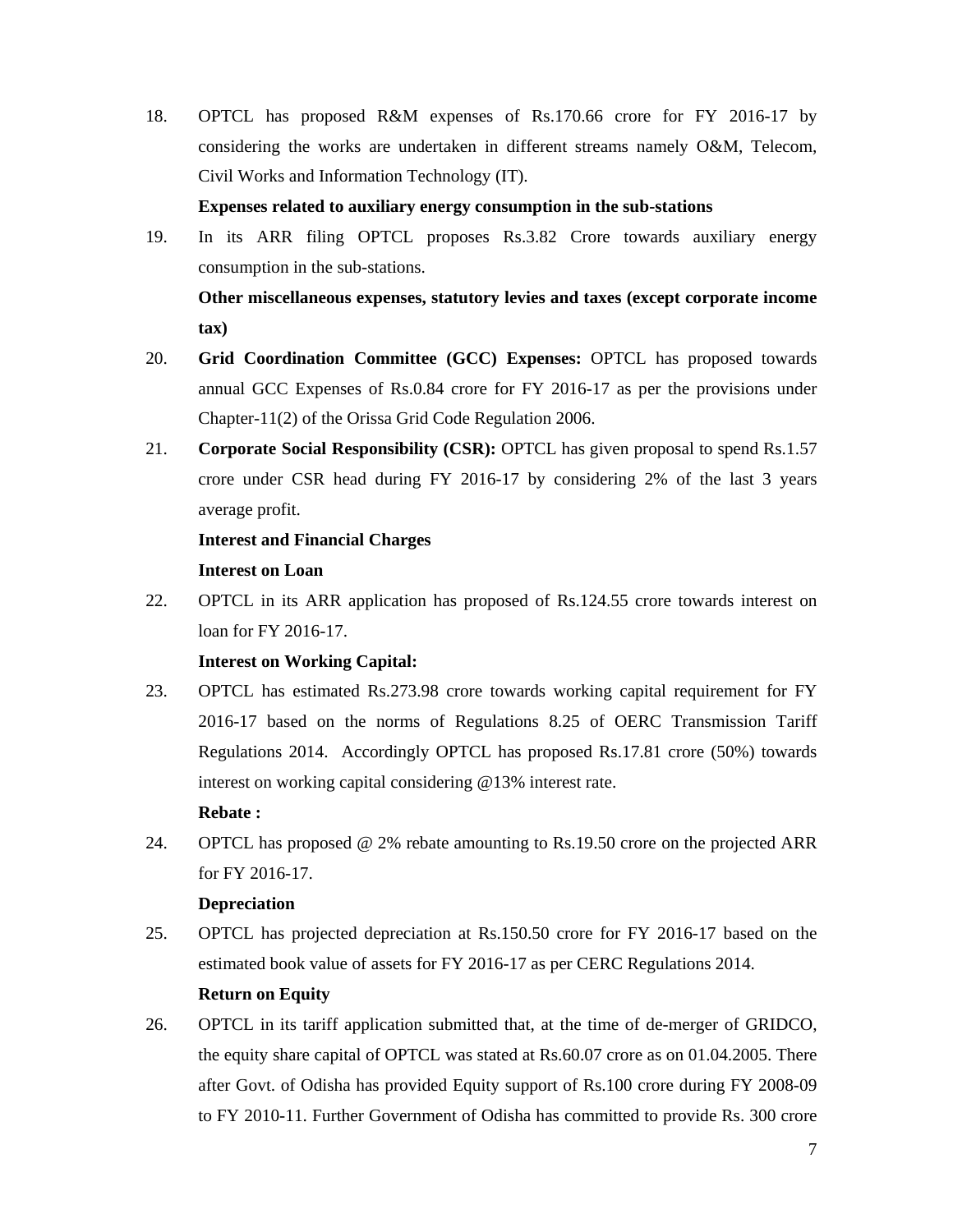@Rs.60 crore annually Equity support over a period of five years i.e., FY 2011-16. As against the above Rs.300 crore, OPTCL has received Rs.249.93 crore and balance of Rs.50.07Crore. will be received during FY 2016-17. Therefore due to infusion of additional capital by the State Government, the paid up equity capital of OPTCL shall be increased to Rs. 410.00 crore as on 31.03.2016. Accordingly, as per clause 8.28 of Transmission Tariff Regulations 2014, OPTCL has proposed Return on Equity (RoE) of Rs.68.62 crore (@ 19.61% on net Equity capital of Rs.349.93 crore .

#### **Income Tax:**

27. OPTCL has projected Rs.7.79 Cr. for FY 2014-15 towards Income Tax under section 115JB of Income Tax Act, 1961. Therefore, OPTCL has projected the same amount of Rs.7.79 crore for FY 2016-17 in ARR as per the Regulation 8.43 of OERC Transmission Tariff Regulations 2014.

#### **Other Costs & Receipts:**

#### **Incentive for system availability:**

28. OPTCL submitted that, the Regulation 6.4 of OERC Transmission Tariff Regulations, 2014 specifies the "Operational Norm" applicable for transmission system for recovery of full annual transmission charge by the Transmission Licensee. The Normative Annual Transmission System Availability Factor (NATAF) shall be 98.50% for AC system for recovery of full Annual Transmission Charges. OPTCL has filed the calculation of TAFY for the year 2014-15 as 99.95. The computation and the TAFY figure have been verified and certified by SLDC. In accordance with the formula prescribed in Regulation 6.5, OPTCL has worked out incentive of Rs. 9.19 crore towards system availability for the year 2014-15 using approved ARR figure of Rs. 624.50 Cr. for the said year. Accordingly OPTCL has proposed Rs. 9.19 crore towards Incentive for System Availability to be allowed in the ARR for FY 2016-17.  **Contingency reserve:** 

# 29. OPTCL in its tariff application has submitted that, as per the observation of the Commission at para 237 of ARR order for FY 2015-16, OPTCL has not claimed any amount under Contingency Reserve as Commission will allow the actual expenditure in the truing up as and when spent by OPTCL.

#### **Miscellaneous receipt:**

30. OPTCL has submitted that, during  $1<sup>st</sup>$  six months of FY 2015-16, the miscellaneous receipt of OPTCL was Rs.16.01crore. Based on the trend of revenue earning from other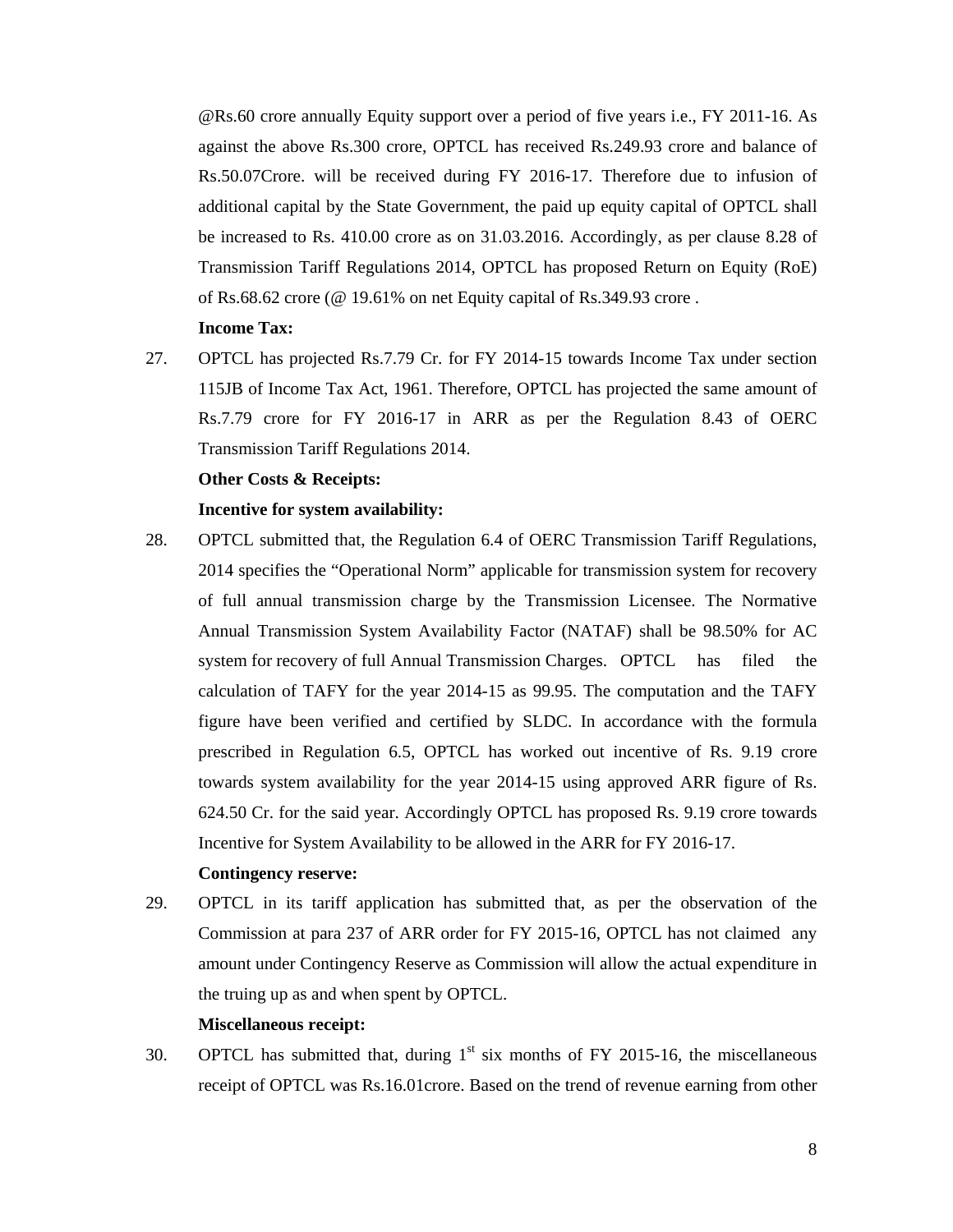sources during FY 2015-16, OPTCL has estimated miscellaneous receipt of Rs.25.00 crore from different sources during FY 2016-17.

# **Summary of ARR proposed by OPTCL for FY 2016-17**

31. Considering all the proposed expenses and receipts as explained in foregoing paragraphs, OPTCL has filed its Aggregate Revenue Requirement of Rs.975.00 crore for FY 2016-17 for approval of the Commission. The summarised ARR are shown in the table below:

| <b>Particulars</b>                                                                                                  |        | <b>Amount</b> |
|---------------------------------------------------------------------------------------------------------------------|--------|---------------|
| <b>FIXED COST</b><br>$\mathbf{A}$                                                                                   |        |               |
| 1.<br><b>O&amp;M Expenses</b>                                                                                       |        | 602.03        |
| (i) Employees Cost including Terminal Benefits                                                                      | 399.56 |               |
| (ii) A&G Cost                                                                                                       | 25.58  |               |
| (iii) R&M Cost                                                                                                      | 170.66 |               |
| (iv) Expenses related to auxiliary energy consumption                                                               | 3.82   |               |
| miscellaneous<br>$(v)$ Other<br>expenses,<br>statutory<br>levies<br>and<br>taxes(GCC&CSR)                           | 2.41   |               |
| <b>Interest &amp; Financial Charges</b><br>2.                                                                       |        | 161.86        |
| (i) Interest on Loan Capital                                                                                        | 124.55 |               |
| (ii) Interest on Working Capital                                                                                    | 17.81  |               |
| (iii) Rebate                                                                                                        | 19.50  |               |
| 3.<br><b>Depreciation</b>                                                                                           |        | 150.50        |
| <b>Return on Equity</b><br>4.                                                                                       |        | 68.62         |
| 5.<br><b>Income Tax</b>                                                                                             |        | 7.79          |
| Sub-Total (A)                                                                                                       |        | 990.81        |
| <b>Others</b><br>B)                                                                                                 |        |               |
| Incentive for system availability                                                                                   |        | 9.19          |
| Total Trans. Cost (A+B)                                                                                             |        | 1000.00       |
| $\mathbf{C}$<br>Less: Misc. Receipts                                                                                |        | 25.00         |
| ARR to be recovered from LTOA Customers <i>i.e.</i><br>$\mathbf{D}$<br><b>OPTCL's Aggregate Revenue Requirement</b> |        | 975.00        |
| <b>Proposed Transmission Tariff (P/U)</b>                                                                           |        | 37.82         |

**Table - 3 Summary of ARR Proposed by OPTCL for FY 2016-17 (Rs. crore)** 

### **Transmission loss:**

32. OPTCL submitted that, the actual transmission loss in the system was 3.71% during the period from April'15 to September'15 as against Commission's approval of 3.75% for FY 2015-16. OPTCL expects the loss level to be remained around 3.75% during the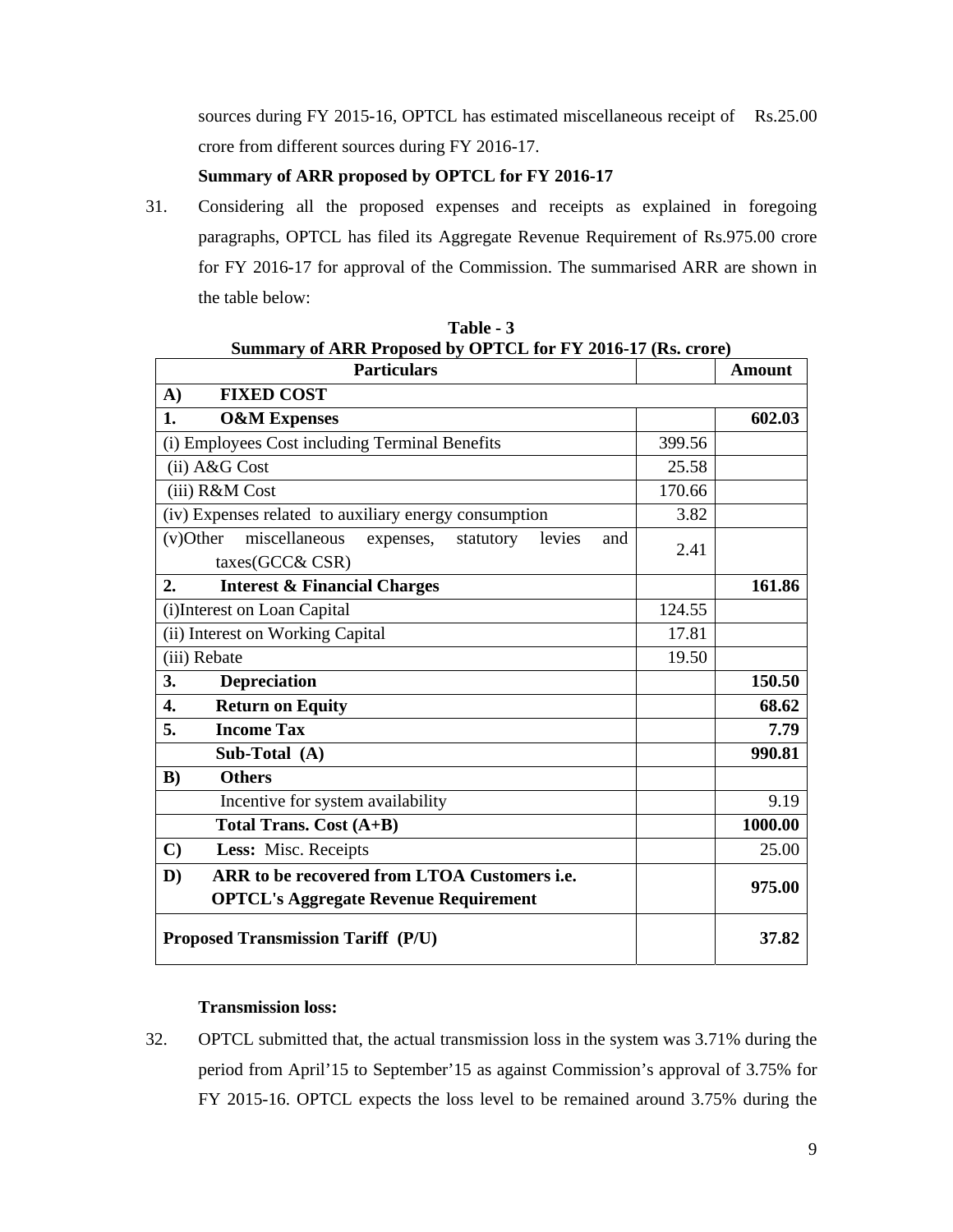current year. Accordingly, OPTCL has proposed transmission loss @ 3.70% for FY 2016-17.

# **OPTCL revenue receipt and deficit in the proposed ARR for FY 2016-17:**

33. OPTCL has proposed to transmit 25468 MU power to four DISCOMs during FY 2016- 17. Out of which 150MU of power to be transacted in DISCOMs at 33kV & 11 kV network for which OPTCL is not entitled to receive any transmission charge as per Commission's order. Hence, total MU to be transmitted in OPTCL network gets reduced to 25318 MU (25468-150) from the total demand projection of DISCOMs. The revenue to be earned by OPTCL from 25778 MU (25318 MU from DISCOMs+450 Mu from wheeling +10 MU CGPs drawal) at the existing transmission tariff of 25 P/U will be Rs.644.45 crore. Accordingly, there will be a revenue deficit of Rs.330.55 crore (Rs. 975.00Cr.-Rs. 644.45Cr.) for OPTCL for FY 2016-17 at the existing transmission tariff of 25 P/U.

# **Proposal for revision of Transmission Tariff/ Wheeling Charges:**

- 34. OPTCL in its tariff application has submitted that the above proposed transmission cost of FY 2016-17 cannot be met through the existing transmission tariff  $\omega$  25 P/U. Therefore OPTCL has requested to the Commission for approval of :
- a) Proposed ARR of Rs.975.00 crore,
- b) Proposed Transmission Charges @ 37.82 P/U and
- c) Transmission Loss @3.70% for FY 2016-17 with effect from 01-04-2016

# **Open Access Charges:**

35. Besides these Charges, the Open Access customers are also required to pay charges as determined by the Commission as per provisions under OERC (Determination of Open Charges) Regulations 2006. OPTCL has proposed the Open Access charges for FY 2016-17 as shown in table below:

# **Table-4**

# **Open Access Charges proposed by OPTCL for FY 2016-17**

| <b>Particulars</b>                  | <b>Units</b> | Amount |
|-------------------------------------|--------------|--------|
| Net Annual Revenue Requirement      | (Rs, Cr.)    | 975.00 |
| Power Flow (Equivalent of 25778 MU) | <b>MW</b>    | 2943   |
| Long term Open Access Charges       | Rs./MW/Day   | 9078   |
| Short term Open Access Charges      | Rs./MW/Day   | 2269   |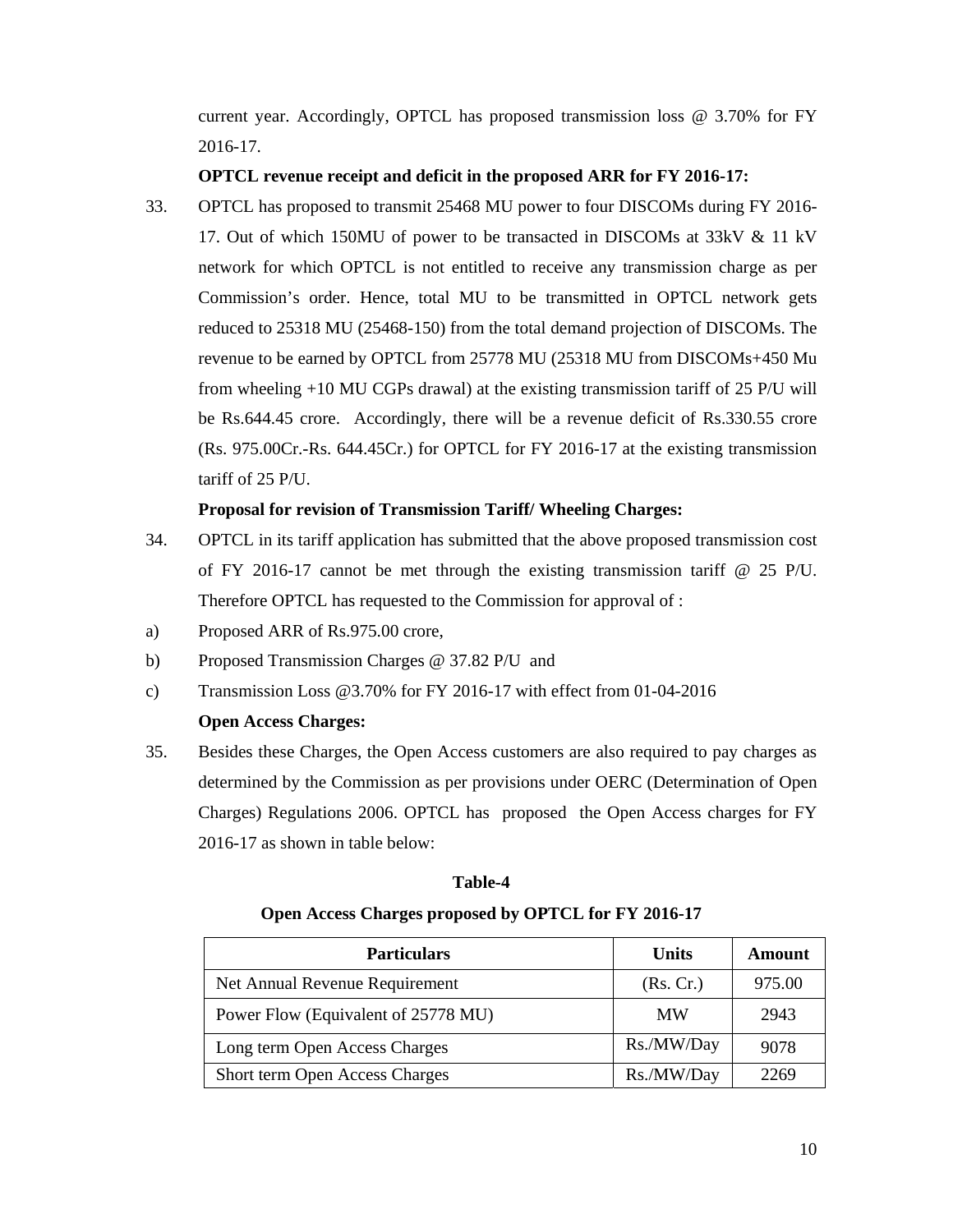36. Intra-state STOA transactions have started to gather momentum in Odisha. As per existing OERC Regulations, STOA customers are liable to pay 25% of the long term transmission charge. OPTCL has proposed to consider equating long term and short term rates to enable OPTCL to earn more revenue which would be accounted for under Miscellaneous Receipt so as to relieve the long term open access customers resulting in downward effect on Retail Supply Tariff.

#### **Reactive energy charges**

- 37. In accordance with Regulation 1.7 of the OGC Regulations 2006, OPTCL has proposed to consider Reactive Energy Charges at **6.75 Paise/kVArh** for the FY 2016-17 with an escalation of 0.25 Pais /kVArh over the approved provisional rate for FY 2015-16.  **Rebate:**
- 38. On payment of monthly bill, the Open Access Customer shall be entitled to a rebate of 2% of the amount of the monthly bill (excluding arrears), if full payment is made within two working days (excluding holidays under N.I. Act) of the presentation of the bill and 1% of the amount if paid within 30 days of the presentation of the bill.

### **Delayed Payment Surcharge:**

39. The monthly charges as calculated above together with other charges and surcharge on account of delayed payments, if any, shall be payable within 30 days from the date of bill. If payment is not made within the said period of 30 days, delayed payment surcharge at the rate of 2% per month shall be levied pro-rata for the period of delay from the due date, i.e. from the 31st day of the bill, on the amount remaining unpaid (excluding arrears on account of delayed payment surcharge).

# **Duties and Taxes:**

40. The Electricity Duty levied by the Government of Odisha and any other statutory levy/ duty/ tax/ cess/ toll imposed under any law from time to time shall be charged over and above the tariff.

# **CAPEX for New Projects**

41. In addition to this petition for approval of ARR, OPTCL has proposed to spend Rs.1014.98 crore towards Capital Expenditure (CAPEX) on new projects in different streams of activities like O&M, Telecom, IT, Construction and Civil Works during FY 2016-17. The detail proposal of OPTCL for CAPEX are shown in **Annexure-I.**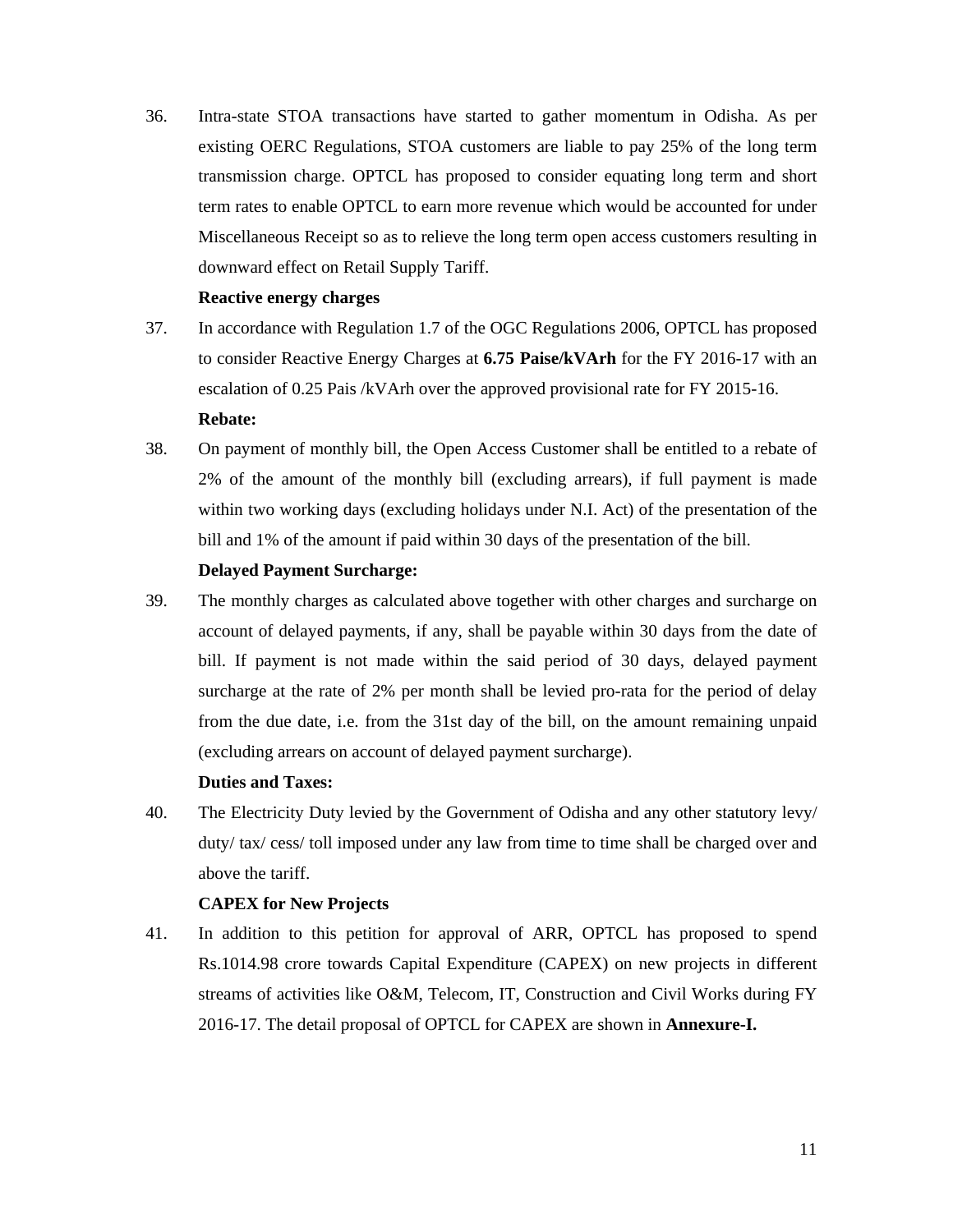# **VIEWS OF CONSUMER COUNSEL ON TRANSMISSION TARIFF PROPOSAL OF OPTCL**

# **FOR 2016-17 (Para 42 to 46)**

42. The Licensee was allowed to give presentation regarding its ARR and tariff application for the FY 2016-17. World Institute of Sustainable Energy (WISE), Pune appointed as Consumer Counsel raised queries and objections regarding ARR and tariff filing of OPTCL. The objectors placed their views before the Commission.

# **Analysis of the Proposal by Consumer Counsel**

43. WISE acting as Consumer Counsel had analyzed the application of OPTCL and important observations are presented below:

# **Annual Revenue Requirement**

- 44. OPTCL has projected its revenue requirement during FY 2016-17 at about 54.53 per cent more than that approved for FY 2015-16. In last year (FY 2015-16), the total ARR was increased by 1.03% from approved ARR for FY 2014-15.
- 45. It includes the increase in R&M Cost (58.02%), A&G cost (4.97%), interest on loan capital (204.30%), depreciation (40.03%) and incentive (83.80%). The comparative figures of components of ARR are given in table below:

| <b>ITEMS</b>                                                | <b>Approved</b><br>for<br>FY 2014-15 | <b>Approved</b><br>For<br>FY 2015-16 | <b>Proposed</b><br>For<br>FY 2016-17 | FY 2015-16<br>VS.<br>FY 2014-15 | FY 2016-17<br><b>Vs</b><br>FY 2015-16 |
|-------------------------------------------------------------|--------------------------------------|--------------------------------------|--------------------------------------|---------------------------------|---------------------------------------|
| <b>Employees Cost including</b><br><b>Terminal Benefits</b> | 318.18                               | 305.23                               | 399.56                               | $-4.07\%$                       | 30.90%                                |
| <b>R&amp;M</b> Cost                                         | 93.00                                | 108.00                               | 170.66                               | 16.13%                          | 58.02%                                |
| A&G Cost                                                    | 24.01                                | 24.37                                | 25.58                                | 1.50%                           | 4.97%                                 |
| Interest on Loan Capital                                    | 48.74                                | 40.93                                | 124.55                               | $-16.02%$                       | 204.30%                               |
| Depreciation                                                | 92.71                                | 107.48                               | 150.5                                | 15.93%                          | 40.03%                                |
| Return on Equity                                            | 45.96                                | 52.10                                | 68.62                                | 13.36%                          | 31.71%                                |
| Income tax                                                  |                                      |                                      | 7.79                                 |                                 |                                       |
| <b>Interest on Working Capital</b>                          |                                      |                                      | 17.81                                |                                 |                                       |
| Expenses for aux consumption                                |                                      |                                      | 3.82                                 |                                 |                                       |
| GCC Expense including SLDC<br>charges                       | 1.20                                 | 1.22                                 | 2.41                                 | 1.67%                           | 97.54%                                |
| Incentive                                                   | 5.00                                 | 5.00                                 | 9.19                                 | 0.00%                           | 83.80%                                |
| Rebate                                                      | 12.50                                | 12.61                                | 19.5                                 | 0.88%                           | 54.64%                                |
| <b>Total</b>                                                | 641.30                               | 656.94                               | 1000                                 | 2.44%                           | 52.22%                                |
| Less Misc. Receipts                                         | 16.80                                | 26.00                                | 25.00                                | 54.76%                          | $-3.85%$                              |
| <b>Annual Revenue Requirement</b>                           | 624.50                               | 630.94                               | 975.00                               | 1.03%                           | 54.53%                                |
| <b>Transmission Charges</b><br>(paise/unit)                 | 25                                   | 25                                   | 37.82                                | 0.00%                           | 51.28%                                |

# **Table – 5**

|  | <b>Comparative Annual Revenue Requirement of OPTCL (Rs. crore)</b> |
|--|--------------------------------------------------------------------|
|  |                                                                    |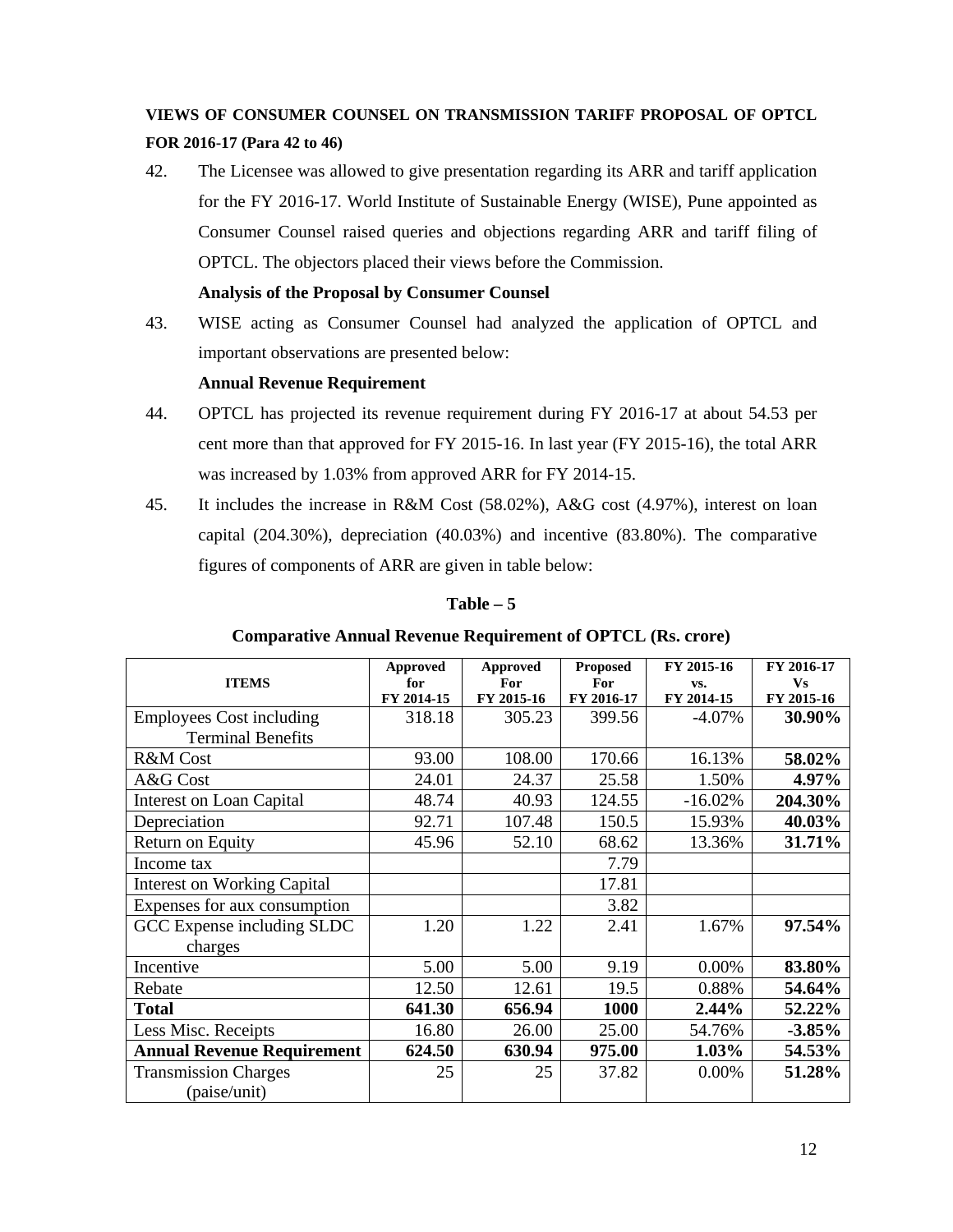46. The significant increase in all expenses as mentioned above would impose excessive burden on the general consumers of the state, as this would be passed on to the ultimate users through GRIDCO and DISCOMs. Transmission loss should be fixed at a reasonable level. Therefore, there is a need to review the following expenses for the benefit of the consumers:

 Employee cost incl. terminal benefits and pension, R&M expenses, A&G expenses, Interest on new loan to be disbursed to OPTCL and old state govt. Loans, depreciation, RoE and Interest on working capital.

# **VIEWS OF OBJECTORS ON TRANSMISSION TARIFF APPLICATION OF OPTCL FOR FY 2016-17 (Para 47 to 77)**

#### **Transmission Loss**

- 47. OPTCL has failed to arrest the high transmission loss due to non-completion of most of the lines including those entrusted to PGCIL. OPTCL have not yet identified the areas where loss is maximum, so as to formulate action plans for loss reduction.
- 48. OPTCL should have under taken energy audit of lines and sub-stations to know the quantum of transmission loss in the system. The Standard of performance of OPTCL transmission system should be monitored by third party auditor to assess the actual performance.
- 49. The Transmission and Distribution losses are exorbitantly high in respect to all of the licensees in spite of the huge investment made by the Govt.
- 50. One objector submitted that OPTCL collects excess money from consumers by inflating transmission loss by 1.25%.
- 51. OPTCL has to justify the proposed transmission loss with various measures taken them to arrest Loss.
- 52. The Commission should not allow transmission losses more than 3% at least from this year onwards.

#### **R&M Expenditure**

- 53. OPTCL has to produce all relevant documents regarding R&M expenses proposed, approved and actual expenditure since 2000-01 till 2015-16.
- 54. Actual expenditure for a financial year is always less than the amount approved by the commission. OPTCL may submit an item-wise list of the R&M expenses already carried out in FY 2015-16. Commission may allow only 10% increase in the earlier approved R&M expenses.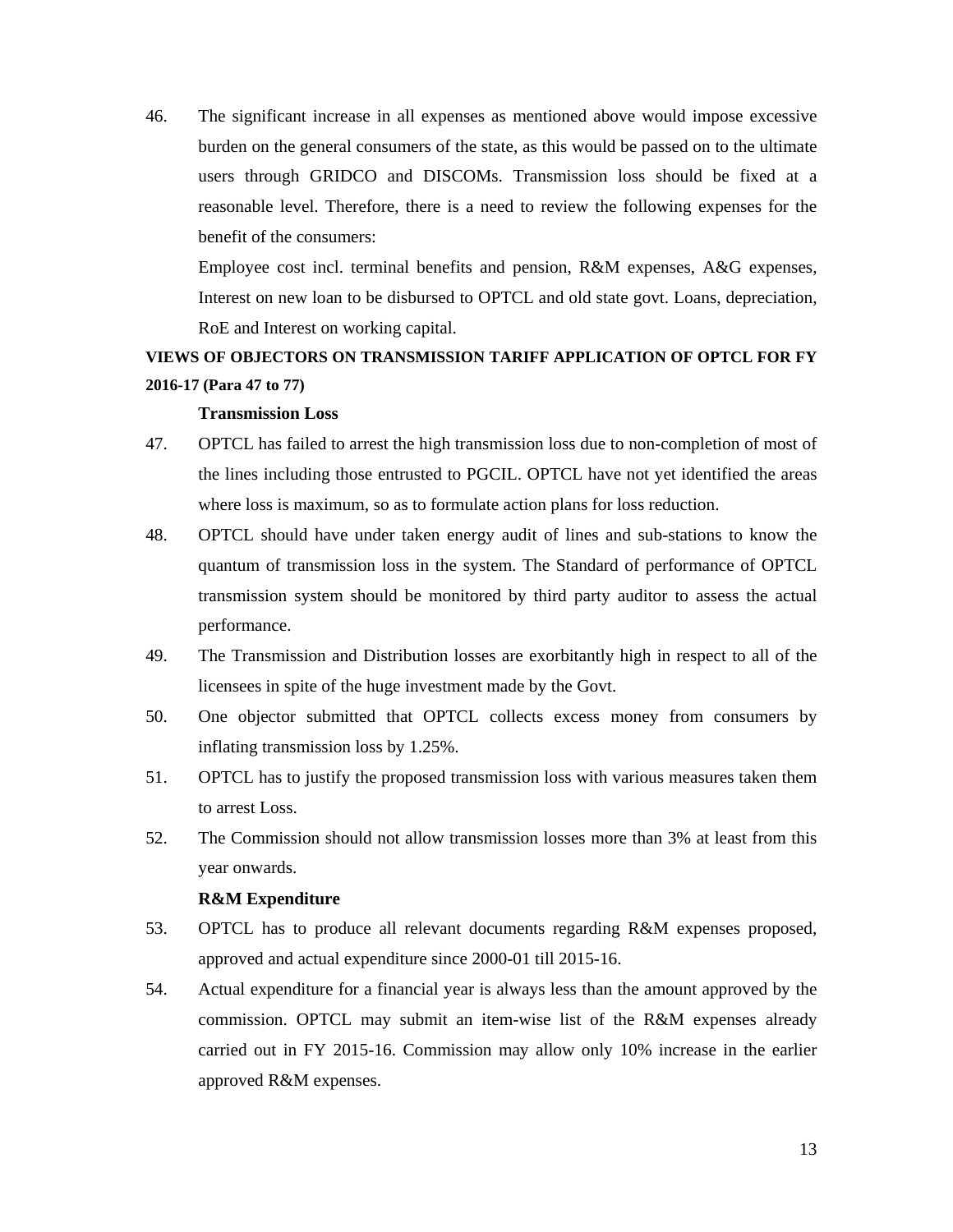#### **Employee and A&G Cost**

- 55. Substations and lines are not properly maintained by OPTCL due to want of required number of skilled manpower. OPTCL has to produce how Govt. is interfering to fulfill skilled manpower in OPTCL.
- 52. Average increase in employee cost for the period FY 2010-11 to FY 2015-16 is around 3.75%, whereas for FY 2016-17 23.22% increase is claimed over previous year. If OPTCL does not submit any adequate justification and action plan for deployment of required manpower, Commission may allow only 3.75% increase in the actual employee cost for FY 2015-16.
- 53. OPTCL may justify why they have always crossed the approved expenses without obtaining necessary consent from the Commission. Commission may allow 0.1% increase in the earlier approved A&G expenses and may approve A&G expenses at Rs.20.61 crore.
- 54. A&G cost proposed, approved and actual expenditure since 2000-01 to 2015-16, may be produced.

#### **Depreciation**

55. Proposed huge depreciation if allowed in ARR, will increase transmission tariff steeply. The huge increase in depreciation is due to artificial increase in capital base which is based on proposed expenditure to be made during year 2015-16. The Commission should not to allow any capitalization unless the work is completed and commissioning has been declared. Depreciation may be approved at Rs.107.48 crore.

# **Interest on Loan**

- 56. Out of projected interest on loan capital only State Govt. loan (Rs.0.26 crore) and Govt. of Odisha Bond (Rs.26 crore) may not be considered as interest on loan as per earlier tariff orders. Interest towards secured loan may be considered and allowed. Interest on new loan during FY 2016-17 is anticipated. The interest component on the same which needs to be serviced may be trued up as per audited accounts pertaining to that period after due scrutiny and approval by Hon'ble Commission. Interest on loan capital may be approved at Rs.84.98 crore.
- 57. Interest on Govt. loan and GoO bond may not be considered in line with earlier orders.
- 58. Interest on institutional loan may be considered depending upon actual loan availed as per audited accounts.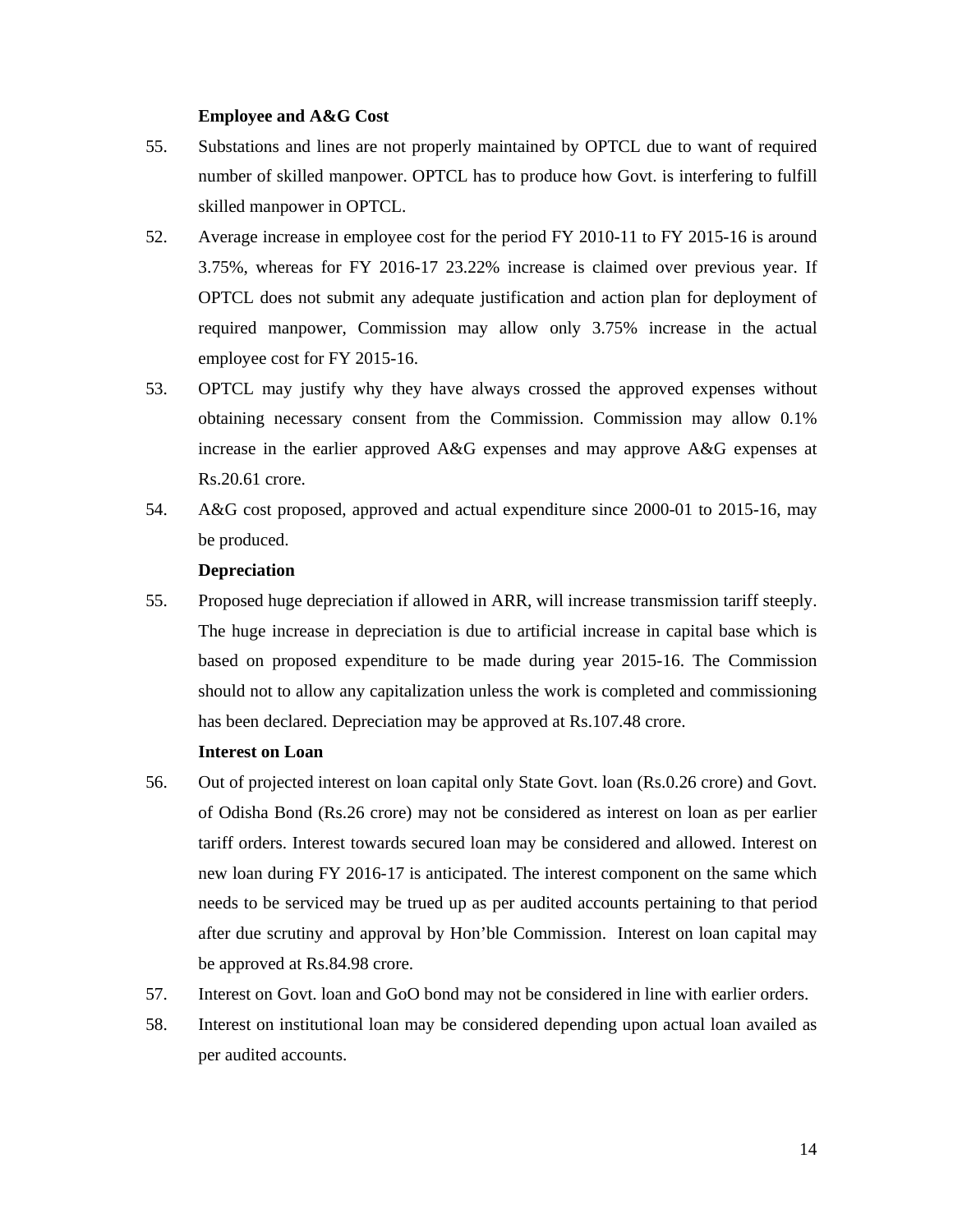### **Interest on Working Capital**

59. Transmission charges is the first charge being recovered from monthly BSP bill of DISCOMs. There is no need for working capital as OPTCL has surplus fund available with it. So, interest on working capital may be disallowed.

### **Incentive**

- 60. In accordance with RST order, transmission system availability should be fixed at a minimum value of 99% for incentive. Further as per OERC Transmission Regulations 2014, incentive amount need not to be considered in ARR because this is not revenue required by OPTCL rather the incentive should be considered in the ARR of DISCOM.  **Return on Equity**
- 61. As per OPTCL, total equity deployed is Rs.303.07 crore only. Further ROE @ 15.5% may be considered as per OERC regulations 2014. The amount of Rs.46.97 crore may be approved as RoE.

# **Miscellaneous Income and Income from Wheeling**

62. Commission may consider Rs.26 crore as misc receipt expecting more intra-state wheeling, STOA and power trading through exchange likely to take place.

# **ARR and Transmission Tariff**

- 63. ARR for FY 2016-17 may be approved at Rs.620.05 crore. The proposed tariff is abnormally high and will adversely affect the RST with huge burden on consumers. Considering energy to be handled as 29293 MU as approved by OERC in case of LTDF for the period FY 2014-15 to FY 2022-23 vide order dated 1.11.2014, the transmission charges would be 21.17 P/U.
- 64. Commission may critically examine the proposal of OPTCL and Reduce Transmission Charges. One objector has proposed transmission tariff as  $23$  p/u and another objector has proposed 25 p/u for FY 2016-17.

#### **Open access charges**

65. OPTCL has given the proposal to consider the LT transmission charges and ST transmission charges considering Net Proposed Transmission Cost (NPTC) which is erroneous; instead this may be corrected as Net Approved Transmission Cost as per OERC (Determination of Open Access Charges) Regulations 2006.

#### **Other Issues**

66. IPPs are not interested to connect with the state network due to inefficiency of OPTCL. OPTCL has to impress them to avail the STU network by which OPTCL will be a profit making unit.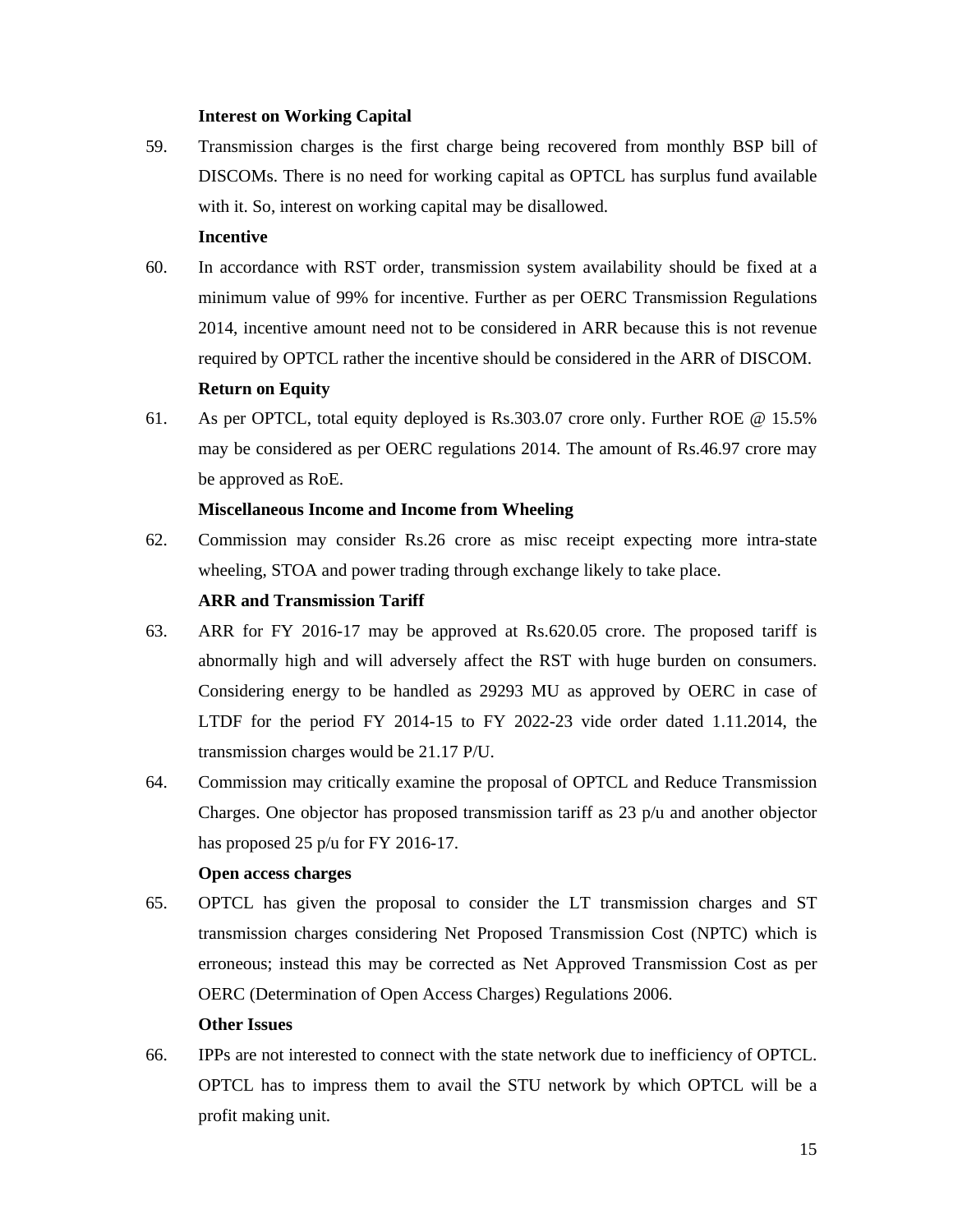- 67. OPTCL having old lines requires proper up-gradation.
- 68. Erection of 132/33 kV sub-stations is the responsibility of OPTCL but are to be properly approached by DISCOMs and GRIDCO which is not being done with sincerity.
- 69. To implement Rajib Jyoti and Biju Gramyajyoti, proper coordination of GRIDCO / OPTCL and DISCOMs are required. For this purpose OPTCL is to provide proper power.
- 70. The Commission may direct OPTCL to give an undertaking through Affidavit that they would supply quality power at proper voltage to all the consumers of the State, which has not been supplied during FY 2015-16.
- 71. OPTCL should produce the status report about the two joint venture companies and expenditure incurred till date.
- 72. OPTCL should produce the status report of up-gradation lines and sub-station till date as per the direction of the Commission.
- 73. OPTCL has to produce how much fund they have utilized for construction of new lines and substations under CAPEX programme.
- 74. The ongoing process for determination of ARR is not at all consumer friendly, but limits it to a few select objectors, in a regular way and thereby friendly to the licensees and the Commission.
- 75. Govt. may kindly consider extending the tariff concession to the local people where OPTCL has used agriculture land for establishing 440/220 kV grid stations.
- 76. OPTCL has not paid the energy bill charged by DISCOMs towards auxiliary consumption.
- 77. Applications submitted by OPTCL are supported by falsified facts/figures/data.

# **REJOINDER BY OPTCL TO THE QUERY OF OBJECTORS (Para 78 to 140)**

78. In response to the views of objectors on the ARR and Tariff Application of OPTCL for 2016-17, OPTCL had filed rejoinders for the same. The response of OPTCL has been broadly classified into the following issues.

#### **Transmission Loss**

79. The transmission loss approved by the Commission for the last 8 years vis-à-vis actual transmission loss occurred in OPTCL's EHT network is given in the table below.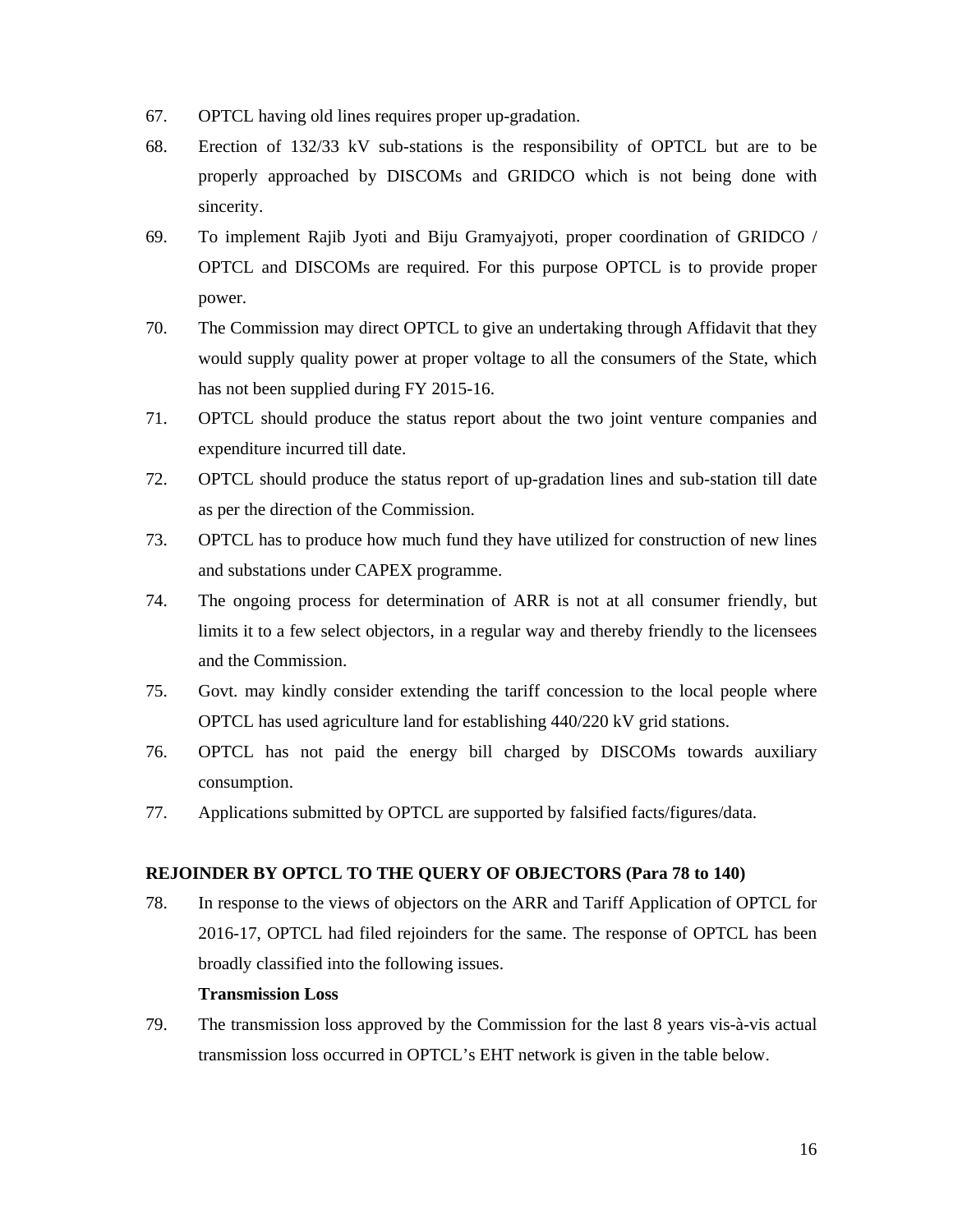#### **Table – 6**

| Year    | <b>OERC</b> Approval | <b>Actual</b> |
|---------|----------------------|---------------|
| 2007-08 | 5.00%                | 4.82%         |
| 2008-09 | 4.50%                | 4.52%         |
| 2009-10 | 4.00%                | 4.11%         |
| 2010-11 | 4.00%                | 3.93%         |
| 2011-12 | 3.90%                | 3.88%         |
| 2012-13 | 3.80%                | 3.84%         |
| 2013-14 | 3.80%                | 3.79%         |
| 2014-15 | 3.75%                | 3.73%         |

#### **Transmission loss in OPTCL network**

- 80. The detailed calculation of Transmission Loss of 3.73% for 2014-15 and 3.71% for the period April to September'15 ( $1<sup>st</sup>$  6 months of FY 2015-16) in OERC approved format have been enclosed with the ARR application. The transmission loss has been estimated on the basis of energy flow data. Based on the present trend, OPTCL has proposed the Transmission Loss of 3.70% for the ensuing year 2016-17.
- 81. Transmission loss is purely a technical loss and is a function of real time injection of power by a number of generators, system configuration and power flow requirements at different load centres. Thus, OPTCL has no control over the same at any point of time. The transmission system of OPTCL operates as an integral part of the Eastern Regional Grid to serve the internal demand of the State as well as to carry out import and export of power depending upon the system demand. In view of the increasing demand for power at an accelerated pace due to ongoing industrialization and implementation of central & state sponsored schemes like RGGVY, DDUGJY, BGJY, BSVY etc. in Odisha, there will be increased flow of power in the OPTCL transmission network contributing to increased transmission loss.
- 82. Over the years OPTCL has been continuously undertaking construction of new lines & sub-stations, up-gradation of capacity of the existing system, installation of capacitor banks for strengthening of the transmission infrastructure with an objective of meeting the future demand, reliability as well as quality of power supply and reduction of transmission loss. As a result, the transmission loss is gradually reducing year over year as evident from the data on transmission loss.
- 83. Transmission loss in OPTCL system is one of the lowest in the country compared to other transmission utilities. Hence, OPTCL does not agree with the suggestion of the Objector for not allowing transmission loss more than 3%.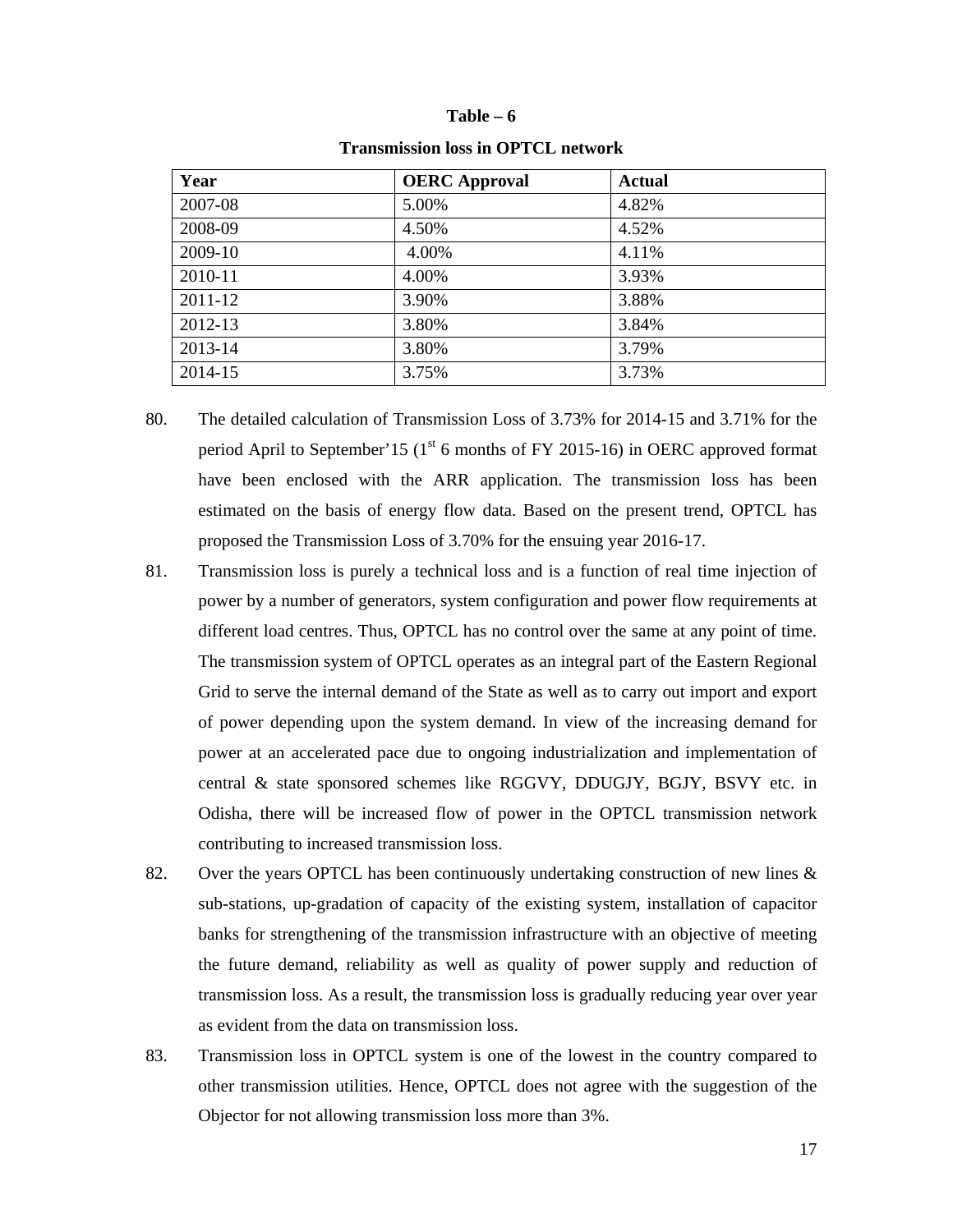- 84. OPTCL have already installed 580 nos. 0.2s accuracy class, ABT Compliant Energy Meters at identified points to meet the requirement for Energy Auditing as well as Billing. Monthly data enables OPTCL for assessing the individual transmission element wise losses (i.e. across Power Tfr., Auto Tfr. & EHT lines etc.) and accordingly remedial action is taken.
- 85. OPTCL has conducted the transmission planning study for its transmission system in coordination and consultation with GRIDCO and DISCOMs. OPTCL is making all effort to create new sub-stations, lines, renovate/modernize and strengthen its infrastructure to cater the future load as per approval of the Commission. OPTCL endeavors its best for successful implementation of the Central and State sponsored schemes like RGGVY, DDUGJY, BGJY, BSVY etc. in coordination with GRIDCO & DISCOMs.

#### **R&M Expenditure**

- 86. OPTCL intends to attain highest system availability by undertaking preventive and proper maintenance of its lines and grid sub-stations for which Rs.170.66 Cr. is proposed towards R&M expenses for FY 2016-17 which has been realistically assessed.
- 87. Regulation 8.16 of OERC Transmission Tariff Regulations, 2014 is applicable for OPTCL for R&M. Hence, the projection towards R&M expenses is very much realistic as it is based on facts and evidential documents which need consideration. OPTCL does not agree with the projection of Rs. 86.7815 Cr. made by the Objector.
- 88. For FY 2015-16, Commission has allowed Rs.108 Cr. against which OPTCL has already incurred expenditure of Rs.96.78 Cr. up to Nov-2015. Hence, OPTCL's proposal needs full consideration by the Commission.
- 89. On the basis of present load flow profile, years of service and requirement of capacity enhancement in view of future load growth as well as n-1 contingency, OPTCL has planned for Comprehensive renovation of identified lines with uprating of conventional ACSR conductors to HTLS conductors, which involve substantial cost. These projects have been proposed by OPTCL as Capital Works. Similarly, the proposals under 'Conversion of existing S/C lines to D/C lines' scheme are also proposed under Capital Works category.
- 90. Further, proposals like augmentation of installed capacity at existing sub-stations through procurement of new transformers, addition of bays against the requisitions of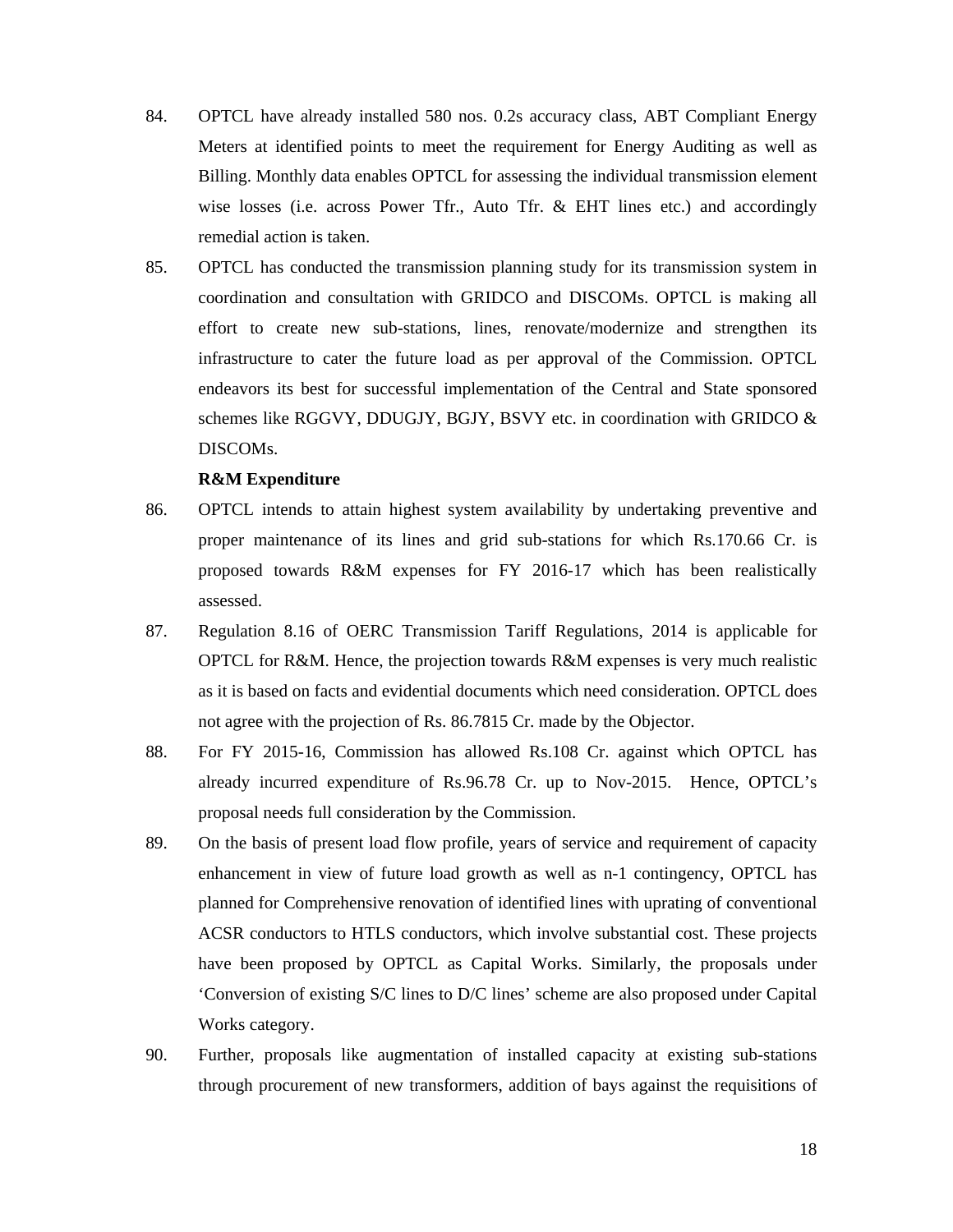DISCOMs are also covered under the CAPEX Plan as assets are to be added in the transmission system through implementation of these schemes.

- 91. As the cost involvement for the sub-station specific requirement of equipment is not substantial, the same is proposed under the R&M Plan.
- 92. To ensure quality as well as competitive price for these sophisticated equipment, OPTCL takes the bulk procurement action against the consolidated requirement of the total system and executes installation of the same at different grid sub-stations through separate contracts in order to avoid delay.
- 93. For enhancement of life span of existing EHT lines and sub-station equipment, following measures are being carried out in a phased and planned manner: For EHT Lines
	- Painting and replacement of tower members
	- Replacement of conductors and double jumpering of towers
	- Strengthening of earthing system
	- Insulator replacement by long rods
	- Conversion of SC lines to DC lines for load sharing

For sub-station equipment

- Earth resistance measurement and renewal of earthing system wherever necessary
- Condition monitoring of equipment such as tan delta measurement, thermovision scanning, anti-corrosive painting of sub-station equipment at sub-stations in coastal areas
- Protection system study by engaging outside agency like CPRI
- Painting of transformers and structures
- Conversion of traditional isolators to motorized ones
- Sub-station bus bar conversion from single bus to twin bus
- Periodical check-up and routine maintenance of sub-stations
- 94. OPTCL has submitted that the Year wise proposal, approval and actual expenditure towards R&M, A&G, and O&M (Employee Cost+ R&M cost + A&G cost) as per audited accounts for the period from 2000-01 to FY 2013-14 and based on actual cash flow statement of FY 2014-15 and FY 2015-16 (up to Nov-15) are given in the table below: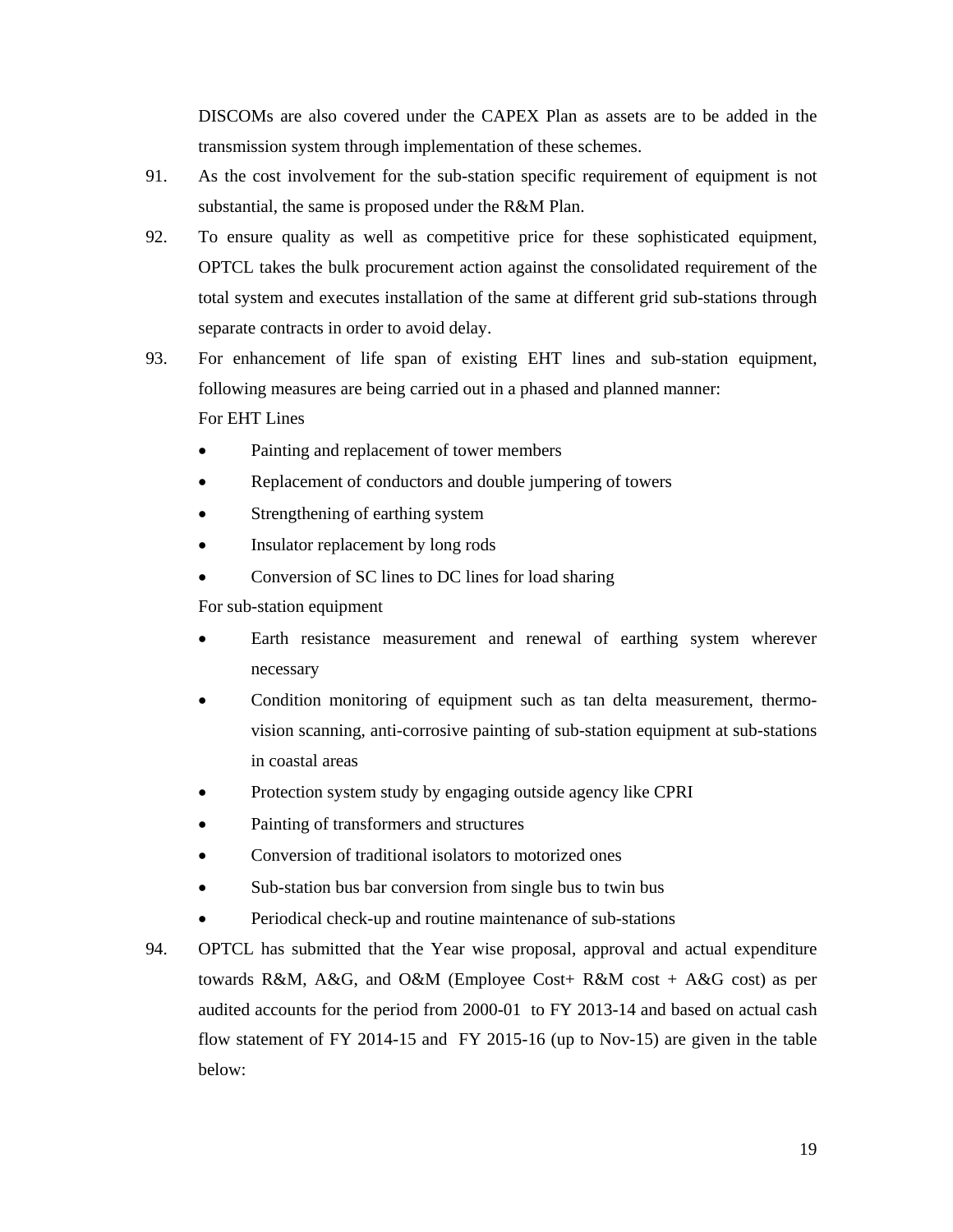# **Table - 7**

| Year         |                 | R&M Cost (Rs. Cr.) |               | A&G Cost (Rs. Cr.) |       | O&M Cost (Rs. Cr.) |                 |        |               |
|--------------|-----------------|--------------------|---------------|--------------------|-------|--------------------|-----------------|--------|---------------|
|              | <b>Proposal</b> | <b>Apprv</b>       | <b>Actual</b> | <b>Proposal</b>    | Appr  | Actual             | <b>Proposal</b> | Apprv. | <b>Actual</b> |
| 2000-01      | 23.74           | 14.67              | 9.90          | 19.85              | 12.25 | 14.33              | 124.76          | 103.23 | 126.38        |
| 2001-02      | 27.16           | 15.99              | 8.81          | 21.74              | 12.86 | 14.67              | 148.55          | 111.19 | 165.18        |
| 2002-03      | 28.73           | 17.43              | 9.35          | 27.65              | 13.51 | 15.13              | 171.46          | 117.11 | 171.37        |
| 2003-04      | 13.35           | 13.35              | 7.03          | 21.03              | 14.19 | 22.88              | 152.66          | 127.6  | 225.47        |
| 2004-05      | 17.59           | 14.07              | 4.59          | 18.91              | 14.96 | 49.66              | 218.96          | 213.14 | 238.48        |
| 2005-06      | 20.73           | 14.8               | 6.94          | 18.54              | 15.73 | 35.54              | 226.5           | 142.75 | 199.67        |
| 2006-07      | 116.65          | 36.00              | 11.31         | 15.85              | 14.89 | 17.3               | 291.39          | 166.05 | 142.32        |
| 2007-08      | 54.00           | 47.00              | 16.50         | 14.79              | 15.71 | 12.82              | 2510.91         | 201.49 | 239.99        |
| 2008-09      | 82.12           | 53.88              | 16.91         | 25.93              | 16.57 | 18.24              | 252.32          | 195.70 | 527.77        |
| 2009-10      | 122.74          | 47.00              | 26.14         | 36.94              | 14.35 | 26.68              | 644.34          | 234.46 | 349.84        |
| 2010-11      | 98.14           | 60.00              | 28.32         | 26.99              | 15.14 | 33.82              | 990.25          | 354.70 | 272.14        |
| 2011-12      | 93.89           | 75.00              | 45.70         | 38.34              | 18.00 | 20.18              | 1084.29         | 431.14 | 336.96        |
| 2012-13      | 95.46           | 95.00              | 60.25         | 39.11              | 21.25 | 30.50              | 789.93          | 434.73 | 362.01        |
| 2013-14      | 108.01          | 60.00              | 70.19         | 23.09              | 22.39 | 146.17             | 473.20          | 371.69 | 411.09        |
| 2014-15      | 146.77          | 93.00              | 100.31        | 25.46              | 24.01 | 45.48              | 533.61          | 435.19 | 463.91        |
| $2015 - 16*$ | 154.11          | 108.00             | 96.78         | 22.02              | 24.37 | 15.36              | 486.15          | 437.60 | 309.10        |

# **Proposed, Approved and Actual R&M, A&G and O&M Expenses of OPTCL (2000-01 to 2015-16)**

(\* Actual upto Nov-15)

#### **A&G expenses**

- 95. Thus, the actual A&G expenditure as per audited accounts is always higher than the OERC approved figures as indicated in the table above. This is due to the fact that year over year, new sub-stations and lines are added to the OPTCL network for which the field office establishment expenses increase.
- 96. The Commission allows A&G expenses considering an escalation (rate of inflation as measured by WPI) over the approved amount of previous year. This is not adequate.
- 97. The projection towards A&G expenses includes communication, professional charges, conveyance, traveling, License Fee, Watch and Ward expenses etc. As per audited accounts for FY 2014-15, the details of A&G expenses are given in the table below: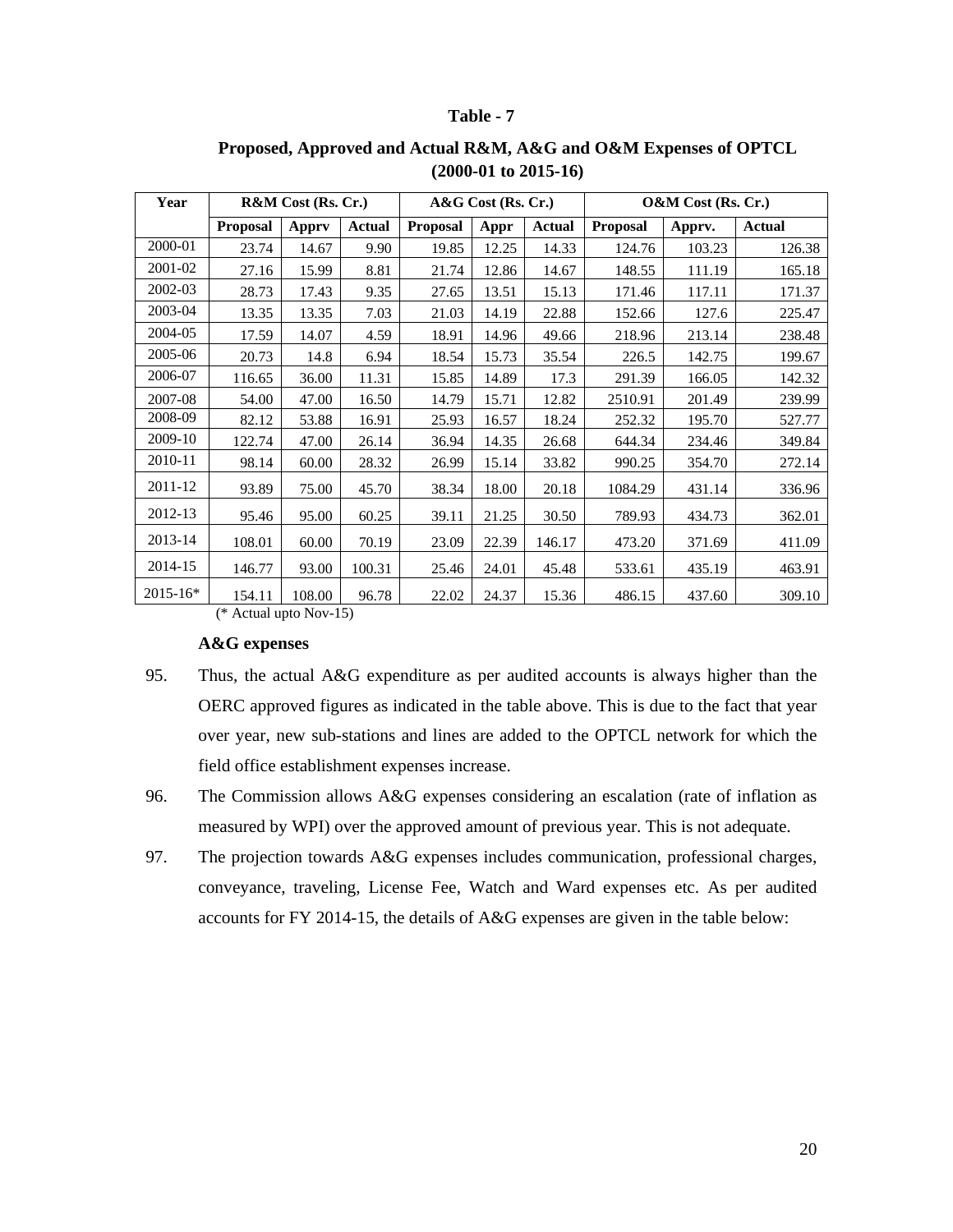| Sl. No.        | <b>A&amp;G &amp; Other Expenses</b> | Rs. crore |
|----------------|-------------------------------------|-----------|
| $\mathbf{1}$   | <b>Rebate to Consumers</b>          | 11.95     |
| $\overline{c}$ | Loss on theft material              | 0.17      |
| 3              | Insurance                           | 0.03      |
| $\overline{4}$ | Rates & taxes                       | 0.47      |
| 5              | Legal & Professional Fees           | 1.54      |
| 6              | <b>Office Maintenance</b>           | 0.76      |
| 7              | Telephone & Internet Charges        | 0.67      |
| 8              | <b>Traveling Expenses</b>           | 2.52      |
| 9              | Rent                                | 0.76      |
| 10             | Watch & Word Expenses               | 1.44      |
| 11             | License & related fees              | 1.26      |
| 12             | <b>Inspection</b> fees              | 1.78      |
| 13             | Power & Fuel                        | 1.57      |
| 14             | Hire charges on vehicles            | 5.45      |
| 15             | <b>Audit Fee</b>                    | 0.08      |
| 16             | Other professional charges          | 0.23      |
| 17             | Miscellaneous Expense               | 7.08      |
| 18             | Fees and Subscriptions              | 0.15      |
| 19             | Advertisement for Tenders etc.      | 0.94      |
| 20             | Provision for bad & doubtful debts  | 3.31      |
| 21             | Provision for doubtful receivable   | 3.32      |
| <b>Total</b>   |                                     | 45.48     |

**Table – 8 A&G and Other Expenses** 

 It is submitted that OPTCL has estimated the A&G Cost for the FY 2016-17 as Rs.35.96 Cr. However, OPTCL has claimed Rs.25.58 Cr. based on Regulation 8.14 of OERC Transmission Tariff Regulations, 2014.

# **Employee Cost**

- 98. OPTCL has projected Rs.399.56 Cr. towards Employee Cost in the ARR application which is based on actual cost incurred in FY 2014-15 & FY 2015-16. The component wise details of Employee Cost have been submitted in the ARR application. The projections have been made based on the Regulation 8.6 to 8.11 of the OERC Transmission Tariff Regulations, 2014.
- 99. Summarizing the above Regulations, broadly there will be two heads:
- a) Employees Cost: This includes Basic Pay, Grade Pay, Dearness Allowance, House Rent Allowance, Other Allowance, Bonus, Stipend for New Recruitment, Contractual/Out Sources Engagement, Medical Expenses etc.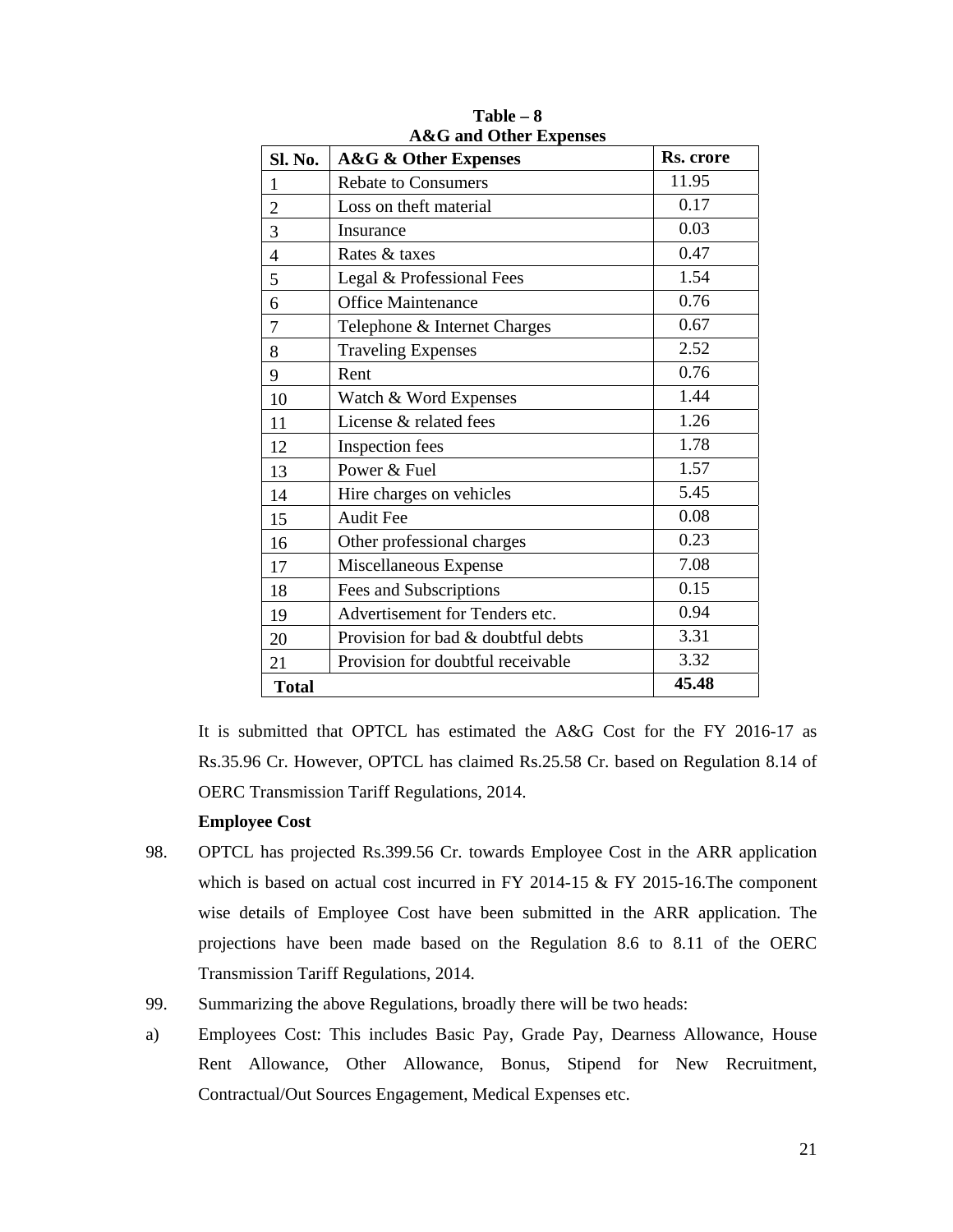- b) Terminal Benefit Liabilities: This is assessed as per Accounting Standard 15 approved by Ministry of Company Affairs.
- 100. The projected amount of Rs.399.56 Cr. as indicated in of ARR application towards Employee Cost is given in the table below:

#### **Table - 9**

#### **Employee cost including Terminal Expenses (Rs. Crore)**

| Employee cost including Salaries, Dearness Allowance etc. and   | 204.46 |
|-----------------------------------------------------------------|--------|
| Terminal Benefit Liability of Employees and Existing Pensioners | 143.98 |
| 7th Pay Commission Impact (Existing & Pensioners)               | 63.33  |
| Less: Capitalization                                            | 12.21  |
| <b>Total</b>                                                    | 399.56 |

- 101. The net employee cost after capitalization is estimated of Rs. 192.25cr (204.25 -12.21) for FY 2016-17 as against the projected expenditure of Rs.185.61 Cr. for the FY 2015- 16. The increment is 3.58%.
- 102. Under terminal liabilities (i.e. Pension, Gratuity and Leave Encashment), the actual claim as on 31.3.2016 works out to Rs.530.07 Cr. Keeping in view the impact on tariff, OPTCL has proposed Rs.140.00 Cr. Besides, Rs.3.98 Cr. is proposed towards Employer's matching contribution for employees who have joined under NPS and employees under Non-Pensioner Category.
- 103. Further, OPTCL has proposed Rs.63.33 Cr. towards impact of 7th Pay Commission. As per the 7th Pay Commission report the hike will be 2.57%.
- 104. In the ARR application at page 6, OPTCL has submitted its proposal of manpower recruitment during 2015-16 and 2016-17 and accordingly worked out the stipend requirement for FY 2016-17.
- 105. As per direction of the Commission, OPTCL had prepared the Business Plan for the 3rd 5-year control period FY 2013-14 to FY 2017-18 and filed before Commission on 26.5.2014 for approval. As per direction of Commission, OPTCL has recently filed the revised Business Plan before the Commission for approval.
- 106. The Recruitment Plan of OPTCL upto 2018 has been approved by Govt. However, keeping in view the actual physical progress and revised commissioning schedule of the projects, OPTCL has accordingly phased the recruitment and planned to fill the vacancies. The year wise recruitment plan is given in the table below: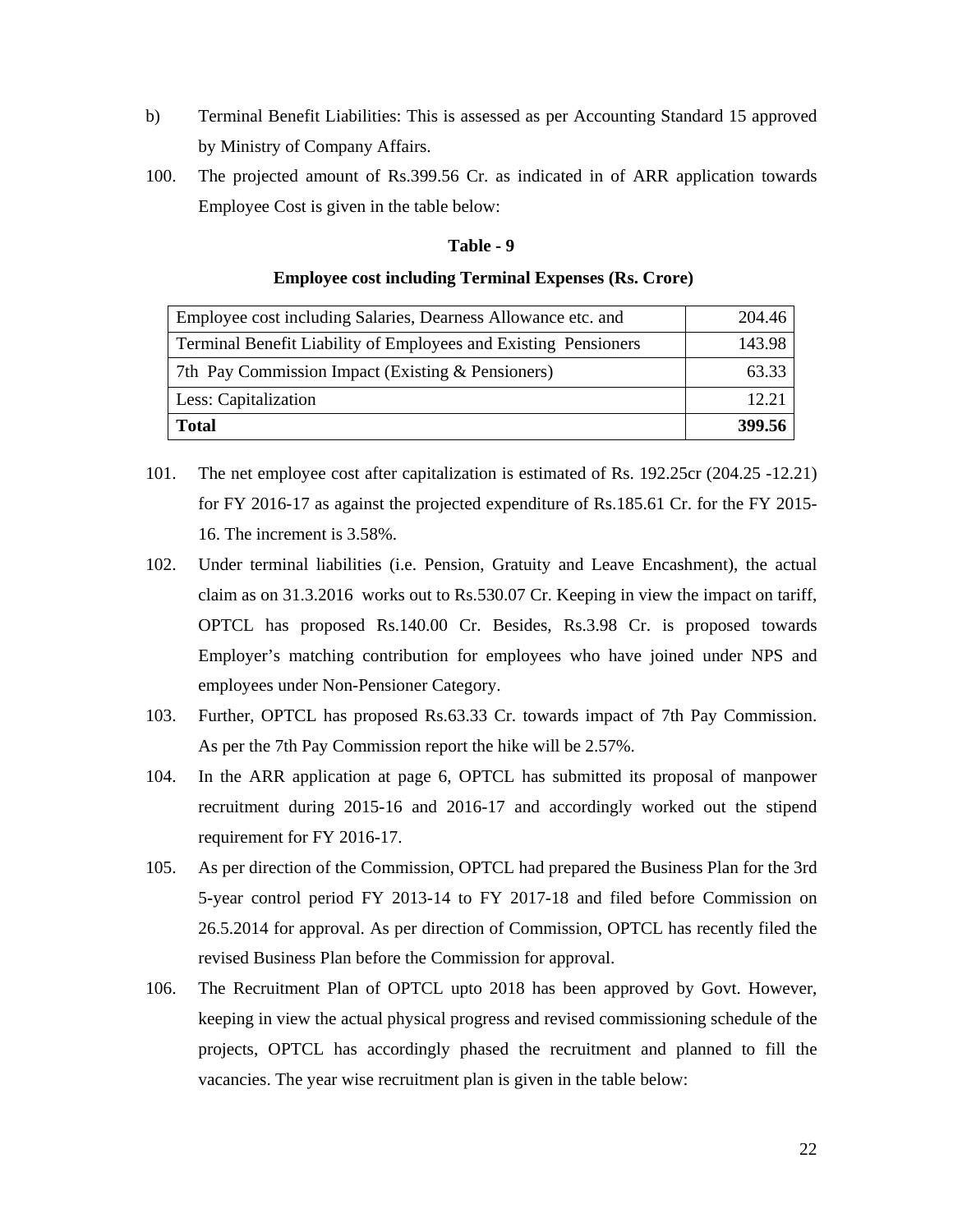#### **Table – 10**

| <b>Particulars</b>                      | FY 2015-16   FY 2016-17   FY 2017-18 |            |     |
|-----------------------------------------|--------------------------------------|------------|-----|
| Skilled A (Others/Administrative Staff) |                                      | <b>200</b> |     |
| Semi-Skilled A (Technical Staff)        | 200                                  | 177        | 356 |
| Junior Manager                          | 55                                   | 26         | 17  |
| <b>Assistant Manager</b>                |                                      | 311        | 173 |
| <b>TOTAL</b>                            | 266                                  | 714        | 587 |

**Recruitment Plan** 

- 107. However, the recruitment will be done as per the actual requirement and in a phased manner. The Post of Directors in OPTCL will be filled up by Public Enterprise Selection Board.
- 108. Since 2013, OPTCL has already recruited 280 ITI (Electrical) Technicians and 70 ITI (Telecom) Technicians in a phased manner. For filling up of 150 ITI (Electrical) Technicians post, the recruitment is in process. They are expected to join in March-2016. The State Government has already given permission to OPTCL for filling up the vacant posts upto 2018 and OPTCL is filling the vacancy in a planned & phased manner by direct recruitment.
	- OPTCL has optimised Repair & Maintenance Works to ensure healthiness of substations & lines utilising the available resource of manpower.
	- Maintenance Manual prepared in line with the CBIP Manual as well as the best R&M practices in transmission sector as adopted by the Central and State Sector Transmission Utilities has been widely circulated among the field units for strict adherence.
	- OPTCL Safety Manual-2015 has been released and Mock safety drills are being regularly conducted in grid sub-stations.
	- Regular awareness training and mock drills for erection of ERS structures are conducted at different geographical locations. During this exercise, ODRAF team's help will also be taken on various use of equipment used by them during natural disasters. Recently one such exercise has been conducted at Mancheswar and Bidanasi grid sub-stations.
	- Diagnostic Testing Kits are in use to monitor the condition of sub-station  $\&$  line equipment for taking repair / replacement action in advance as per requirement.
	- Sophisticated T&P including safety gadgets have been supplied to field units for smooth maintenance works.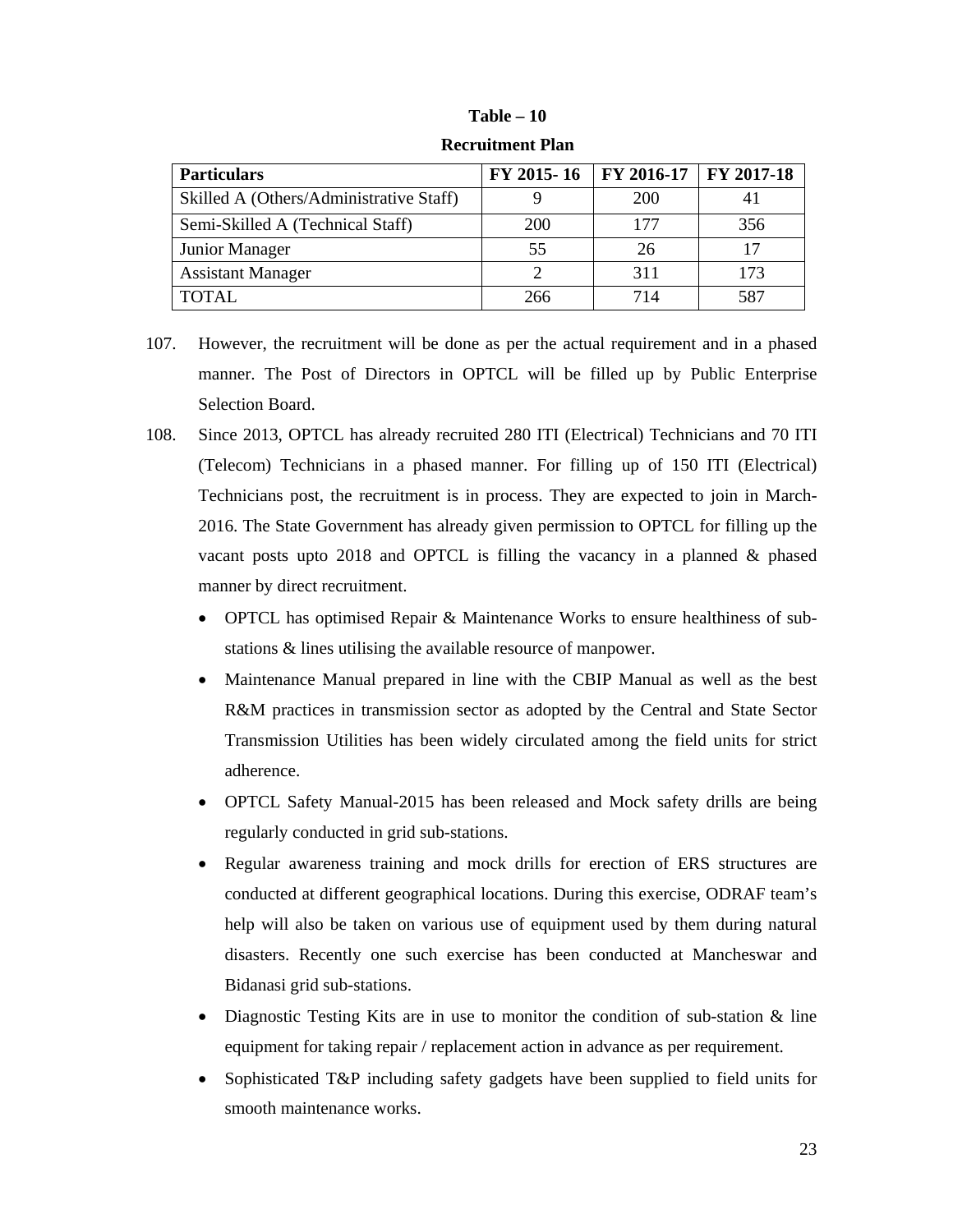- Field executives and workmen are being given regular exposure to workshops / training programmes for skill enhancement.
- Awards for best maintained sub-stations & transmission lines have been introduced to create motivation & competitiveness among the field people.
- In addition to above, emergency gangs have been deployed at Circle / Division levels through outsourcing for attending exigencies.

#### **Depreciation**

- 109. Commission has allowed depreciation of Rs. 107.48 Cr. for FY 2015-16 computing at Pre-92 rate as per GoI notification dated 31.01.1992. For the FY 2016-17, OPTCL has projected depreciation of Rs. 150.50 Cr. based on the audited accounts for FY 2014-15 considering the depreciation rate as prescribed under OERC Transmission Tariff Regulations, 2014 and taking into account up-valued asset base and projected additions thereto during FY 2016-17. OPTCL does not agree with the contention of the Objector that the projected depreciation is high due to artificial increase of capital base.
- 110. Further, it is submitted that OPTCL has not proposed any Special Appropriation for the FY 206-17. Similarly, no depreciation has been claimed on any capital assets unless it is completed and put in use. Hence, the Objector's submission to approve the depreciation of Rs.107.48 Cr. does not merit for consideration.

#### **Interest on Loan**

- 111. The State Govt. vide Notification No. R&R-I-15/2009/81, EN dated 06.01.2010 stated that Bonds issued by GRIDCO & OHPC to the State Govt. consequent upon the revaluation of the assets shall not carry any interest for a further period of 5 years from FY 2006-07 to 2010-11. Thereafter, no such notification towards relaxation of interest on Bond has been issued by the State Govt. Therefore, OPTCL has made provision towards interest on Rs. 200.00 Cr. Bond @ 13% per annum.
- 112. Govt. of Odisha had sanctioned Rs. 2 Cr. Central Assistance loan to GRIDCO towards construction of 400kV Rengali-Kolaghat Transmission Line (Odisha Portion). As per the terms & Conditions, the period of loan is 20 years and normal rate of interest is 13% per annum. Therefore, interest claimed on State Govt. Loan and Bonds amounting to Rs. 26.26 Cr. is justified and need to be allowed.
- 113. The projection towards interest on loan capital is very much realistic as it is based on facts and evidential documents that need full consideration.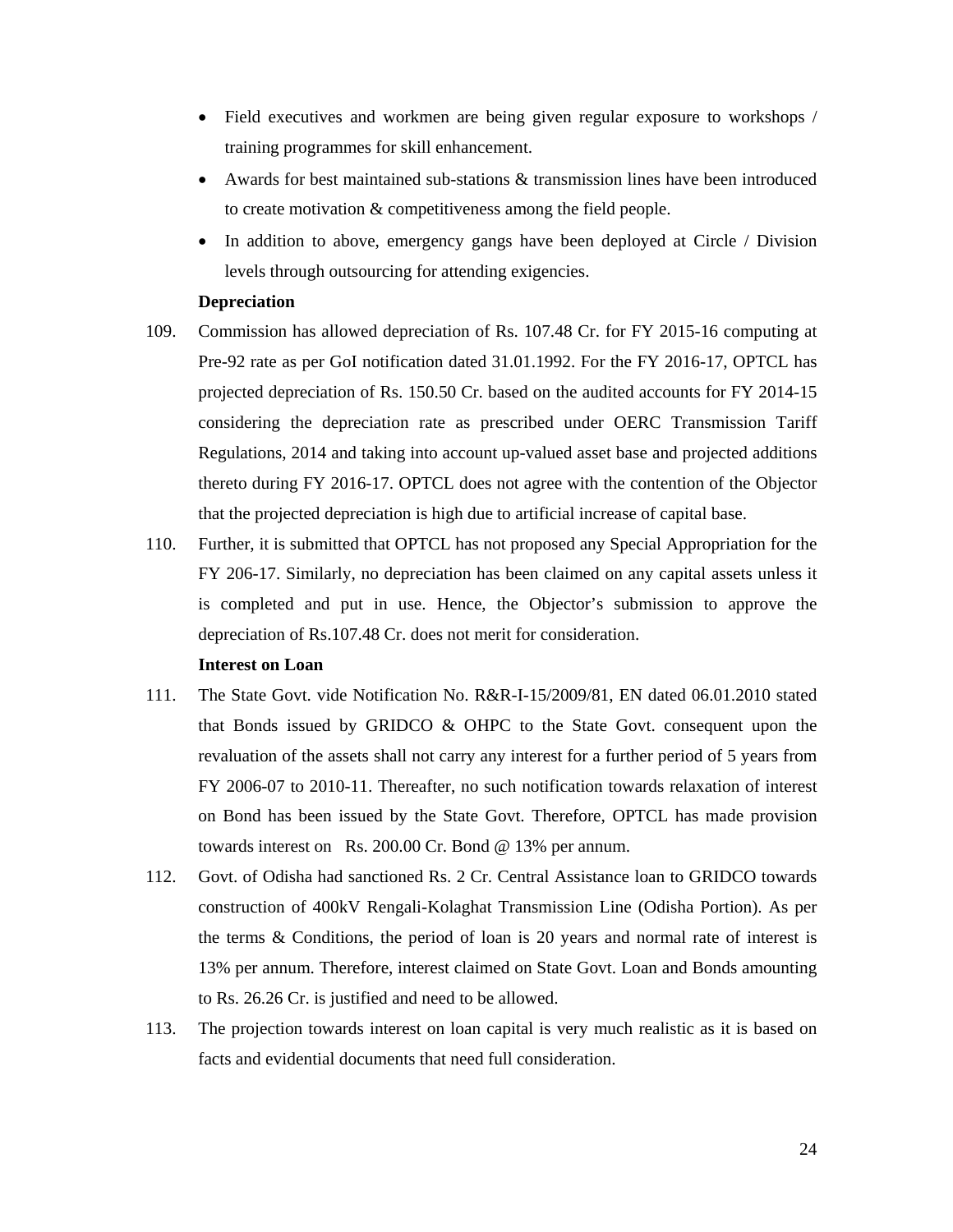114. The loans proposed to be availed from REC/PFC/Commercial Banks are in respect of various projects which have been approved by the Commission. Accordingly, an amount of Rs. 963.63 Cr. has been provided as CAPEX for the FY 2016-17. For financing the above CAPEX, OPTCL proposes Rs. 124.55 Cr. towards interest on loan capital for FY 2016-17 based on Regulation 8.24 of OERC Transmission Tariff Regulations, 2014. OPTCL does not agree with the projection of Rs. 84.98 Cr. made by the Objector.

#### **Interest on Working Capital**

115. Interest on Working Capital may be allowed as per norms specified in Regulation 8.25 of OERC Transmission Tariff Regulations, 2014. OPTCL does not agree with the suggestion of the Objector as this is contrary to the provisions of OERC Regulations.

# **CAPEX Programme**

- 116. OPTCL is planning and implementing a good number of projects under the categories outlined below to strengthen its transmission system for ensuring quality, adequacy  $\&$ reliability of power supply in the State.
	- a. Construction of new sub-stations & lines taking into consideration the loading constraint of the existing system as well as demand projections by the DISCOMs.
	- b. ''Conversion of S/C Lines to D/C Lines'' and 'Conversion of Radial System to Ring System' for redundancy in the supply system as well as for meeting the future load growth.
	- c. Augmentation of Installed Capacity at existing sub-stations keeping in view the additional load requirement projected for different years. The augmentation plan is inclusive of the n-1 contingency condition. In FY 2014-15, 579.5 MVA transformation capacities have been added at 13 sub-stations. Similarly, in FY 2015-16 (till Jan-16), 460MVA has been added at 18 sub-stations.
	- d. Uprating of conductors in the stressed EHT lines from conventional ACSR to stateof-the-art HTLS (High Temperature Low Sag).
	- e. Installation of 33kV Capacitor Banks for improvement of voltage profile at identified sub-stations. In FY 2015-16 (till Jan-16), 235MVAr has been added at 16 sub-stations. Balance 40MVAr is under installation at 4 sub-stations and scheduled to be commissioned within FY 2015-16.
	- f. The Transmission System Availability figures attained by OPTCL over the last three years are – 99.89% (2012-13), 99.96% (2013-14), 99.95% (2014-15). The Commission has acknowledged this achievement of OPTCL. The Central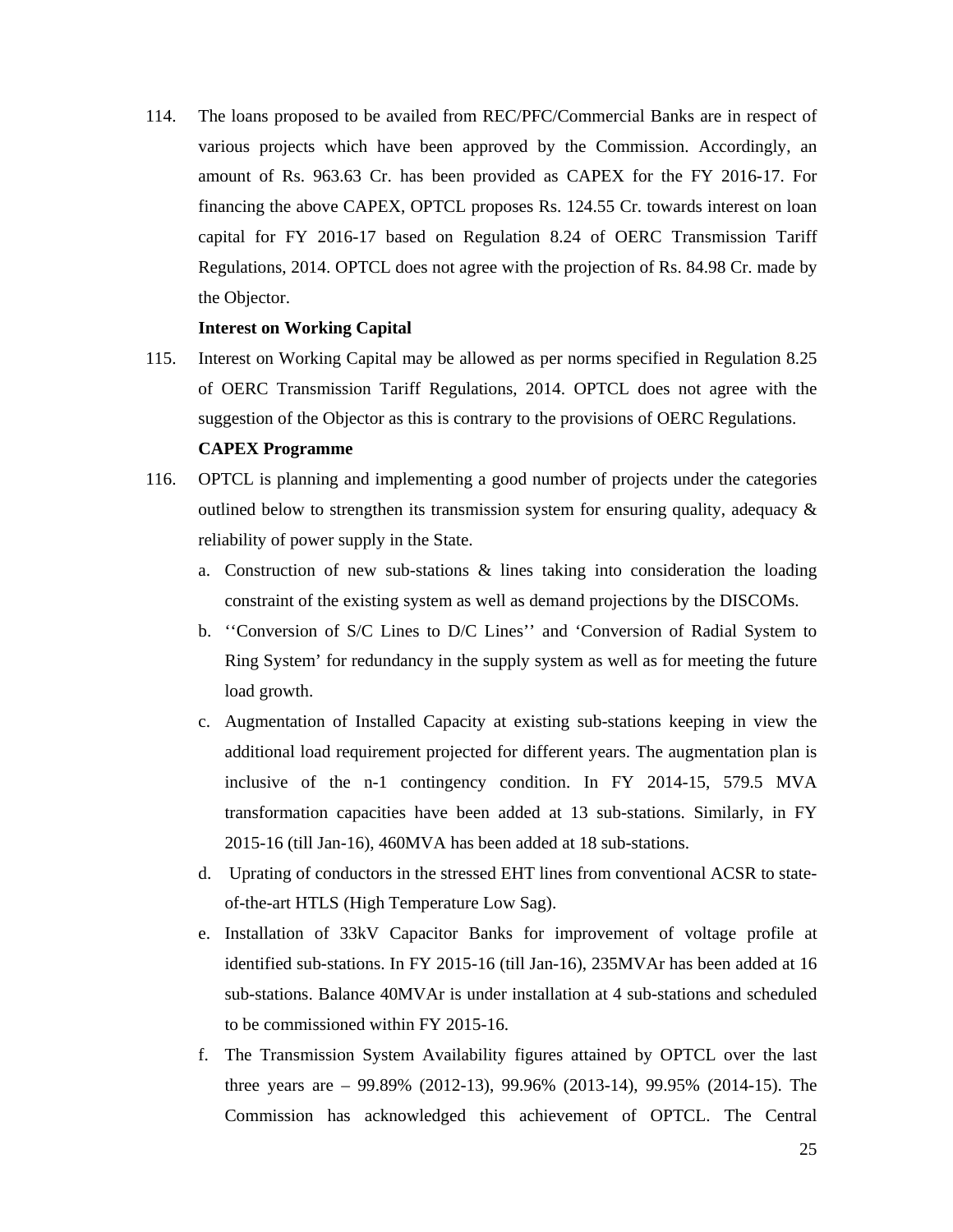Electricity Authority has declared OPTCL as the Best Performer (GOLD Medal) in the country under 'Transmission System Availability' category consecutively for FY 2012-13 and 2013-14.

# **Incentive**

117. OPTCL has proposed an amount of Rs.9.19 Cr. towards incentive for system availability following Regulation 6.5 of OERC Transmission Tariff Regulations, 2014. OPTCL does not agree with the suggestion of the Objector as this is contrary to the provisions of OERC Regulations.

#### **Return on Equity**

118. As on date, OPTCL has received Rs.350.00 Cr. (Rs.349.93 Cr. received earlier + Rs.0.07 Cr. received in January-16) from Govt. of Odisha towards Equity Share Capital. The projection of Rs.68.62 Cr (@15.50% post-tax) towards RoE is based on Regulation 8.29 of OERC Transmission Tariff Regulations, 2014. OPTCL does not agree with the contention of the Objector projecting Rs.46.97 Cr. as this is contrary to the provisions of said Regulations. Hence, the projection towards RoE is very much realistic which needs full consideration.

### **Miscellaneous Income and Income from Wheeling**

- 119. In the ARR application, OPTCL has clearly explained regarding current status of revenue earnings from inter-state wheeling. For FY 2016-17, the revenue under this head cannot be correctly assessed as the same is to be determined by Hon'ble CERC.
- 120. In view of reducing revenue trend from Supervision Charges and uncertainty involved in revenue generation from other sources as well, OPTCL expects the Misc. Receipts of Rs.25.00 Cr. during FY 2016-17. The Objector's contention to consider Rs.32.00 Cr. under this head is not justified.

#### **ARR and Transmission Tariff**

- 121. The projections made by OPTCL as per the OERC Transmission Tariff Regulations, 2014 are very much realistic which need full consideration. OPTCL does not agree with the estimation of Objector with regard to ARR of Rs.620.05 Cr. against OPTCL's proposal of Rs.975.00 Cr. in view of component wise rejoinder made in foregoing paragraphs against objections made by the Objector.
- 122. For similar reasons as above, working out the Transmission Charge of 21.17 p/u by the objectors does not merit for consideration.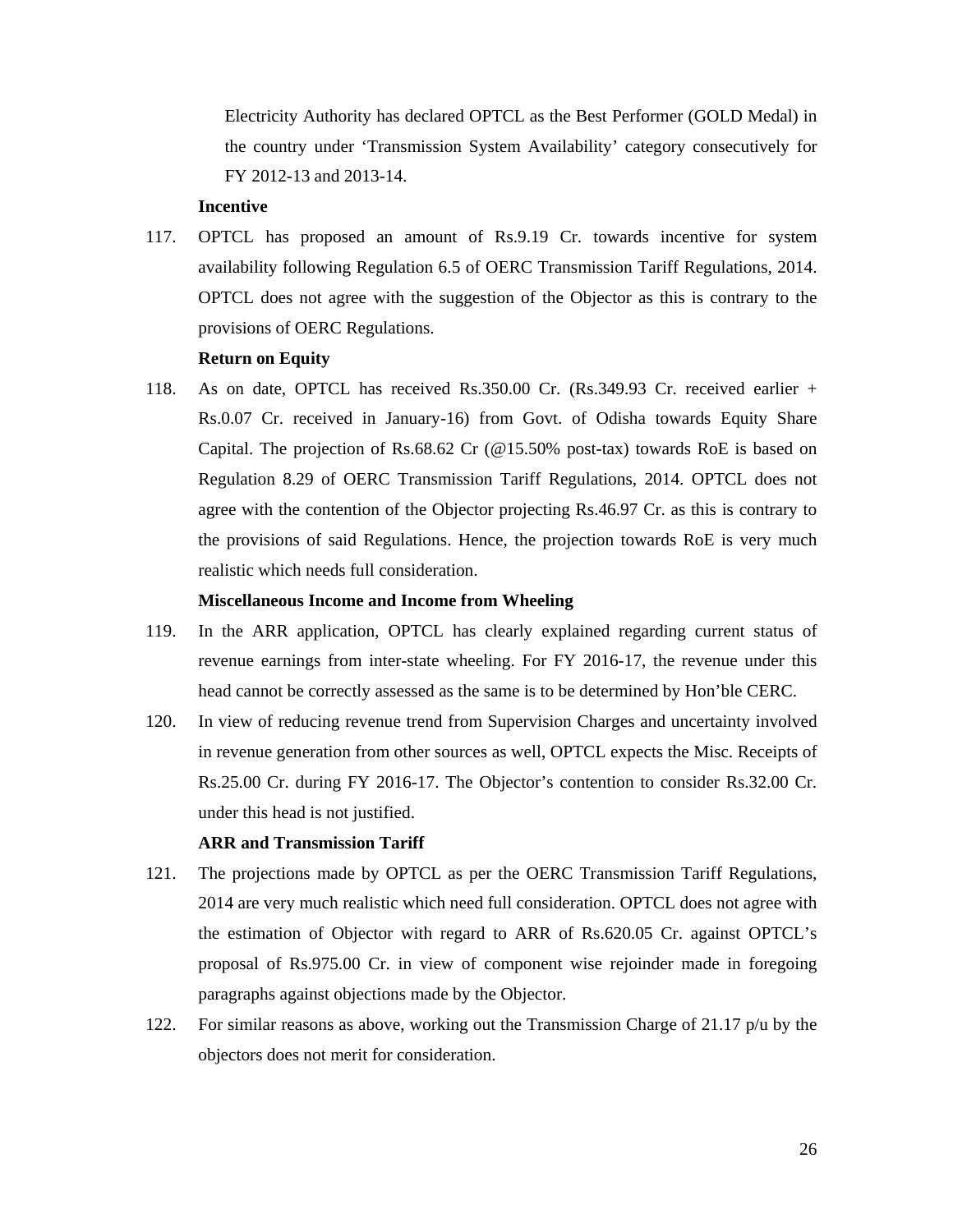#### **Open access charges**

123. The Guideline & Procedure for reservation of Transmission / Distribution Capacity for Short Term Open Access Customers states as follows:

*2.2.3. (i) While processing the applications, SLDC shall seek the consent of each of the DISTCO / STU involved in the transaction where required.* 

 Accordingly SLDC seeks for technical clearance from the STU i.e. OPTCL in approved format. Hence, there is absolutely no delay on the part of OPTCL in issuing technical clearance for open access transaction.

124. Regarding OPTCL's proposal to equate LTOA and STOA rates, elaborate and justified grounds have been furnished in the ARR application.

#### **Other Issues**

- 125. The main reasons of delay in completion of few projects (Sub-station & line work) are mentioned below:
	- The ongoing and the newly awarded projects are executed with a particular schedule completion period varying from 24 to 36 months from the date of award of the contract.
	- The schedule completion period in respect of a project is fixed based on the length of the associated line with the proposed sub-station.
	- Delay in completion of the associated line work is attributed to delay in completion of the entire project awarded on turnkey basis.
	- Delay in obtaining advance possession of sub-station land also is one of the primary causes for delay in the completion of project.
	- Acute RoW problems are encountered during construction of the line.
	- Non-availability of clear corridor for construction of the line due to gap between survey and execution resulting change in route alignment during execution.
	- Court cases filed by the land owners at different locations of the line during construction and status-quo maintained on the disputed land by the Hon'ble Court.
	- Delay in getting statutory clearances such as forest clearance etc.
- 126. Due to the above reasons, although the sub-station work is completed in all respect within the schedule period, commissioning of the sub-station gets delayed due to delay in completion of the line work. Further, projects are taken up as per the transmission plan and business plan of OPTCL approved by the Commission which creates a gap between work-in-progress and completion, ultimately leading to inflation in cost.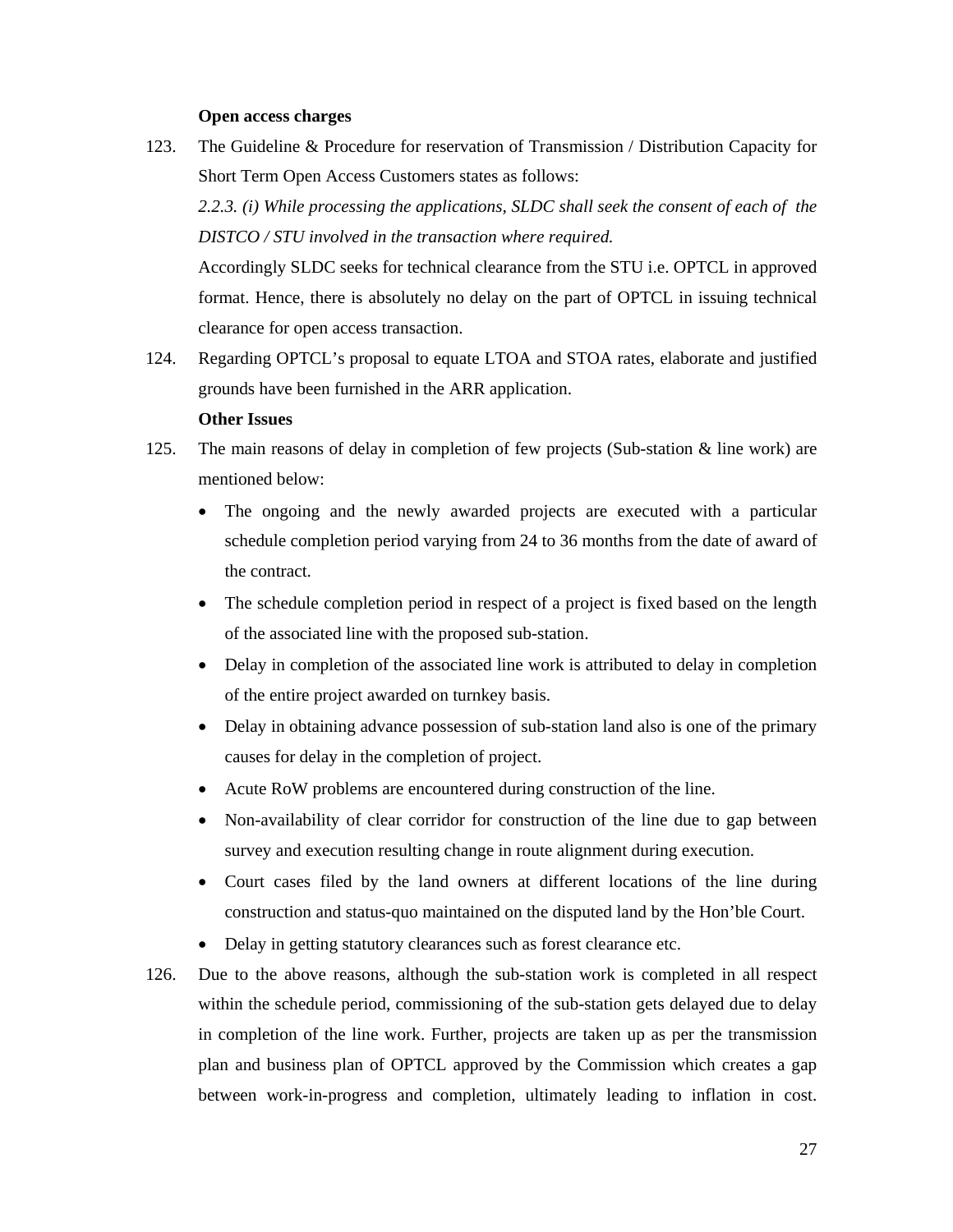Nevertheless, OPTCL with its experience & expertise in project management and contract not only handles a large number of projects under different schemes but also monitors & aims to complete within the time schedule to avoid time and cost over-run.

- 127. Land to the extent of Ac.60.34 dec. has been acquired through lease and land acquisition process for construction of 400/220/132kV grid sub-station at Mendhasal by GRIDCO/OPTCL. Advance possession of Ac.50.00dec and Ac.0.90dec. Govt. land was taken after sanction by the Revenue & Disaster Management Deptt., Govt. of Odisha and Collector Khurdha in village Mendhasal. Subsequently de-reservation of the Gochar land has also been done by the Collector, Khurdha. Land premium, Ground Rent & Cess as assessed by the Revenue authorities has been paid by OPTCL. Finalisation of lease is under process. In addition to the aforesaid Govt. land, Ac.9.44dec private land was also acquired through land acquisition process after payment of due compensation to the land owners as required for the aforesaid grid substation. In view of the above, the aforesaid grid sub-station has been constructed and functioning on the land acquired following due procedure under law.
- 128. The High Tension Lines are established as per the Standard guidelines (IE Rules, Regulatory Provisions etc.) available for design, erection and commissioning of the same. Ground clearance is maintained accordingly which is well above the safe limits. The lines are energised only after getting the clearance from the Electrical Inspectorate of Govt. of Odisha. Contrary to the statement of the Objector, no fatal accidents/mortality has been reported in the vicinity due to problems in EHT lines of OPTCL.
- 129. There is no such provision under the Companies Act, 2013 for spending portion of CSR fund for the purpose of tariff concession as suggested by the Objector.
- 130. Up to FY 2015-16, OPTCL has not been allowed any amount towards auxiliary energy consumption in the sub-stations for the purpose of air-conditioning, lighting, technical consumption. The same is borne by GRIDCO as OPTCL has been billing to DISCOMs at grid sub-station ends (LT side of Power Transformers). As per Regulation 8.2 (d) of OERC Regulations, 2014, OPTCL is entitled to claim the expenses related to auxiliary energy consumption and reimburse the same to GRIDCO.
- 131. OPTCL has filed the ARR application following all the provisions under OERC Transmission Tariff Regulations, 2014 and replied all the queries raised by the Commission. Hence, Objector's allegations are liable to be rejected.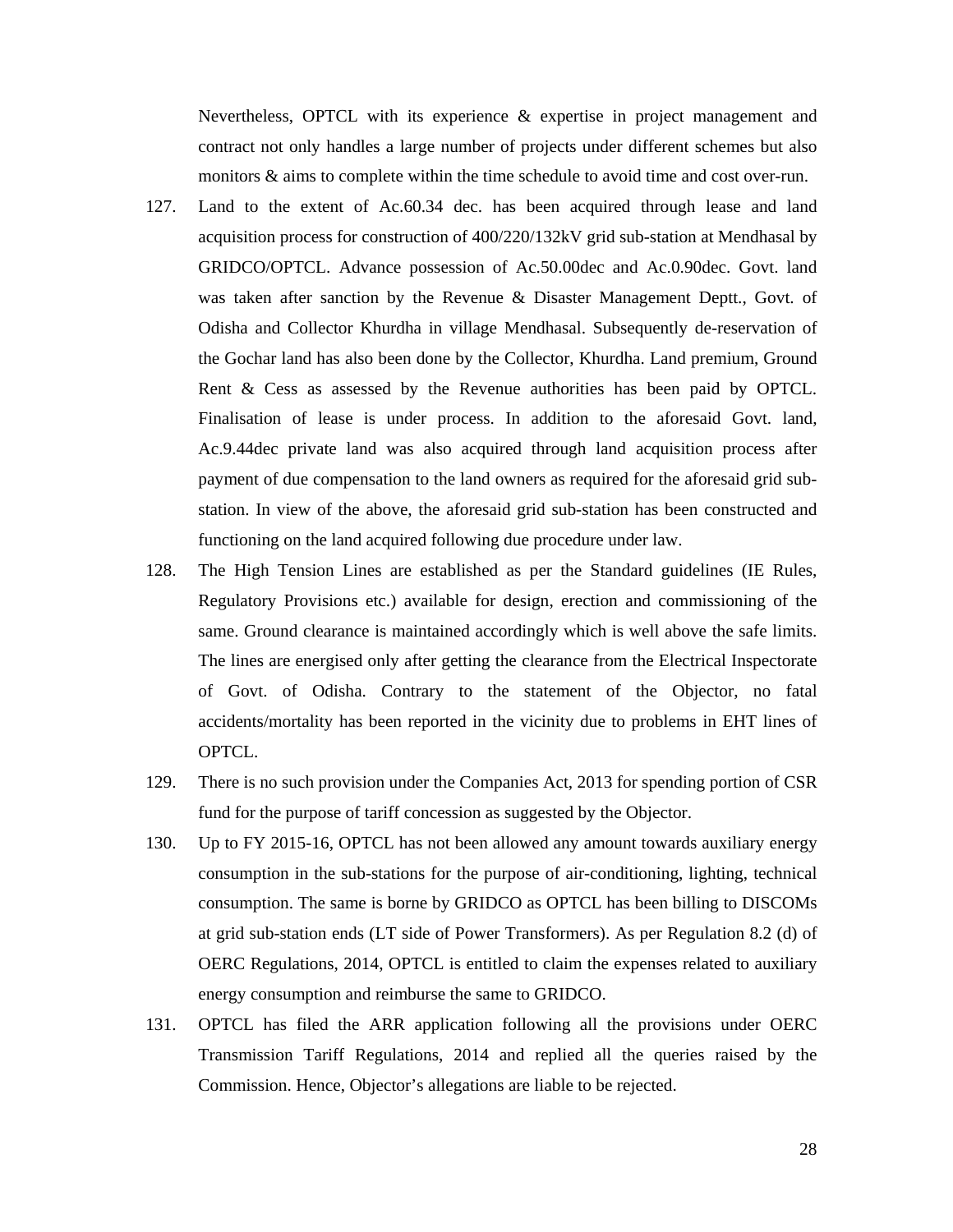- 132. Land inventory has been prepared for the OPTCL occupied land in the State. Some of the land acquired during OSEB/GRIDCO period have not been recorded in the name of the then OSEB/GRIDCO. Steps have been taken for preparation of RoR in favour of OPTCL on submission of Govt. Notification regarding transfer of assets to OPTCL, before the concerned Revenue authority.
- 133. OPTCL prepared an evacuation plan taking into account 20 nos. IPPs and filed the same before OERC with original scheme and subsequently filed a revised scheme on 05.10.2012 taking into consideration 29 IPPs. The directive from the Commission on the above evacuation plan is awaited.
- 134. Two Joint Venture Companies have been floated by OPTCL namely M/s. Kalinga Bidyut Prasaran Nigam Pvt. Ltd. (KBPNL) with POWERGRID & M/s. Neelachal Power Transmission Company Pvt. Ltd. (NPTCL) with MCL on 50-50 equity participation basis. Both these Joint Venture Companies have not yet started any commercial operation as they have not obtained the Intra-State transmission License from OERC. In the meanwhile, POWERGRID, the Joint Venture partner of KBPNL has requested OPTCL to accord approval for winding-up of Joint Venture Company. Accordingly, a proposal has been sent to State Government for necessary approval in this regard.
- 135. OPTCL has managed to extend alternative power supply during interruptions, even though some of them are attributed to the faults occurring in the HT/EHT systems owned by other utilities connected with OPTCL system.
- 136. Substantial steps have been taken to minimize interruptions in the transmission system. The same are detailed below:
	- Replacement of old, obsolete and defective equipment like Breakers, CT, PT, CVT, LA, etc.
	- Predictive maintenance of sub-station & line equipment using diagnostic testing kits.
	- Thermo-vision scanning of sub-stations & lines and subsequent remedial measures.
	- Replacement/uprating of bus system in the sub-stations including replacement of old & damaged conductors of lines.
	- Provision of double jumpers at tension locations of lines.
	- Replacement of disc insulators with long rod insulators in saline prone areas.
	- Improvement of earthing system of lines.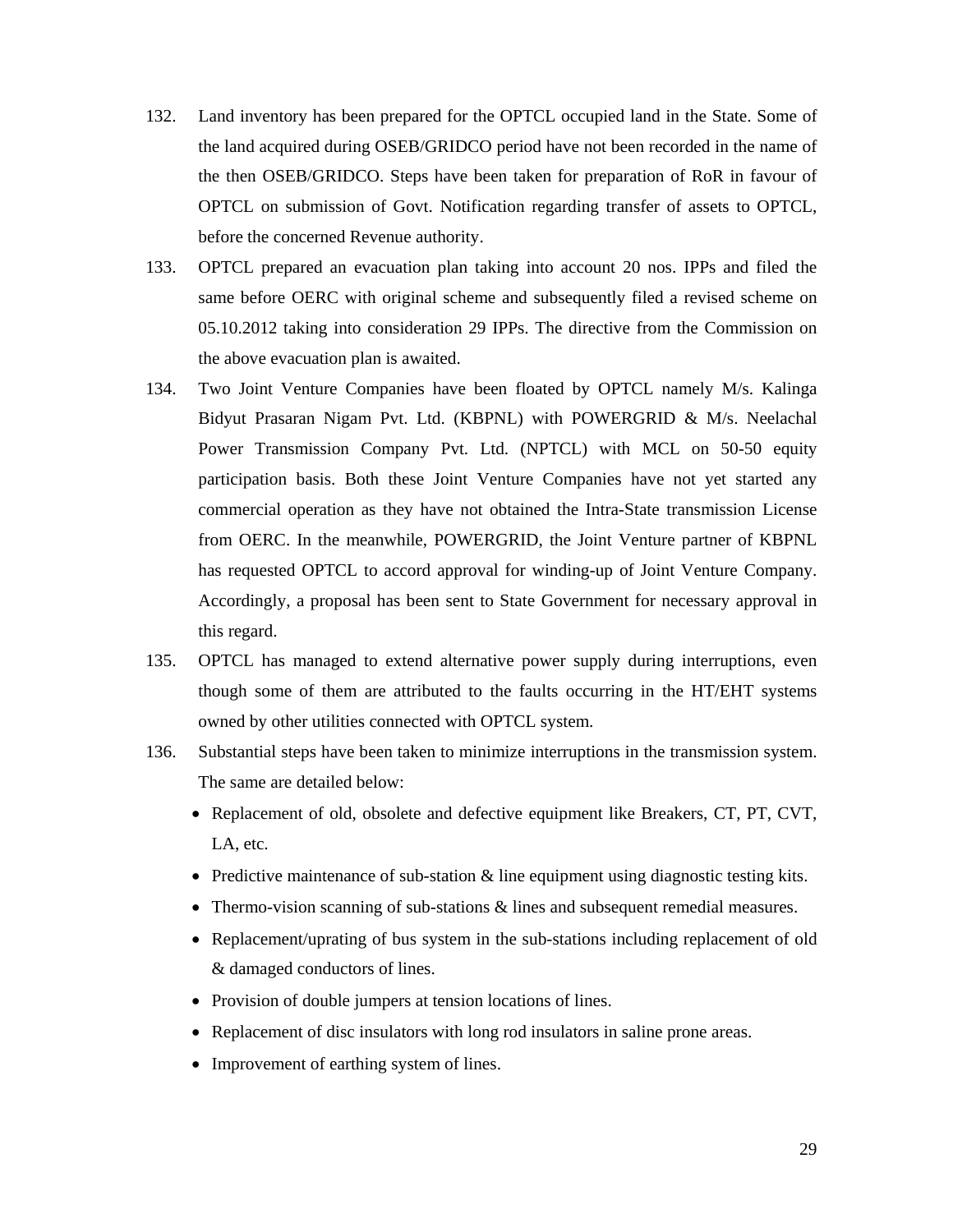- Application of silicon rubber coating on insulators inside sub-stations located in saline belts.
- 137. For quick restoration of power supply:
	- OPTCL has deployed emergency restoration gangs at strategic locations to attend breakdown with least time delay.
	- Adequate stock of ERS towers has been maintained for use during contingent situation arising out of tower failures.
- 138. Steps have been taken by OPTCL to address issues of line constraints. These are enumerated below:
	- Loading Constraints of 132kV Chandaka-Mancheswar and Chandaka-Ranasinghpur lines have been solved by conversion of ACSR conductor to HTLS conductors.
	- Also, OPTCL has awarded contracts for uprating of conductors from ACSR to HTLS in 132kV Joda-Barbil and 132kV Mendhasal-Khurda lines.
	- Work is in progress for conversion of S/C lines D/C lines for 132kV Akhusingh-Paralakhemundi, 132kV New Bolangir-Patnagarh, 132kV New Bolangir-Sonepur, 132kV Jajpur Road-Anandpur, 132kV Paradeep-Jagatsinghpur lines which would further improve the loading capacity.
	- 400kV Meramundali-Lapanga line has been energised.
	- 400 kV Meramundali-New Duburi DC line has been energised.
	- 220 kV Atri-Pandiabil and Pandiabil-Samagara lines have been energised.
	- By installation of 220/132 Auto-Transformer at Mendhasal, loading constraints of Khurda has been addressed.
	- Commissioning of Dabugaon and Umerkote sub-stations has improved the power supply and power quality in those areas.
	- Besides above steps, a number of schemes like "Conversion of Radial to Ring System", "Conversion of S/C Lines to D/C", "Uprating of Conductors" etc. have been planned by OPTCL for enhancement of capacity as well as reliability of the transmission system.
- 139. OPTCL has published Public Notices in English language in one issue each of a daily English & Odia newspaper and also in Odia language in one issue of daily Odia newspaper on 12.12.2015 for wide circulation regarding its filing of ARR &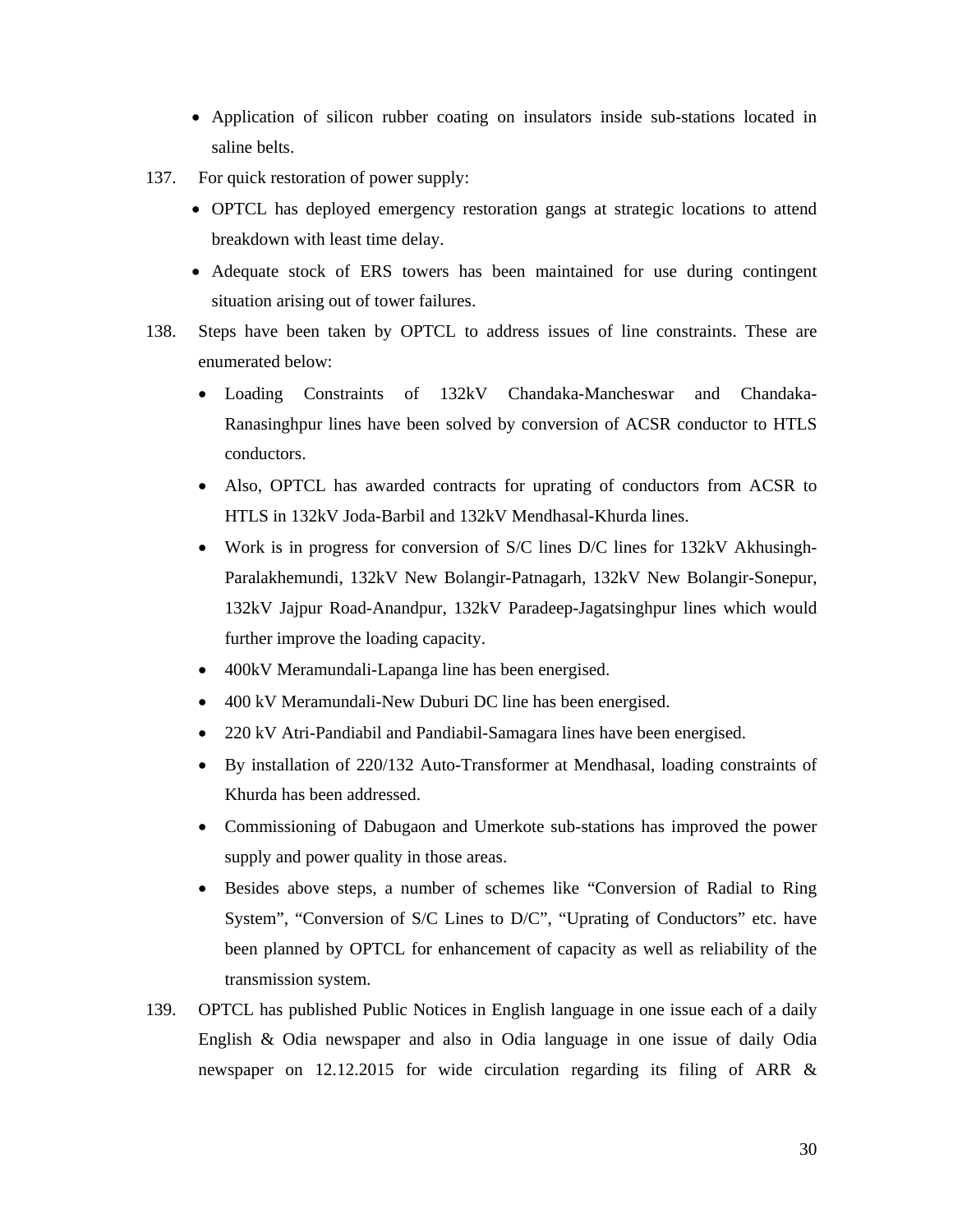Transmission Tariff application before Hon'ble OERC. Hence, the contention of the Objector is not correct.

140. As per provision under Section 31(2) of the Electricity Act, 2003, the State Transmission Utility (STU) shall operate the State Load Dispatch Centre (SLDC) until a government company or any authority or corporation is notified by the State Government. Government of Odisha vide Department of Energy Notification No.6892 dated 09.06.2005 issued the Orissa Electricity Reform (Transfer of Transmission and Related Activities) Scheme, 2005 and notified OPTCL as the STU and vested the SLDC functions with OPTCL till further orders of the State Government from the date of transfer. Accordingly, SLDC is operating autonomously as an independent system operator under the direct administrative control of the Chairman-cum-Managing Director of OPTCL. At present, Sr. General Manager (Power System) is functioning as Chief Load Despatcher.

#### **OBSERVATION OF THE STATE ADVISORY COMMITTEE (SAC)**

141. The Commission convened the State Advisory Committee (SAC) meeting on 18.02.2016 at 3.30 PM at the Conference Hall of OERC. The Members of SAC deliberated on different issues related to power sector and the Annual Revenue Requirement of various licensees. However, no specific view was offered relating to Annual Revenue Requirement and Tariff filing of OPTCL.

# **COMMISSION'S VIEWS AND ORDER (Para 142 to Para 260 )**

- 142. The Commission, for approval of ARR and determination of transmission tariff for OPTCL for the FY 2016-17, has followed the principles as laid down in OERC (Terms and Conditions for Determination of Transmission Tariff) Regulations, 2014 and is guided by the provisions of the National Tariff Policy as well as other Statutory Notifications and Directives, while giving due considerations to the ground realities of the Odisha Power Sector.
- 143. OPTCL has inherited a transmission network from GRIDCO on as is where basis. Continuous up-gradation and regular repairs and maintenance are required to keep the network in a safe and operational condition and to meet the growing requirements of DISCOMs' demand as well as to fulfill the Commission's and consumers' expectations on quality of supply, performance standards and availability of transmission network. As a result of this, the Commission, over the past several years, has been allowing a significant amount for R&M expenses for encouraging the Licensee to undertake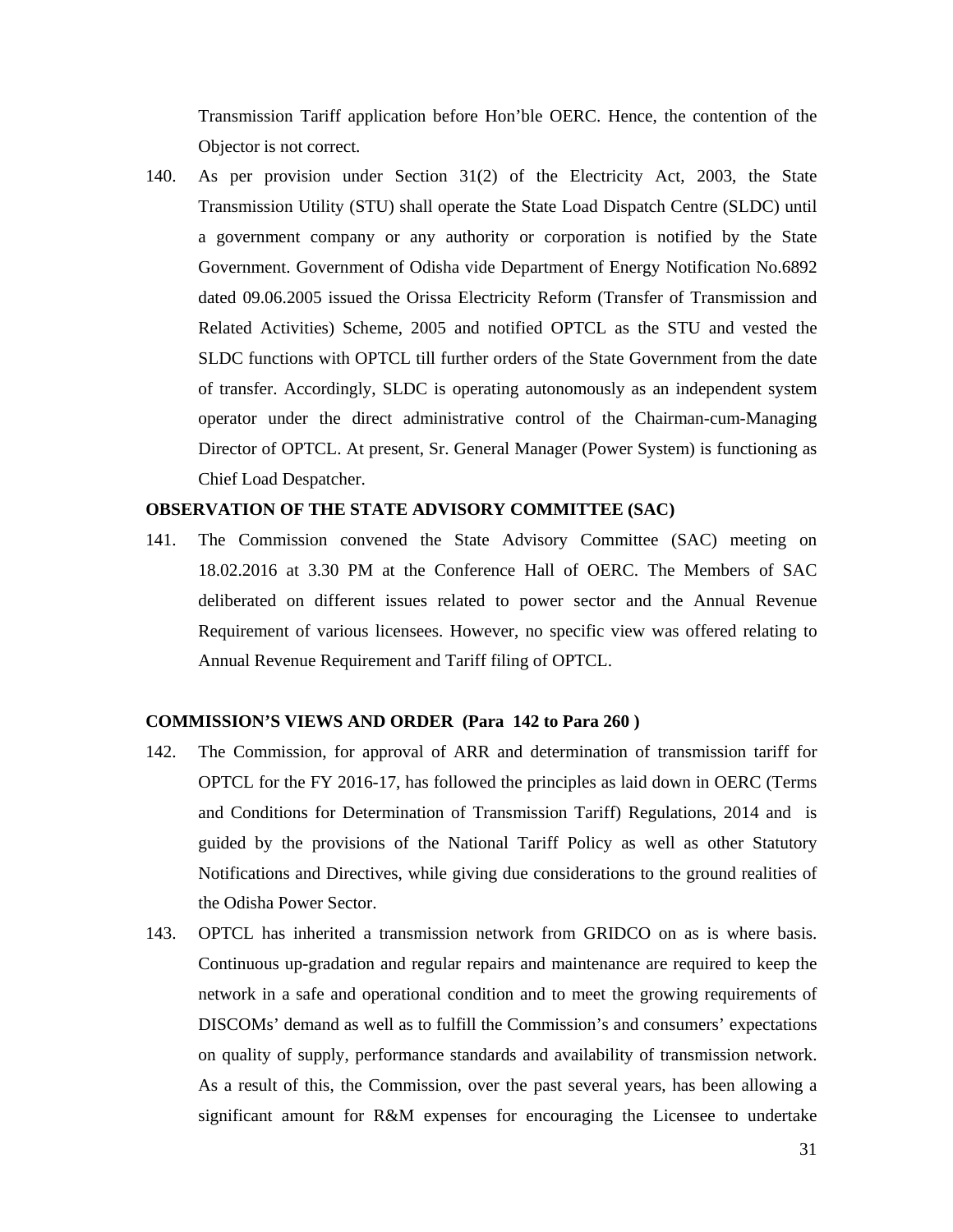regular and adequate maintenance. Regarding compliance of ARR and Tariff order for the FY 2015-16, OPTCL has confirmed that in addition to construction of new lines and grid sub-stations, up-rating/ replacement of conductors including HTLS, provision of GIS sub-station at certain locations are in progress. OPTCL is also in the process of adoption of multi circuit towers to meet the needs. As the up-rating of ACSR to HTLS in some 132 kV lines in Bhubaneswar has increased the power transfer capability and reliability of the transmission system. The Commission, therefore, directs OPTCL to identify the critically loaded lines and initiate action for up-rating of lines wherever necessary to have a better reliable transmission system in place.

- 144. The tariff policy notified by the Ministry of Power on dated 28.01.2016 stipulated that in transmission the following objectives should be achieved:
	- (i) Ensuring optimal development of the transmission network ahead of generation with adequate margin for reliability and to promote efficient utilization of generation and transmission assets in the country;
	- (ii) Attracting the required investments in the transmission sector and providing adequate returns.
- 145. Further, the Tariff Policy, 2016 framed under the Electricity Act 2003, has embeded the National Tariff Framework which provides that the transmission tariff is to be sensitive to distance, direction and related to quantum of power flow in a transmission service network. Para 7(1) (3) of the National Tariff Policy provides for Transmission charges to be determined on MW per circuit kilometer basis, zonal Postage Stamp basis, or on the basis of some other pragmatic variant, the ultimate objective being to get the transmission system users to share the total transmission cost in proportion to their respective utilization of the transmission system. The 'utilization' factor should duly capture the advantage of reliability reaped by all. The spread between minimum and maximum transmission rates should be such as not to inhibit planned development/augmentation of the transmission system but should discourage nonoptimal transmission investment.
- 146. Further, Para 7.3(1) of Tariff Policy states that the financial incentives and disincentives should be implemented for the CTU and the STU around the Key Performance Indicators (KPI) for these organizations. Such KPIs would include efficient Network Construction, System Availability and Loss Reduction.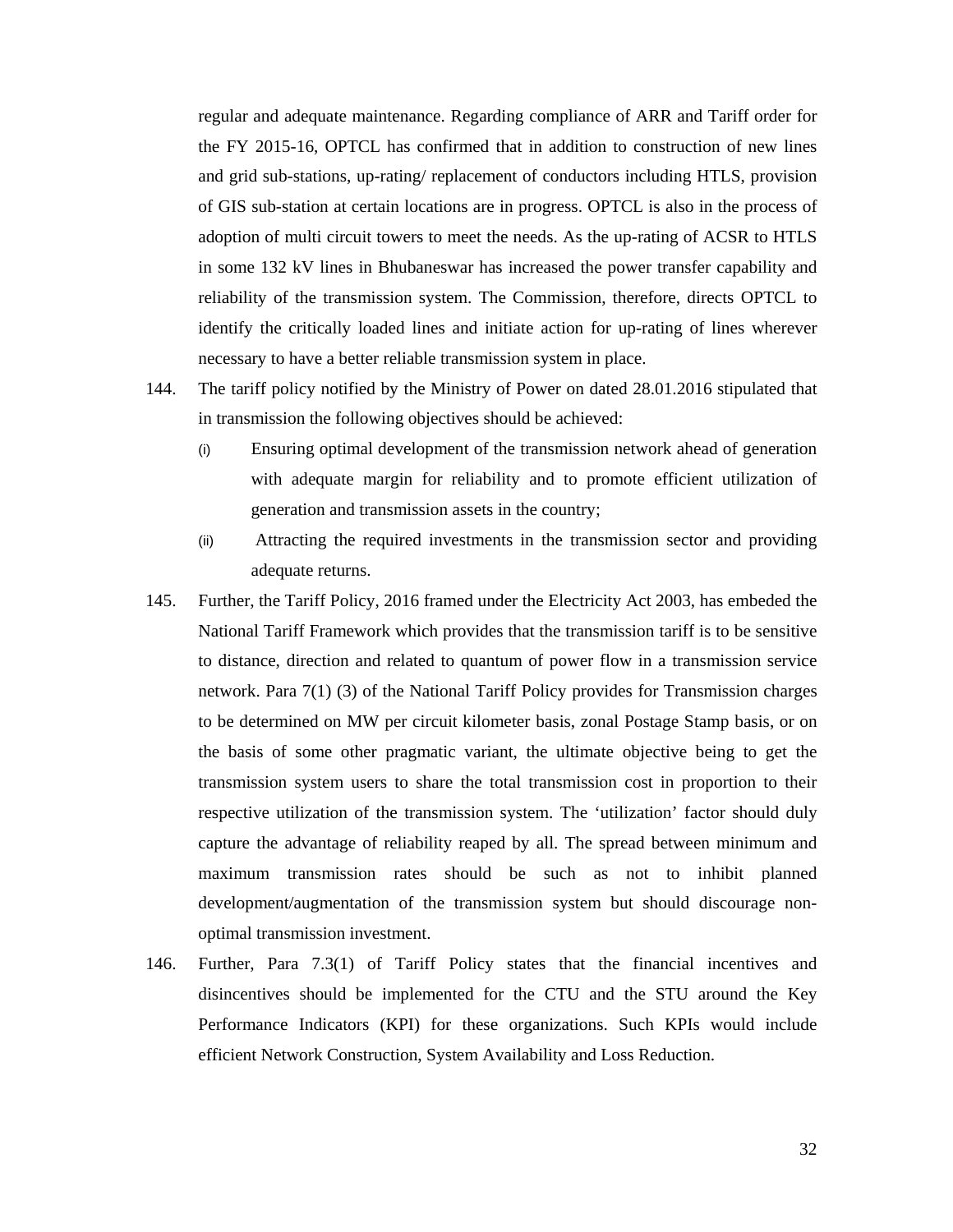#### **Computation of Transmission Loss for FY 2016-17**

- 147. The transmission system of OPTCL operates as an integral part of the Eastern Regional Grid to serve the internal demand of the State as well as to carry out import and export of power depending upon the system demand under the overall supervision of the Eastern Regional Load Dispatch Centre in accordance with the GRIDCODE. Transmission loss, therefore, has been determined on the basis of 'As the System Operates'.
- 148. Like all other components of ARR determination, transmission losses are also projected as part of the ARR approval process, and would need to be reassessed (truing up) after the availability of the audited accounts of the Licensee for the past years. Accordingly, variations from the approved figures for the past years have to be trued up on the basis of data available from actual audited annual accounts of the Licensee and after taking into account the target of performance parameters fixed by the Commission.
- 149. OPTCL in its submission stated that the actual transmission loss in the OPTCL transmission system from April 2015 to September 2015 works out to be 3.71% and OPTCL proposes transmission loss of 3.70 % for the year FY 2016-17 based on the present trend. The approved and actual transmission loss for the year 2009-10 to 2015- 16 is furnished in the table below:

| $Table - 11$       |         |         |         |         |         |         |                                   |
|--------------------|---------|---------|---------|---------|---------|---------|-----------------------------------|
| FY                 | 2009-10 | 2010-11 | 2011-12 | 2012-13 | 2013-14 | 2014-15 | 2015-16<br>(April to<br>Sept $15$ |
| Approved $(\% )$   | 4.00    | 4.00    | 3.90    | 3.80    | 3.80    | 3.75    | 3.71                              |
| Actual audited (%) | 4.11    | 3.93    | 3.88    | 3.84    | 3.79    | 3.73    |                                   |

- 150. M/s OPTCL, in its filing has submitted that transmission loss is purely a technical loss and is dependent on generation sources, system configuration and power flow requirements at different load centers. In view of the increasing demand for power at an accelerated pace due to on-going industrialization and implementation of central & state sponsored schemes like RGGVY, DDUGJY,BGJY,BSVY etc. in Odisha, there will be increased flow of power in the OPTCL transmission network contributing to increased transmission loss.
- 151. Over the years, OPTCL has been continuously undertaking construction of new lines and sub-stations for strengthening the transmission infrastructure to improve quality of power supply, meet the future load growth and to reduce transmission loss effectively. Further, OPTCL has taken various measures like addition of capacitor bank, load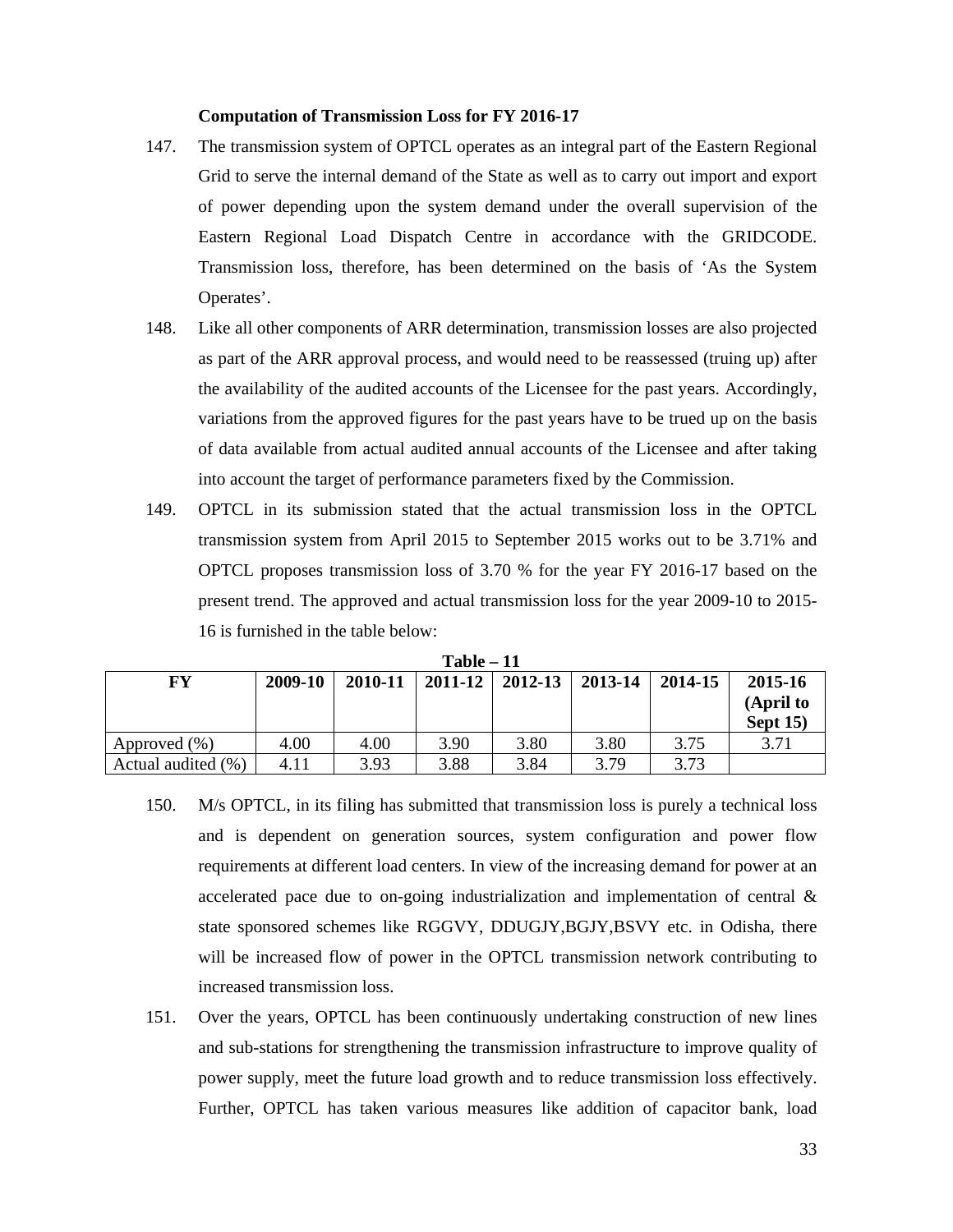bifurcation, modification in system configuration, procurement of more efficient equipment, conductor augmentation and replacement etc. As a result, the transmission loss is gradually reducing year over year. Accordingly, OPTCL proposes 3.70% transmission loss during FY 2016-17. The Commission doesn't agree with the views of objectors, since the system operates at voltage of 400 kV, 220 kV and 132 kV and OPTCL network is largely dependent on a conglomerate of 220 kV and 132 kV system at most of the points.

152. Based on the submission of OPTCL, the Commission approves 3.70% for FY 2016-17 as transmission loss for wheeling and directs that OPTCL shall continuously monitor the operation of the transmission system, prevent overloading wherever possible by load diversion and take up innovative measures for improving system loading of the existing network. Effective utilization of new lines and their impact on transmission loss need to be intimated to the Commission periodically and kept in the website of OPTCL for information of all stakeholders. Efforts to reduce the above loss to the best practiced case at national level shall continue.

#### **Execution of Projects**

- 153. Many objectors pointed out that the strategy of OPTCL in execution of Projects is not matching to the downstream network planning of the State. Commission is not able to appreciate the reason cited by the OPTCL as regard to inordinate delay in completion of its ongoing projects. Responsibility and accountability should be fixed on Project Managers for effecting completion of the Projects as per the schedule with adequate delegation of authorities by the management. The Project Managers should identify the critical paths ahead of schedule. The Commission further direct OPTCL that DISCOMs are to be intimated beforehand so that they should be prepared for receiving power from new/augmented grid s/s and accordingly build their own downstream distribution lines for evacuation of power. OPTCL should discuss with the DISCOMs before submission of transmission project for approval of OERC, so that the s/s for which the investment is being made should not be left idle due to non-completion of inter linking transmission/ distribution lines/networks. Further, the Commission directs OPTCL should identify the low voltage pockets in the State particularly in the border areas and should take steps for strengthening the transmission system and intimate DISCOMs for construction of downstream distribution system associated with it.
- 154. OPTCL has submitted that the delayed execution of projects and cost & time overrun there-to are primarily due to severe RoW issues and Court cases. The Commission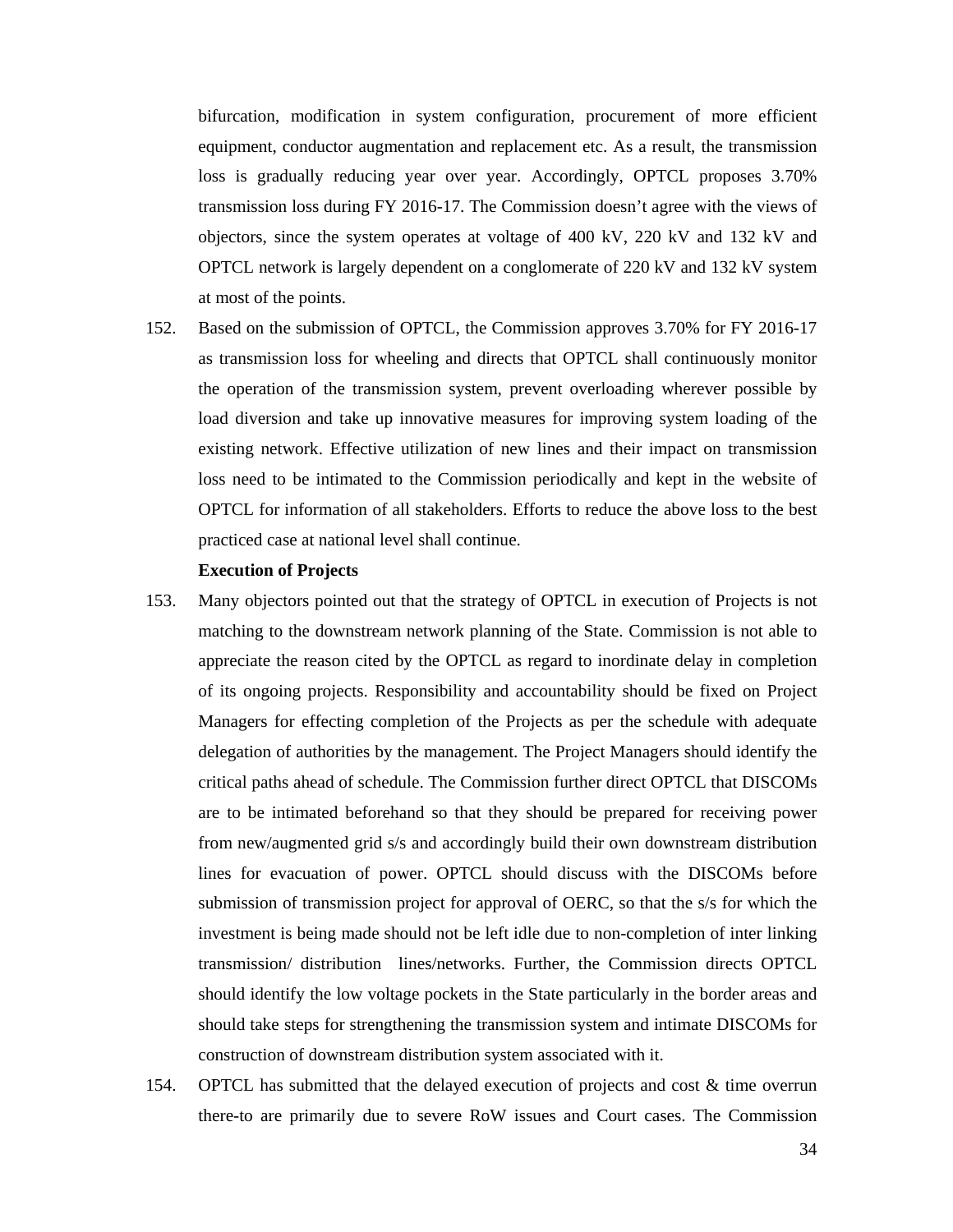directs OPTCL for involvement of local elected representatives and District Administration etc. to resolve the local RoW issues.

- 155. OPTCL needs to adopt social interface approach to convince local people about the benefit (such as improvement in quality and reliability of supply and consequential financial benefits) of the project and take timely action to avoid cost and time over-run.
- 156. The Commission directs that OPTCL should regularly monitor the progress of all its on-going projects to avoid any delay. Projects should be completed within the time schedule to avoid cost and time over-run and overloading of existing system due to growth in demand.
- 157. OPTCL has planned a large number of projects to be undertaken by it under the long term business plan, ODSSP, Smart Grid and disaster resilient power system etc. in next five years. Responding to the objectors view, regarding evacuation of power from IPPs, OPTCL submitted that M/s. Arati Steel, M/s Meenakshi Power, Odisha Power Consortium Ltd. with STU connectivity and Sterlite Energy Ltd., GMR Kamalanga Energy Ltd. and OPGC with CTU connectivity are considered in the revised transmission plan for the period 2015-16 to 2018-19. OPTCL will submit the same as a supporting document in the Business Plan. Also additional projects such as TTPS Stage- III expansion, Odisha UMPP Project, OTPCL, Kamakhyanagar, KVK Nilachal and JITPL will be considered in the system study for the period from 2019-20 to 2021-  $22(13<sup>th</sup>$  Plan period). Therefore, Commission directs OPTCL to submit the details and comprehensive report on connectivity and evacuation arrangement of IPPs (Existing as well as proposed) with Odisha Grid for smooth evacuation power in the system.
- 158. Further, as far as safety and proper maintenance of electrical installations are concerned, OPTCL should impart proper training to its staff on the safety provisions and procedures thereto and ensure that all the employees should follow it scrupulously. Required safety equipments/gadgets shall be procured and necessary hands-on training should be given to the employees by the selected manufacturers/vendors. Safety officer of OPTCL along with the training department should prepare the training module in line with provisions as mentioned in CEA (Measures relating to Safety and Electric Supply) Regulations, 2010.Further, OPTCL may design some of its training modules to suit the requirement of DISCOM employees so that the resources of OPTCL can be best utlised for the benefit of power sector of the state in a comprehensive manner.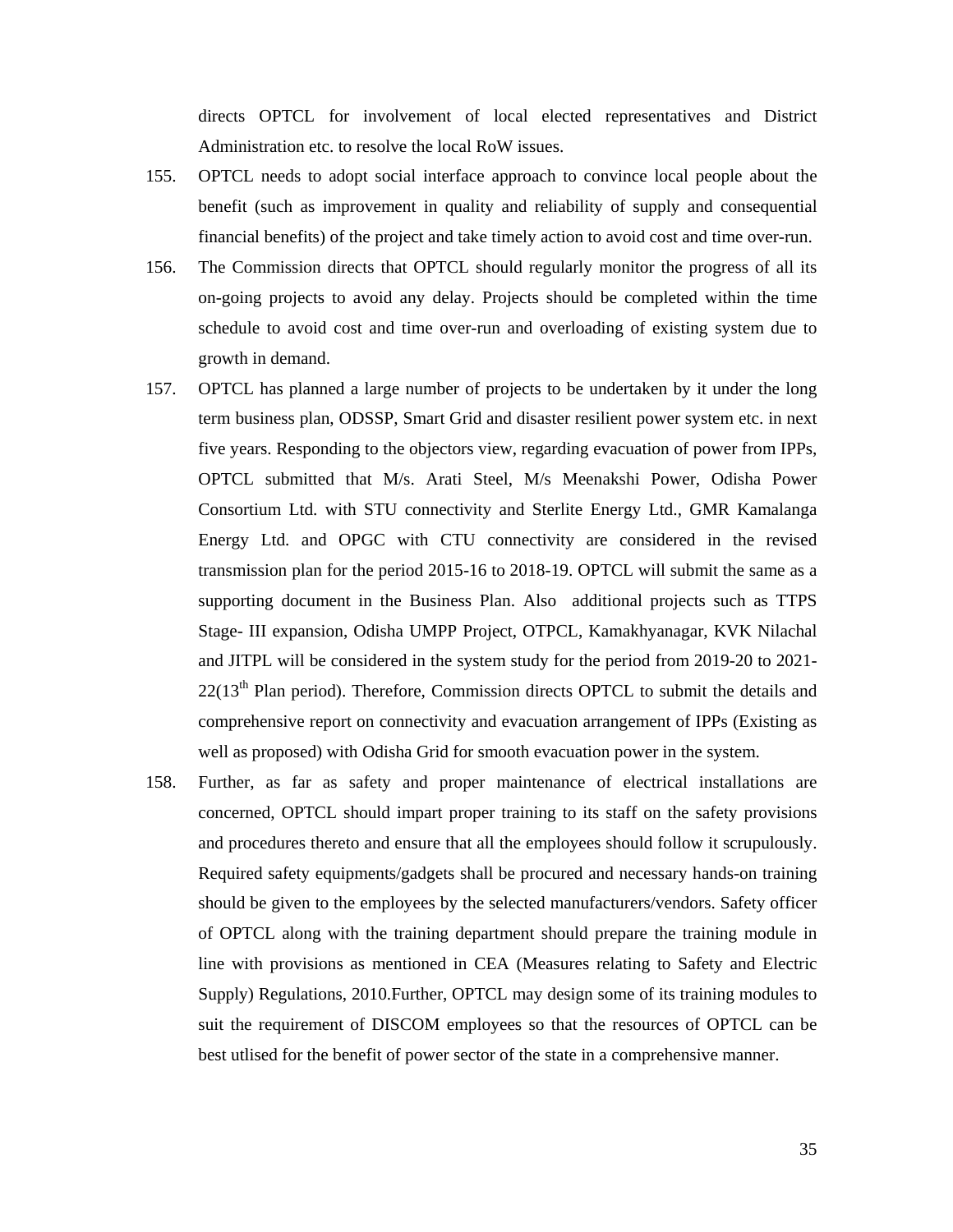#### **Disaster Management:**

159. The Commission had observed in its earlier orders that there was a substantial loss to the OPTCL transmission system due to severe natural calamities like 'PHAILIN' during October, 2013 and "HUDHUD" during October, 2014. The Commission is of the opinion that OPTCL may constitute an internal investigation team to determine the reasons of tower failure and damage to the power system and take necessary action at planning and design stage to avoid such type of failures in future. Odisha has been vulnerable to natural disasters mostly on account of cyclone and flood. Transmission system being the backbone of power supply system should be designed and maintained in a manner so as to withstand it with minimal damage. The Commission feels that there should be an institutional mechanism to develop disaster mitigation strategy, preparedness and early response including adequate training to employees.

#### **Efficient Operation of Transmission System:**

160. OPTCL submitted that SCADA is not fully operational in all the 220 KV grid substations because of delayed supply of off-shore materials like OPGW, approach cable and hardware accessories etc. Since the projects are running under the consultancy of PGCIL, OPTCL has brought it to the notice of ERPC and POSOCO. However, as per Regulation 4.11 of the Odisha Grid Code-2015, the SCADA communication facilities should be made available in every 220 KV grid S/S by OPTCL. Hence in order to ensure the safe operation, integrity and reliability of the grid, the Commission directs OPTCL to complete the SCADA provision work in all 220 kV and above S/S for proper monitoring and efficient functioning of the power system. Energy Accounting and Settlement Service Centre (EASSC) should be fully functional under the control of SLDC. The Commission may be appropriately informed on completion.

#### **System Interruptions due to Major Incident:**

161. OPTCL's system has faced aggregated Annual interruptions varying from 5 hour to 116 hours at different locations on account of conductor/jumper snapping, insulator failure, bursting of Current Transformer/Potential Transformer, breaker problem, system disturbance, Lightening Arrester failures etc. OPTCL has arranged to maintain power supply (without resorting to total power failure due to non-availability of transmission capacity) from alternative transmission facilities during interruption. The same effort has been made by OPTCL in maintaining uninterrupted power supply even in the event of generation failures. It has been reported about 123 hours and 42 hours of load restriction in the first and second quarter of the FY 2014-15 due to non-availability of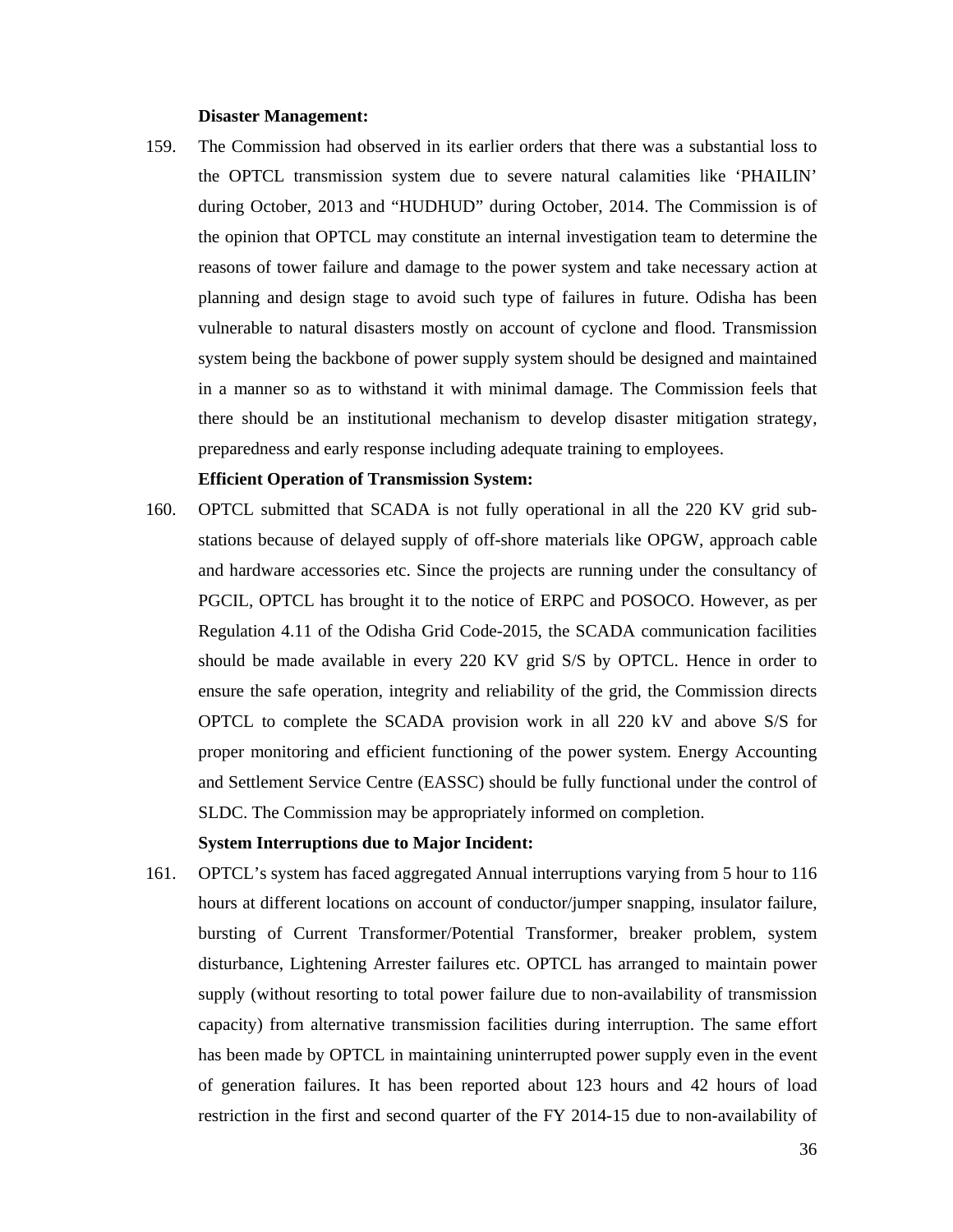generation and failure of generating stations. OPTCL claimed that there was no black out experienced in the State during the FY 2014-15. Duration of interruption during the year is given in table below:

| <b>Incident</b>          | <b>Duration of</b>  | <b>No. of Interruption</b> |
|--------------------------|---------------------|----------------------------|
|                          | <b>Interruption</b> |                            |
| Snapping of Jumper /     | 116:11:00           | 64                         |
| Conductor / Earth wire   |                     |                            |
| <b>Insulator Failure</b> | 39:10:00            | 27                         |
| Bursting of CT / PT      | 7:43:00             |                            |
| <b>Breaker Problem</b>   | 0:00:00             |                            |
| Major System Disturbance | 13:57:00            | 9                          |
| Failure of LA            | 4:54:00             | 35                         |
| Others                   | 46:24:00            | 107                        |

**Table - 12 Interruption due to Major Incident** 

The duration of interruption indicated above is the sum total of interruptions occurred at different areas (s/s) during the year. However there was no total blackout experienced for the State during the year 2014-15.



162. It is observed that during FY 2014-15 the daily peak demand touched at 3981 MW maximum on dt.25.03.2015 and a minimum of 2659 MW on dt.12.10.2014. The peak demand of 3981MW in 2014-15 is about 276 MW above the peak demand experienced during the previous year 2013-14 (of 3705 MW). But the total energy drawl is 24436 MU in FY 2014-15 against 23323MU in 2013-14, which indicates a growth in electricity consumption of around 1113 MU in the State. Further, in the OPTCL system, the EHT voltage, as per Regulations 3(1)(b) of Central Electricity Authority(Grid Standards) Regulations, 2010 should be in the range 122-145 kV for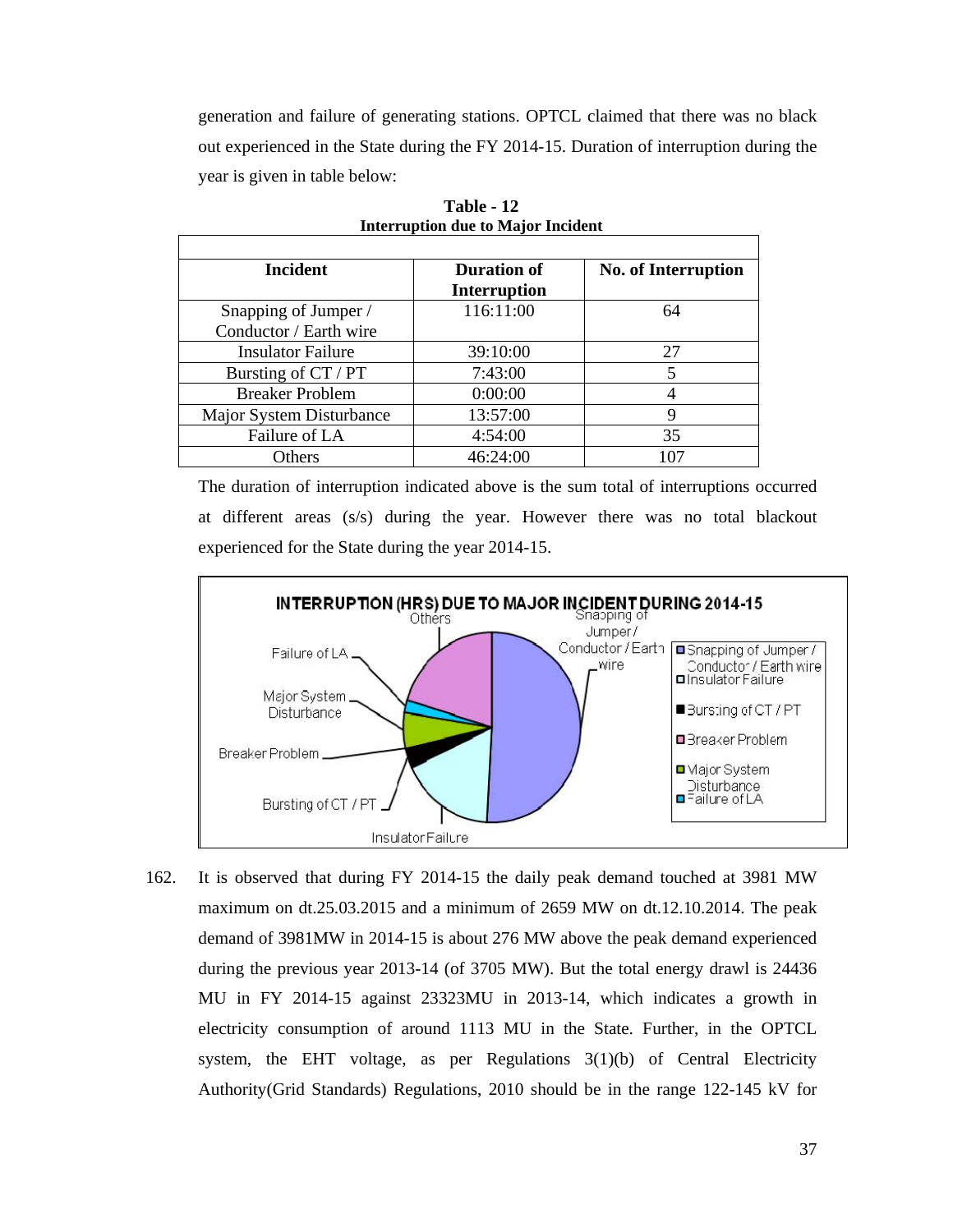voltage at 132 kV, 198-245 kV for voltage at 220 KV and 380-420 kV for 400 kV level. OPTCL has however experienced 190 kV minimum and 255 kV maximum in its 220 KV system and 84 KV minimum and 149 KV maximum in its 132 KV system. The Maximum and Minimum Voltage Level at different GRID substations of OPTCL are given in table below:

|                | Allowable Range (245-198 KV)                  |                             |                             |                | Allowable Range (145 -122 KV)                |                             |  |
|----------------|-----------------------------------------------|-----------------------------|-----------------------------|----------------|----------------------------------------------|-----------------------------|--|
| Sl.<br>No.     | Name of the<br>220/132 kV Grid<br>Sub-station | Maximum<br>Voltage in<br>kV | Minimum<br>Voltage in<br>kV | Sl.<br>No.     | Name of the<br>132/33 kV Grid<br>Sub-station | Maximum<br>Voltage in<br>kV |  |
| 1              | Jaynagar                                      | 255                         | 215                         | 1              | Cuttack                                      | 140                         |  |
| $\overline{c}$ | Duburi                                        | 241                         | 200                         | 2              | Puri                                         | 137                         |  |
| 3              | Joda                                          | 242                         | 215                         | 3              | Khurda                                       | 144                         |  |
| 4              | Tarkera                                       | 236                         | 215                         | $\overline{4}$ | Berhampur                                    | 149                         |  |
| 5              | Budhipadar                                    | 244                         | 193                         |                |                                              |                             |  |
| 6              | <b>Balasore</b>                               | 245                         | 200                         |                |                                              |                             |  |
| 7              | Narendrapur                                   | 252                         | 192                         |                |                                              |                             |  |
| 8              | Chandaka                                      | 238                         | 196                         |                |                                              |                             |  |
| 9              | Bhanjanagar                                   | 248                         | 203                         |                |                                              |                             |  |
| 10             | Theruvali                                     | 251                         | 206                         |                |                                              |                             |  |
| 11             | Meramundali                                   | 235                         | 205                         |                |                                              |                             |  |
| 12             | Bidanasi                                      | 255                         | 193                         |                |                                              |                             |  |
| 13             | Katapalli                                     | 250                         | 213                         |                |                                              |                             |  |
| 14             | <b>Bhadrak</b>                                | 245                         | 198                         |                |                                              |                             |  |
| 15             | Paradeep                                      | 242                         | 190                         |                |                                              |                             |  |
| 16             | Bolangir                                      | 244                         | 204                         |                |                                              |                             |  |
| 17             | Mendhasal                                     | 239                         | 207                         |                |                                              |                             |  |

| Table |  |
|-------|--|
|-------|--|

| Allowable Range (145 -122 KV) |  |  |
|-------------------------------|--|--|
|                               |  |  |

| Sl.            | Name of the    | Maximum    | Minimum    |  |
|----------------|----------------|------------|------------|--|
| No.            | 132/33 kV Grid | Voltage in | Voltage in |  |
|                | Sub-station    | kV         | kV         |  |
|                | Cuttack        | 140        | 100        |  |
| $\overline{c}$ | Puri           | 137        | 84         |  |
| 3              | Khurda         | 144        | 90         |  |
| 4              | Berhampur      | 149        | 108        |  |

163. It is observed that voltage profile of other substations have not been submitted to the Commission. OPTCL is advised to take suitable remedial measures to improve the voltage profile and monitor the reactive drawl of DISCOMs from its grid S/s. Wherever DISCOM draw excessive reactive load at low voltage condition in grid S/S, it shall take up with them for corrective action. OPTCL should keep its on-line Tap Changer of the Power Transformers in healthy condition and all the field engineers should be trained to operate OLTC during peak and low load condition of the day.

### 164. **Initiatives for Operation and Maintenance and safety**

(i) During the review of performance of OPTCL, the Commission emphasized on regular preventive maintenance of the transmission system to avoid interruption in the system. Therefore, the Commission directs that preventive maintenance of the transmission system should be a routine feature and the zonal heads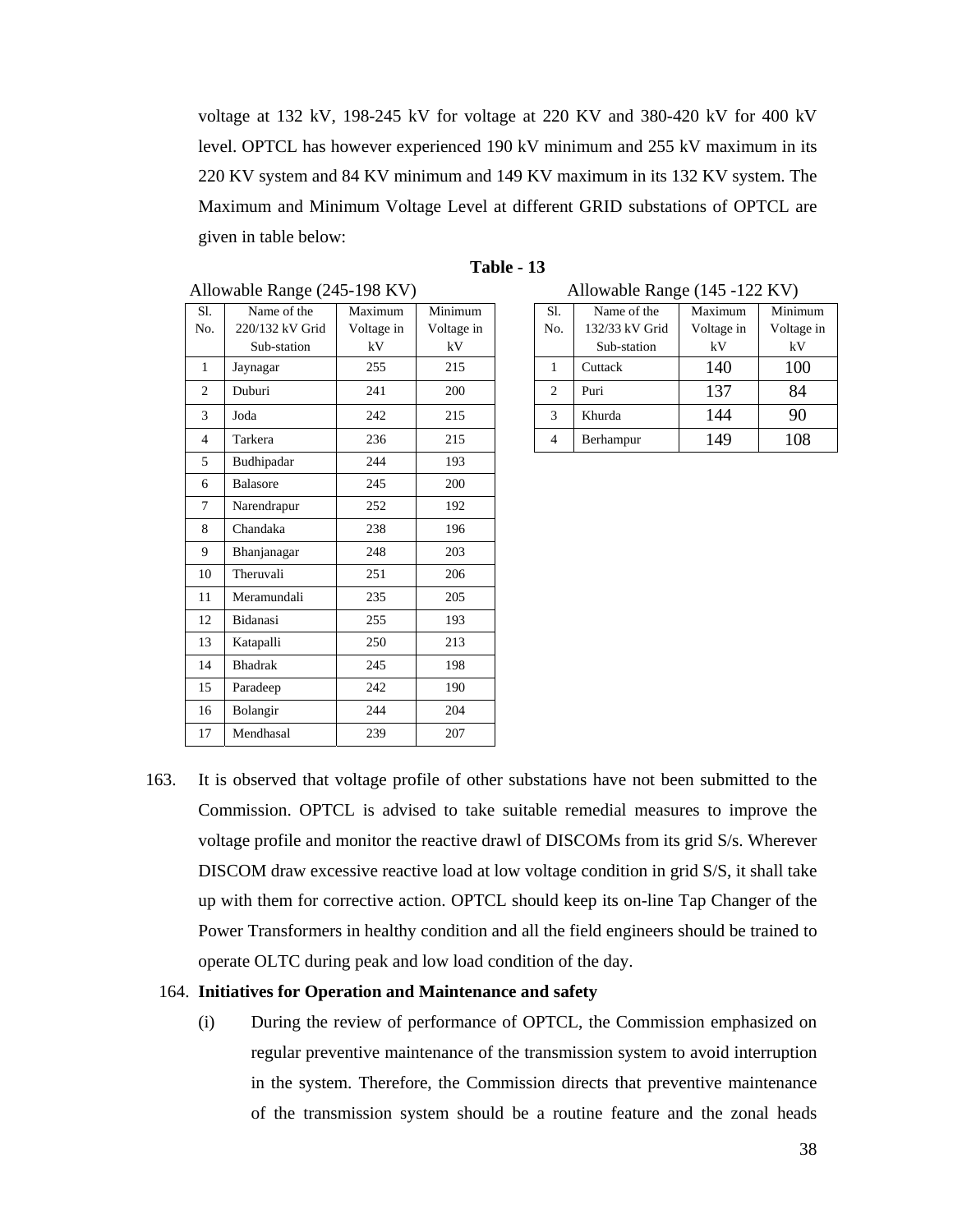should monitor it regularly at least once in each quarter. OPTCL should take steps for increase in power transfer capability of the 132 kV lines specifically in urban areas by introduction of new technology like the up-rating of 132 kV Chandaka-Mancheswar and Chandaka-Ranasinghpur line from ACSR conductor to HTLS conductor.

- (ii) OPTCL should have a proper procurement, monitoring and execution mechanism in place and regularly monitor the progress of all its on-going projects to avoid in-ordinate delay. Projects should be completed within the time schedule to avoid cost and time over-run. The equity infusion is required to be balanced and the assets so created should be utilized in a productive manner.
- (iii) During the review of performance, it has come to the notice of the Commission that OPTCL has appointed 32 nos. of Chartered /Cost Accountant firms to carry out yearly audit of inventory transactions such as material at site accounts and store materials. The Commission directs OPTCL to furnish the Auditors report by 30.06.2016 along with the physical verification report of the store verification party of OPTCL. Ideally there should be least inventory barring some materials required to attend breakdowns.
- (iv) OPTCL is required to develop appropriate ring system so that power supply to the affected areas can be easily made available from the neighbouring areas fed from other generating stations of the state and Orissa share from Inter State Generating Station of Eastern Region. In order to have a better reliable and efficient transmission system, the Commission directs OPTCL to renovate the old grid s/s with provision of advanced metering/protection/communication system and new/expanded control rooms. Further, as a part of O&M activity, OPTCL should upgrade the overloaded grid S/Ss in consultation with DISCOMs.
- (v) OPTCL should avoid addition of large number of 132 kV s/s when 220 kV ring transmission system is available. OPTCL should find out the latest technical methods for effective utilization of existing/proposed higher level transmission system by upgrading the existing substations/transmission lines etc. to increase power transfer capacity and avoid RoW problem. Strengthening of the existing network, multi voltage level and multi circuit transmission lines may also be considered for the purpose. CEA may be consulted in this regard for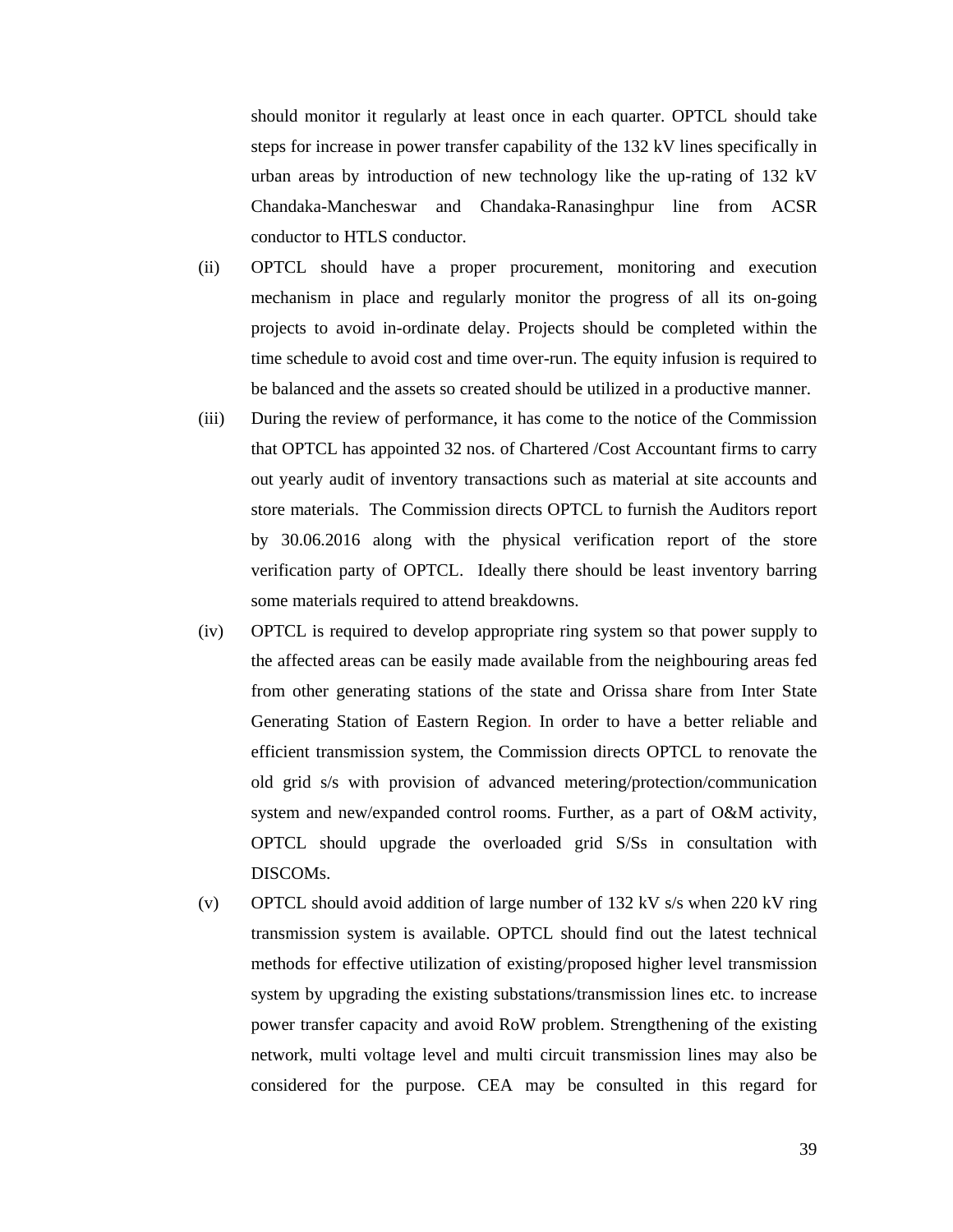introduction of latest technology for improvement in available transmission infrastructure.

#### **Finance OPTCL**

### **Truing up of OPTCL for the FY 2014-15**

165. OPTCL has filed truing up proposal for the FY 2014-15 as per Regulation 7.1 of OERC (Terms and Conditions for Determination of Tariff) Regulations, 2014 on 12.01.2016 along with the audited accounts for the FY 2014-15. This was registered in Case No.1 of 2016. This case was heard analogously with OPTCL tariff hearing in Case No.55 of 2015 on 06.02.2016. The analysis of expenditure and income done by OPTCL and its submission for considering in truing up is discussed below:

#### **Employees Cost & Terminal benefits**:

166. OPTCL claimed an amount of Rs.318.12 crore towards employees cost including terminal benefit for FY 2014-15. The approved amount vis-à-vis actual expenditure are mentioned in the table below:

| <b>Employees Cost &amp; Terminal benefits</b>                               |                 |               |  |
|-----------------------------------------------------------------------------|-----------------|---------------|--|
| <b>Particulars</b>                                                          | <b>Approved</b> | <b>Actual</b> |  |
| Employee cost                                                               | 184.35          | 137.59        |  |
| Terminal benefits including differential pension<br>and pensionary benefits | 136.06          | 198.07        |  |
| Less capitalization                                                         | 2.23            | 17.54         |  |
| Total                                                                       | 318.18          | 318.12        |  |

**Table – 14** 

- 167. As per the audited accounts, the employees cost is Rs.137.59 crore. OPTCL requests Commission to consider the same in truing up. Regarding terminal benefits, OPTCL requests to consider Rs.195.63 crore which is determined on the basis of actuarial valuation. Further, an amount of Rs.2.44 crore is claimed towards NPS. The total terminal liability for FY 2014-15 as claimed by OPTCL works out to Rs.198.07 crore (Rs.195.63 + Rs.2.44). It is observed that the terminal benefit component and capitalization component has increased substantially.
- 168. The audited accounts for the FY 2014-15 was examined and it was found that an amount of Rs.137.59 crore is booked towards employees cost and Rs.198.07 crore towards terminal benefit. The Commission allows the employees cost Rs.137.59 crore as true up for the FY 2014-15 as per Regulation 7.2  $\&$  7.3 of OERC. Regarding terminal liability, the Regulation 8.9 of OERC Tariff Regulations, 2014 state as under: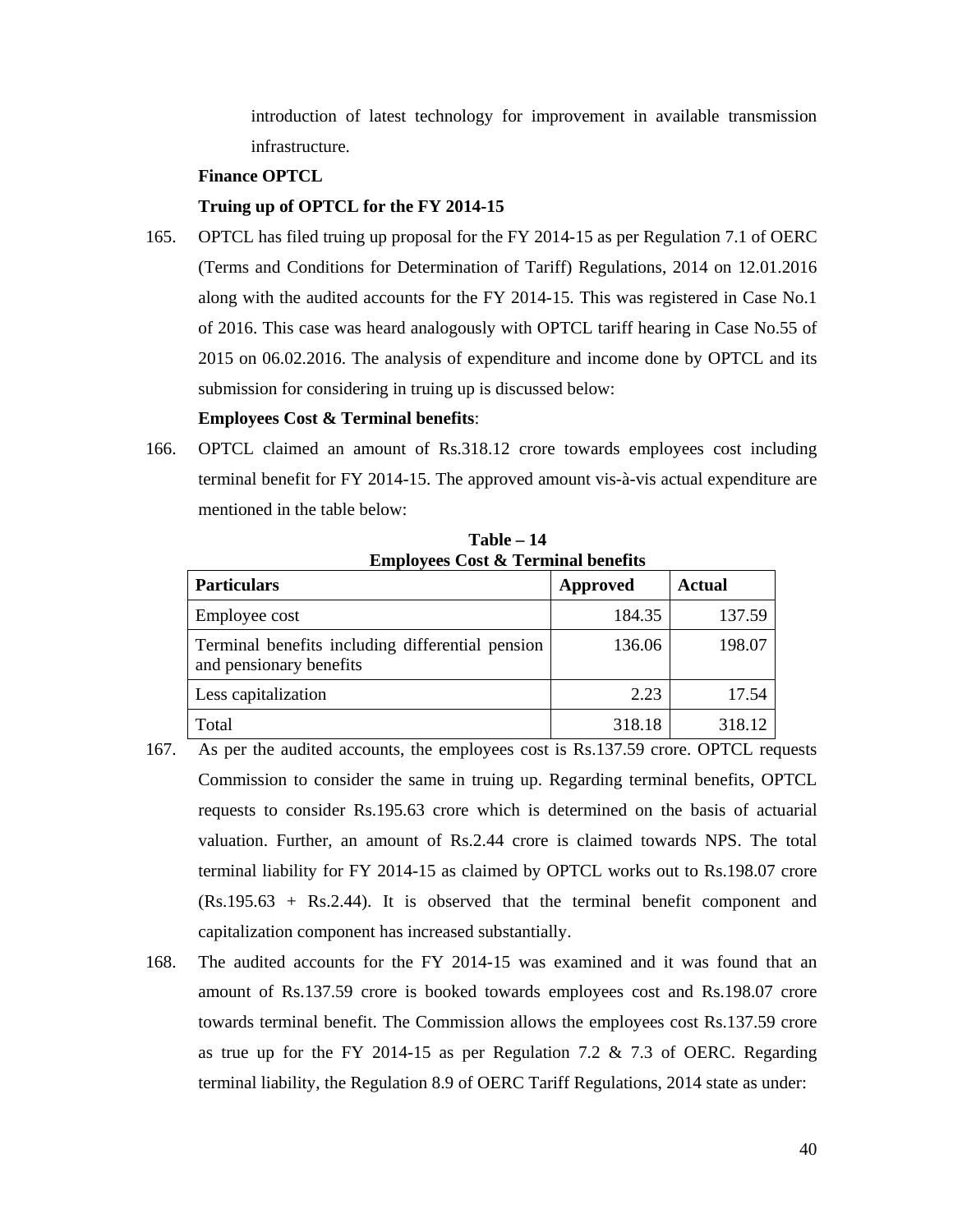*"Terminal liabilities would be provided based on a periodic actuarial valuation to be made by the Commission in line with the prevailing Indian accounting standards.* The Commission during 2014-15 has allowed the terminal benefits based on the cash flow statement of OPTCL and not on the basis of actuarial valuation. Now the figure submitted by OPTCL is based on the actuarial valuation. The Commission allows the amount of Rs.198.07 crore claimed by OPTCL as true up. Based on the above, the Commission approves the following amounts of Rs.318.12 crores as true up under the head employees cost and terminal liability which is given in the table below:

| able |  |
|------|--|
|------|--|

| (Rs. crore) |
|-------------|
|             |

| <b>Particulars</b>                                                                   | <b>Submitted by</b><br><b>OPTCL</b> | <b>Approved by</b><br><b>Commission</b> |
|--------------------------------------------------------------------------------------|-------------------------------------|-----------------------------------------|
| Employee cost                                                                        | 137.59                              | 137.59                                  |
| differential<br>Terminal<br>benefits<br>including<br>pension and pensionary benefits | 198.07                              | 198.07                                  |
| Less: capitalization                                                                 | 2.23                                | 17.54                                   |
| <b>Total</b>                                                                         | 333.43                              | 318.12                                  |

### **Repair & Maintenance Expenses**:

169. OPTCL submitted to consider the audited figure of Rs.100.31 crore as against the approved amount of Rs.93 crore during 2014-15. The Commission approves the audited figures of Rs.100.31 crore for the purpose of truing up. A concern is being raised by objectors that some of the R  $\&$  M expenses actually need to be taken as capital deployed. This issue needs appropriate attention of management and there should not be any scope of misgivings of objectors by way of rectification.

### **A&G Expenses**:

- 170. OPTCL claimed an amount of Rs.33.53 crore booked under the above head in the audited accounts of 2014-15 as against the approval of Rs.24.01 crore by the Commission. With regard to A&G expenses, Regulation 8.14 states the following: *In case of S.T.U. (OPTCL), the Commission shall allow A & G expenses by giving an escalation factor equal to WPI over the amount approved by the Commission in the previous year.*
- 171. Accordingly, the Commission approves an amount of Rs.24.01 crore towards A&G expenses for the FY 2014-15 as true up. The Commission directs OPTCL to expenses within this limit.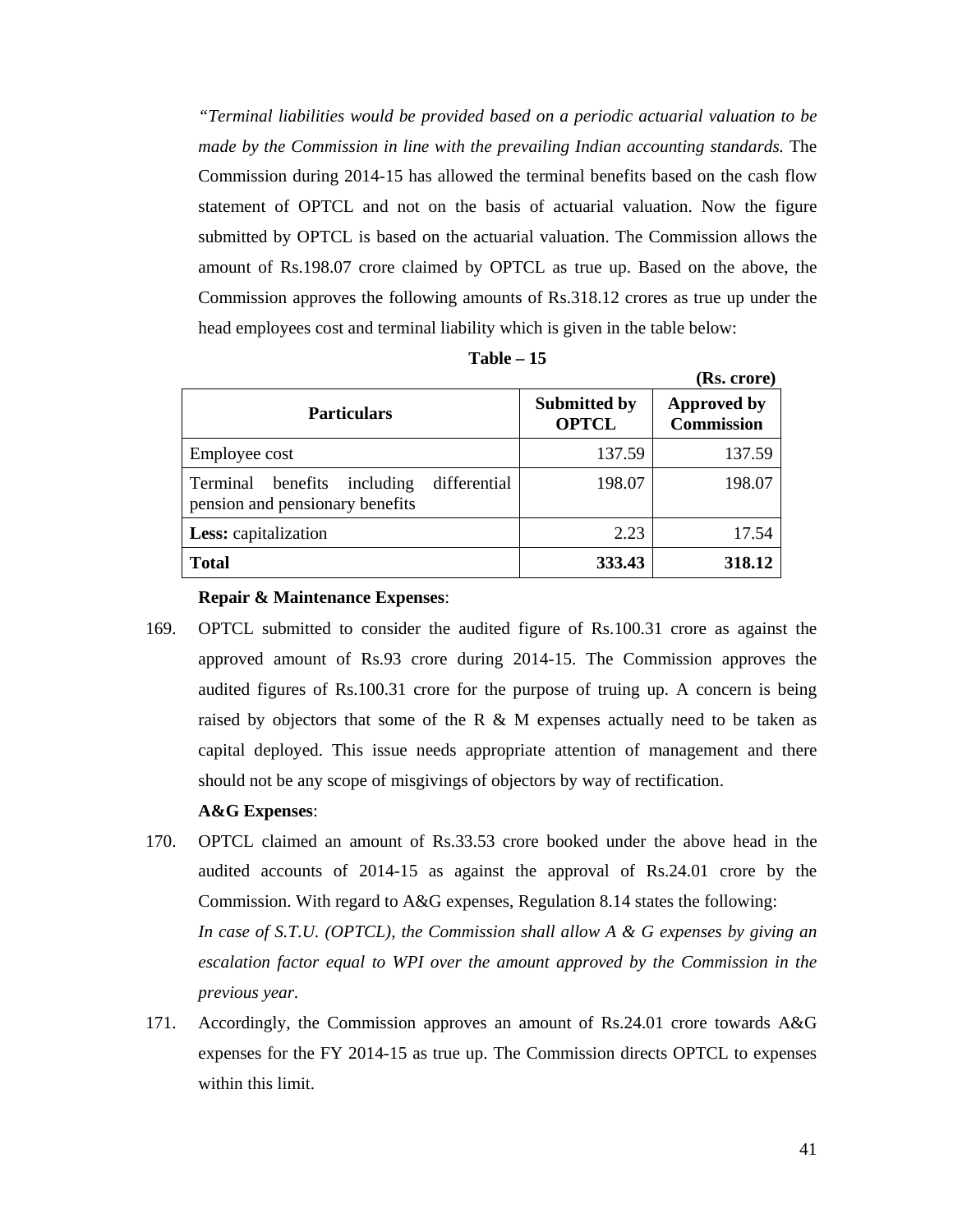### **Rebate**

172. OPTCL claimed an amount of Rs.11.95 crore during 2014-15 towards rebate as against the approval amount of Rs.12.50 crore. The Commission approves the audited figure of Rs.11.95 crore under the head rebate.

#### **Depreciation**

173. Under this head OPTCL claimed an amount of Rs.150.62 crore as true up. OPTCL has submitted the audited account for FY 2014-15 as per which the depreciation is show at Rs.118.82 crore. In the notes to account it is mentioned that the depreciation is provided on straight line method as per the rates as well as methodology notified under Electricity Act, 2003. Regulation 8.38 of OERC Transmission Tariff Regulations, 2014 states as under:

*For STU (OPTCL, Depreciation shall be calculated/for each year of the Control Period, on the original book value of the assets considering applicable depreciation rate as determined by the Commission from time to time."* 

174. Based on the above principle OPTCL calculated the depreciation on book value of asset as on 01.04.2014 at pre-92 rate and the rate prescribed by CERC. The amount determined by OPTCL at pre-92 rate and at CERC rate works out to Rs.92.71 crore and Rs.150.62 crore respectively. The Commission in view of the direction and order of the High Court of Odisha, is bound to compute depreciation for the purpose of determination of ARR and Tariff on the basis of pre-92 rates on the original book value of asset (i.e. after rolling back the effect of revaluation of 1996 from the value of the assets). Therefore the Commission accepts the same principle and approves the amount of Rs.92.71 crore as true up for FY 2014-15.

#### **Interest on loan liability**

- 175. OPTCL has claimed an amount of Rs.62.41 crore (including interest capitalized amount of Rs.10.19 crore) towards interest for the purpose of truing up, based on the audited accounts for FY 2014-15.
- 176. Regarding interest to be capitalized for an amount of Rs.10.19 crore, OPTCL has submitted that although as per accounting standard, interest during construction (IDC) is to be capitalized, OPTCL in reality has paid the interest for the FY 2014-15 out of which 90% will be recovered through depreciation in 25 to 35 years. Hence, OPTCL submits to consider the same in the truing up exercise.
- 177. The Commission do not agree with the contention of the OPTCL with the following reasons: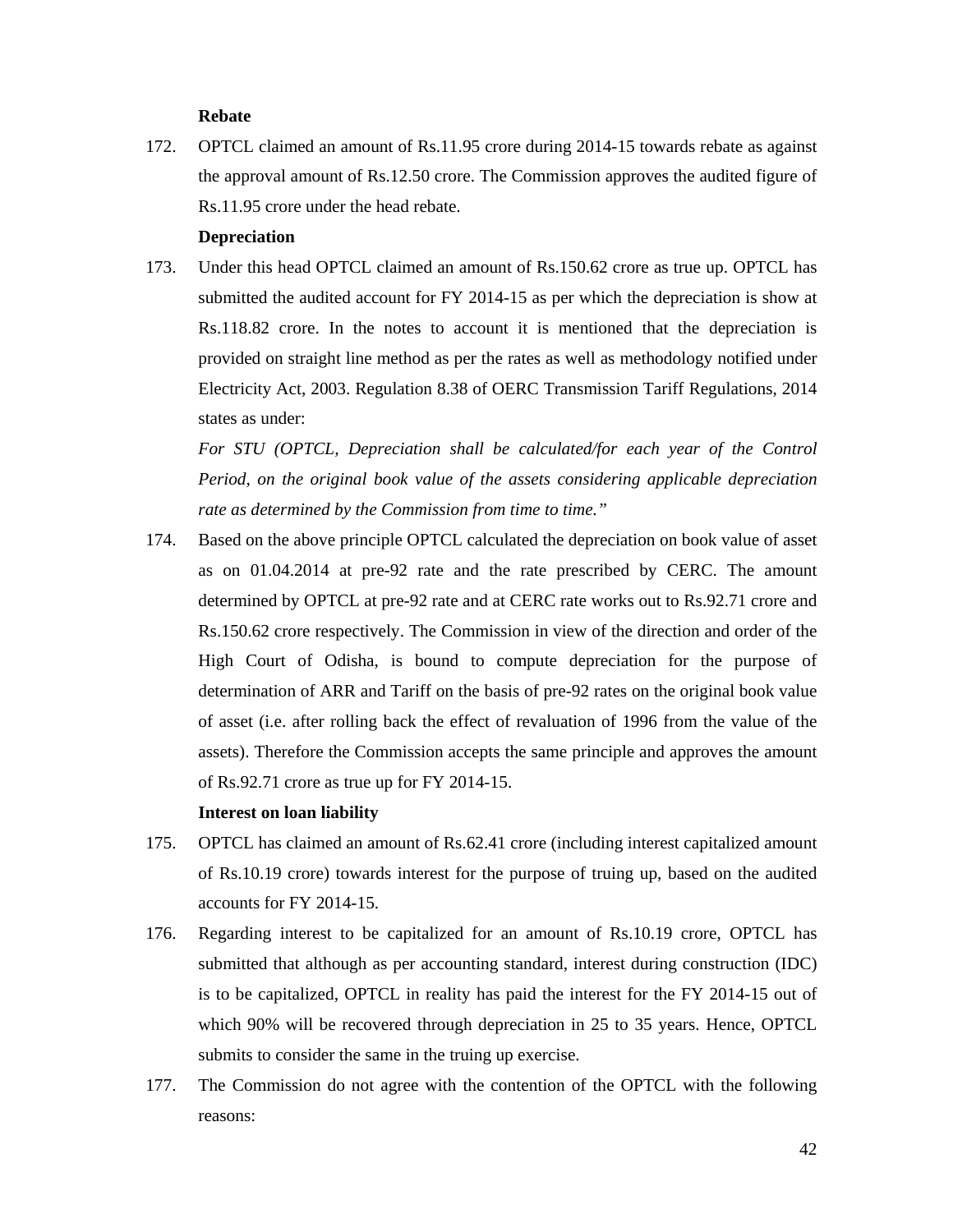**Para 8.22 of the Regulations, 2014 states** – *For normative loans outstanding at the beginning of the year on the revenue account, the licensee shall indicate in its filing the expected interest outgo for each year. This will be considered towards revenue requirement of the licensee for such years.* 

The Commission opines that OPTCL is entitled for true up on interest charge to revenue accounts only and not on capital account as per commercial principles.

178. In view of the above, the Commission allows an amount of Rs.52.22 crore (62.41 – 10.19) as true up for FY 2014-15.

### **Grid Co-ordination Committee Expenses and SLDC charges**

- 179. OPTCL has claimed an amount of Rs.1.20 crore (Rs.052 crore GCC expenses + Rs.0.68 crore SLDC charges) for FY 2014-15 towards above expenses. As mentioned in the petition Commission approves the same for the purpose of truing up. **Incentive for System Availability**
- 180. OPTCL claimed an amount of Rs.5 crore towards incentive for system availability as the same was approved by the Commission in the ARR of 2014-15. The Commission approves the same for the purpose of truing up.

### **Income Tax**

181. During 2014-15 OPTCL has made a provision of Rs.7.79 crore towards income tax liability under the MAT. The same amount is shown as truing up for FY 2014-15. The Commission scrutinized the audited accounts for FY 2014-15 and found that an amount of Rs.7.79 crore is booked under tax expenses. In the ARR order of 2016-17, the Commission has already considered the tax expenses of Rs.7.79 crore as a pass through. Hence the Commission is not inclined to consider the tax expenses of Rs.7.79 crore again as true up for the FY 2014-15.

#### **Return on Equity**

182. OPTCL submitted that the Commission in the ARR of 2014-15 has approved an amount of Rs.45.96 crore towards return on equity which includes the actual tax expenses of Rs.8.29 crore booked in the audited accounts of OPTCL for FY 2012-13. The Commission approves the same as per the Regulations, 2014 para 8.29 and 8.31 for the purpose of truing up.

#### **Other Miscellaneous Income**

183. Under this head OPTCL requests the Commission to consider Rs.11.75 crore towards miscellaneous receipt as against the approved amount of Rs.16.81 crore. The Commission allows an amount of Rs.11.75 crore towards inter-state wheeling and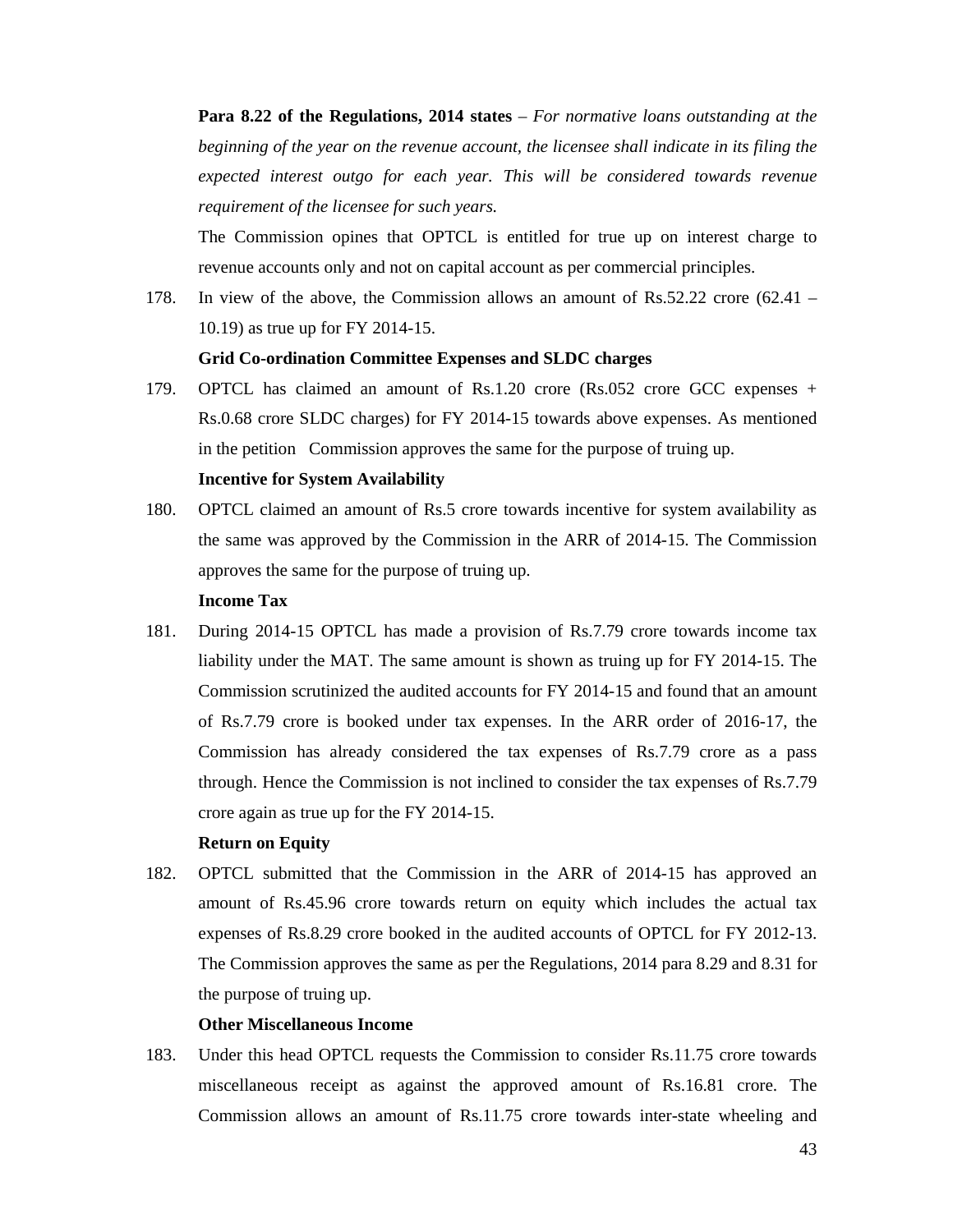miscellaneous revenue for the purpose of truing up, after detailed scrutiny of audited accounts for FY 2014-15.

184. With the above observation the figure proposed by OPTCL and approved by the Commission for the purpose of truing up for the FY 2014-15 is given in the table below:

|                                            |                        |                     |                          | (Rs. crore)       |
|--------------------------------------------|------------------------|---------------------|--------------------------|-------------------|
| <b>Particulars</b>                         | <b>OERC</b> approval   | <b>Actual</b><br>as | <b>True</b><br><b>up</b> | <b>True</b><br>up |
|                                            | <b>ARR</b><br>OF<br>in | per audited         | proposed<br>by           | approved by the   |
|                                            | 2014-15                | accounts            | <b>OPTCL</b>             | Commission        |
| A. Employee Cost (Net)                     | 318.18                 | 318.12              | 333.43                   | 318.12            |
| <b>Employee Cost</b>                       | 184.35                 | 137.59              | 137.59                   | 137.59            |
| <b>Terminal Liabilities</b>                | 136.06                 | 198.07              | 198.07                   | 198.07            |
| Less: Capitalization                       | (2.23)                 | (17.54)             | (2.23)                   | (17.54)           |
| B. R&M cost                                | 93.00                  | 100.31              | 100.31                   | 100.31            |
| C. A&G cost                                | 24.01                  | 33.53               | 33.53                    | 24.01             |
| Sub-total $(A+B+C)$                        | 435.19                 | 451.96              | 467.27                   | 442.44            |
| D. Depreciation and Special                |                        |                     |                          |                   |
| Appropriation                              | 92.71                  | 118.82              | 150.62                   | 92.71             |
| Е.<br>Interest<br>long-term<br>on          |                        |                     |                          |                   |
| liability                                  | 48.74                  | 62.41               | 62.41                    | 52.22             |
| F. Rebate                                  | 12.50                  | 11.95               | 11.95                    | 11.95             |
| G. GCC Expense and SLDC                    |                        |                     |                          |                   |
| Charges                                    | 1.20                   | 0.00                | 1.20                     | 1.20              |
| H.                                         |                        |                     |                          |                   |
| Incentive<br>for<br>system<br>availability |                        |                     |                          |                   |
|                                            | 5.00                   | 0.00                | 5.00                     | 5.00              |
| Sub-total $(A \text{ to } H)$              | 595.34                 | 645.14              | 698.45                   | 605.52            |
| I.<br>Special<br>appropriation/            |                        |                     |                          |                   |
| <b>Income Tax</b>                          |                        | 7.79                | 7.79                     | 0.00              |
| J. Return on Equity                        | 45.96                  | 0.00                | 45.96                    | 45.96             |
| Grand Total (A to J)                       | 641.30                 | 652.93              | 752.20                   | 651.48            |
| Less: Inter-state Wheeling &               |                        |                     |                          |                   |
| Misc. Revenue                              | 16.80                  | 11.75               | 11.75                    | 11.75             |
| <b>Net Transmission Cost</b>               | 624.50                 | 641.18              | 740.45                   | 639.73            |
| <b>Revenue from Transmission</b>           |                        |                     |                          |                   |
| charges                                    | 624.50                 | 624.94              | 624.94                   | 634.34            |

| Table |  | 16 |
|-------|--|----|
|-------|--|----|

185. The summary of truing up exercise of OPTCL from its inception is depicted in the table below: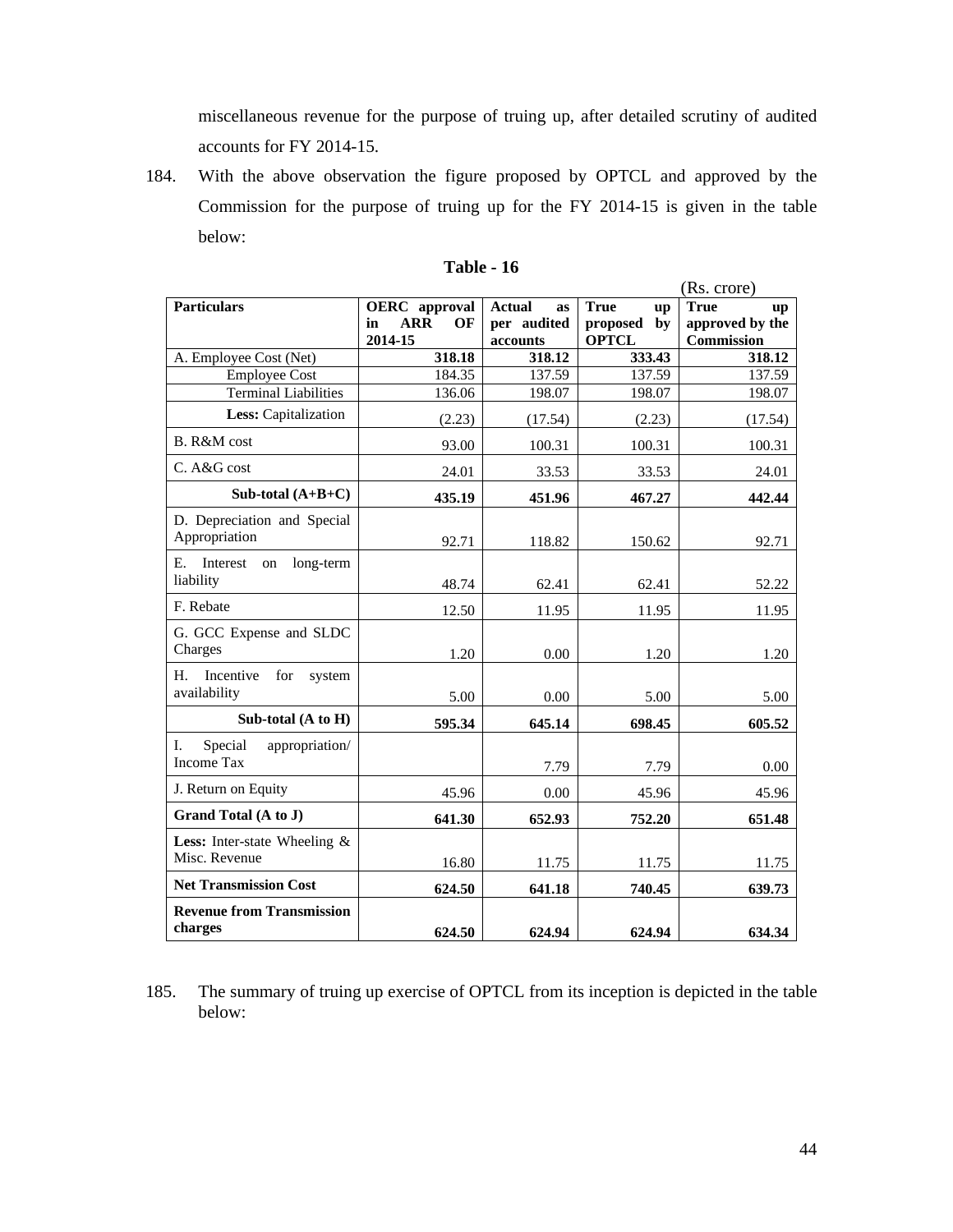|           |                                                                         |                                                                            |                                                                 |                                                               |                                                                  |                                                                     |                                                                                  | (Rs. crore)                                                        |                              |
|-----------|-------------------------------------------------------------------------|----------------------------------------------------------------------------|-----------------------------------------------------------------|---------------------------------------------------------------|------------------------------------------------------------------|---------------------------------------------------------------------|----------------------------------------------------------------------------------|--------------------------------------------------------------------|------------------------------|
| <b>FY</b> | Cost of<br>Trans.<br><b>Charges</b><br>approved<br>in the<br><b>ARR</b> | Cost of Trans.<br><b>Charges</b><br>(audited)<br>considered for<br>true up | Revenue<br>from<br><b>LTOA</b><br>charges<br>approved<br>in ARR | Revenue<br>from<br><b>LTOA</b><br><b>Charges</b><br>(audited) | Revenue<br>from<br><b>LTOA</b><br><b>Charges</b><br>(True<br>up) | <b>Differen</b><br>ce in<br>Trans.<br><b>Charges</b><br>$(Col 2-3)$ | <b>Difference</b><br>in Revenue<br>from<br><b>LTOA</b><br>charges<br>$(Col 6-4)$ | <b>Total</b><br><b>Difference</b><br>Considere<br>d for True<br>up | <b>Cumulative</b><br>True up |
|           | $\mathbf{2}$                                                            | 3                                                                          | 4                                                               | 5                                                             | 6                                                                | 7                                                                   | 8                                                                                | 9                                                                  | 10                           |
| 2006-07   | 333.27                                                                  | 323.01                                                                     | 333.27                                                          | 355.34                                                        | 355.34                                                           | 10.26                                                               | 22.07                                                                            | 32.33                                                              | 32.33                        |
| 2007-08   | 373.73                                                                  | 334.70                                                                     | 373.73                                                          | 399.76                                                        | 399.76                                                           | 39.03                                                               | 26.03                                                                            | 65.06                                                              | 97.39                        |
| 2008-09   | 376.57                                                                  | 308.07                                                                     | 376.57                                                          | 678.93                                                        | 413.15                                                           | 68.50                                                               | 36.58                                                                            | 105.08                                                             | 202.47                       |
| 2009-10   | 394.15                                                                  | 375.68                                                                     | 394.15                                                          | 305.16                                                        | 438.06                                                           | 18.47                                                               | 43.91                                                                            | 62.38                                                              | 264.85                       |
| 2010-11   | 480.93                                                                  | 431.90                                                                     | 480.93                                                          | 405.19                                                        | 538.08                                                           | 49.03                                                               | 57.15                                                                            | 106.18                                                             | 371.03                       |
| 2011-12   | 572.50                                                                  | 541.02                                                                     | 572.5                                                           | 570.54                                                        | 570.54                                                           | 31.48                                                               | $-1.96$                                                                          | 29.52                                                              | 400.55                       |
| 2012-13   | 587.02                                                                  | 506.10                                                                     | 587.02                                                          | 549.73                                                        | 549.73                                                           | 80.92                                                               | $-37.29$                                                                         | 43.63                                                              | 444.18                       |
| 2013-14   | 585.87                                                                  | 568.21                                                                     | 585.87                                                          | 598.89                                                        | 598.89                                                           | 17.66                                                               | 13.02                                                                            | 30.68                                                              | 474.86                       |
| 2014-15   | 624.50                                                                  | 639.73                                                                     | 624.50                                                          | 634.34                                                        | 634.34                                                           | $-15.23$                                                            | 9.84                                                                             | $-5.39$                                                            | 469.47                       |

**Table - 17 Summary of Truing Up Exercise of OPTCL** 

186. It is seen from the above table that OPTCL posted a cumulative surplus of Rs.469.47 crore at the end of 2014-15. Hence, OPTCL do not require any regulatory asset to be amortized.

### **ARR of 2016-17**

- 187. The Commission has analysed the application of OPTCL for Aggregate Revenue Requirement (ARR) for FY 2016-17 according to OERC (Terms and Conditions for Determination of Transmission Tariff) Regulation, 2014. As per Regulation 8.1, the ARR for Transmission Business for each shall contain the following items.
	- (a) Operation and Maintenance expenses
	- (b) Interest and Financial Charges
	- (c) Depreciation
	- (d) Return on Equity
	- (e) Income Tax
	- (f) Deposits from Transmission System Users
	- (g) Less: Non Tariff Income
	- (h) Less: Income from other business as specified in these Regulations.

### **Operation and Maintenance Expenses**

188. Operation and Maintenance expenses includes (1) Salary, Wages, Pension contribution and other expenses cost. (2) A & G expenses (3) Repair & Maintenance cost (4) Expenses related to auxiliary energy consumption in the substation for the purpose of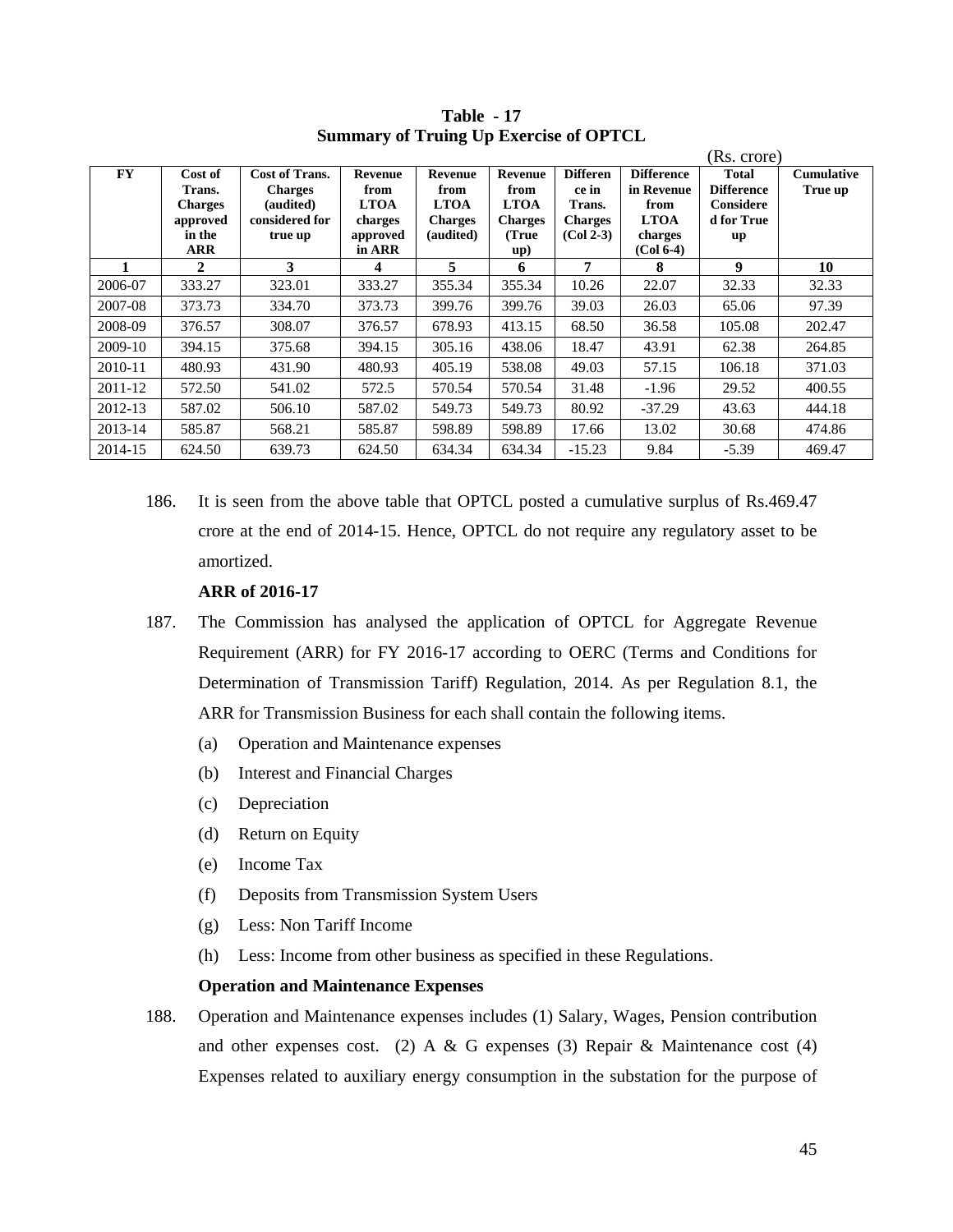air conditioning lighting, technical consumption etc., and (5) other miscellaneous expenses, statutory levies and taxes.

### (i) **Salary, Wages, Pension contribution etc.**

Under this head the petitioner has claimed an amount of Rs.399.56 crore as detailed in the table below:-

## **Table – 18 Component of Employees Cost**

(Rs. crore)

| Sl. | <b>Particulars</b>                     | FY 2015-16 | FY 2016-17 |
|-----|----------------------------------------|------------|------------|
| No. |                                        | (Approved) | (Proposed) |
| 1.  | Basic pay+GP                           | 63.86      | 68.37      |
| 2.  | Dearness allowance                     | 77.27      | 89.58      |
| 3.  | <b>House Rent Allowance</b>            | 9.58       | 13.67      |
| 4.  | New recruitment (Stipend)              | 8.77       | 13.10      |
| 5.  | Terminal benefits including NPS        | 138.65     | 143.98     |
| 6.  | Other expenditure                      | 12.38      | 19.75      |
|     | Total                                  | 310.51     | 411.77     |
| 7.  | Less Employees Cost capitalized        | 5.28       | 12.21      |
| 8.  | Net employees cost to be passed in ARR | 305.23     | 399.56     |

189. While projecting the employees cost, the petitioner has considered the following assumptions:-

- i) Basic Pay and GP are determined basing on the actual cash flow of the first seven months of the current financial year 2015-16, which is extrapolated for a period of 12 months.
- ii) 3% towards annual increase over the Basic Pays and GP determined for the FY 2015-16 has been considered.
- iii) Average Nos. of employees has been factored in.
- iv) Rate of DA has been considered at 13%, medical allowance at 5% of the Basic pay+GP and HRA at 20% of the Basic Pay + GP
- v) Terminal benefits have been projected as per the report of the actuary.

### **Commission's Analysis**

190. The Commission considered the Basic Pay+GP for a period of 8 months of the Financial year 2015-16 based on the cash flow submitted by the petitioner, which is given in table below:-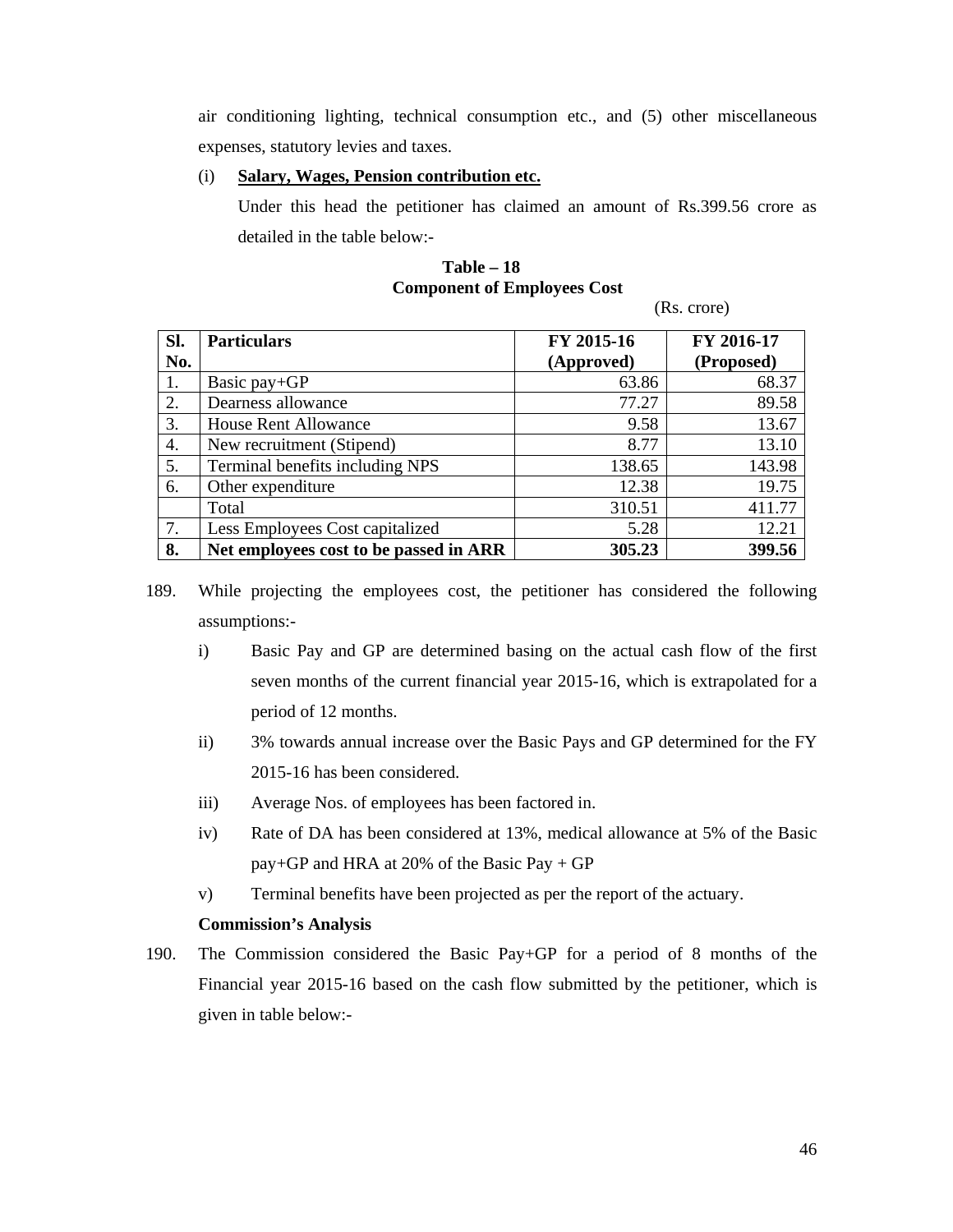|               |                  |                  | (Rs. Crore)  |
|---------------|------------------|------------------|--------------|
| <b>Months</b> | <b>Basic Pay</b> | <b>Grade Pay</b> | <b>Total</b> |
| Apr- $15$     | 4.00             | 1.01             | 5.10         |
| $Mav-15$      | 4.00             | 1.01             | 5.01         |
| $Jun-15$      | 4.01             | 1.01             | 5.02         |
| $Jul-15$      | 3.99             | 1.01             | 5.00         |
| Aug- $15$     | 4.00             | 1.01             | 5.01         |
| $Sep-15$      | 3.95             | 1.00             | 4.95         |
| $Oct-15$      | 4.02             | 1.02             | 5.04         |
| $Nov-15$      | 4.20             | 1.08             | 5.28         |
| Total         | 32.17            | 8.15             | 40.32        |

**Table – 19 Basic Pay & GP** 

- 191. As revealed from the above table the basis pay  $+$  GP for a period of 8 months is Rs.40.32 crore. Extrapolating the same for a period of 12 months the annual impact of pay +GP worked out to Rs.60.48 cr
- 192. Regarding number of employees, OPTCL in its submission furnished the following information as given in table below:-

| SI.<br>No.     | <b>Particulars</b>                           | Nos. |
|----------------|----------------------------------------------|------|
|                | No of employees as on $01.04.2014$           | 3067 |
| 2              | Induction of new employees during FY 2014-15 | 199  |
| 3              | Retired during 2014-15                       | 143  |
| $\overline{4}$ | No of employees as on 31.03.2015             | 3123 |
| 5              | Induction of new employees during 2015-16    | 272  |
|                | $(6$ recruited + 266 to be recruited)        |      |
| 6              | Retired/ to be retired during 2015-16        | 142  |
|                | No of employees as on 31.03.2016             | 3253 |
| 8              | Induction of new employees during 2016-17    | 714  |
| 9              | To be retired during 2016-17                 | 177  |
| 10             | No. of employees as on 31.03.2017            | 3790 |

**Table - 20 Information on number of Employees** 

193. The Commission examined the proposal of OPTCL. It is found that for the proposed induction of number of employees during 2015-16 and 2016-17 (266 Nos. & 714 Nos.) OPTCL claimed an amount of Rs.13.10 crore under the head stipend for new recruitment. Hence, Commission do not consider the above number employees for determining the average Nos. of employees for FY 2016-17. The average number of employees approved by the Commission for the purpose of determining  $Pay + GP$  is given in the table below: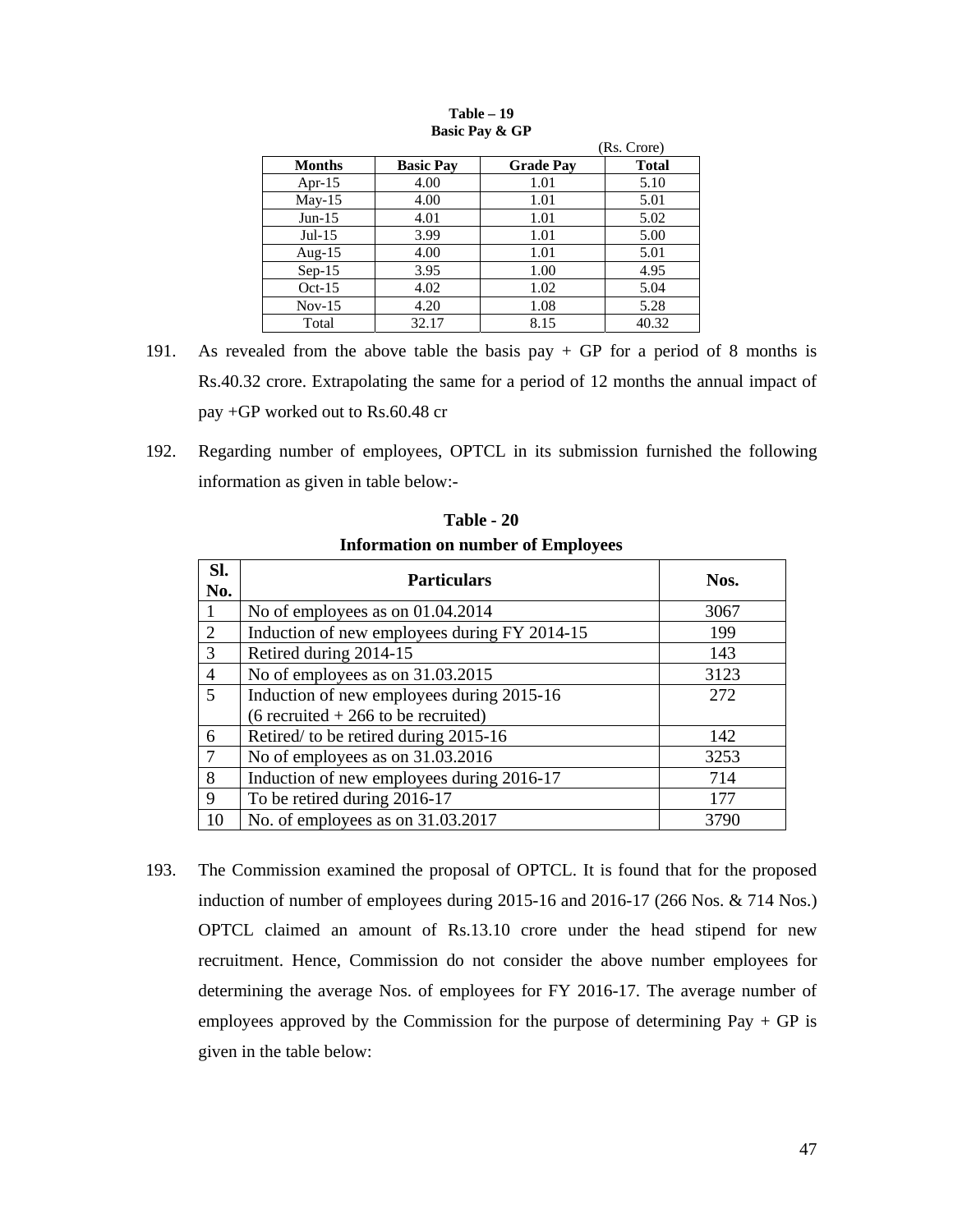|                | Table - 21                       |      |  |  |  |
|----------------|----------------------------------|------|--|--|--|
| SI.            | <b>Particulars</b>               | Nos. |  |  |  |
| No.            |                                  |      |  |  |  |
|                | No of employees as on 31.3.2015  | 3123 |  |  |  |
| $\overline{2}$ | Addition during the year         |      |  |  |  |
| 3              | Retired during 2015-16           | 142  |  |  |  |
| $\overline{4}$ | Position as on 31.3.2016         | 2987 |  |  |  |
| 5              | Addition during the year         |      |  |  |  |
| 6              | Retired during the year          | 177  |  |  |  |
|                | No of employees as on 31.03.2017 | 2810 |  |  |  |

194. The average number of employees during FY 2015-16 and FY 2016-17 works out to 3055 Nos. (3123+2987/2) and 2899 nos. (2987+2810)/2 respectively.

Considering the above, the basic  $pay + GP$  is determined as under:-

| Average annual impact                                                                    | $Rs.60.48$ crore  |
|------------------------------------------------------------------------------------------|-------------------|
| Add 3% annual increment                                                                  | $Rs. 1.81$ crore  |
| $Pay + GP$ after increment                                                               | $Rs.62.29$ crore  |
| Factoring in average no. of employees                                                    |                   |
| the pay $+GP$                                                                            | $Rs.59.10$ crore. |
| The Commission approved $\mathbf{p}_s$ 50.10 crops towards $\mathbf{p}_{av}$ + GP during |                   |

The Commission approved Rs.59.10 crore towards Pay + GP during FY 2016-17.

### **Dearness allowance**

195. The prevailing rate of D.A. as on 01.7.2015 is 119%. The incremental D.A. allowed by Government of Odisha last time was 6%. Assuming the level of rise at same percentage on January 2016, June 2016 and January, 2017, the Commission allows the weighted average rate of DA at 131% during FY 2016-17. Accordingly an amount of Rs.77.43 crore is allowed towards DA as a pass through for FY 2016-17.

### **House Rent Allowance**

196. For the FY 2016-17 OPTCL proposed the rate of HRA at 20% of basic pay + GP. The Commission in line with the orders of the previous years approves the rate at 15% of the basic Pay+GP amounting Rs.8.87 crore.

### **Stipend for new recruitment**

197. Under this head OPTCL claimed an mount of Rs.13.10 crore for the FY 2016-17 as detailed in table below: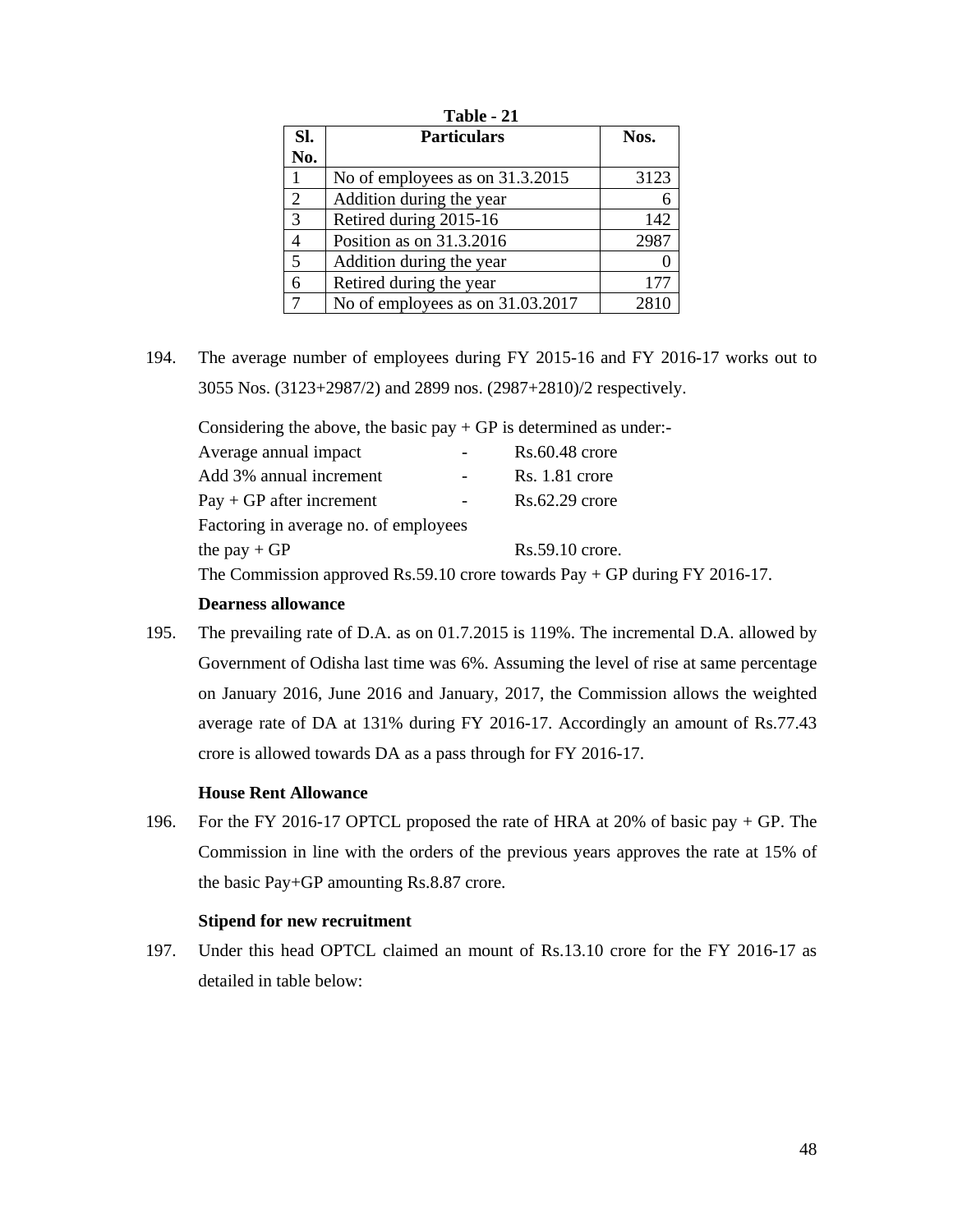| <b>YEAR</b> | Post                                          | Proposed No. of<br>candidates to be<br><b>Recruited</b> | <b>Stipend per</b><br>person per month<br>( <b>Rs.</b> ) | <b>Total stipend</b><br>per month<br>(Rs. Lakh) |  |
|-------------|-----------------------------------------------|---------------------------------------------------------|----------------------------------------------------------|-------------------------------------------------|--|
|             | <b>ITI</b> Technician                         | 200                                                     | 7000                                                     | 14.00                                           |  |
| 2015-16     | Jr. Manager                                   | 55                                                      | 12000                                                    | 06.60                                           |  |
|             | Asst. Manager                                 | 02                                                      | 18000                                                    | 00.36                                           |  |
|             | Other                                         | 09                                                      | 8000                                                     | 00.72                                           |  |
|             | <b>ITI</b> Technician                         | 177                                                     | 7000                                                     | 12.39                                           |  |
|             | Administrative                                | 200                                                     | 8000                                                     | 16.00                                           |  |
| 2016-17     | Jr. Manager                                   | 26                                                      | 12000                                                    | 03.12                                           |  |
|             | Asst. Manager                                 | 311                                                     | 18000                                                    | 55.98                                           |  |
|             | <b>Total</b>                                  | 980                                                     |                                                          | 109.17                                          |  |
|             | Total stipend for FY 2016-17 = Rs.13.10 crore |                                                         |                                                          |                                                 |  |

**Table - 22 Stipend for new recruitment** 

- 198. The Commission examined the proposal. Last year OPTCL proposed addition of 450 nos. of employees during 2015-16. The financial impact of stipend to new recruitee of 450 nos. was allowed by the Commission as pass through in the ARR of 2015-16. But OPTCL during 2015-16 recruited only 6 nos. of executive by December 2015 and propose to recruit balance 266 nos. by March, 2016 (OPTCL filing for 2016-17). Again during 2016-17 OPTCL purpose to recruit 714 nos. of new employee. Therefore, the Commission allows the impact of stipend on 266 (272-6) nos. newly recruited employees only during 2016-17. The impact of stipend of new employee to be recruited during 2016-17 of 714 nos. has not been considered in the ARR of 2016-17.
- 199. The Commission observes that OPTCL shall adopt a judicious employees addition policy keeping in view the level of automation to be introduced, improved efficiency of the employees operation and balancing with network expansion. It should not be higher than the national average figures. Best practices are to be adopted. Employees cost is to be maintained at a justifiable level show as to avoid long term liability to the organisation and burden on consumers.
- 200. The revised figure of the amount of stipend to be new recruit as proposed and as approved is given in the table below:

|              |                                         |                                                      |                                                 | (Rs. in lakh)                                         |
|--------------|-----------------------------------------|------------------------------------------------------|-------------------------------------------------|-------------------------------------------------------|
| Year         | No. of<br>candidates to be<br>recruited | Monthly impact of<br>stipend as proposed<br>by OPTCL | Annual impact as<br>proposed by<br><b>OPTCL</b> | <b>Amount approved</b><br>by the<br><b>Commission</b> |
| 2015-16      | 266                                     | 21.68                                                | 260.16                                          | 260.16                                                |
| 2016-17      | 714                                     | 87.49                                                | 1049.88                                         | 0.00                                                  |
| <b>Total</b> | 980                                     | 109.17                                               | 1310.04                                         | 260.16                                                |

**Table - 23**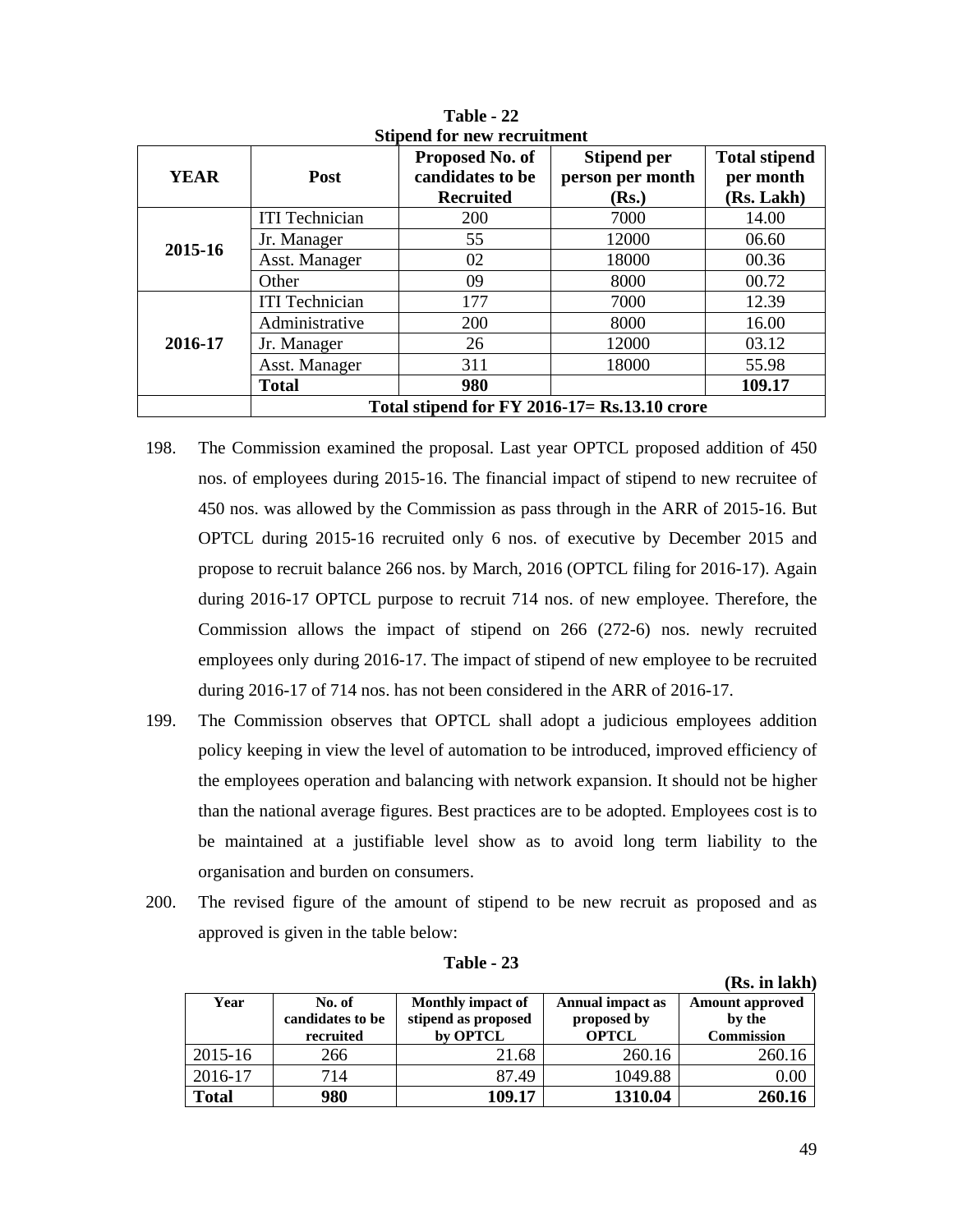201. Thus the Commission approves Rs.2.60 crore towards stipend for new recruitment during FY 2016-17.

### **Terminal Benefit including NPS**

202. Under this head OPTCL proposed an amount of Rs.140.00 crore and Rs.3.98 crore towards terminal liability and NPS respectively. OPTCL submitted the cash flow statement upto November, 2015 in its reply to query as per which an amount of Rs.104.11 crore has been disbursed towards terminal benefits within 8 months of the FY 2015-16. Hence, the Commission feels it appropriate to allow an amount of Rs.140 crore towards terminal benefit as proposed by OPTCL. Besides above an amount of Rs.3.98 crore as proposed by OPTCL is also allowed as a pass through towards NPS during 2016-17.

# **7th Pay Commission Impact**

203. OPTCL has claimed an amount of Rs.63.33 crore towards  $7<sup>th</sup>$  Pay Commission impact (Rs.26.09 crore for salary and Rs.37.24 crore for terminal benefit) as a pass through in the ARR of FY 2016-17. The Commission does not agree with the proposal of OPTCL as it has not been implemented anywhere yet.

#### **Other Employees Cost and allowances**

- 204. OPTCL had claimed Rs.19.75 crore towards other Employees Cost and Allowances such as additional employees cost towards contractual/outsources engagement, medical expenses, leave travel concession (LTC), honorarium, ex-gratia, bonus, staff welfare expenses and other miscellaneous expenses. The Commission in line with earlier years approves 5% towards medical allowance on basic pay and GP which works out to Rs.2.96 crore. Regarding other allowances claimed by OPTCL to the tune of Rs.6.55 crore, the Commission allows Rs.1.00 crore only because of non availability of detail breakup. The rest of the expenditures claimed by OPTCL under the heads such as contractual/outsources engagement, leave travel concession (LTC), honorarium, exgratia, bonus, staff welfare expenses and other miscellaneous expenses is allowed as such by the Commission. Based on the above observations, the Commission has approved Rs.12.79 crore towards Other Employees Cost and allowances for FY 2016- 17.
- 205. With the above observation the amount of employees cost as proposed by the petitioner and approved by the Commission is given in the table below: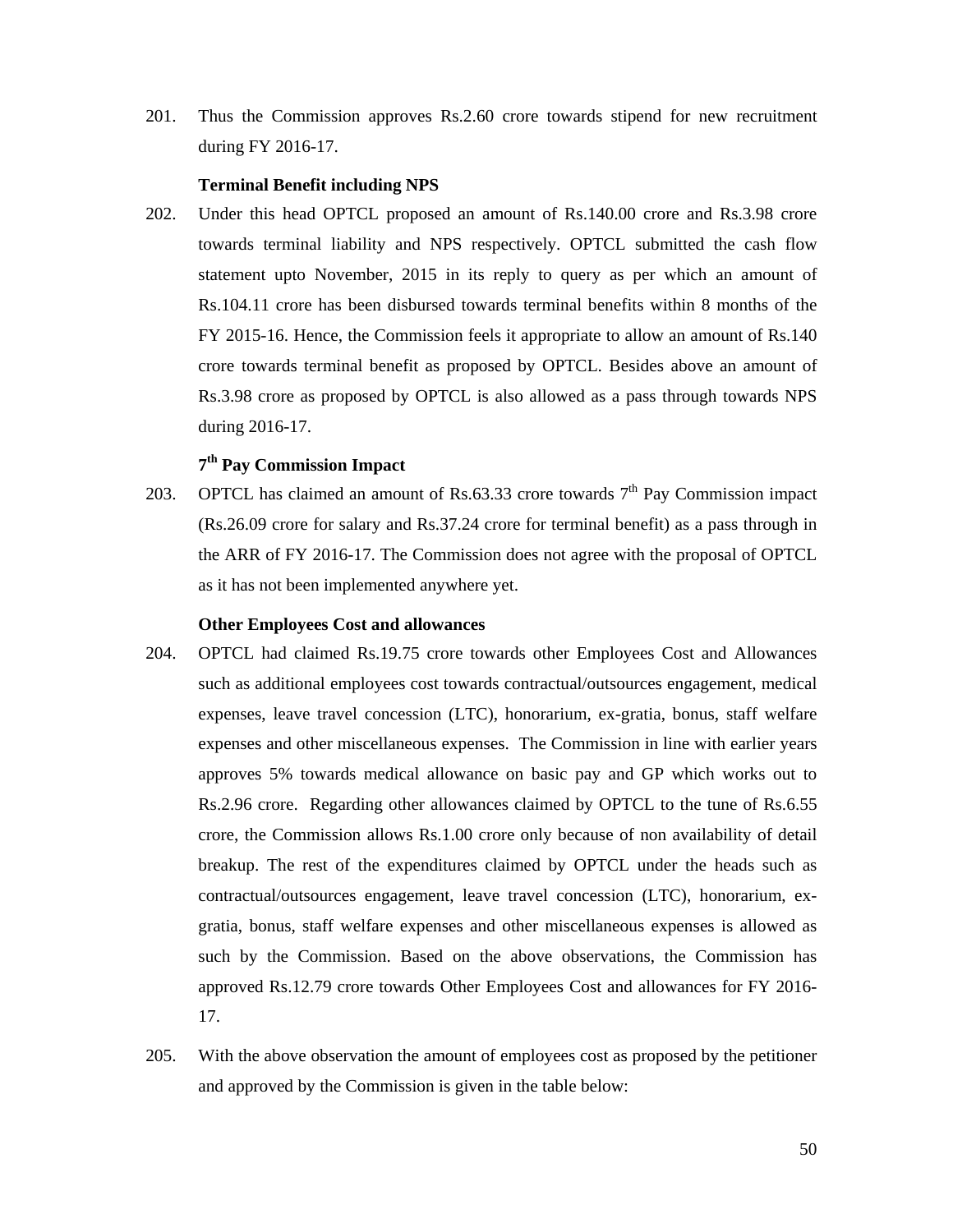|                | (Rs. crore)                                    |                                   |                            |                            |  |
|----------------|------------------------------------------------|-----------------------------------|----------------------------|----------------------------|--|
| Sl.<br>No.     | <b>Particulars</b>                             | <b>Approved</b><br>$(FY 2015-16)$ | <b>Proposed</b><br>2016-17 | <b>Approved</b><br>2016-17 |  |
| $\mathbf A$    | <b>Salary &amp; Allowances</b>                 |                                   |                            |                            |  |
| $\mathbf{1}$   | Basic Pay + Grade Pay                          | 63.86                             | 68.37                      | 59.10                      |  |
| $\overline{2}$ | <b>Dearness Allowance</b>                      | 77.27                             | 89.57                      | 77.43                      |  |
| 3              | <b>House Rent Allowance</b>                    | 9.58                              | 13.67                      | 8.87                       |  |
| $\overline{4}$ | <b>Other Allowance</b>                         | 0.84                              | 6.55                       | 1.00                       |  |
| 5              | <b>Bonus</b>                                   | 0.01                              | 0.01                       | 0.01                       |  |
| 6              | <b>Stipend for New Recruitment</b>             | 8.77                              | 13.10                      | 2.60                       |  |
| $\overline{7}$ | 7th Pay Commission                             |                                   | 26.09                      | $\Omega$                   |  |
|                | Sub-Total (A)                                  | 160.33                            | 217.36                     | 149.00                     |  |
| B              | <b>Additional Employee Cost</b>                |                                   |                            |                            |  |
| $\mathbf{1}$   | <b>Contractual/Out Sources</b><br>Engagement   | 1.44                              | 1.99                       | 1.99                       |  |
|                | Sub-Total (B)                                  | 1.37                              | 1.99                       | 1.99                       |  |
| $\mathbf C$    | <b>Other Employee Cost</b>                     |                                   |                            |                            |  |
| $\mathbf{1}$   | Medical Expenses (allowance<br>+Reimbursement) | 3.19                              | 4.37                       | 2.96                       |  |
| $\sqrt{2}$     | <b>Leave Travel Concession</b>                 | 0.67                              | 0.75                       | 0.75                       |  |
| $\overline{3}$ | Honorarium                                     | 0.05                              | 0.15                       | 0.15                       |  |
| $\overline{4}$ | Ex-gratia                                      | 1.00                              | 1.00                       | 1.00                       |  |
| 5              | <b>Staff Welfare Expenses</b>                  | 2.85                              | 4.01                       | 4.01                       |  |
| 6              | Miscellaneous                                  | 2.32                              | 0.92                       | 0.92                       |  |
|                | Sub-Total (C)                                  | 10.08                             | 11.20                      | 9.79                       |  |
| D              | <b>Terminal Benefits</b>                       |                                   |                            |                            |  |
| $\mathbf{1}$   | Pension                                        |                                   |                            |                            |  |
| $\overline{2}$ | Gratuity                                       | 135.37                            | 140.00                     | 140.00                     |  |
| 3              | Leave Salary                                   |                                   |                            |                            |  |
| $\overline{4}$ | Other (including contribution<br>to NPS)       | 3.28                              | 3.98                       | 3.98                       |  |
| 5              | 7th Pay Commission                             |                                   | 37.24                      | 0.00                       |  |
|                | Sub-Total (D)                                  | 138.65                            | 181.22                     | 143.98                     |  |
| E              | <b>Total Employee Cost</b><br>$(A+B+C+D)$      | 310.51                            | 411.77                     | 304.76                     |  |
| $\mathbf{F}$   | Less: Employee Cost<br>Capitalized             | 5.28                              | 12.21                      | 12.21                      |  |
| G              | Net Employee Cost (E-F)                        | 305.23                            | 399.56                     | 292.55                     |  |

**Table- 24 (Employees Cost - FY 2016-17)** 

# **Repair & Maintenance Expenses**

206. For the FY 2016-17 OPTCL has proposed an amount of Rs.170.66 crore under the head repair and maintenance expenses. Item wise details is given in the table below: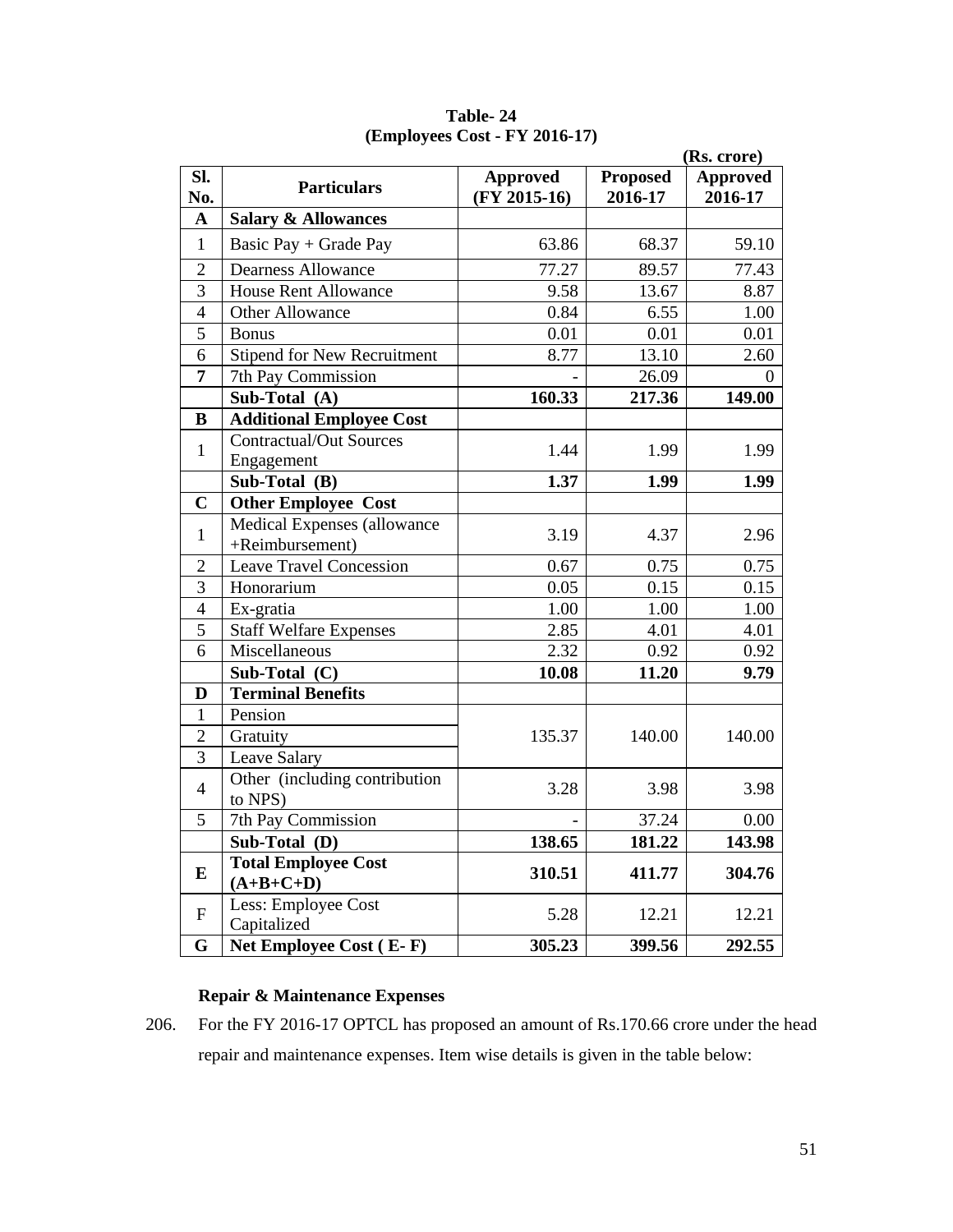| abie |  |
|------|--|
|------|--|

|                               |                                        |                                        | (Rs.crore)                   |
|-------------------------------|----------------------------------------|----------------------------------------|------------------------------|
| <b>Particulars</b>            | <b>OERC</b> Approval<br>$(FY 2014-15)$ | <b>OERC</b> Approval<br>$(FY 2015-16)$ | Projection<br>$(FY 2016-17)$ |
| $(i)$ O&M                     |                                        |                                        | 143.62                       |
| (ii) Telecom                  |                                        |                                        | 10.39                        |
| (iii) Civil Works             | 93.00                                  | 108.00                                 | 8.85                         |
| (iv) Information Technology   |                                        |                                        | 7.80                         |
| <b>Total R&amp;M Expenses</b> |                                        |                                        | 170.66                       |

207. The objectors during hearing question the huge expenditure on repair and maintenance and stated that OPTCL is booking certain items of capital nature under the head repair and maintenance. The Commission scrutinized the audited accounts for FY 2014-15 and found an amount of Rs.100.31 crore booked under repair and maintenance. The Commission views that once more and more new substations are commissioned the expenditure on repair and maintenance shall be rationalised. In the audited accounts for FY 2014-15 it is found that the OPTCL piled up a huge amount of capital works under progress of Rs.1289.10 crore at the end of  $31<sup>st</sup>$  March, 2015. Also the actual asset addition reflected in audited accounts is much below than what has been projected in the tariff order during previous years. A table showing the asset addition as proposed by the licensee , approved by the Commission and actual as per audited accounts is given in the table below:

| 1 avie - <i>2</i> 0 |                    |                    |                           |  |  |
|---------------------|--------------------|--------------------|---------------------------|--|--|
|                     | <b>Proposed by</b> | <b>Approved by</b> | <b>Actual per audited</b> |  |  |
|                     | licensee           | <b>Commission</b>  | accounts                  |  |  |
| $2011 - 12$         | 227.34             | 227.34             | 135.58                    |  |  |
| 2012-13             | 416.57             | 416.57             | 219.48                    |  |  |
| 2013-14             | 256.72             | 256.72             | 196.74                    |  |  |
| 2014-15             | 495.18             | 495.18             | 153.06                    |  |  |

**Table 26** 

- 208. From the above table it transpires that the actual addition to the fixed asset is very poor for which the pressure on repair and maintenance on lines and substations is rising upwards. This somewhere reinforces the views projected by the objectors and needs a relook. On the other hand huge amount is blocked in Work in progress without any tangible benefit.
- 209. Therefore, the Commission is not inclined to allow the amount proposed by the licensee. The Commission considers a growth of 5% annually over the audited accounts figure of Rs.100.31 crore and approves an amount of Rs.110.59 crore during the FY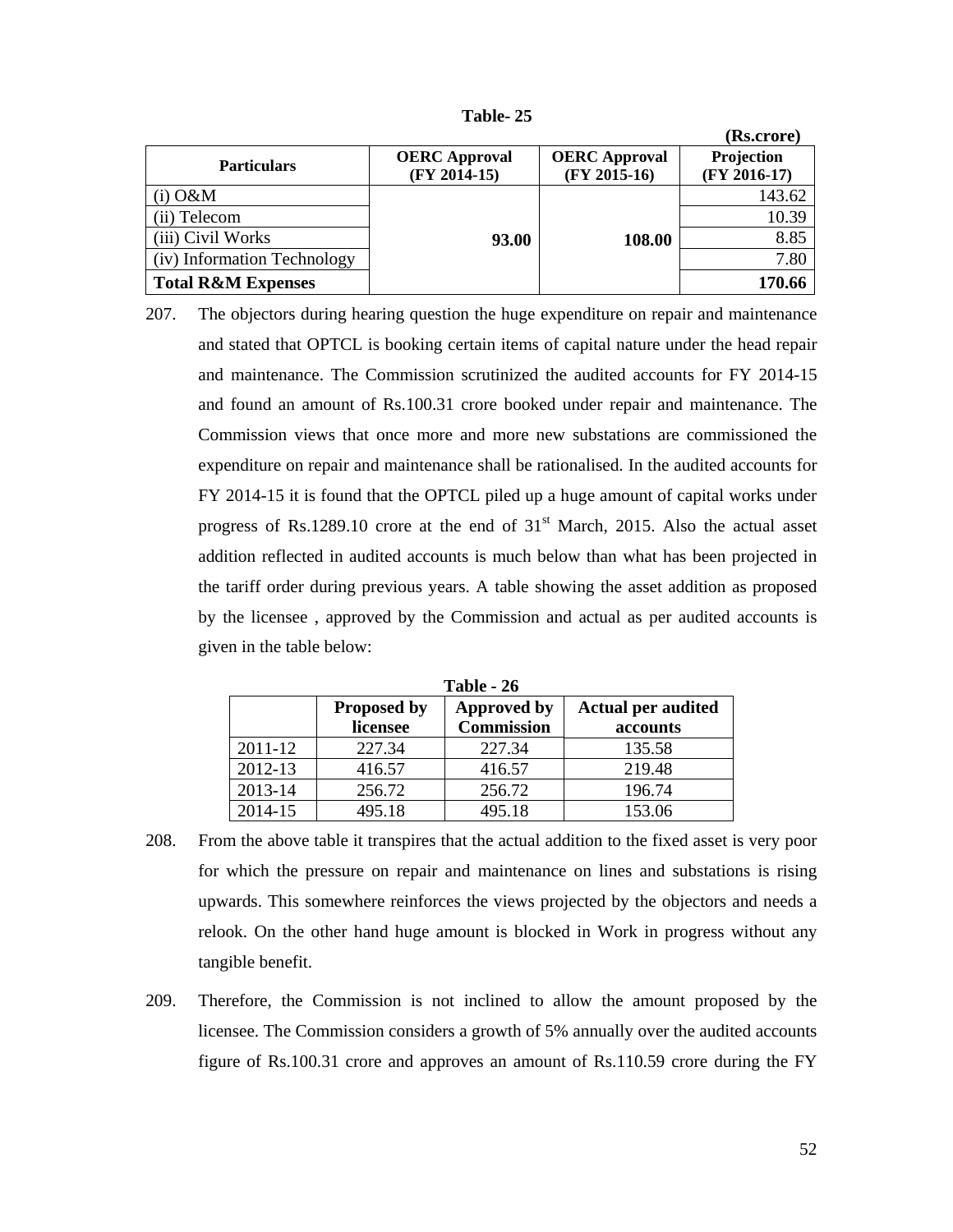2016-17 under the head repair and maintenance. The Commission observes that views of objectors shall be addressed by OPTCL in future tariff applications.

### **Administration & General Expenses**

210. For the FY 2016-17, the petitioner has proposed an amount of Rs.25.58 crore under the head Administration & General Expenses. Item-wise break up of expenses is given in table below:

| Table-27                           |             |
|------------------------------------|-------------|
| <b>PARTICULARS</b>                 | (Rs. crore) |
| Commission approved - 2015-16      | 20.59       |
| Escalation as per WPI Oct-15(0.1%) | 0.02        |
| A&G for 2016-17                    | 20.61       |
| Add: Licence Fees                  | 1.50        |
| Add: Inspection Fees               | 2.76        |
| Add: SLDC Charges                  | 0.70        |
| Total A&G Expenses for 2016-17     | 25.58       |

- 211. As per the OERC Regulation, the Commission shall allow A&G expenses by giving an escalation factor equal to WPI over the amount approved by the Commission in the previous year. OPTCL submitted the Commission to revisit the approved amount of A&G for 2015-16, with reference to the base year 2005-06. As mentioned by petitioner, there is an increase of 176% in WPI for the calendar year 2014 over the base year 2005.
- 212. The Govt. of India in its recent review by the office of Economic Advisor of India reported that Indian wholesale price fell by 0.90% year-on-year in January, 2016. The inflation has been in a negative territory since November, 2014.
- 213. In view of above the Commission allows escalation of (-) 0.90% (rate of inflation measured by WPI of January 2016) over the approved amount of previous year. The calculation for determining the A&G expenses is given in table below:

|                                      | (Rs. crore) |
|--------------------------------------|-------------|
| Normal A&G approved during 2015-16   | 20.59       |
| Escalation as per WPI (January 2016) | $-0.9\%$    |
| Normal A&G for 2016-17               | 20.40       |
| Add licensee fees to Commission      | 1.50        |
| Add: Inspection fees                 | 2.76        |
| Total                                | 24.66       |

| <b>Table - 28</b> |  |
|-------------------|--|
|-------------------|--|

214. The Commission approved an amount of Rs.24.66 crore towards A&G expenses for the FY 2016-17.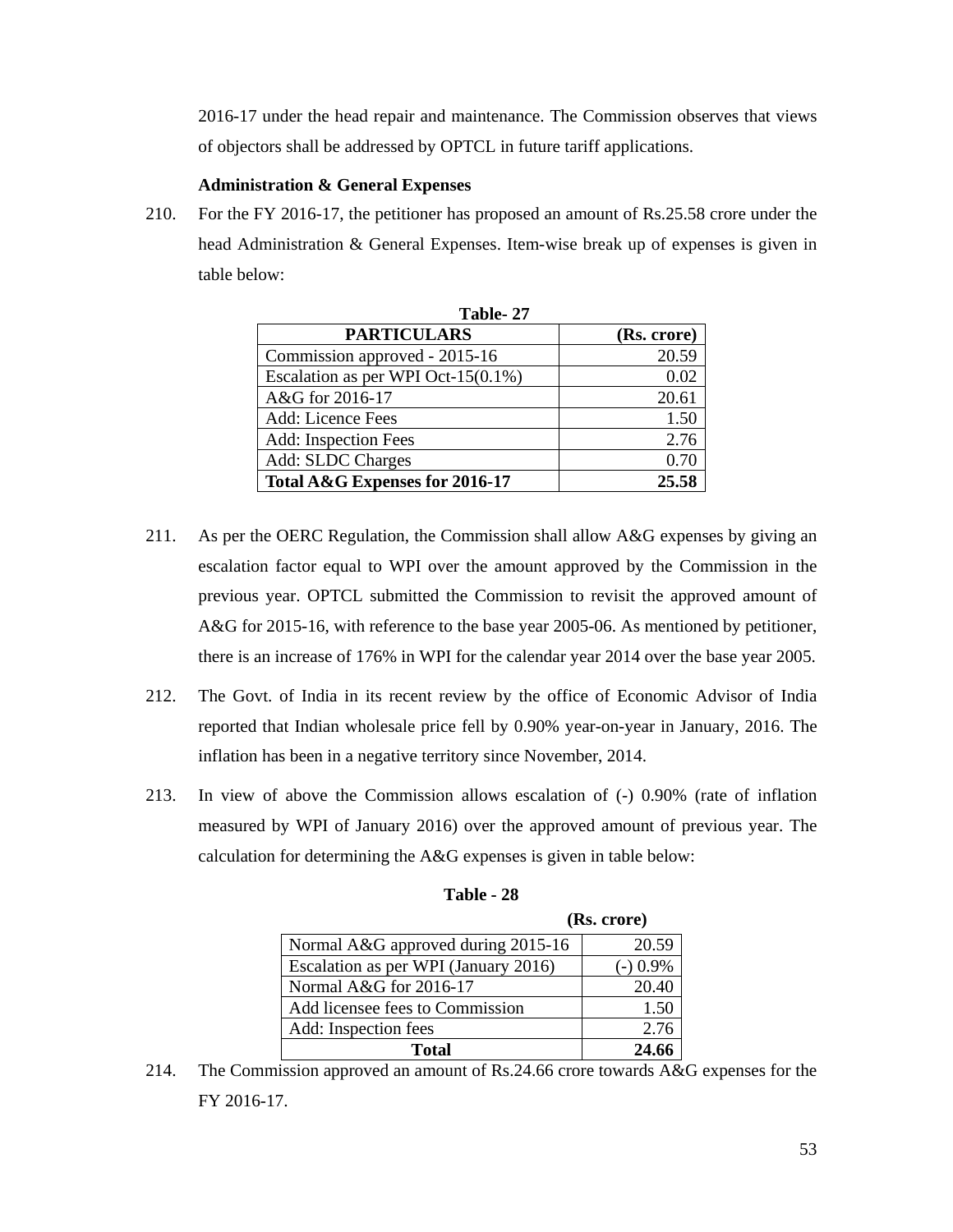## **Interest on Loan**

215. The petitioner has proposed an amount of Rs.124.55 crore towards interest on longterm loan for the FY 2016-17. Loan-wise interest payment as proposed by OPTCL is depicted in table below:

|                             |                        |                           |                              |                               |                                  |                               |                               |                                  | (Rs.crore)             |
|-----------------------------|------------------------|---------------------------|------------------------------|-------------------------------|----------------------------------|-------------------------------|-------------------------------|----------------------------------|------------------------|
|                             |                        |                           |                              | <b>Current Year 2015-16</b>   |                                  |                               | <b>Ensuing Year 2016-17</b>   |                                  |                        |
| <b>SI</b><br>N <sub>0</sub> | Source:                | Opening<br><b>Balance</b> | <b>Estimated</b><br>receipts | <b>Estimated</b><br>repayment | <b>Closing</b><br><b>Balance</b> | <b>Estimate</b><br>d receipts | <b>Estimated</b><br>repayment | <b>Closing</b><br><b>Balance</b> | <b>Interest</b><br>due |
| $\mathbf{1}$                | <b>Govt Loan</b>       |                           |                              |                               |                                  |                               |                               |                                  |                        |
|                             | State Govt (Cash       |                           |                              |                               |                                  |                               |                               |                                  |                        |
|                             | Loan)                  | 2.00                      |                              |                               | 2.00                             |                               |                               | 2.00                             | 0.26                   |
|                             | <b>State Govt Loan</b> |                           |                              |                               |                                  |                               |                               |                                  |                        |
|                             | (CRF)                  | 15.00                     |                              |                               | 15.00                            |                               |                               | 15.00                            |                        |
|                             | <b>State Govt Bond</b> | 400.00                    |                              |                               | 400.00                           |                               |                               | 400.00                           | 26.00                  |
|                             | <b>Sub Total</b>       | 417.00                    | $\blacksquare$               | Ξ.                            | 417.00                           | ٠                             | $\blacksquare$                | 417.00                           | 26.26                  |
| $\overline{2}$              | <b>Banks/Fis</b>       |                           |                              |                               |                                  |                               |                               |                                  |                        |
|                             | Bank of India          | 45.39                     | 50.00                        | $\overline{\phantom{a}}$      | 95.39                            | 194.61                        | $\overline{\phantom{0}}$      | 290.00                           | 18.88                  |
|                             | <b>PFC</b>             | 69.17                     | 21.81                        | 6.58                          | 84.40                            | $\overline{\phantom{0}}$      | 7.08                          | 77.32                            | 7.67                   |
|                             | <b>REC</b>             | 204.88                    | 158.18                       | 21.43                         | 341.62                           | $\overline{\phantom{0}}$      | 32.83                         | 308.79                           | 43.78                  |
|                             | <b>JICA</b>            |                           |                              |                               |                                  | 213.26                        | $\overline{\phantom{0}}$      | 213.26                           | 0.85                   |
|                             | New Loan               |                           | 147.28                       |                               | 147.28                           | 501.18                        | ۰                             | 648.46                           | 27.11                  |
|                             | <b>Sub Total</b>       | 319.43                    | 377.27                       | 28.01                         | 668.69                           | 909.05                        | 39.91                         | 1,537.84                         | 98.29                  |
| 3                           | <b>Others</b>          |                           |                              |                               |                                  |                               |                               |                                  |                        |
|                             | Infrastructure Loan    | 52.45                     |                              | 24.00                         | 28.45                            |                               | 28.45                         | (0.00)                           |                        |
|                             | Total Loan $(1+2+3)$   | 788.88                    | 377.27                       | 52.01                         | 1.114.14                         | 909.05                        | 68.36                         | 1,954.83                         | 124.55                 |

### **Table- 29**

216. It is observed from the table submitted in form F-3, the quantum of loan to be availed during 2015-16 and 2016-17 is Rs.377.27 crore and Rs.909.05 crore respectively. Source-wise receipt of loan is given table below:

| <b>Source-Wise Receipt of Loan (Rs. crore)</b> |         |         |  |  |  |  |  |
|------------------------------------------------|---------|---------|--|--|--|--|--|
| <b>Particulars</b>                             | 2015-16 | 2016-17 |  |  |  |  |  |
| Bank of India                                  | 50.00   | 194.61  |  |  |  |  |  |
| <b>PFC</b>                                     | 21.81   | 0.00    |  |  |  |  |  |
| <b>REC</b>                                     | 158.18  | 0.00    |  |  |  |  |  |
| <b>JICA</b>                                    | 0.00    | 213.26  |  |  |  |  |  |
| New loan                                       | 147.28  | 501.18  |  |  |  |  |  |
| <b>Total</b>                                   | 377.27  | 909.05  |  |  |  |  |  |

**Table – 30** 

217. OPTCL has submitted the cash flow statement for the year 2015-16 (upto January 2016) as per which the loan drawl during  $1<sup>st</sup>$  10 months of the financial year is shown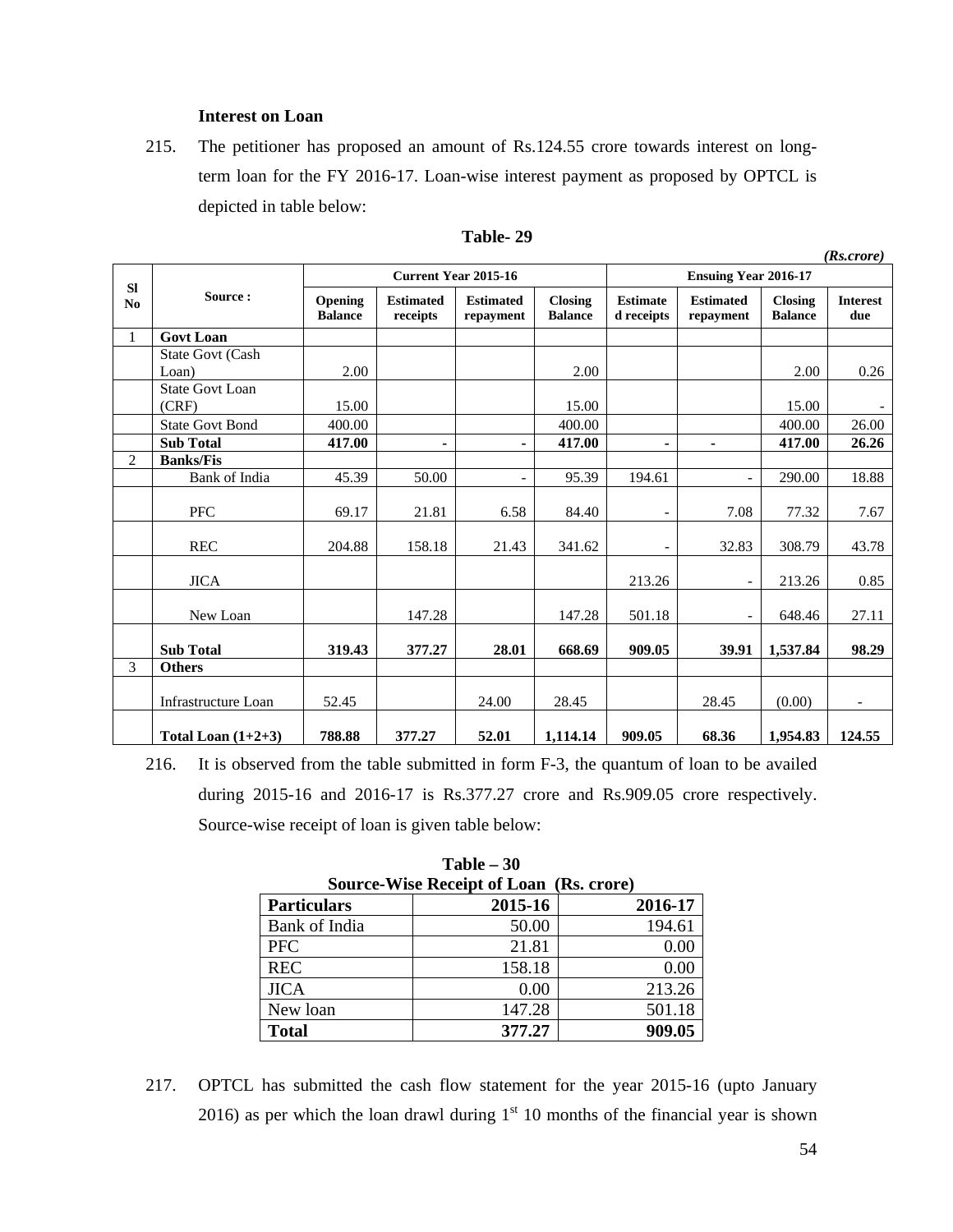NIL. However, going by the past records of OPTCL it is found that majority of the loans are drawn towards end of financial year. A table showing loan details as on 31.03.2015 and the sanctioned loan expected to be drawn by March, 2016 is given in table below:

| <b>Source</b><br>(Institution-<br>wise/Bank-<br>wise) | <b>Purpose</b>                       | <b>Sanctioned</b><br>by  | Amount<br><b>Sanctioned</b> | Amount<br>of<br><b>Drawal</b> | Date of<br><b>Drawal</b> | <b>Interest</b><br>Rate<br>(%) | <b>Tenure of</b><br>Loan | Moratorium<br>period |
|-------------------------------------------------------|--------------------------------------|--------------------------|-----------------------------|-------------------------------|--------------------------|--------------------------------|--------------------------|----------------------|
| FY 2007-08                                            |                                      |                          |                             |                               |                          |                                |                          |                      |
| 150688-1                                              | Basta                                | <b>REC</b>               | 0.57                        | 0.57                          | 28.03.2008               | 11.50%                         | 10 Year                  | 3 Year               |
| 150689-1                                              | Karanjia                             | <b>REC</b>               | 0.13                        | 0.13                          | 28.03.2008               | 11.50%                         | 10 Year                  | 3 Year               |
| 150690-1                                              | Barpali                              | <b>REC</b>               | 0.22                        | 0.22                          | 28.03.2008               | 11.50%                         | 10 Year                  | 3 Year               |
| 2350001-1                                             | 400 Kv DC Line<br>Meramindali-Duburi | <b>REC</b>               | 29.62                       | 29.62                         | 28.03.2008               | 11.50%                         | 10 Year                  | 3 Year               |
|                                                       | <b>Total</b>                         |                          | 30.54                       | 30.54                         |                          |                                |                          |                      |
| F Y 2008-09                                           |                                      |                          |                             |                               |                          |                                |                          |                      |
| 150689-2                                              | Karanjia                             | <b>REC</b>               | 4.52                        | 4.52                          | 06.08.2008               | 12.25%                         | 10 Year                  | 3 Year               |
| 2350002-1                                             | <b>Bhadrak</b>                       | <b>REC</b>               | 6.07                        | 6.07                          | 06.08.2008               | 12.25%                         | 10 Year                  | 3 Year               |
|                                                       |                                      | <b>S</b> Total           | 10.59                       | 10.59                         |                          |                                |                          |                      |
| 150688-2                                              | Basta                                | <b>REC</b>               | 2.1                         | 2.10                          | 17.03.2009               | 12.50%                         | 10 Year                  | 3 Year               |
| 150689-3                                              | Karanjia                             | <b>REC</b>               | 5.39                        | 5.39                          | 17.03.2009               | 12.50%                         | 10 Year                  | 3 Year               |
| 150690-2                                              | Barpali                              | <b>REC</b>               | 3.82                        | 3.82                          | 17.03.2009               | 12.50%                         | 10 Year                  | 3 Year               |
| 2350002-2                                             | <b>Bhadrak</b>                       | <b>REC</b>               | 4.02                        | 4.02                          | 17.03.2009               | 12.50%                         | 10 Year                  | 3 Year               |
|                                                       |                                      | S. Total                 | 15.33                       | 15.33                         |                          |                                |                          |                      |
|                                                       | <b>Total</b>                         |                          | 25.92                       | 25.92                         |                          |                                |                          |                      |
| F Y 2009-10                                           |                                      |                          |                             |                               |                          |                                |                          |                      |
| 150688-3                                              | Basta                                | <b>REC</b>               | 3.23                        | 3.23                          | 12.08.2009               | 12.50%                         | 10 Year                  | 3 Year               |
| 150689-4                                              | Karanjia                             | <b>REC</b>               | 0.67                        | 0.67                          | 12.08.2009               | 12.50%                         | 10 Year<br>10 Year       | 3 Year               |
| 150690-3                                              | Barpali<br>400 Kv DC Line            | <b>REC</b>               | 2.55                        | 2.55                          | 12.08.2009               | 12.50%                         |                          | 3 Year               |
| 2350001-2                                             | Meramindali Duburi                   | <b>REC</b>               | 17.04                       | 17.04                         | 12.08.2009               | 12.50%                         | 10 Year                  | 3 Year               |
| 2350002-3                                             | <b>Bhadrak</b>                       | <b>REC</b>               | 0.68                        | 0.68                          | 12.08.2009               | 12.50%                         | 10 Year                  | 3 Year               |
| 150689-5                                              | Karanjia                             | <b>REC</b>               | 2.31                        | 2.31                          | 30.03.2010               | 11.00%                         | 10 Year                  | 3 Year               |
| 150690-4                                              | Barpali                              | REC                      | 1.62                        | 1.62                          | 30.03.2010               | 11.00%                         | 10 Year                  | 3 Year               |
| 2350002-4                                             | <b>Bhadrak</b>                       | <b>REC</b>               | 0.67                        | 0.67                          | 30.03.2010               | 11.00%                         | 10 Year                  | 3 Year               |
| 150688-4                                              | <b>Basta</b>                         | <b>REC</b>               | 2.19                        | 2.19                          | 31.03.2010<br>31.03.2010 | 11.00%                         | 10 Year                  | 3 Year               |
| 2350008-1<br>2350009-1                                | Dabugaon                             | <b>REC</b><br><b>REC</b> | 2.95<br>3.82                | 2.95<br>3.82                  | 31.03.2010               | 11.00%<br>11.00%               | 15 Year<br>15 Year       | 2 Year<br>3 Year     |
| 2350010-1                                             | Nuapada<br>Bhawanipatana             | <b>REC</b>               | 2.3                         | 2.30                          | 31.03.2010               | 11.00%                         | 15 Year                  | 3 Year               |
| $2350011-1$                                           | Boudh                                | <b>REC</b>               | 3.29                        | 3.29                          | 31.03.2010               | 11.00%                         | 15 Year                  | 3 Year               |
| 2350012-1                                             | Kuchinda                             | <b>REC</b>               | 2.74                        | 2.74                          | 31.03.2010               | 11.00%                         | 15 Year                  | 3 Year               |
| 2350013-1                                             | Padampur                             | <b>REC</b>               | 2.99                        | 2.99                          | 31.03.2010               | 11.00%                         | 15 Year                  | 3 Year               |
|                                                       |                                      | <b>S</b> Total           | 49.05                       | 49.05                         |                          |                                |                          |                      |
| 48703004                                              | 132/33 KV S/S<br>Anandpur            | PFC                      | 17.93                       | 17.93                         | 31.03.2010               | 11.25%                         | 15 Year                  | 3 Year               |
|                                                       |                                      | <b>S</b> Total           | 17.93                       | 17.93                         |                          |                                |                          |                      |
|                                                       | <b>Total</b>                         |                          | 66.98                       | 66.98                         |                          |                                |                          |                      |
| F Y 2011-12                                           |                                      |                          |                             |                               |                          |                                |                          |                      |
| 150690-5                                              | Barpali                              | <b>REC</b>               | 1.4                         | 1.40                          | 05.03.2012               | 12.50%                         | 10 Year                  | $\boldsymbol{0}$     |
| 2350002-5                                             | <b>Bhadrak</b>                       | REC                      | 5.76                        | 5.76                          | 06.03.2012               | 12.50%                         | 10 Year                  | $\overline{0}$       |
| 2353194-1                                             | Bhudipadar-                          | <b>REC</b>               | 22.26                       | 22.26                         | 07.03.2012               | 12.50%                         | 15 Year                  | 3 Year               |
|                                                       | Bolangir                             |                          |                             |                               |                          |                                |                          |                      |
| 150688-                                               | Basta                                | <b>REC</b>               | 2.79                        | 2.79                          | 07.03.2012               | 12.50%                         | 10 Year                  | $\boldsymbol{0}$     |
| 2350001-3                                             | 400 Kv DC Line<br>Meramindali Duburi | <b>REC</b>               | 19.09                       | 19.09                         | 07.03.2012               | 12.50%                         | 10 Year                  | $\boldsymbol{0}$     |
| 150689-                                               | Karanjia                             | <b>REC</b>               | 2.18                        | 2.18                          | 14.03.2012               | 12.50%                         | 10 Year                  | $\boldsymbol{0}$     |

**Table – 31 Loan Statement**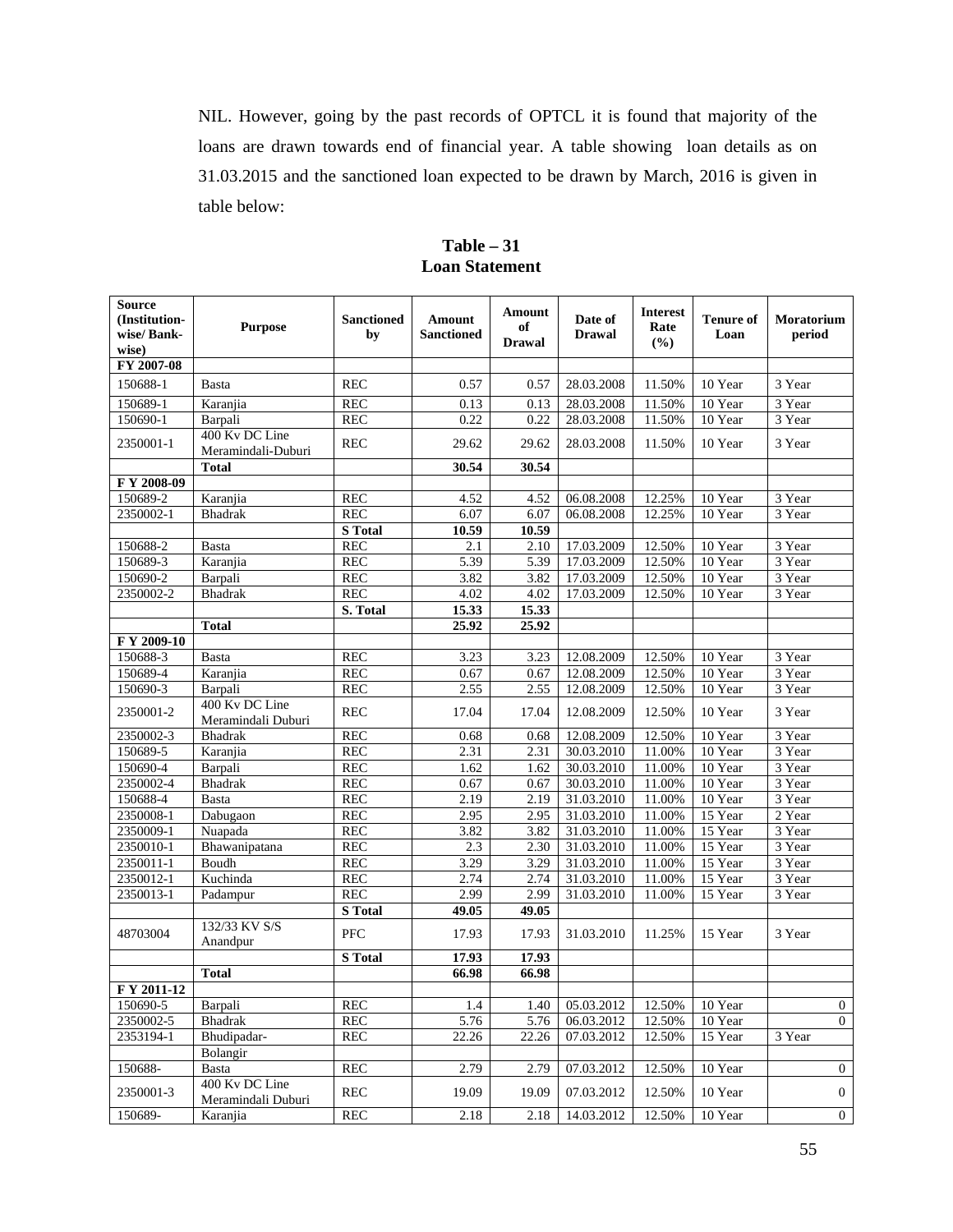| <b>Source</b><br>(Institution-<br>wise/Bank-<br>wise) | <b>Purpose</b>                                 | <b>Sanctioned</b><br>by | <b>Amount</b><br><b>Sanctioned</b> | Amount<br>of<br><b>Drawal</b> | Date of<br><b>Drawal</b> | <b>Interest</b><br>Rate<br>(%) | <b>Tenure of</b><br>Loan | Moratorium<br>period |
|-------------------------------------------------------|------------------------------------------------|-------------------------|------------------------------------|-------------------------------|--------------------------|--------------------------------|--------------------------|----------------------|
| 2350008-2                                             | Dabugaon                                       | <b>REC</b>              | 2.84                               | 2.84                          | 30.03.2012               | 12.50%                         | 15 Year                  | 1 Year               |
| 2350009-2                                             | Nuapada                                        | <b>REC</b>              | 5.05                               | 5.05                          | 30.03.2012               | 12.50%                         | 15 Year                  | 1 Year               |
| 2350010-2                                             | Bhawanipatana                                  | <b>REC</b>              | 4.19                               | 4.19                          | 30.03.2012               | 12.50%                         | 15 Year                  | 1 Year               |
| 2350011-2                                             | Boudh                                          | <b>REC</b>              | 3.88                               | 3.88                          | 30.03.2012               | 12.50%                         | 15 Year                  | 1 Year               |
| 2350012-2                                             | Kuchinda                                       | <b>REC</b>              | 3.57                               | 3.57                          | 30.03.2012               | 12.50%                         | 15 Year                  | 1 Year               |
| 2350013-2                                             | Padampur                                       | <b>REC</b>              | 3.27                               | 3.27                          | 30.03.2012               | 12.50%                         | 15 Year                  | 1 Year               |
|                                                       |                                                | <b>S</b> Total          | 76.28                              | 76.28                         |                          |                                |                          |                      |
| 48703005                                              | 132 KV SC line<br>Paradeep to<br>Jagatsunghpur | <b>PFC</b>              | 6.98                               | 6.98                          | 29.03.2012               | 12.50%                         | 15 Year                  | 3 Year               |
| 48703007                                              | 132/33 KV S/S<br>Chandpur                      | <b>PFC</b>              | 2.52                               | 2.52                          | 29.03.2012               | 12.50%                         | 15 Year                  | 3 Year               |
| 48703008                                              | 132/33 KV S/S Banki                            | PFC                     | 1.98                               | 1.98                          | 29.03.2012               | 12.50%                         | 15 Year                  | 3 Year               |
| 487030017                                             | 132/33 KV S/S<br>Kalunga                       | <b>PFC</b>              | 1.4                                | 1.40                          | 29.03.2012               | 12.50%                         | 15 Year                  | 3 Year               |
| 48703019                                              | 132/33 KV S/S Banai                            | PFC                     | 1.65                               | 1.65                          | 29.03.2012               | 12.50%                         | 15 Year                  | 3 Year               |
|                                                       |                                                | S Total                 | 14.53                              | 14.53                         |                          |                                |                          |                      |
|                                                       | <b>Total</b>                                   |                         | 90.81                              | 90.81                         |                          |                                |                          |                      |
| F Y 2012-13                                           |                                                |                         |                                    |                               |                          |                                |                          |                      |
| 48703005-2                                            | 132 KV SC line<br>Paradeep to<br>Jagatsunghpur | <b>PFC</b>              | 4.24                               | 4.24                          | 26.03.2013               | 12.50%                         | 13 Year                  | $\mathbf{0}$         |
| 48703007-2                                            | 132/33 KV S/S<br>Chandpur                      | PFC                     | 3.53                               | 3.53                          | 26.03.2013               | 12.50%                         | 13 Year                  | $\boldsymbol{0}$     |
| 48703008-2                                            | 132/33 KV S/S Banki                            | PFC                     | 5.35                               | 5.35                          | 26.03.2013               | 12.50%                         | 13 Year                  | $\boldsymbol{0}$     |
| 48703017-2                                            | 132/33 KV S/S<br>Kalunga                       | PFC                     | 2.78                               | 2.78                          | 26.03.2013               | 12.50%                         | 14 Year                  | $\boldsymbol{0}$     |
| 48703018-1                                            | 220 kV DC Line from<br>Bidanshsi               | <b>PFC</b>              | 8.13                               | 8.13                          | 26.03.2013               | 12.50%                         | 13 Year                  | $\boldsymbol{0}$     |
| 48703019-2                                            | 132/33 KV S/S Banai                            | PFC<br><b>S</b> Total   | 0.86<br>24.88                      | 0.86<br>24.88                 | 26.03.2013               | 12.50%                         | 15 Year                  | $\overline{0}$       |
| 2350004-1                                             | Purusottampur                                  | <b>REC</b>              | 5.21                               | 5.21                          | 3/30/2013                | 12.25%                         | 15 Year                  | 3 Year               |
|                                                       | <b>Total</b>                                   |                         | 30.09                              | 30.09                         |                          |                                |                          |                      |
| F Y 2013-14                                           |                                                |                         |                                    |                               |                          |                                |                          |                      |
| 2350008-3                                             | Dabugaon                                       | <b>REC</b>              | 5.61                               | 5.61                          | 3/27/2014                | 12.00%                         | 15 Year                  | $\boldsymbol{0}$     |
| 2350009-3                                             | Nuapada                                        | REC                     | 10.08                              | 10.08                         | 3/29/2014                | 12.00%                         | 15 Year                  | $\overline{0}$       |
| 2350010-3                                             | Bhawanipatana                                  | <b>REC</b>              | 6.08                               | 6.08                          | 3/27/2014                | 12.00%                         | 15 Year                  | $\boldsymbol{0}$     |
| 2350011-3                                             | Boudh                                          | <b>REC</b>              | 7.70                               | 7.70                          | 3/27/2014                | 12.00%                         | 15 Year                  | $\boldsymbol{0}$     |
| 2350012-3                                             | Kuchinda                                       | <b>REC</b>              | 7.97                               | 7.97                          | 3/27/2014                | 12.00%                         | 15 Year                  | $\overline{0}$       |
| 2350013-3                                             | Padampur                                       | <b>REC</b>              | 6.69                               | 6.69                          | 3/27/2014                | 12.00%                         | 15 Year                  | $\overline{0}$       |
| 2350015-1                                             | Karadagadia                                    | <b>REC</b>              | 7.18                               | 7.18                          | 3/27/2014                | 12.00%                         | 15 Year                  | 2 Year               |
| 2350004-2                                             | Purusottampur                                  | <b>REC</b>              | 4.72                               | 4.72                          | 3/27/2014                | 12.00%                         | 15 Year                  | 3 Year               |
|                                                       |                                                | <b>Sub Total</b>        | 56.03                              | 56.03                         |                          |                                |                          |                      |
| 48703007-3                                            | 132/33 KV S/S<br>Chandpur                      | <b>PFC</b>              | 3.09                               | 3.09                          | 3/21/2014                | 12.50%                         | 12 Year                  | $\mathbf{0}$         |
| 48703008-3                                            | 132/33 KV S/S Banki                            | PFC                     | 2.73                               | 2.73                          | 3/19/2014                | 12.50%                         | 12 Year                  | $\mathbf{0}$         |
| 48703017-3                                            | 132/33 KV S/S<br>Kalunga                       | ${\rm PFC}$             | 2.79                               | 2.79                          | 3/19/2014                | 12.50%                         | 13 Year                  | $\boldsymbol{0}$     |
| 48703019-3                                            | 132/33 KV S/S Banai                            | PFC                     | 2.77                               | 2.77                          | 3/19/2014                | 12.50%                         | 14 Year                  | $\boldsymbol{0}$     |
| 48703018-2                                            | 220 kV DC Line from<br>Bidanshsi               | <b>PFC</b>              | 1.45                               | 1.45                          | 3/19/2014                | 12.50%                         | 12 Year                  | $\mathbf{0}$         |
|                                                       |                                                | <b>Sub Total</b>        | 12.83                              | 12.83                         |                          |                                |                          |                      |
|                                                       | <b>Total</b>                                   |                         | 68.86                              | 68.86                         |                          |                                |                          |                      |
| F Y 2014-15                                           |                                                |                         |                                    |                               |                          |                                |                          |                      |
| 2350015-2                                             | Karadagadia                                    | <b>REC</b>              | 18.41                              | 18.41                         | 3/31/2015                | 12.00%                         | 15 Year                  | 1 Year               |
|                                                       |                                                | <b>Sub Total</b>        | 18.41                              | 18.41                         |                          |                                |                          |                      |
| 48703007-4                                            | 132/33 KV S/S<br>Chandpur                      | ${\rm PFC}$             | 1.09                               | 1.09                          | 8/28/2014                | 12.50%                         | 11 Year                  | $\mathbf{0}$         |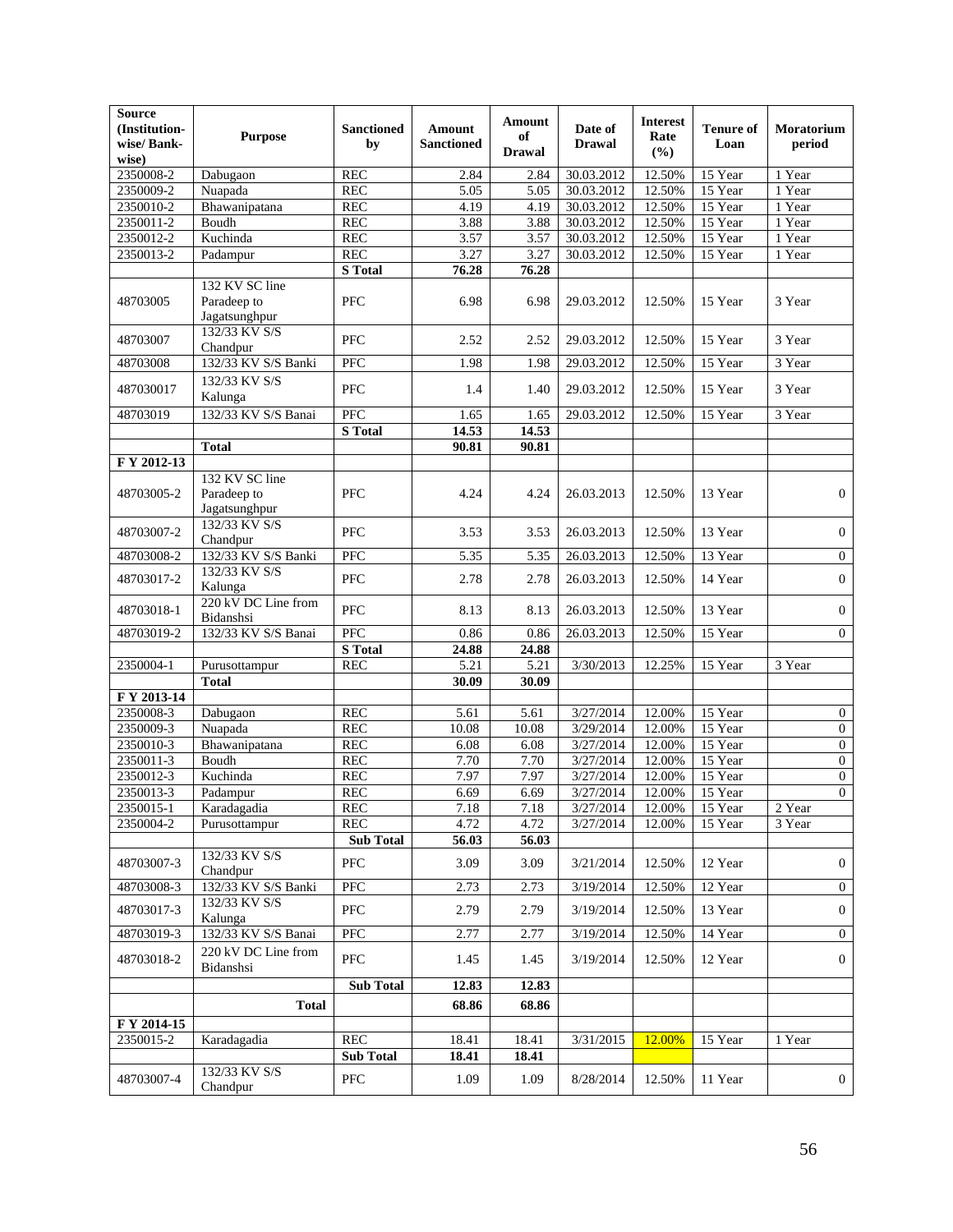| <b>Source</b><br>(Institution-<br>wise/Bank-<br>wise) | <b>Purpose</b>                                     | <b>Sanctioned</b><br>by | Amount<br><b>Sanctioned</b> | Amount<br>of<br><b>Drawal</b> | Date of<br><b>Drawal</b>   | <b>Interest</b><br>Rate<br>(%) | <b>Tenure of</b><br>Loan | Moratorium<br>period |
|-------------------------------------------------------|----------------------------------------------------|-------------------------|-----------------------------|-------------------------------|----------------------------|--------------------------------|--------------------------|----------------------|
| 48703017-4                                            | 132/33 KV S/S<br>Kalunga                           | <b>PFC</b>              | 5.40                        | 5.40                          | 3/26/2015                  | 12.50%                         | 12 Year                  | $\overline{0}$       |
| 48703008-4                                            | 132/33 KV S/S Banki                                | PFC                     | 5.01                        | 5.01                          | 3/26/2015                  | 12.50%                         | 11 Year                  | $\overline{0}$       |
| 48703018-3                                            | 220 kV DC Line from<br>Bidanshsi                   | PFC                     | 1.95                        | 1.95                          | 3/16/2015                  | 12.50%                         | 11 Year                  | $\Omega$             |
|                                                       |                                                    | Sub Total               | 13.45                       | 13.45                         |                            |                                |                          |                      |
|                                                       | <b>Bank of India Projects</b>                      | Bank of<br>India        | 45.39                       | 45.39                         | 3/25/2015                  | 9.75%                          | 12 years                 | 3 years              |
|                                                       |                                                    | <b>Sub Total</b>        | 45.39                       | 45.39                         |                            |                                |                          |                      |
|                                                       | <b>Total</b>                                       |                         | 77.25                       | 77.25                         |                            |                                |                          |                      |
|                                                       | <b>Grand Total</b>                                 |                         | 390.45                      | 390.45                        |                            |                                |                          |                      |
| F Y 2015-16                                           | To be avail during FY<br>15-16(During Mar-<br>16)  |                         |                             |                               |                            |                                |                          |                      |
| 2350001-4                                             | 400 Kv DC Line<br>Meramindali Duburi               | <b>REC</b>              |                             | 13.97                         | $Mar-16$                   | 11.60%                         | 7 Year                   | $\overline{0}$       |
| 2353194-2                                             | Bhudipadar-                                        | <b>REC</b>              |                             | 3.73                          | $Mar-16$                   | 11.60%                         | 10 Year                  | 1 Year               |
| 2350004-3                                             | Purusottampur                                      | <b>REC</b>              |                             | 4.20                          | $\overline{\text{Mar-}}16$ | 11.60%                         | 10 Year                  | 1 Year               |
| 2350015-3                                             | Karadagadia                                        | <b>REC</b>              |                             | 47.25                         | Mar- $16$                  | 11.60%                         | 10 Year                  | 1 Year               |
| 101080-1                                              | Transformers for<br>(O&M)                          | <b>REC</b>              |                             | 89.02                         | $Mar-16$                   |                                |                          |                      |
|                                                       |                                                    | <b>Sub Total</b>        |                             | 158.17                        |                            |                                |                          |                      |
| 48703008-5                                            | 132/33 KV S/S Banki                                | PFC                     |                             | 1.04                          | $Mar-16$                   | 12.25%                         | 10 Year                  | $\mathbf{0}$         |
| 48703017-5                                            | 132/33 KV S/S<br>Kalunga                           | <b>PFC</b>              |                             | 0.39                          | Mar- $16$                  | 12.25%                         | 10 Year                  | $\mathbf{0}$         |
| 48703019-4                                            | 132/33 KV S/S Banai                                | <b>PFC</b>              |                             | 20.40                         | $Mar-16$                   | 12.25%                         | 11 Year                  | $\overline{0}$       |
|                                                       |                                                    | <b>Sub Total</b>        |                             | 21.83                         |                            |                                |                          |                      |
|                                                       | <b>Bank of India Projects</b>                      | Bank of<br>India        |                             | 50.00                         | $Mar-16$                   | 9.75%                          | 12 years                 | 2 years              |
|                                                       |                                                    | <b>Sub Total</b>        |                             | 50.00                         |                            |                                |                          |                      |
|                                                       | New loan to be<br>availed from the<br><b>Banks</b> |                         |                             | 147.28                        | $Mar-16$                   | 9.95                           | 12 years                 | 3 years              |
|                                                       |                                                    | <b>Sub Total</b>        |                             | 147.28                        |                            |                                |                          |                      |
|                                                       | <b>Total</b>                                       |                         |                             | 377.28                        |                            |                                |                          |                      |

218. As seen from the above, OPTCL availed loan from Bank of India, REC, PFC for capital works amounting Rs.390.45 crore by 31.03.2015. During 2015-16 the sanctioned loan which is expected to be availed during March 2016 amounts to Rs.229.99 crore. Details are given in table below:

| Table - 32         |           |  |  |  |  |
|--------------------|-----------|--|--|--|--|
| <b>Particulars</b> | Rs. crore |  |  |  |  |
| Bank of India      | 50.00     |  |  |  |  |
| <b>PFC</b>         | 21.81     |  |  |  |  |
| <b>REC</b>         | 158.18    |  |  |  |  |
| <b>Total</b>       | 299.99    |  |  |  |  |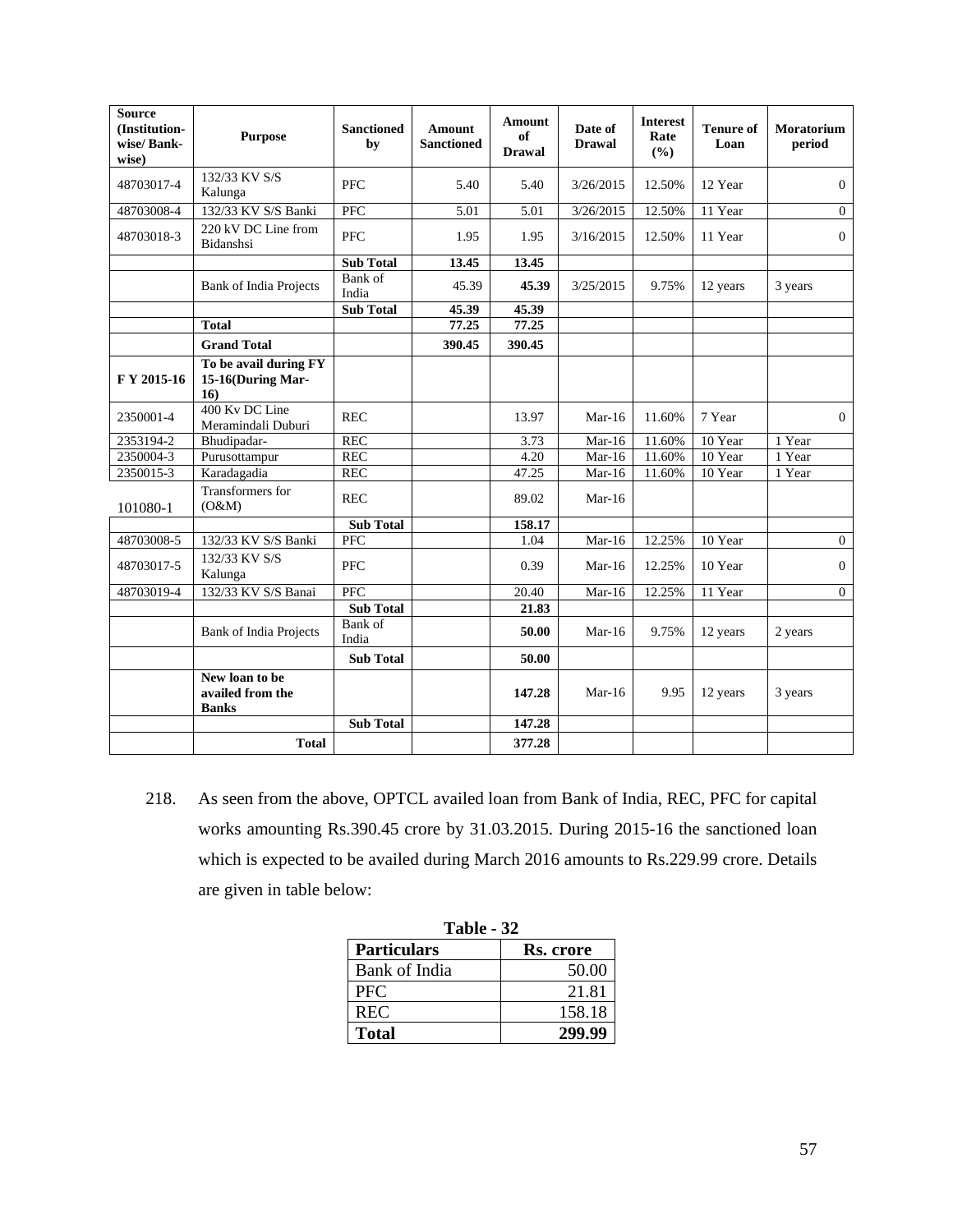- 219. Regarding new loan of Rs.147.28 crore expected to be received during 2015-16, sanction has not been obtained. Hence the Commission is not inclined to allow interest impact on new loan proposed to be received during FY 2015-16.
- 220. For the purpose of allowing interest impact on ARR the Commission considers only the gross loan amount of Rs.620.45 crore (Rs.390.45 crore upto 31.03.2015 + Rs.229.99 crore during 2015-16). Interest impact on loan proposed to be received during 2016-17 has not been considered as a pass through in the ARR.
- 221. The closing balance of loans as on 31.03.2016 after repayment works out to Rs.521.41 crore. During FY 2016-17, OPTCL propose to redeem an amount of Rs.39.91 crore on the above loan. Thus loan balance as at 31.03.2017 would be Rs.481.50 crore. Source wise break up on loan as on 31.03.2016, 31.03.2017 rate of interest on the above loan and the amount of interest determined is given in table below:

|               |                     | (Rs. crore) |            |         |                 |
|---------------|---------------------|-------------|------------|---------|-----------------|
| <b>Source</b> | Average rate        | Loan as on  | Loan as on | Average | <b>Interest</b> |
|               | of interest $(\% )$ | 31.03.2016  | 31.03.2017 |         | impact          |
| Bank of India | 9.75                | 95.39       | 95.39      | 95.39   | 9.30            |
| <b>REC</b>    | 12.25               | 341.62      | 308.79     | 325.21  | 39.84           |
| <b>PFC</b>    | 12.25               | 84.40       | 77.32      | 80.86   | 9.90            |
| <b>Total</b>  |                     | 521.41      | 481.50     |         | 59.04           |

222. Besides above OPTCL claimed an amount of Rs.26.26 crore towards State Govt. loan and bond. In line with the earlier orders, the Commission disallows the same. Based on above, the interest liability for FY 2016-17 works out to Rs.59.04 crore as shown in the table above. The Commission approves the same as a pass through in the ARR for FY 2016-17.

## **Interest on Working Capital**

223. OPTCL has proposed an amount of Rs.17.81 crore towards interest on working capital under Regulation 8.26 of OERC Regulations, 2014. The table showing calculation of interest on working capital is given in table below:

| <b>Calculation of Interest on Working Capital</b>       |                  |  |  |  |  |
|---------------------------------------------------------|------------------|--|--|--|--|
| <b>Parameters</b>                                       | <b>Rs. Crore</b> |  |  |  |  |
| (i) Receivables equivalent to two months of fixed cost. | 133.50           |  |  |  |  |
| (ii) Maintenance Spares $@$ 15% of O&M expenses         | 90.30            |  |  |  |  |
| (iii) Operation & Maintenance expenses for one month    | 50.18            |  |  |  |  |
| <b>Total Working Capital</b>                            | 273.98           |  |  |  |  |
| <b>Interest on Working Capital</b>                      | 35.62            |  |  |  |  |

### **Table- 34**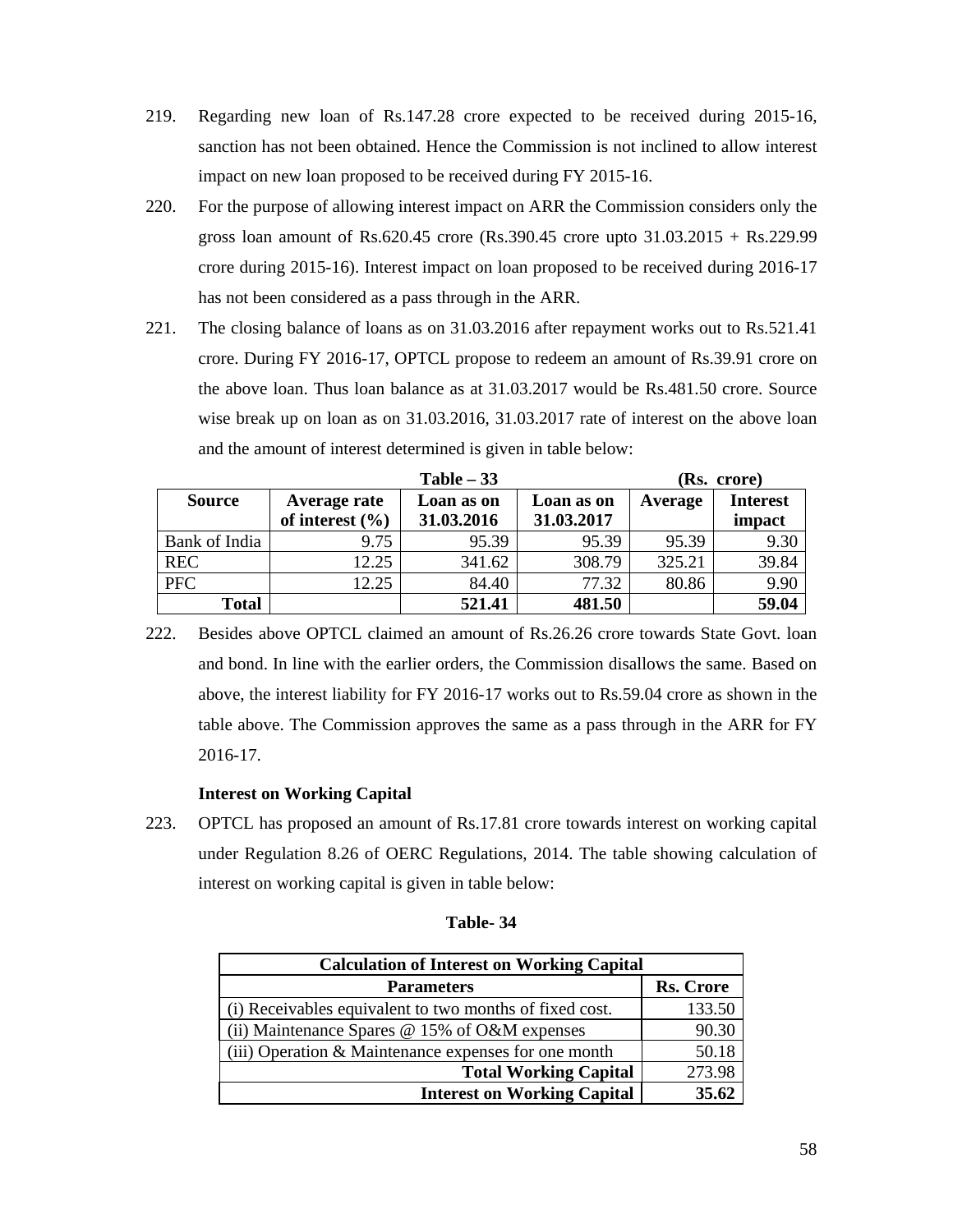- 224. The interest on working capital claimed by OPTCL for Rs.17.81 crore is half of Rs.35.62 crore as shown in table above.
- 225. As per the OERC (Terms and Conditions for Determination of Transmission Tariff) Regulation, 2014 read with para 8.26 it has been mentioned that in case of STU (OPTCL) the Commission shall determine the quantum of working capital if needed depending upon the cash flow position of the licensee and shall allow interest on the same. OPTCL furnished the cash flow statement upto January 2016 as per which revenue receipt upto January is shown at Rs.520.61 crore whereas the revenue expenditure including repayment of principal is Rs.442.22 crore. Thus, OPTCL posted a surplus of Rs.78.39 crore during the FY 2015-16 (upto January 2016). The Commission therefore does not feel it justified to allow the same in the revenue requirement. Further, the Transmission Charge is the first charge being recovered from monthly BSP bill of DISCOMs. Hence, the interest on working capital as claimed by OPTCL is disallowed by the Commission.

### **Depreciation**

226. OPTCL has claimed an amount of Rs.150.50 crore towards depreciation for the FY 2016-17 the computation is based on OERC Regulation, 2014 for the State Transmission Utility. A statement of Fixed Asset and block wise computation depreciation is shown in table below:

|                                         |                                                                               |                                                               | (Rs.crore)                                                |
|-----------------------------------------|-------------------------------------------------------------------------------|---------------------------------------------------------------|-----------------------------------------------------------|
| <b>Transmission Assets</b>              | <b>OERC</b><br><b>Depreciation</b><br>Rate as per<br><b>Regulations, 2014</b> | <b>Estimated</b><br>Gross<br><b>Block as on</b><br>01.04.2016 | <b>Estimated</b><br><b>Depreciation for</b><br>FY 2016-17 |
| Free Hold Land                          |                                                                               | 41.30                                                         |                                                           |
| Lease Hold Land                         |                                                                               | 24.50                                                         | 0.66                                                      |
| <b>Buildings</b>                        | 3.34%                                                                         | 102.22                                                        | 3.41                                                      |
| Plant and Machinery                     | 3.34%                                                                         | 10.28                                                         | 0.34                                                      |
| (Other Civil Work)                      |                                                                               |                                                               |                                                           |
| Plant and Machinery                     | 5.28%                                                                         | 2,009.58                                                      | 76.38                                                     |
| Plant and Machinery<br>(By Beneficiary) | $0.00\%$                                                                      | 434.24                                                        |                                                           |
| Plant and Machinery:                    | 5.28%                                                                         | 1,778.66                                                      | 67.51                                                     |
| (Lines, Cables & Network)               |                                                                               |                                                               |                                                           |
| Vehicles                                | 9.50%                                                                         | 1.95                                                          | 0.19                                                      |
| Furniture, Fixture                      | 6.33%                                                                         | 3.92                                                          | 0.25                                                      |
| Office Equipment& Others                | 6.33%                                                                         | 28.24                                                         | 1.76                                                      |
| <b>Grand Total</b>                      |                                                                               | 4434.89                                                       | 150.50                                                    |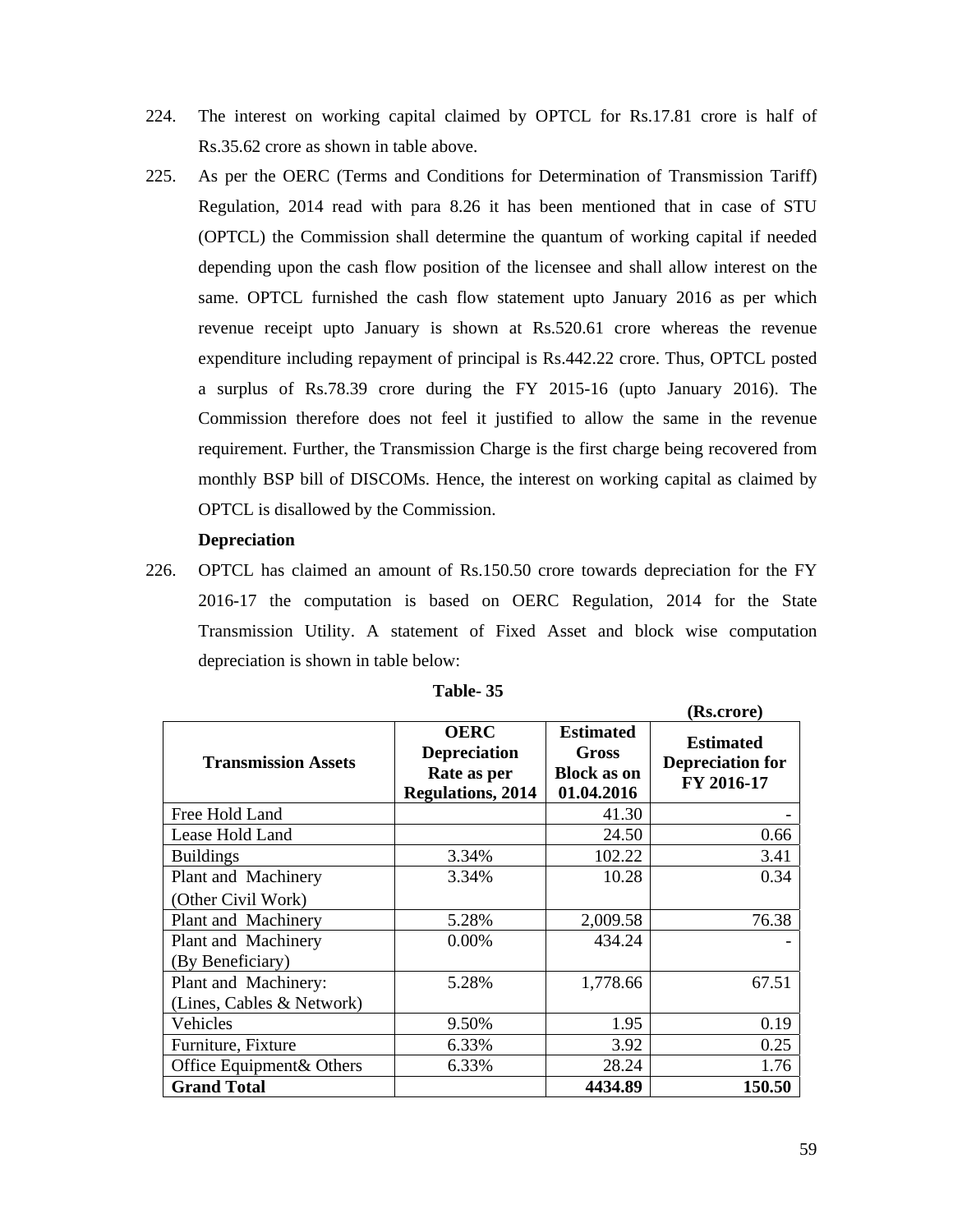227. In format F-17(statement of fixed asset) it is found that OPTCL has added an amount of Rs.963.63 crore towards fixed asset during 2015-16. Opening balance of fixed asset i.e. 01.04.2015 as found out from the audited account was Rs.3471.26 crore. After addition of the completed asset during 2015-16 the gross fixed asset as on 31.03.2016 works out to Rs.4434.89 crore which was taken into consideration for calculation of depreciation for the FY 2016-17. On verification from the audited accounts it is found that during the FY 2014-15 OPTCL has added an amount of Rs.153.06 crore to the asset base. This amount was very less in comparison to the figure approved in the last year's tariff order. A table showing the amount of fixed asset addition approved by the Commission and actual as per audited accounts is given table below:

| Table - | -36 |
|---------|-----|
|---------|-----|

|             | <b>Proposed by</b><br>licensee | Approved by<br><b>Commission</b> | <b>Actual per</b><br>audited | Excess $(+)/$<br>shortfall (-) |
|-------------|--------------------------------|----------------------------------|------------------------------|--------------------------------|
|             |                                |                                  | accounts                     |                                |
| $2011 - 12$ | 227.34                         | 227.34                           | 135.58                       | $-91.76$                       |
| 2012-13     | 416.57                         | 416.57                           | 219.48                       | $-197.09$                      |
| 2013-14     | 256.72                         | 256.72                           | 196.74                       | $-59.98$                       |
| 2014-15     | 495.18                         | 495.18                           | 153.06                       | $-342.12$                      |

- 228. It is observed the above that, OPTCL always added lesser amount towards fixed assets as against the proposal and approval. Hence, considering the trend the Commission is not inclined to approve an amount of Rs.963.63 crore towards addition on fixed asset during 2015-16. In reply to OERC query No.17, OPTCL stated that projects having estimated value of Rs.506.79 crore have been completed by the end of December, 2015. The Commission therefore considers the asset addition of Rs.506.79 crore during 2015-16 for the purpose of determination of depreciation. As revealed from the audited accounts of 2014-15, the works in progress as on 31.03.2015 is shown at Rs.1289.10 crore which is more than the asset addition during the FY 2015-16. Therefore, OPTCL should endeavour to convert the huge work in progress to fixed asset in use and fulfill the target approved by the Commission.
- 229. During 2015-16 tariff order the Commission has allowed depreciation on an inflated value of asset amounting to Rs.342.12 crore shown in table above. The incremental depreciation on the above amount at the pre-92 rate works out to Rs.10.98 crore. The Commission viewed that the amount of Rs.10.97 crore should be deducted from the total amount of depreciation approved during FY2016-17.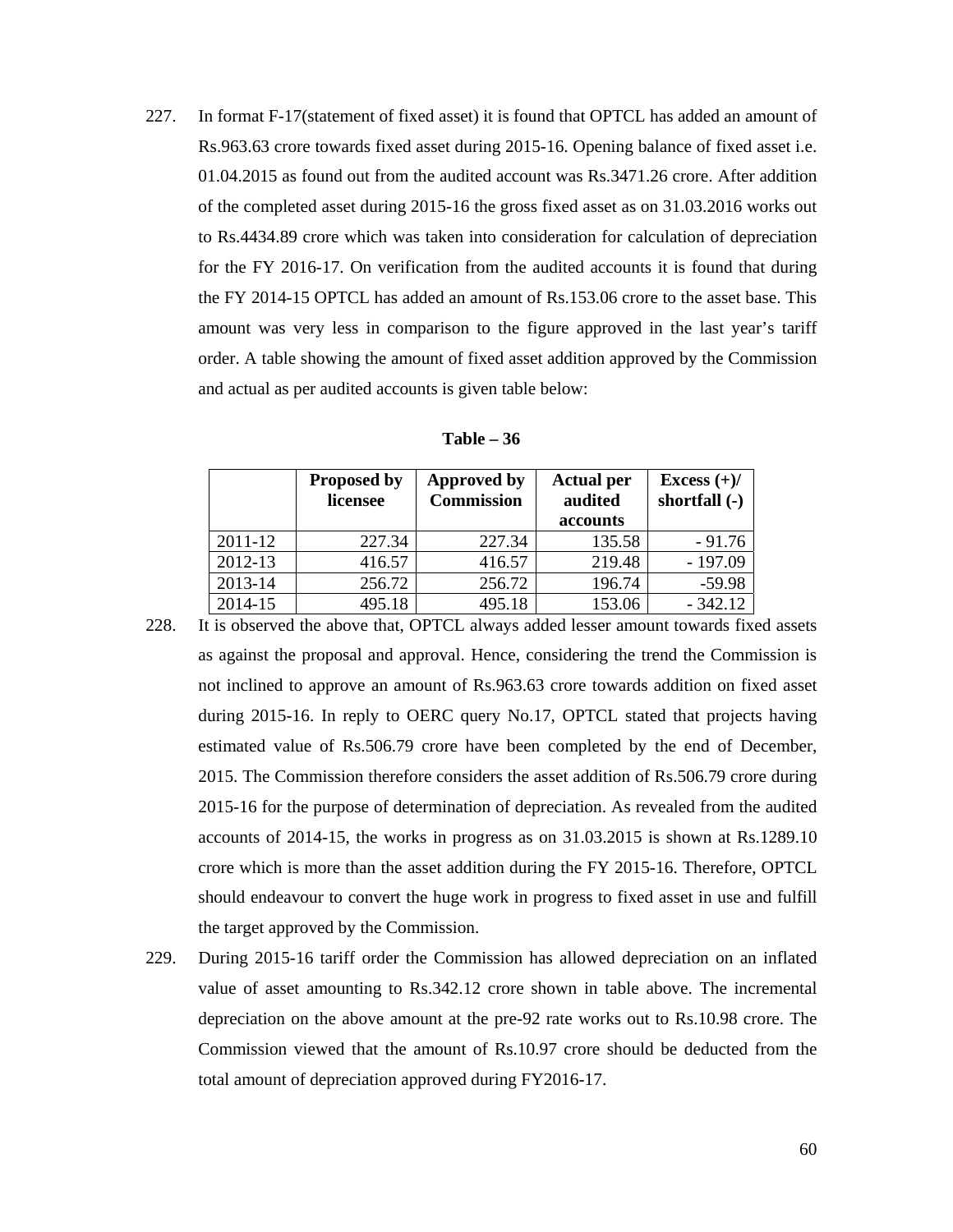230. The issue of up-valuation of the fixed asset has been addressed in the previous years tariff order in para 217 to 225. The Commission vide letter No.Dir(T)-175/02/1621 dt.21.12.2015 sought for the views of the State Govt. in this regard. The extract of such correspondence is given below:

#### *Keeping in abeyance of upvaluation, moratorium of Debt Service*

*Govt. of Odisha extended the befit of keeping in abeyance of upvaluation of assets and moratorium of debt services upto FY 2012-13 vide letter No.2404 dt.21.03.2011. Thereafter, the Commission made several correspondences with the Govt. to extend the same benefit from FY 2013-14 onwards so that the effect of upvaluation will not be taken into consideration while determining the tariff. The letter No. in which Commission intimated to Govt. are furnished below:* 

- *(i) Letter No.4617 dt.28.12.2012*
- *(j) Letter No.77 dt.16.01.2014*
- *(k) Letter No.428 dt.13.03.2014*
- *(l) Letter No.51 dt.13.01.2015*

*The State Govt. in their letter No.4323 dt.31.05.2014 sought information from the Commission on the impact of upvaluation of assets on tariff which had been kept under abeyance. The Commission in response to Govt. letter furnished the summary sheet of impact of upvaluation impact vide No.862 dt.12.06.2014. Reply from State Govt. on this issue is still awaited.* 

231. Although Govt. vide letter No.1808 dt.28.02.2015 gave item wise reply to the letter of the Commission the issue regarding upvaluation of asset of OPTCL was not addressed. Further, the Commission raised the issue before hearing of the ARR for FY 2016-17 vide letter No.1621 dated 21.12.2015. In reply, the Government vide its letter No.2091dated 11.03.2016 stated the following:-

*"3. Keeping in abeyance of Up-valuation, Moratorium of Debt Service etc: The issue of up-valuation does not figure in case of GRIDCO which does not own any assets. However, regarding the issue of upvaluation of assets pertaining to OPTCL, the Government for the time being agrees with the views of the Commission to keep in abeyance the upvaluation of assets, such a benefit cannot go indefinitely. However, considering the present difficult situation, the Govt. agrees to extend the status-quo on up-valuation till 2016-17."* 

Accordingly, the Commission has approved calculation of depreciation based on historical cost of assets and not considering the effect of up-valuation.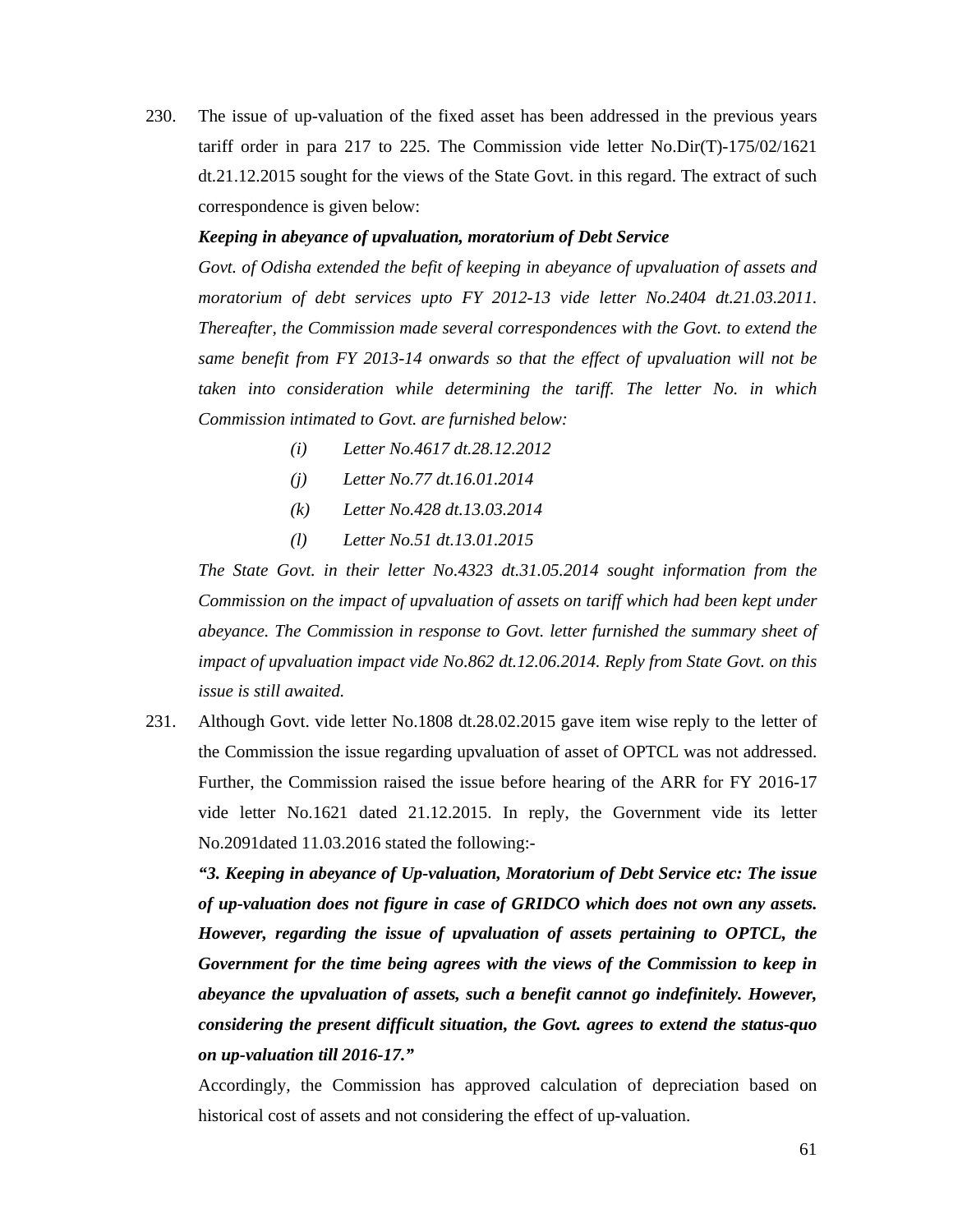232. The Commission has extensively dealt with the valuation of assets and calculation of depreciation in Para 5.36.1 to 5.37.5 of tariff order dated 23.6.2003 and treated transmission asset base of undivided GRIDCO at Rs.514.32 crore as on 01.4.1996. The gross fixed assets as on 01.4.96 and year-wise asset addition thereafter till FY 2015-16 is depicted in table below.

|                    | (Rs. crore)            |
|--------------------|------------------------|
| Year               | <b>OPTCL</b>           |
| GFA as on 1.4.1996 | 514.32 (Pre up-valued) |
| 1996-97            | 49.46                  |
| 1997-98            | 39.94                  |
| 1998-99            | 62.50                  |
| 1999-00            | 111.79                 |
| 2000-01            | 134.10                 |
| 2001-02            | 86.44                  |
| 2002-03            | 132.17                 |
| 2003-04            | 69.46                  |
| 2004-05            | 71.72                  |
| 2005-06            | 158.91                 |
| 2006-07            | 144.23                 |
| 2007-08            | 206.10                 |
| 2008-09            | 142.72                 |
| 2009-10            | 188.49                 |
| 2010-11            | 189.80                 |
| 2011-12            | 135.58                 |
| 2012-13            | 219.48                 |
| 2013-14            | 196.74                 |
| 2014-15 (Audited)  | 153.06                 |
| 2015-16 (Approved) | 506.79                 |
| <b>Total</b>       | 3513.80                |

| Table |  |
|-------|--|
|-------|--|

- 233. In view of the directions and order of the High Court of Odisha, the Commission is bound to compute depreciation for the purpose of determination of ARR and Tariff on the basis of Pre-92 rates on the original book value of assets (i.e. after rolling back the effect of revaluation of 1996 from the value of the assets).
- 234. The classification of assets has been done proportionately based on the audited account for 2014-15 submitted by OPTCL. The calculation of depreciation for the FY 2016-17 is shown in table below: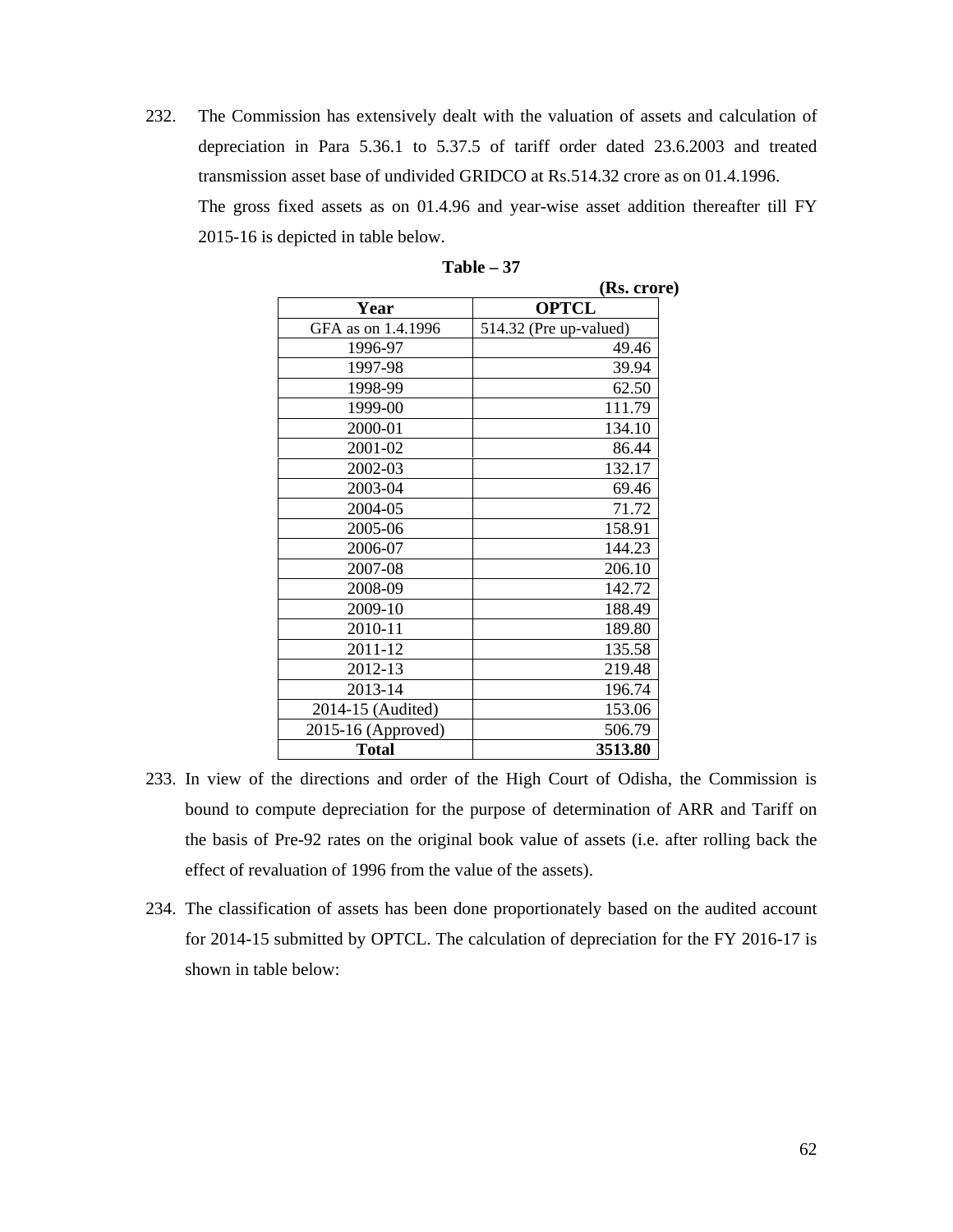|                                                          |                                                                                    | (Rs. crore)                                       |                                                   |                                                |
|----------------------------------------------------------|------------------------------------------------------------------------------------|---------------------------------------------------|---------------------------------------------------|------------------------------------------------|
| <b>Particulars</b>                                       | Pre-92 rate of<br>depreciation as per<br><b>GOI</b> notification<br>dated 31.01.92 | <b>Book Value of</b><br>asset as on<br>01.04.1996 | <b>Book Value of</b><br>asset as on<br>01.04.2016 | <b>Depreciation</b><br>for the year<br>2016-17 |
| Land and Rights                                          |                                                                                    | 8.07                                              | 55.57                                             | 0.00                                           |
| <b>Building</b>                                          | 1.80%                                                                              | 13.09                                             | 86.35                                             | 1.55                                           |
| Plant $\&$<br>Machinery<br>(other civil works)           | 1.80%                                                                              | -                                                 | 8.69                                              | 0.16                                           |
| Plant & Machinery                                        | 3.80%                                                                              | $\overline{\phantom{0}}$                          | 1832.31                                           | 69.63                                          |
| Plant & Machinery<br>cables<br>(line,<br>and<br>network) | 2.57%                                                                              | 492.71                                            | 1502.47                                           | 38.61                                          |
| Vehicles                                                 | 12.86%                                                                             | 0.02                                              | 1.65                                              | 0.21                                           |
| Furniture, Fixture                                       | 4.55%                                                                              | 0.19                                              | 3.31                                              | 0.15                                           |
| Office equipment                                         | 9.00%                                                                              | 0.25                                              | 23.45                                             | 2.11                                           |
| <b>Grand Total</b>                                       |                                                                                    | 514.32                                            | 3513.80                                           | 112.42                                         |

| l'able | Ю |
|--------|---|
|--------|---|

235. Accordingly, Commission approves an amount of Rs.112.42 crore towards depreciation for the FY 2016-17.As mentioned in the above para the approved amount of Rs 112.42 crore is reduced by an amount of Rs.10.97 crore(excess depreciation allowed during 2015-16) to arrive at an amount of Rs.101.45 Crores allowed as pass through in the ARR of 2016-17.

### **Return on Equity**

- 236. OPTCL has claimed an amount of Rs.68.62 crore during FY 2016-17 @19.61% as per clause 8.28 of Regulation, 2014 on equity share capital of Rs.349.93 crore.
- 237. As per the Regulation 8.28 of OERC (Terms and Conditions for Determination of Transmission Tariff) Regulations, 2014, return on equity shall be computed on pre-tax basis @15.5% to be grossed up as per Clause (2) of this Regulation. The amount of equity infused by State Govt. till 2015-16 amounts to Rs.349.93 crore. The sanction order and date of Govt. fund is given in table below:

| $Table - 39$   |                                    |                     |  |  |
|----------------|------------------------------------|---------------------|--|--|
| <b>Sl. No.</b> | <b>Sanction Order No. and Date</b> | Amount (Rs. in cr.) |  |  |
|                | R&R-I-01/2009-3560 dt.25.03.09     | 23.04               |  |  |
| 2.             | R&R-I-01/2009-2003 dt.24.02.09     | 0.01                |  |  |
| 3.             | R&R-I-01/2009-9464 dt.11.09.09     | 5.0                 |  |  |
| 4.             | R&R-I-01/2009-4826 dt.01.06.10     | 20.0                |  |  |
| 5.             | R&R-I/73/2010-2438 dt.23.03.2011   | 51.95               |  |  |
| 6.             | R&R-6/12-685 dt.31.01.2012         | 1.00                |  |  |
| 7.             | R&R-6/12-690 dt.31.01.2012         | 39.00               |  |  |
| 8.             | R&R-6/12-695 dt.31.01.2012         | 3.00                |  |  |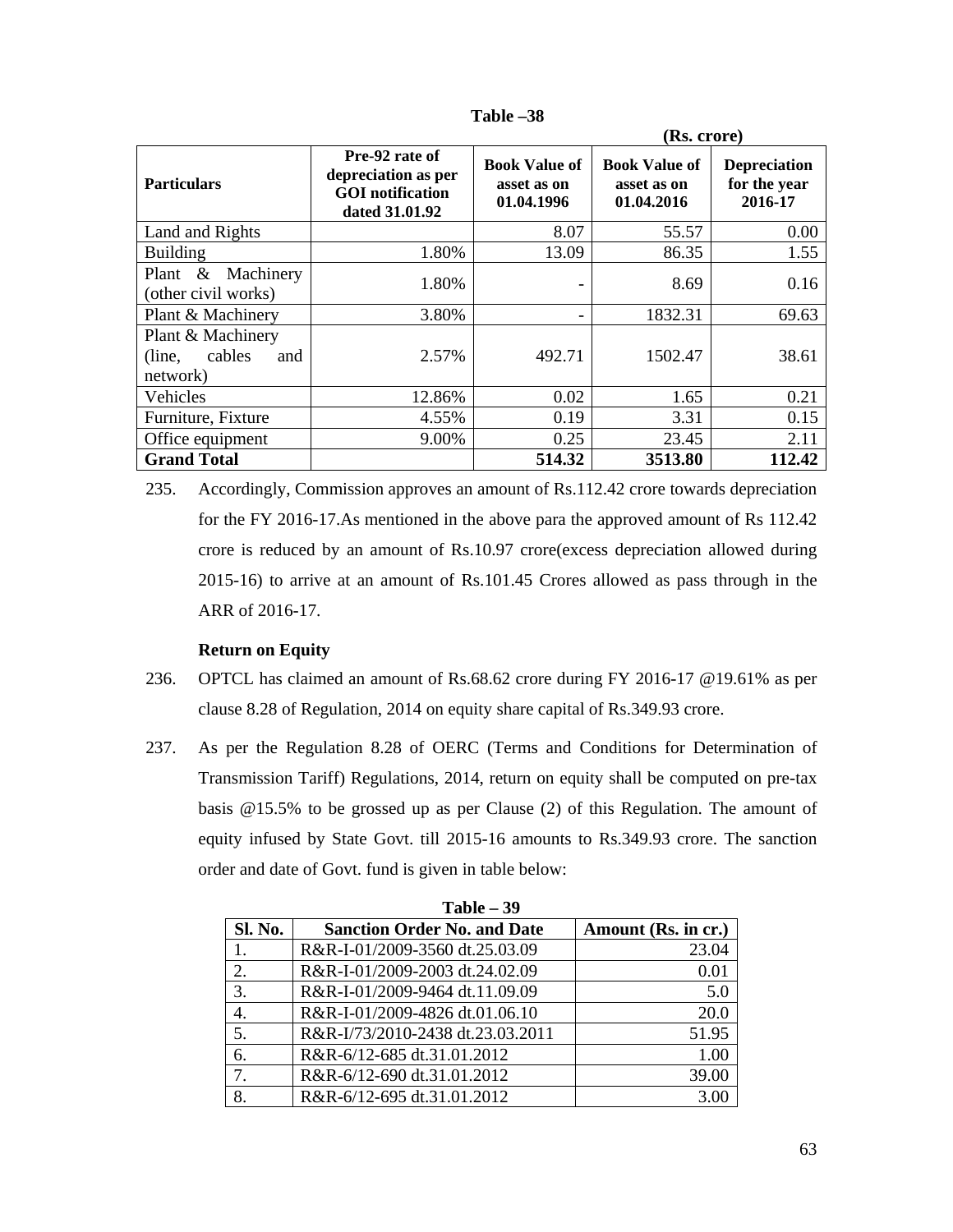| Sl. No. | <b>Sanction Order No. and Date</b> | Amount (Rs. in cr.) |
|---------|------------------------------------|---------------------|
| 9.      | R&R-6/12-629 dt.22.01.2013         | 25.76               |
| 10.     | R&R-6/12-634 dt.22.01.2013         | 16.60               |
| 11.     | R&R-6/12-624 dt.22.01.2013         | 7.64                |
| 12.     | R&R-6/12-5693 dt.18.07.2013        | 29.19               |
| 13.     | R&R-6/12-5698 dt.18.07.2013        | 11.97               |
| 14.     | R&R-6/12-5703 dt.18.07.2013        | 8.84                |
| 15.     | R&R-69/14-10445 dt.29.12.2014      | 10.50               |
| 16.     | R&R-69/14-10450 dt.29.12.2014      | 27.50               |
| 17.     | R&R-69/14-10455 dt.29.12.2014      | 12.00               |
| 18.     | R&R-69/14-6823 dt.06.08.2015       | 19.68               |
| 19.     | R&R-69/14-6818 dt.06.08.2015       | 17.22               |
| 20.     | R&R-69/14-6813 dt.06.08.2015       | 20.03               |
|         | <b>Total</b>                       | 349.93              |

- 238. The Commission allows return at the rate of 15.5% on the equity value of Rs.349.93 crore amounting to Rs.54.24 crore**.** The Commission approves the same as a pass through in the ARR of 2016-17.
- 239. Over and above this amount, the Commission allows the actual tax expenses Rs.7.79 crore booked in the audited accounts for FY 2014-15 which is also claimed by OPTCL in the ARR.

### **Expenses relating to auxiliary energy consumption in the s/s**

240. OPTCL claimed an amount of Rs.3.82 crore under this head for FY 2016-17. The Commission do not consider the same as a pass through in the ARR since as per Regulation 8.5 of OERC (Terms & Conditions for determination of Transmission Tariff) Regulation,2014 the charges for auxiliary energy consumption in the sub-station for the purpose of air conditioning, lighting and consumption in other equipment shall be borne by the transmission licensee/STU and included in the operation and maintenance expenses.

#### **Other miscellaneous expense**

241. (a) **Grid Co-ordination Committee Expenses**: OPTCL claimed an amount of Rs.0.84 under this head for the FY 2016-17. In a reply to querry OPTCL furnish the details of expenditure towards GCC during 2014-15. As per which an amount of Rs.0.32 crore have been spent during 2014-15. OPTCL has incurred an amount of Rs. 0.0874 crore towards GCC expenses (upto September 2015) which is much less in comparison to the figure approved by the Commission i.e. Rs.0.52 crore during 2015-16. The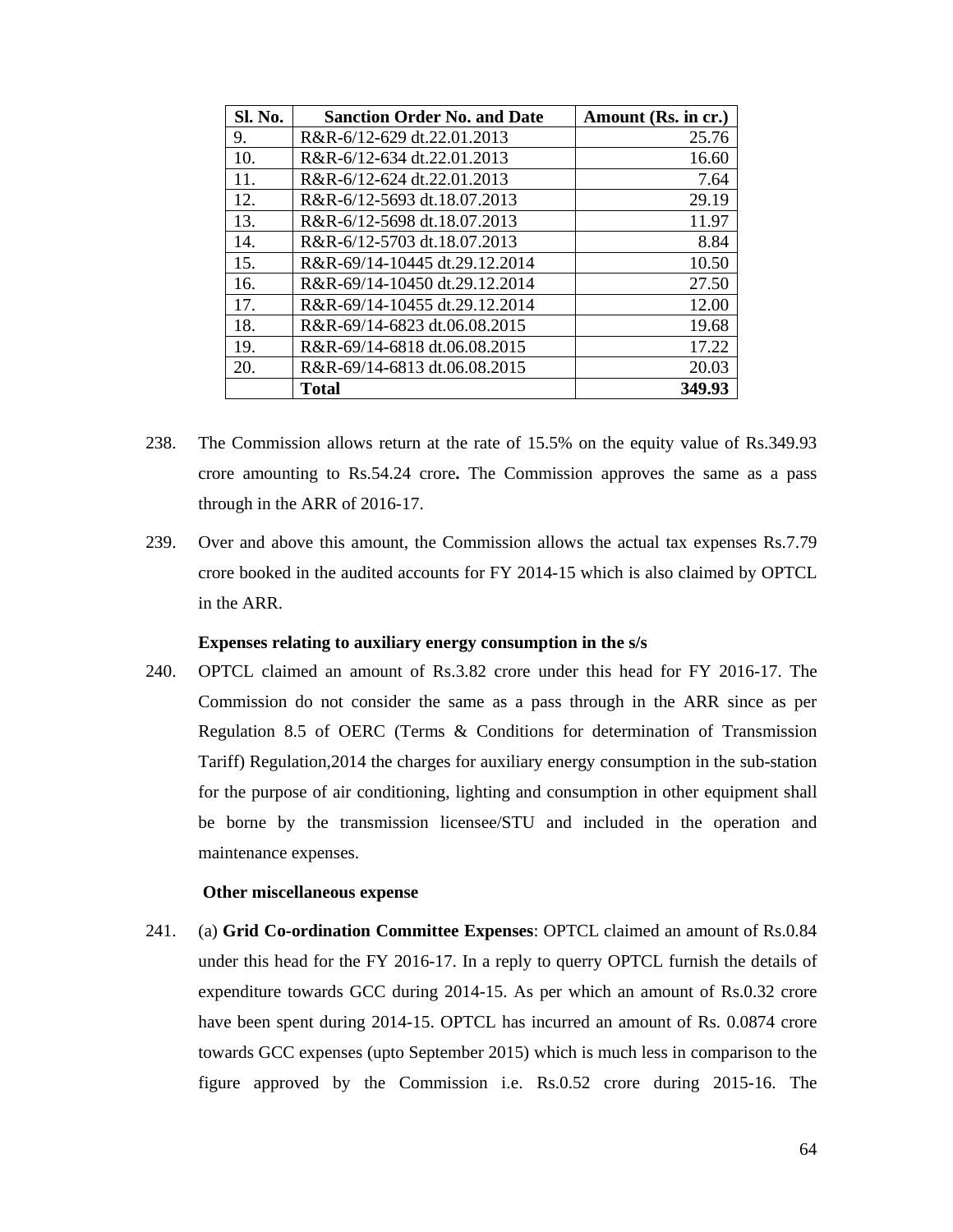Commission therefore allows an amount of Rs.0.32 crore (actuals as per audited accounts of 2014-15) towards GCC expenses for the year 2016-17.

(b) **Corporation Social responsibility**: Under this head OPTCL claimed an amount of Rs.1.57 crore during the FY 2016-17. The Commission viewed that such expenditure is a part of Administrative and General Expenses which the Commission already approved in the said head. Hence, the claim of Rs.1.57 crore is not allowed as pass through in the ARR.

#### **Payment of SLDC Charges**

242. Based on CERC (Fees and Charges of Regional Load Despatch and Other related matters) Regulations, 2009 and OERC (Fees and Charges of SLDC and other Matters) Regulation, 2010, the Commission has approved the ARR for SLDC for FY 2016-17 wherein it has been computed that OPTCL has to Pay 10% of SOC to SLDC. Accordingly, OPTCL will pay an amount of Rs.0.66 crore per annum to SLDC towards System Operation Charges for FY 2016-17. The details of SOC are available in the ARR of SLDC approved in Case No.56/2015.The said amount of Rs.0.66 crore is allowed in the ARR of OPTCL to be recovered through its Transmission Tariff.

### **Incentive for system availability**

- 243. OPTCL in its submission has claimed for an incentive of Rs.9.19 crore to be passed on the ARR of FY 2016-17 as the system availability of OPTCL Transmission Network for FY 2014-15 was 99.95%, which is more than Normative Annual Transmission System Availability Factor (NATAF) of 98.5%. The OPTCL Incentive Claim of Rs.9.19 crore has been certified by SLDC.
- 244. The Commission examined the relevant provision of Act & Regulations with regard to payment of incentive to OPTCL. As OPTCL has attained the System Availability of 99.95% during FY 2014-15 and is expected to maintain NATAF more than 98.5% during FY 2015-16, pending verification, the Commission approves an amount of Rs.5.00 crore as an incentive in the ARR of OPTCL for FY 2016-17 with a rider that this incentive amount approved by the Commission should be spent in the Grid substations where the EHT voltage is not within (-) 12.5% of the normative voltage level at 220 KV /132 KV and continuously suffer from low voltage. The Commission desires that this incentive amount of Rs.5.00Cr. should be spent in such a way that its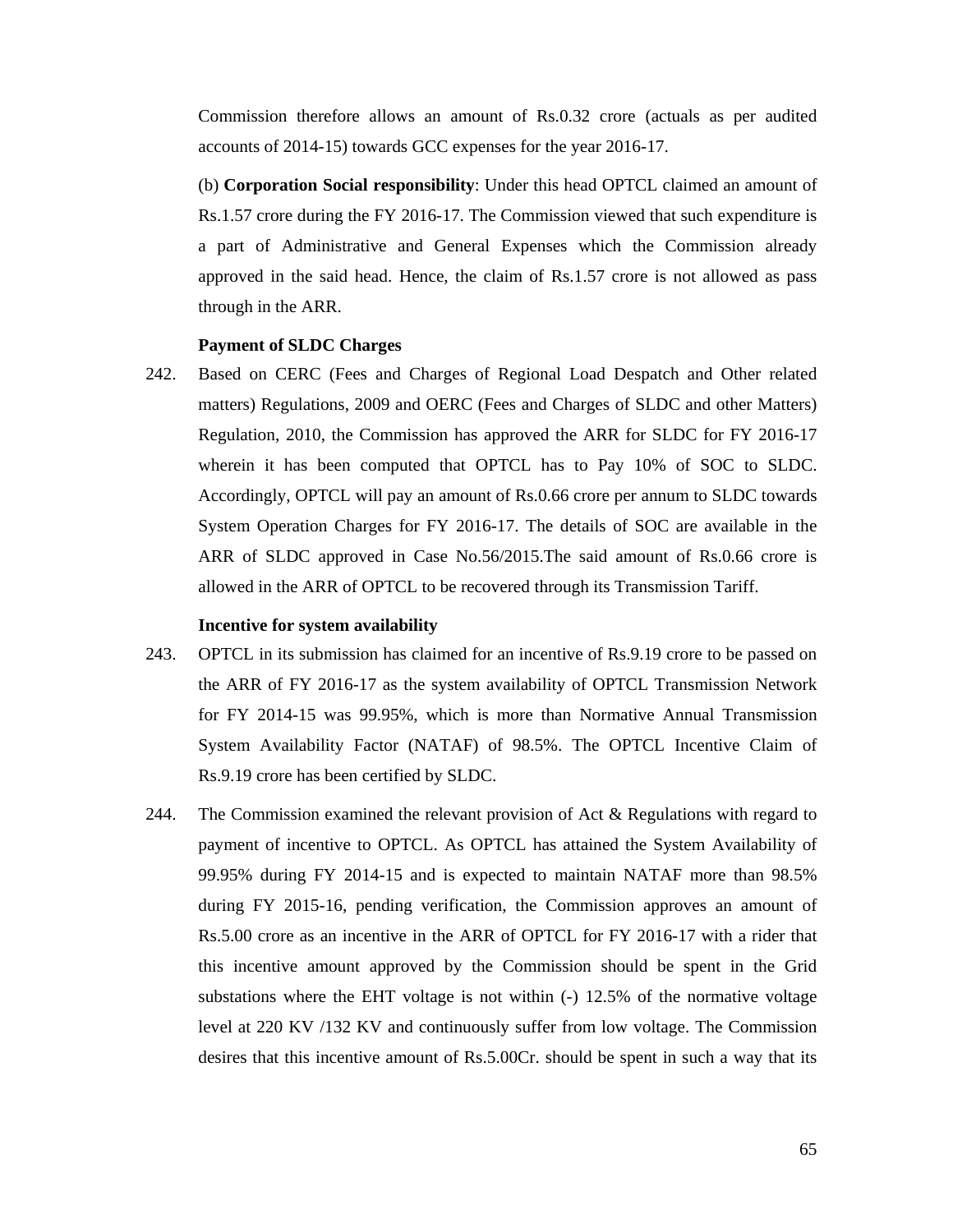secondary side 33 KV supplies to DISCOMs should be at permissible range of 33 KV. OPTCL is directed to submit the breakup of the amount spent under this head.

### **Rebate**

245. As per Regulation 8.49 of OERC Regulation, 2014 a rebate of 2% to be allowed the transmission licensee in case the payment is made within 2 working days. Similarly, as per the Regulations, 8.50 a rebate of 1% to be allowed in the transmission licensee in case the payment is made after 2 working days and within a period of 30 days. Accordingly OPTCL has projected an amount of 19.50 crore towards rebate for FY 2016-17. The Commission approves an amount of Rs.12.50 crore towards rebate as a pass through in the ARR.

#### **Miscellaneous Receipts**

246. OPTCL has proposed an amount of Rs.25 crore towards miscellaneous receipt from inter-state wheeling, Intra-State short term Open Access, Inter-State short term Open Access STU charges received from Energy Exchange and supervision charges. OPTCL in its submission stated the following: During  $1<sup>st</sup>$  six months of FY 2015-16, Miscellaneous Receipt of OPTCL from different sources is about Rs.16.01 crore. As required by the Commission the OPTCL submitted its cash flow statement upto January, 2016 as per which the miscellaneous receipt for the  $1<sup>st</sup> 10$  months of the current financial year worked out to Rs.37.96 crore. The details are given in table below:

| 1 аріе- <i>4</i> 0                                        |                 |  |  |
|-----------------------------------------------------------|-----------------|--|--|
| Miscellaneous Receipt during 1st six months of FY 2015-16 |                 |  |  |
| <b>Source</b>                                             | <b>Rs.crore</b> |  |  |
| Inter-State Wheeling                                      | 0.33            |  |  |
| Short-Term Open Access                                    | 20.76           |  |  |
| STU charges received from Energy Exchange                 | 5.51            |  |  |
| <b>Supervision Charge</b>                                 | 1.67            |  |  |
| Sale of tender papers and other miscellaneous receipt     | 9.69            |  |  |
| 37.96<br><b>Total</b>                                     |                 |  |  |

**Table- 40** 

247. Extrapolating the above amount of Rs.37.96 crore for a period of 12 month the miscellaneous receipt for the entire year works out to Rs.45.55 crore for the FY 2016- 17. The Commission considers an amount of Rs.45.55 crore towards Miscellaneous Receipt.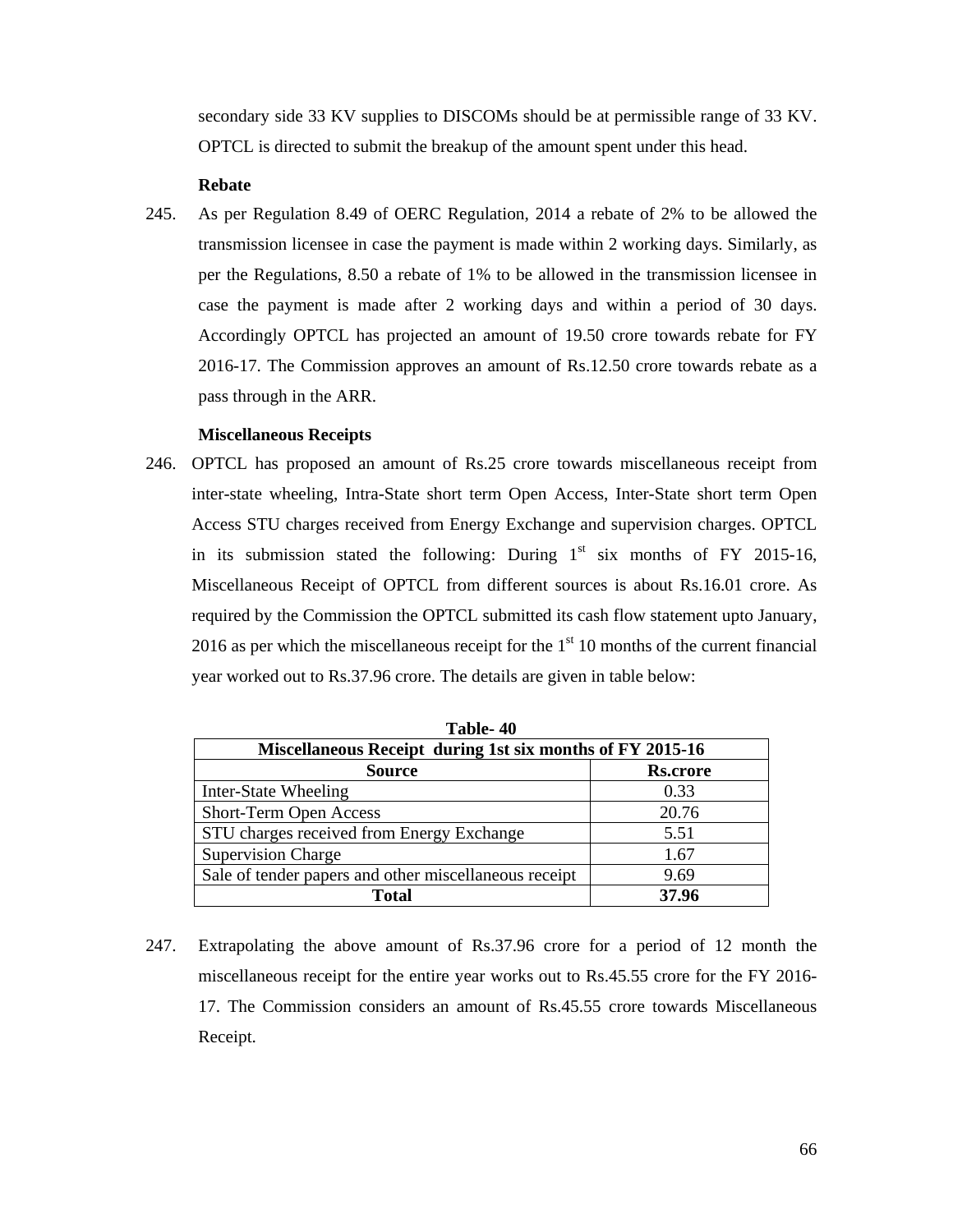### **Transmission Cost**

248. OPTCL in its ARR application has considered demand projection of all four DISCOMs totaling 25468 MU for FY 2016-17. OPTCL envisages 150MU of energy to be transacted in DISCOMs 33kV & 11 kV network for which OPTCL is not entitled to receive any transmission charge as per Commission's order. Hence, total MU to be transmitted in OPTCL network for DISCOMs gets reduced to 25318 MU. The Commission scrutinized the proposal of OPTCL and the total energy to be transmitted in the OPTCL system is estimated at 24900 MU for FY 2016-17, the details of which are mentioned in the table below:

| l'able |  |
|--------|--|
|--------|--|

| <b>Details of Energy for</b><br><b>Transmission</b> | <b>Proposed by</b><br><b>OPTCL (MU)</b> | <b>Approved by</b><br><b>OERC</b> (MU) |
|-----------------------------------------------------|-----------------------------------------|----------------------------------------|
| <b>Total Demand of DISCOM</b>                       | 25468                                   | 25540                                  |
| Less energy transmited in 33KV                      | 150                                     | <b>150</b>                             |
| & 11 KV network                                     |                                         |                                        |
| <b>Energy Transmitted for DISCOM</b>                | 25318                                   | 24390                                  |
| Wheeling to industries from CGPs                    | 450                                     | 500                                    |
| Sale to CGPs by GRIDCO                              | 10                                      | 10                                     |
| <b>Total</b>                                        | 25778                                   | 24900                                  |

249. The details of expenses proposed by OPTCL and approved by the Commission for FY 2016-17 towards transmission charges are depicted in table below:

| ARR Proposed and Approved for OPTCL for 2016-17 |              |                 |             |  |
|-------------------------------------------------|--------------|-----------------|-------------|--|
| <b>ITEMS</b>                                    | Approved for | <b>Proposed</b> | Approved    |  |
|                                                 | 2015-16      | for 2016-17     | for 2016-17 |  |
| <b>Employees Cost including</b>                 | 305.23       | 399.56          | 292.55      |  |
| <b>Terminal Benefits</b>                        |              |                 |             |  |
| R&M Cost                                        | 108.00       | 170.66          | 110.59      |  |
| A&G Cost                                        | 24.37        | 25.58           | 24.66       |  |
| Interest on Loan Capital                        | 40.93        | 124.55          | 59.04       |  |
| Depreciation                                    | 107.48       | 150.50          | 101.45      |  |
| Return on Equity including                      | 52.10        | 76.41           | 62.03       |  |
| <b>Income Tax</b>                               |              |                 |             |  |
| <b>Interest on Working Capital</b>              |              | 17.81           |             |  |
| <b>Sub-Total</b>                                | 638.11       | 965.08          | 650.32      |  |
| Special Appropriation                           |              |                 |             |  |
| <b>Pass Through Expenses</b>                    |              |                 |             |  |
| <b>Contingency Reserve</b>                      |              |                 |             |  |
| Other miscellaneous expenses                    |              | 3.82            | 0.00        |  |
| GCC Expense including SLDC                      | 1.22         | 2.41            | 0.98        |  |
| charges and CSR                                 |              |                 |             |  |
| Incentive for system availability               | 5.00         | 9.19            | 5.00        |  |

**Table – 42**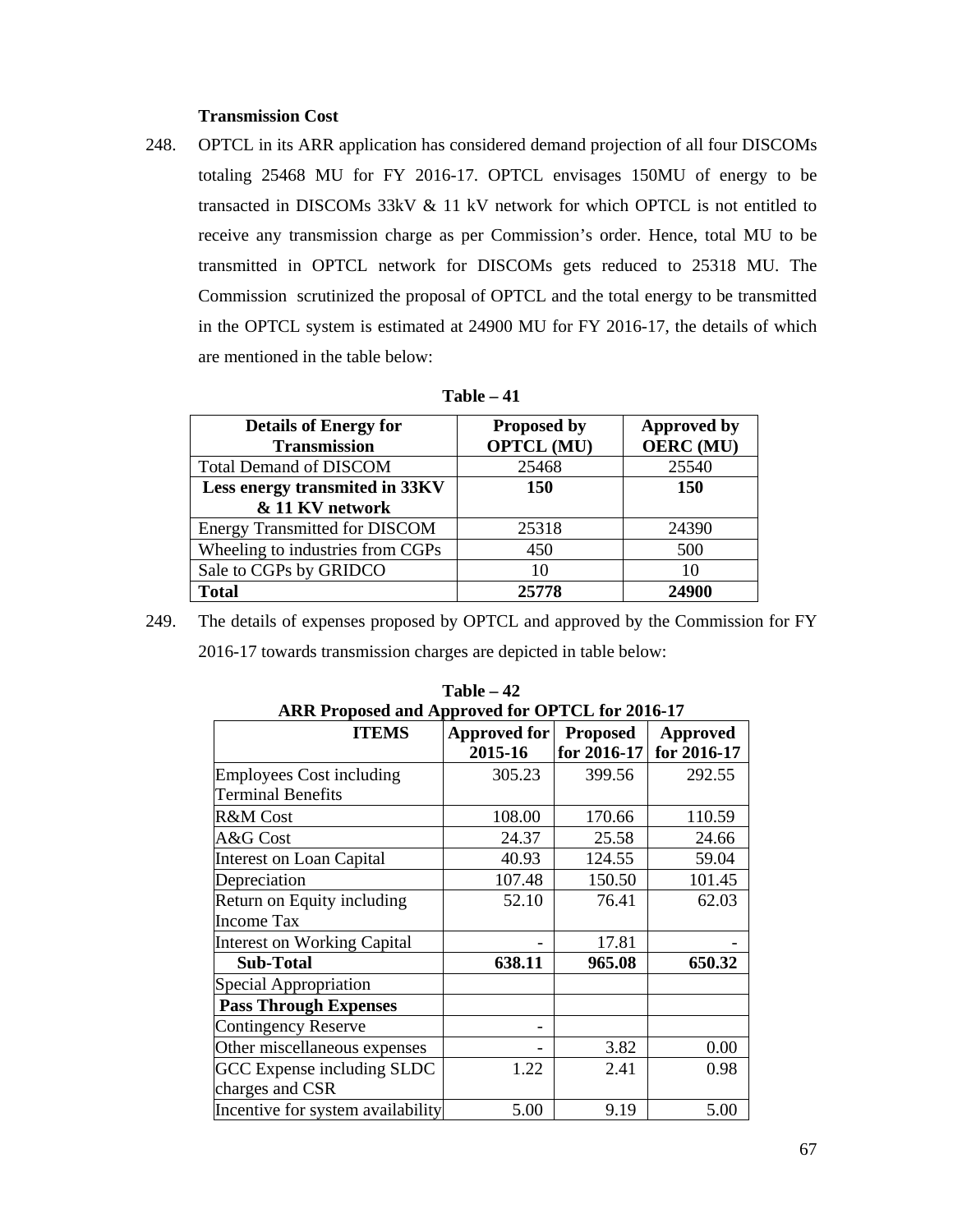| <b>ITEMS</b>                       | <b>Approved for</b> | <b>Proposed</b> | <b>Approved</b> |
|------------------------------------|---------------------|-----------------|-----------------|
|                                    | 2015-16             | for 2016-17     | for 2016-17     |
| Rebate                             | 12.61               | 19.50           | 12.50           |
| <b>Total</b>                       | 656.94              | 1000.00         | 668.80          |
| <b>Less Misc. Receipts</b>         | 26.00               | 25.00           | 45.55           |
| <b>Annual Revenue</b>              | 630.94              | 975.00          | 623.25          |
| <b>Requirement to be recovered</b> |                     |                 |                 |
| from LTOA Consumers (i.e.          |                     |                 |                 |
| <b>DISCOMs &amp; CGPs)</b>         |                     |                 |                 |
| <b>Transmission Charges</b>        | 25.00               | 37.82           | 25.00           |
| (Paise/Unit) (Rounded)             |                     |                 |                 |

### **TARIFF DESIGN**

#### **Transmission Charges**

- 250. OPTCL in its ARR Application for FY 2016-17 has proposed Transmission Charges @ 37.82 P/Kwh for transmission of power at 400/220/132 kV only over OPTCL's EHT transmission system. The Commission has followed the same principle of Postage Stamp Method as in earlier years for determination of Transmission Charges of OPTCL system. Accordingly, the Transmission Charges have been worked out at 25.00 paise per unit which shall be applicable for transmission of power at 400 kV/220 kV/132 kV over OPTCL's EHT Transmission Lines and Sub-stations and shall be payable by the DISCOMs. It will also be applicable for the purpose of transmission of energy from a CGP to its industries located at a separate place(s) within the State.
- 251. The Commission has notified the Intra-state Open Access Regulations, 2005 under Section 42 (2) of the Electricity Act, 2003.Consumers availing both long term & short term open access shall be required to pay the transmission charges for use of the Transmission Lines and Substations of OPTCL. The estimated energy for transmission in OPTCL's system is 24900 MU with an average demand of 2843 MW. The net transmission cost as indicated in the table above is Rs.623.25 crore. Accordingly, the LTOA charges work out to a near sum of Rs.6000.00/MW/day rounded to Rs.6000.00/MW/day or Rs.250.00/MWh. The long term open access customer availing Open Access under relevant Regulations of OERC shall pay Rs.6000.00/MW/Day (Rs.250.00/MWh) towards transmission charges. In accordance with OERC Regulation, 2005, the short term open access customers shall pay at the rate of 25% of the long-term open access charges. Accordingly the Commission approves the rate of Rs.1500.00/MW/day (Rs.62.5 / MWh) for STOA customers. This will be in addition to other charges in accordance with Open Access Regulations, 2005 & 2006.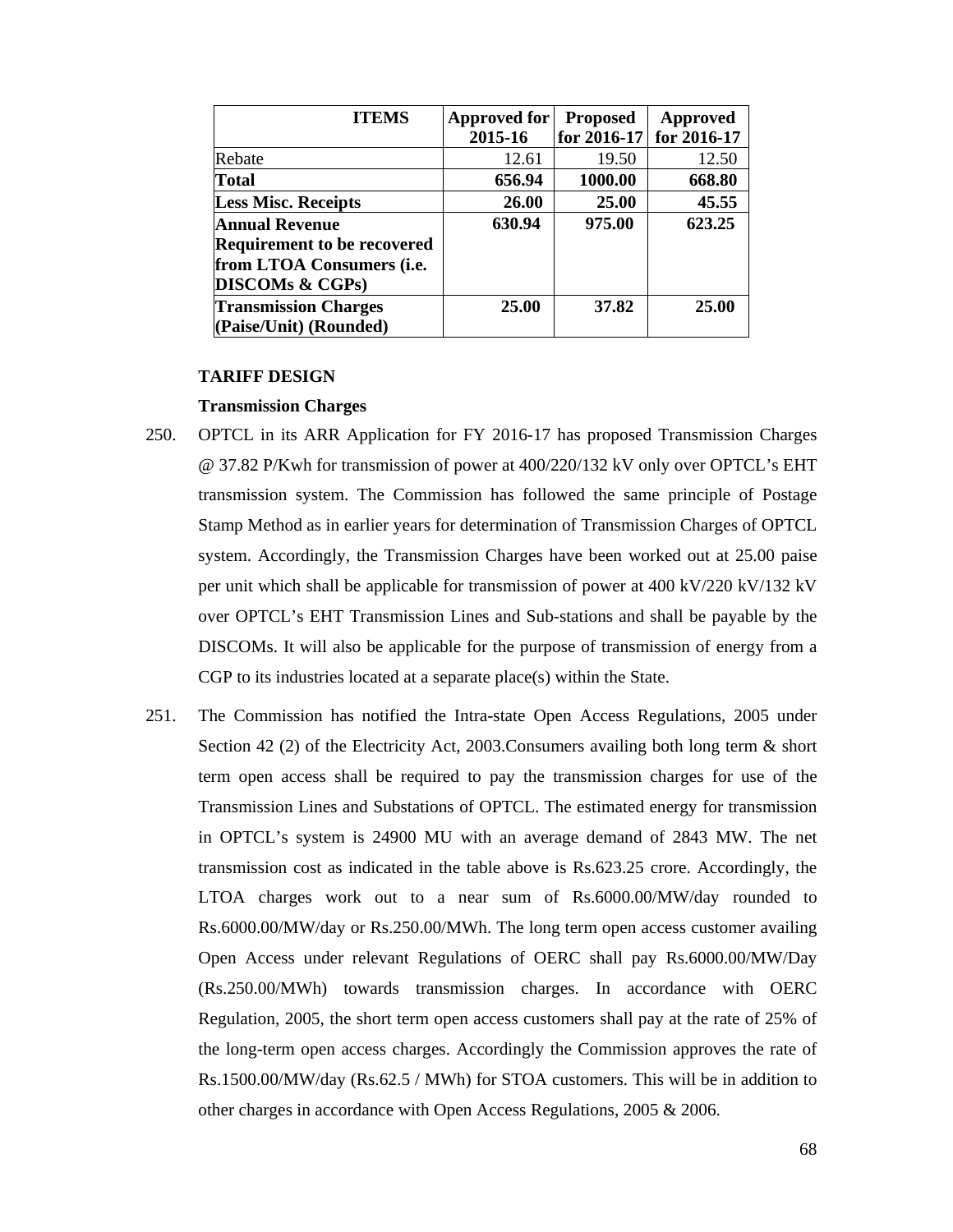#### **Transmission Loss for Wheeling**

252. OPTCL had proposed that out of the energy supplied to transmission licensee, 3.70% shall be deducted towards transmission loss and balance is liable to be delivered at delivery point at 400kV/220kV/132kV. The Commission has approved the transmission loss of 3.70% for wheeling for FY 2016-17. However, the Commission expects that OPTCL shall strive to reduce the loss further by 0.20% by adopting best practices by end of 2016-17.

### **Reactive Energy Charges:**

- 253. OPTCL in its ARR application for FY 2016-17 has submitted that the Reactive Energy Charges shall be separately determined by the Commission as per Regulation 4 (5) of OERC (Determination of Open Access Charges) Regulations, 2006 and the Open Access Customers shall pay the same.
- 254. The Commission in order dated.23.03.2015 had approved Reactive energy charges provisionally @ 6.50 Paise /KVArh as per Clause 1.7 of OGC for FY 2015-16 and directed OPTCL to discuss the matter in the Grid Co-ordination Committee meeting afresh and file the detailed procedure and billing of Reactive Energy Charges with full justification thereof within  $30<sup>th</sup>$  June, 2015. OPTCL submitted that monthly mock Reactive Energy bills are being served on the LTOA customers (four DISCOMs, NALCO  $\&$  IMFA) by SLDC since long. The stake holders were requested to furnish their feedback on the mock bills for further deliberation / action by OPTCL .OPTCL has not yet received any feedback regarding the mock Reactive Energy bills from any of the stakeholders. So, the Commission directs that the same rate also be applicable provisionally for FY 2016-17 also. Further, the Commission directs the licensee to discuss the matter in the Grid Co-ordination Committee meeting afresh and file the detailed procedure and billing of Reactive Energy Charges with full justification thereof within  $30<sup>th</sup>$  July, 2016.

### **Transmission Charge Payment Mechanism**

255. The Commission vide Para 372&373 in Transmission Tariff order 2010-11 had stated the principle to be followed for payment of Transmission Charges of OPTCL. The said principle followed for the past Financial Years for payment of monthly SLDC Charges to SLDC & Transmission Charge to OPTCL shall also to be followed for the Year 2016-17.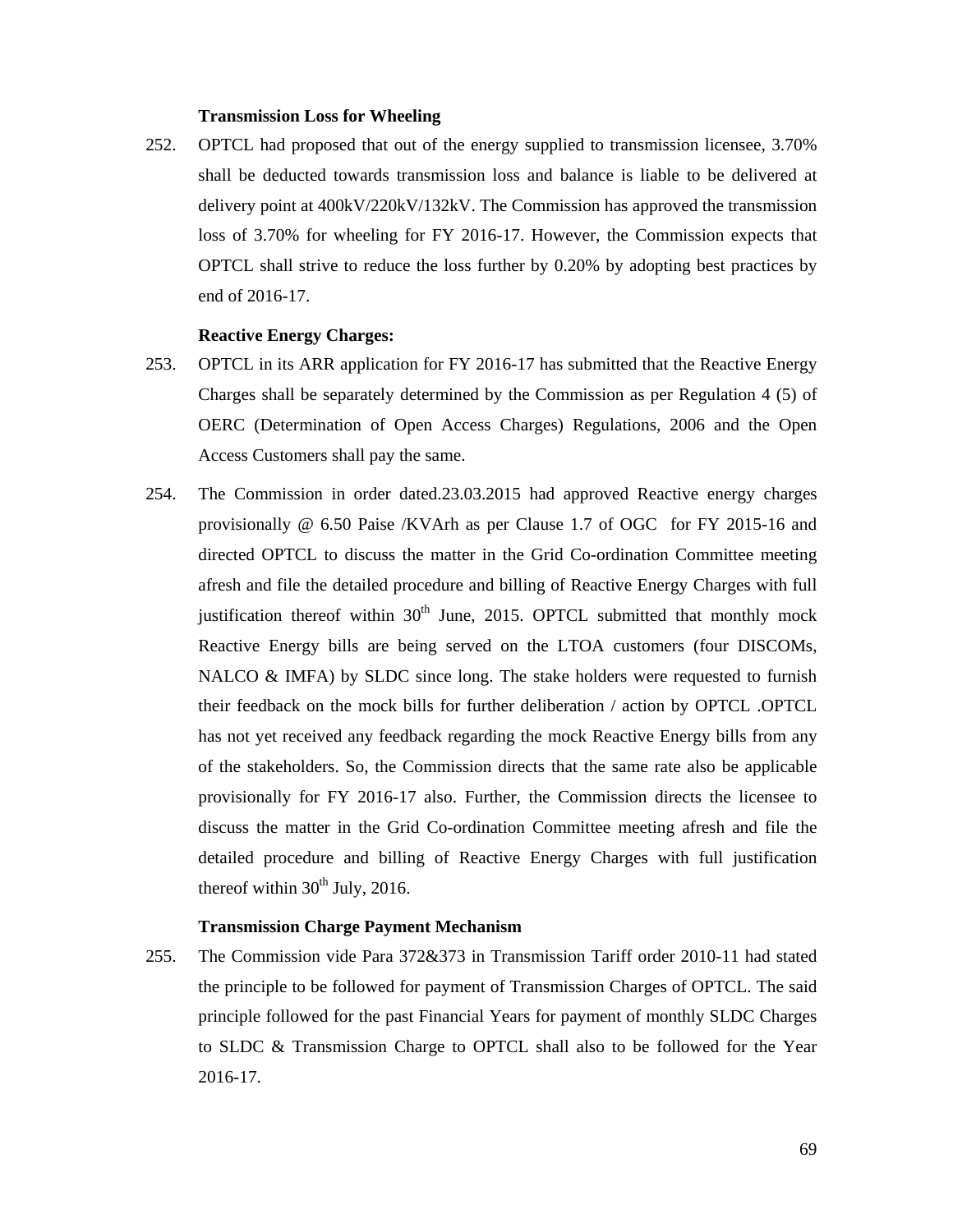### **Rebate**

256. For payment of bills through a letter of credit or NEFT/RTGS or by payment in cash within two working days (except holidays under N.I. Act) from the presentation of bill, a rebate of 2% shall be allowed. If the payments are made by a mode other than through a letter of credit but within a period of one month of presentation of bills by the Distribution Licensee, a rebate of 1% shall be allowed.

### **Late Payment Surcharge**

- 257. In case payment of bills by the licensees is delayed beyond a period of 30days from the date of receipt of bill, a late payment surcharge at the rate of 1.25% per month shall be levied by OPTCL on the unpaid amount.
- 258. The transmission tariff approved as above in respect of OPTCL will become effective from 1st April, 2016 and shall continue until further order.
- 259. The Tariff Order shall be made effective from 01.04.2016.
- 260. The applications of OPTCL in Case No.55 of 2015 & Case No. 1 0f 2016 are disposed of accordingly.

| (A.K. DAS)    | (S.P. SWAIN)  | (S.P. NANDA)       |
|---------------|---------------|--------------------|
| <b>MEMBER</b> | <b>MEMBER</b> | <b>CHAIRPERSON</b> |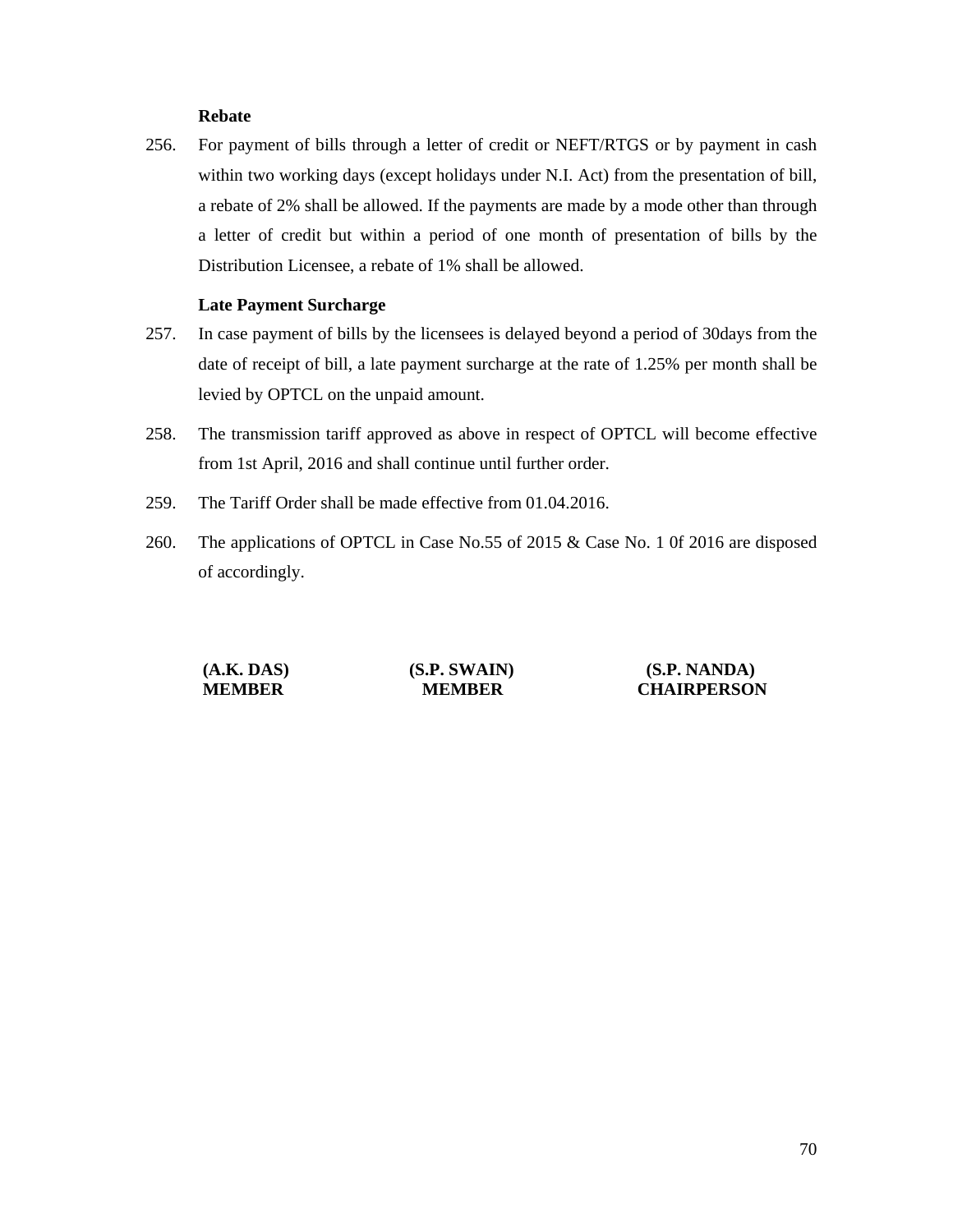**Annexure – I**

# **CAPEX Proposed by OPTCL for new projects - FY 2016-17 (Rs. crore)**

| <b>Particulars</b>               | Amount  |
|----------------------------------|---------|
| Telecom                          | 101.25  |
| O&M                              | 119.40  |
| Information Technology (IT)      | 30.64   |
| Civil Works                      | 17.67   |
| Construction                     | 746.02  |
| <b>Total Capital Expenditure</b> | 1014.98 |

# **Table – 1**

## **CAPEX for telecom related projects:**

1. OPTCL has proposed Rs.101.25 crore towards CAPEX pertaining to Telecommunication Wing for FY 2016-17. The details of which are shown in the table below:

| וחו<br>и |  |
|----------|--|
|----------|--|

## **CAPEX Proposed for Telecom Project for FY 2016-17(Rs. crore)**

| <b>Particulars</b>                                              | Amount |
|-----------------------------------------------------------------|--------|
| SCADA interface points at vital 132kV s/s by laying OPGW cable  | 30.00  |
| $(1745 \text{ km.})$                                            |        |
| Laying OPGW to balance 132/220/400kV s/s (Approx. 6589km.)      | 45.31  |
| Infrastructure provision of SCADA for upcoming industries       | 2.40   |
| Provision of Digital Tele-protection coupler in all 220kV lines | 5.91   |
| Provision of phase-wise replacement of old RTU                  |        |
| Phase-wise replacement of 8 core OPGW by 24 core OPGW           |        |
| Installation of PMUs in all 220kV & above voltage level s/s     |        |
| <b>Total</b>                                                    | 101.25 |

# **CAPEX for O&M related projects:**

2. To meet the future load growth, OPTCL has proposed Rs. 119.40 crore For O &M related CAPEX projects for FY 2016-17. The details of item wise CAPEX for O&M related projects are shown in the table below.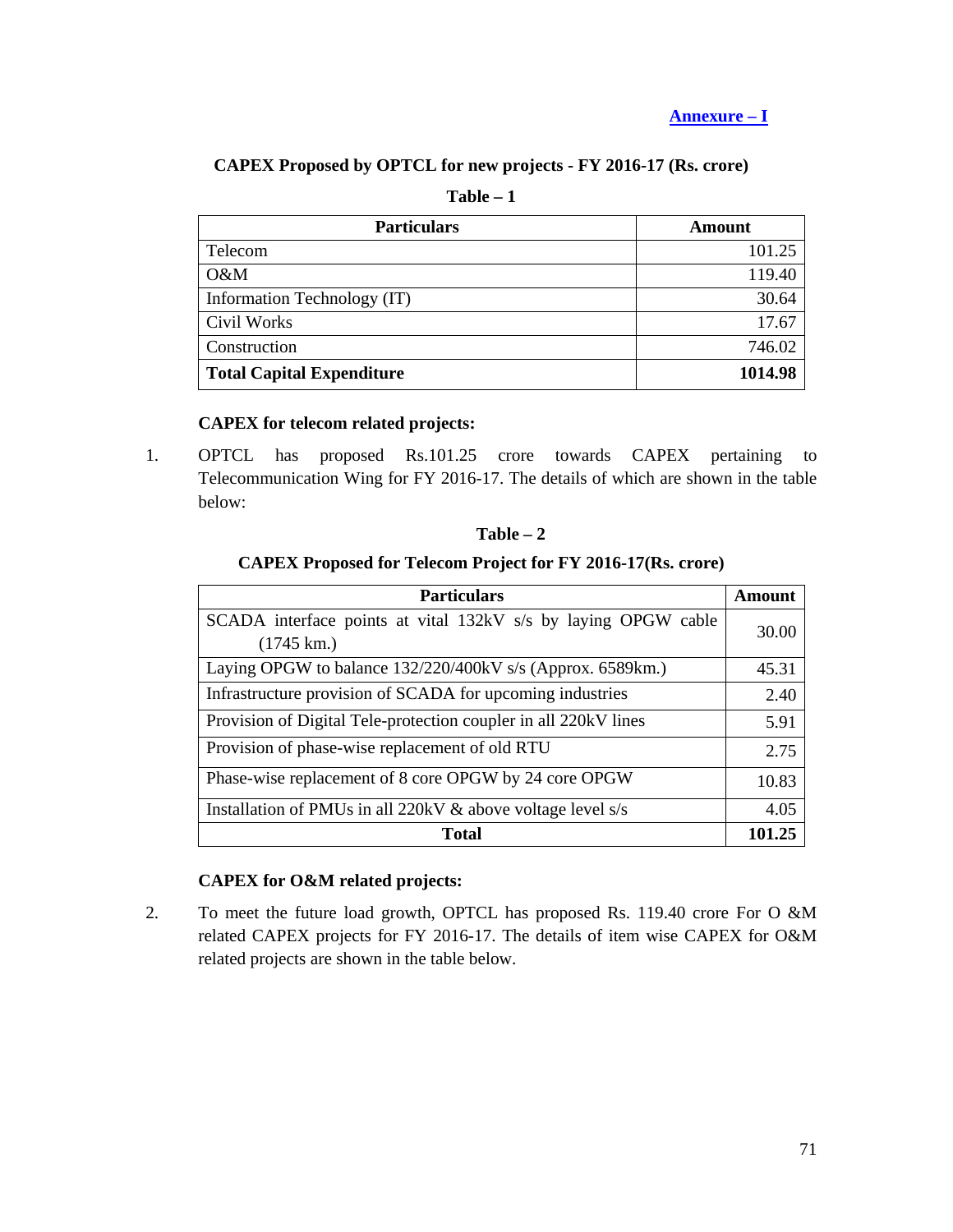| SI.                     | <b>Description</b>                                                            | Rate        | Quantity<br>(Nos.) | <b>Amount</b> |
|-------------------------|-------------------------------------------------------------------------------|-------------|--------------------|---------------|
| $\mathbf{1}$            | <b>PROCUREMENT</b><br>OF TRANSFORMERS WITH<br><b>ERECTION</b>                 |             | <b>COST</b><br>OF  |               |
| (i)                     | Procurement of 160 MVA, 220/132kV                                             | 7.15        | $\overline{2}$     | 14.30         |
| (ii)                    | Procurement of 63 MVA, 132/33kV                                               | 3.63        | $\overline{2}$     | 7.26          |
| (iii)                   | Procurement of 40 MVA, 132/33kV                                               | 3.00        | 11                 | 33.03         |
| (iv)                    | Procurement of 40 MVA, 220/33kV                                               | 3.35        | $\mathbf{1}$       | 3.35          |
| (v)                     | Procurement of 20 MVA, 132/33kV                                               | 1.65        | 5                  | 8.25          |
| (vi)                    | Cost of construction of Bays                                                  | LS          |                    | 7.00          |
| $\mathbf{2}$            | <b>PROCUREMENT</b><br>OF<br><b>TRANSFORMERS</b><br><b>EMERGRNCY SITUATION</b> | <b>TO</b>   | <b>MEET</b>        |               |
| (i)                     | Procurement of 160 MVA- 2 nos., 40 MVA - 5<br>nos, 20MVA-2 nos Transformers   | LS          |                    | 37.43         |
| $\overline{\mathbf{3}}$ | CONVERSION OF S/C (DC TOWERS) TO D/C WITH BOTH<br><b>END BAYS</b>             |             |                    |               |
| (i)                     | 132kV Kendrapara - Pattamundai (19.5 RKM)                                     | LS          |                    | 2.89          |
| $\overline{\mathbf{4}}$ | <b>UPRATING OF CONDUCTOR WITH HTLS</b>                                        |             |                    |               |
| (i)                     | 132kV Ranasinghpur - Kesura SC (26.36 RKM)                                    | LS          |                    | 4.81          |
| 5                       | <b>CONSTRUCTION</b><br><b>OF</b><br><b>BAYS</b><br><b>AT</b>                  | <b>GRID</b> |                    |               |
|                         | <b>SUBSTATIONS</b>                                                            |             |                    |               |
|                         | LILO of 132kV Burla - Chipilima Tie Line (Ckt -                               | LS          |                    |               |
| (i)                     | I) to Katapali Grid with connecting Bays                                      |             |                    | 1.08          |
|                         | <b>TOTAL</b>                                                                  |             |                    | 119.40        |

# **CAPEX Proposed for O&M projects for FY 2016-17(Rs. crore)**

**Table – 3** 

# **CAPEX for Information Technology (IT) related projects:**

3. OPTCL has proposed Rs.30.64 crore towards CAPEX for Information Technology (IT) related works for infrastructure development and automation related fields etc. to be made during FY 2016-17. The details of item wise CAPEX for Information Technology (IT) related projects are shown in the tablebelow:

| anı |  |
|-----|--|
|-----|--|

### **CAPEX Proposed for IT projects for FY 2016-17(Rs. crore)**

| Sl. No. | <b>Item Description</b>               | Amount |
|---------|---------------------------------------|--------|
|         | Geographical Information System (GIS) | 5.70   |
|         | Analytics (Business Intelligence)     | 3.50   |
|         | Primary Data Center                   | 4.50   |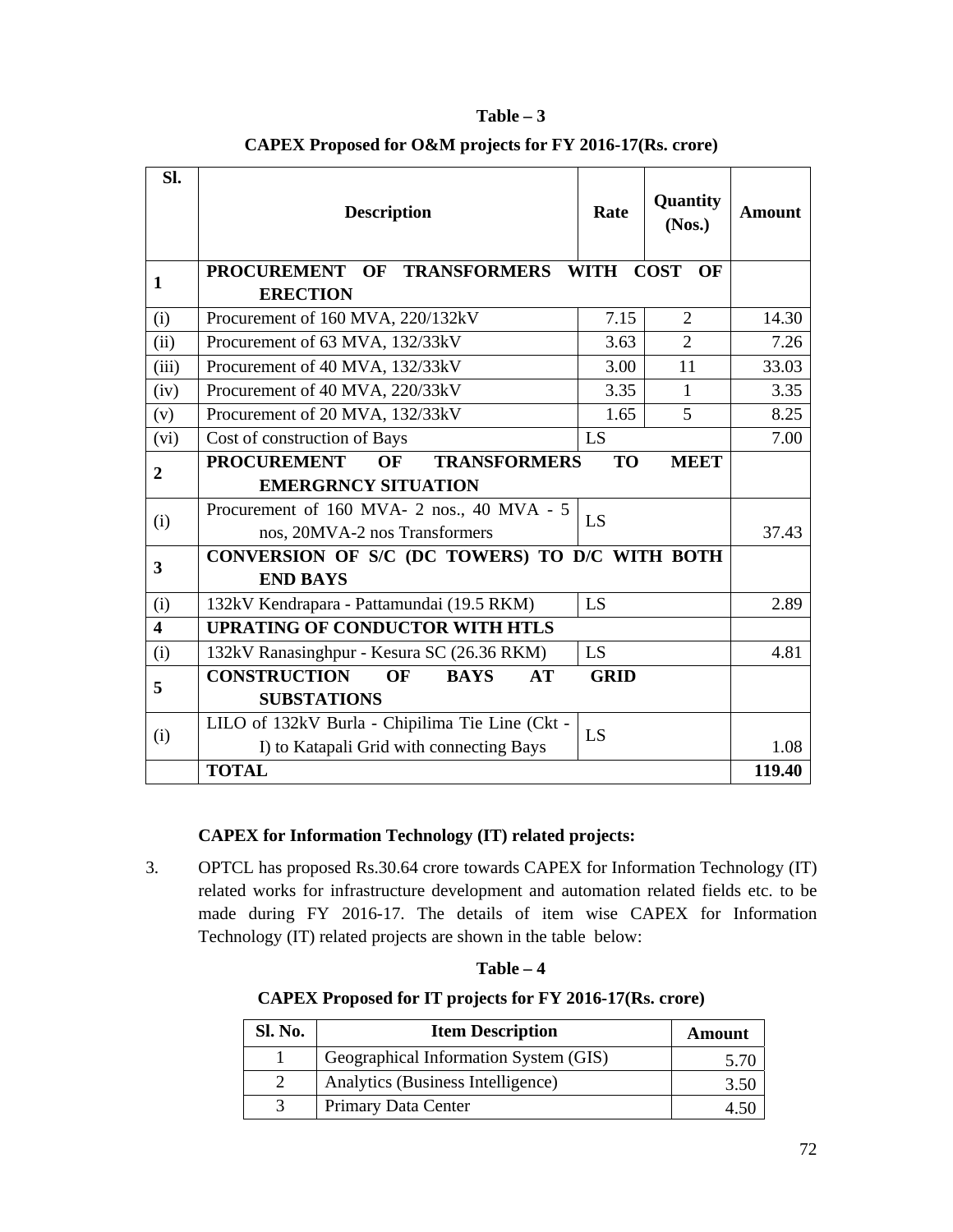| 4  | Disaster Recovery Data Center       | 7.00 |
|----|-------------------------------------|------|
| 5  | End-User IT Systems                 | 3.00 |
| 6  | Network (OGS-WAN)                   | 0.82 |
| 7  | IT Security                         | 0.50 |
| 8  | <b>Smart Grid Initiatives (AMI)</b> | 1.00 |
| 9  | Other IT Initiatives:               |      |
| a) | <b>CCTV &amp; VC</b>                | 4.57 |
| b) | <b>DMS</b>                          | 0.05 |
|    | 30.64                               |      |

CAPEX for civil works:

4. For the FY 2016-17, OPTCL has proposed Rs. 17.67 crore towards CAPEX for Civil works for new upcoming projects and the activity wise details are shown in table below:

| anı<br>г |  |
|----------|--|
|----------|--|

## **CAPEX Proposed for Civil projects for FY 2016-17(Rs. crore)**

| Sl. No.      | <b>Description of works</b>                                    |       |  |  |
|--------------|----------------------------------------------------------------|-------|--|--|
|              | Construction of re-alignment of approach roads & related work  | 0.45  |  |  |
| 2            | Construction of Boundary and Compound Wall related work        | 0.98  |  |  |
| 3            | Water supply system, sewerage system and drainage related work | 0.31  |  |  |
| 4            | Renovation & Construction of offices, staff qrs., stores       | 2.56  |  |  |
| 5            | Construction of PEB, GRIDCO, BBSR                              | 3.37  |  |  |
| 6            | <b>Construction of Tech Tower, BBSR</b>                        | 10.00 |  |  |
| <b>Total</b> |                                                                |       |  |  |

## **CAPEX for Construction Wing:**

5. To strengthen the transmission system network of the State and to increase the overall system capacity, OPTCL has proposed to spend an amount of Rs. 744.62 crore during FY 2016-17 and the activity wise details are shown in table below:

## **Table –6**

## **CAPEX Proposed for Construction Wing for FY 2016-17**

 **(Rs. crore)** 

| SI. |                                          | <b>Expenditure during FY 2015-16</b>                   |                                                              |              | projected                        |
|-----|------------------------------------------|--------------------------------------------------------|--------------------------------------------------------------|--------------|----------------------------------|
|     | <b>Description of the Project/Scheme</b> | <b>Actual for</b><br><b>First Six</b><br><b>Months</b> | <b>Projection for</b><br><b>Balance Six</b><br><b>Months</b> | <b>Total</b> | <b>Expenditure</b><br>FY 2016-17 |
|     |                                          |                                                        |                                                              | $5=3+4$      |                                  |
| A   | <b>ONGOING SCHEME</b>                    |                                                        |                                                              |              |                                  |
|     | 400kV Meramundali- DuburiD/C line        |                                                        | 4.00                                                         | 4.00         |                                  |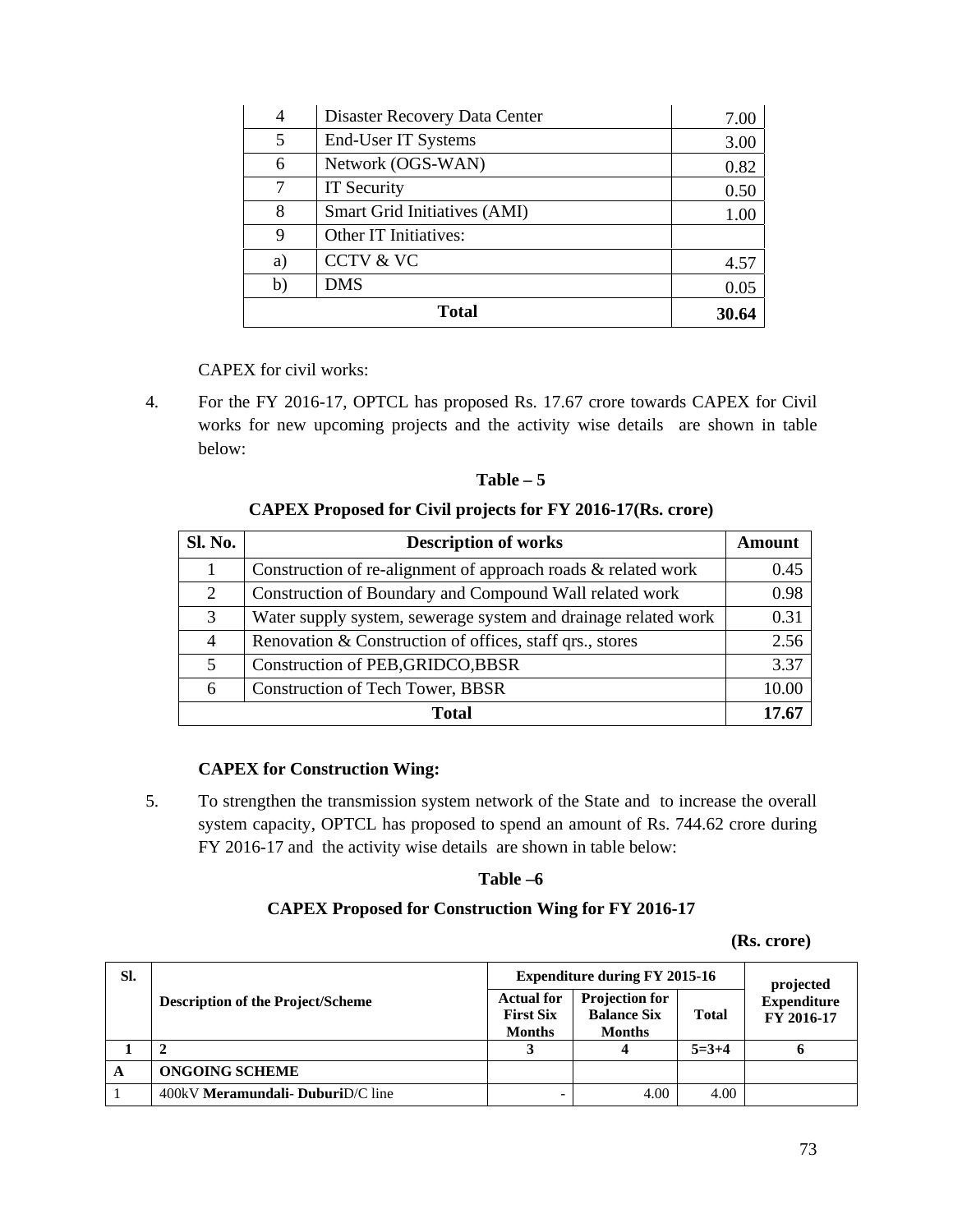| $\overline{2}$ | 132/33kV Khajuriakata(Hindol Road) S/S with line                                                  | 3.20                     | 7.50  | 10.70             |       |
|----------------|---------------------------------------------------------------------------------------------------|--------------------------|-------|-------------------|-------|
| 3              | 400kV IB- Meramundali D/C line                                                                    |                          | 1.20  | 1.20              |       |
| $\overline{4}$ | Diversion of 132kV Dhenkanal- Nuapatna line with<br>132KV Bay Extension at Nuapatna               | 0.06                     | 3.50  | 3.56              |       |
| 5              | Conversion of 132/33kVSomanathpurSw-Stn to S/S                                                    | 1.14                     | 2.00  | 3.14              |       |
| 6              | 2x12.5MVA, 132/33kV UdalaS/S with LILO                                                            |                          | 1.00  | 1.00              | 8.00  |
| $\overline{7}$ | 132kV Bhadrak - AnandpurS/C line                                                                  | 1.98                     | 6.00  | 7.98              | 15.27 |
| $\,$ 8 $\,$    | 132/33kV OlaverS/S & 132kV Pattamundai-Olavar<br>line with Bay Extension at Pattamundai           | 1.89                     | 3.00  | 4.89              | 2.00  |
| $\overline{9}$ | 132/33kV AgarpadaS/S with LILO                                                                    | 1.48                     | 7.00  | 8.48              | 15.00 |
| 10             | 2x20MVA, 132/33kV Bhograi S/S with LILO                                                           | 3.88                     | 5.00  | 8.88              | 14.00 |
| 11             | 132kV Kuchei PG-JaleswarD/C line & 2 nos. 132kV<br><b>Bay Extension</b>                           | 6.04                     | 3.50  | 9.54              | 5.50  |
| 12             | 220/132/33kV Puri(Samangara) S/S with line                                                        | 35.51                    | 5.00  | 40.51             | 1.00  |
| 13             | 220/132/33kV Atri (Karadagadia)S/Swith LILO                                                       | 10.88                    | 5.00  | 15.88             | 5.00  |
| 14             | 2x160MVA, 220/132kV MendhasalS/S with line                                                        | 1.24                     | 1.00  | 2.24              |       |
| 15             | 220/132/33kV PratapsasanS/S with line                                                             | 1.30                     | 8.00  | 9.30              | 15.00 |
| 16             | 3rd ICT at 400/220kV MendhasalS/S                                                                 | 3.93                     | 5.00  | 8.93              | 10.15 |
| 17             | 220kV Bidanasi-Cuttack D/C line                                                                   | 2.04                     | 3.00  | 5.04              |       |
| 18             | 220/132kV Cuttack (Nuapada) S/S & 220KV Bay<br>Extensions at Bidanasi                             | 0.24                     | 5.50  | 5.74              | 2.00  |
| 19             | 132/33kV MarshaghaiS/S with LILO                                                                  | 4.52                     | 2.50  | 7.02              |       |
| 20             | 132kV Bay Extensions at Salipur&Kendrapara with<br>lines                                          | 0.07                     | 4.50  | 4.57              |       |
| 21             | 132kVNuapatna-Banki S/C line                                                                      | 1.32                     | 4.00  | 5.32              | 10.63 |
| 22             | 2X20MVA, 132/33kV R.UdayagiriS/Swith line                                                         | 8.81                     | 7.00  | 15.81             | 23.67 |
| 23             | Conversion of existing 132kVBalasore- Somathpur<br>S/C line to D/C line & 132kV Bay<br>Extensions |                          | 2.00  | 2.00              |       |
| 24             | 220/33kV Narasinghpur S/S with LILO                                                               | 0.13                     | 6.00  | 6.13              | 16.87 |
| 25             | 132/33 kV Bangiriposhi S/S with line                                                              | 1.27                     | 3.00  | 4.27              | 9.00  |
| 26             | 132/33kV Dhenkikote S/S with line                                                                 |                          | 6.00  | 6.00              | 27.93 |
| 27             | 2x20MVA,132/33kV Brajabiharipur, Cuttack (old<br>site CDA) S/S                                    |                          | 3.50  | 3.50              | 20.00 |
| $28\,$         | 220/33kV BaligudaS/S with line                                                                    | 8.75                     | 5.00  | 13.75             | 35.00 |
| 29             | 2x20MVA, 132/33kV Satasankha(puri) S/S with line                                                  |                          | 2.00  | 2.00              | 25.00 |
| 30             | 132/33kV Tirtol S/S with LILO                                                                     | $\overline{\phantom{a}}$ | 2.00  | 2.00              | 15.00 |
| 31             | 132/33kV ChikitiS/S withline                                                                      |                          | 5.00  | $\overline{5.00}$ | 22.00 |
| 32             | 132/33kV Betonati S/S with line                                                                   | 0.29                     | 4.00  | 4.29              | 5.00  |
| 33             | 220/132/33kV AskaS/S with line                                                                    | 6.86                     | 10.00 | 16.86             | 30.00 |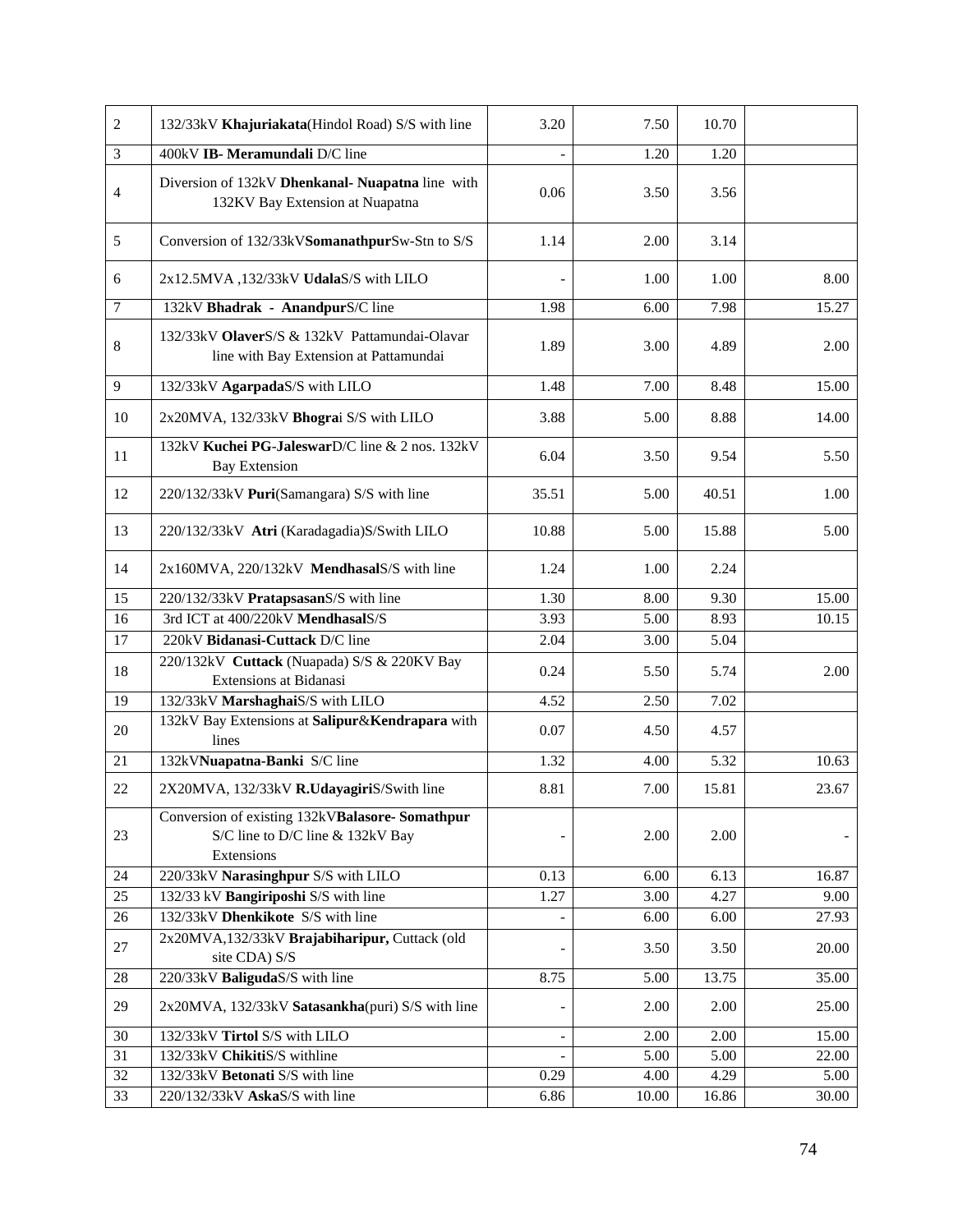| 34              | 220/132/33kVChandaka-B (Bhubaneswar) GIS S/S                                   | 5.63                     | 35.00 | 40.63 | 35.00 |
|-----------------|--------------------------------------------------------------------------------|--------------------------|-------|-------|-------|
| $\overline{35}$ | 220kV Atri-Pandiabil D/C line                                                  | 6.82                     |       | 6.82  |       |
| 36              | 220/132/33kV GodaChhak S/S with line                                           |                          | 4.00  | 4.00  | 15.00 |
| 37              | 400/220KV Duburi(New) S/S & Bay Extension<br>Work at Meramundali               | $\overline{\phantom{a}}$ | 1.00  | 1.00  |       |
| 38              | 132/33kV Boudh S/S with Line                                                   |                          | 0.05  | 0.05  |       |
| 39              | 132/33kV PadampurS/S with line                                                 | 0.09                     | 7.00  | 7.09  | 3.00  |
| 40              | 220/132kV KesingaS/S with line                                                 | 0.79                     | 10.00 | 10.79 | 10.00 |
| 41              | 132/33kV Kantabanji S/S with line                                              | 1.16                     | 10.00 | 11.16 | 4.00  |
| 42              | 220/132/33kV Baragarh(New) S/S                                                 | 0.75                     | 10.00 | 10.75 | 15.00 |
| 43              | 132kV PottangiS/S with line                                                    | 2.91                     | 11.00 | 13.91 | 0.10  |
| 44              | 132kV UmerkoteS/S with line                                                    | 4.87                     | 0.10  | 4.97  |       |
| 45              | 2nd 220kVIndravati-TherubaliD/Cline                                            |                          | 1.50  | 1.50  | 1.00  |
| 46              | 132/33kV Podagada S/S with line                                                | 2.99                     | 14.00 | 16.99 | 1.00  |
| 47              | 220kV Jayanagar(OPTCL)-Jaynagar (PGCIL) line<br>& 2 nos. 220kV feeder bays     | 0.37                     | 5.00  | 5.37  | 5.00  |
| 48              | Conversion of existing Jaynagar- Sunabeda S/C line<br>to D/C line              | 3.50                     | 5.00  | 8.50  | 1.00  |
| 49              | 220/33kV MalkanagiriS/S with line                                              | 0.84                     | 15.00 | 15.84 | 10.00 |
| 50              | 2x20MVA, 132/33kV Muniguda S/S with LILO                                       | 0.42                     | 5.00  | 5.42  | 10.00 |
| 51              | 2x20MVA,132/33kV KalungaS/S with LILO                                          | 0.04                     | 4.00  | 4.04  |       |
| 52              | 2x40MVA,220/33kV BonaiS/S with LILO                                            | 0.10                     | 2.00  | 2.10  | 8.00  |
| 53              | 220/132kV LapangaS/S with lines                                                | 0.93                     | 7.00  | 7.93  |       |
| 54              | Conversion of 132/11kV S/S to 2x40MVA, 132/33kV<br>S/S at Sarasmal(Jharsuguda) | 1.24                     | 2.00  | 3.24  | 4.00  |
| 55              | Transformer bay at 220/33kV LaxmipurS/S                                        | 0.22                     | 2.00  | 2.22  | 3.00  |
| 56              | 2x12.5MVA, 220/33kV KasipurS/S with LILO                                       | 0.06                     | 5.00  | 5.06  | 10.00 |
| 57              | 132kV Junagarh-KesingaS/C line                                                 | 2.47                     | 2.00  | 4.47  | 10.00 |
| 58              | 2X20MVA, 132/33kV BorigumaS/S with LILO                                        | $\qquad \qquad -$        | 5.00  | 5.00  | 8.00  |
| 59              | 2x20MVA, 220/33kV JaypatnaS/S with line                                        | 6.95                     | 5.00  | 11.95 | 7.00  |
| 60              | 220/33kV Kalimela S/S with line                                                | $\blacksquare$           | 5.00  | 5.00  | 7.00  |
| 61              | 132kV Jayanagar - Tentulikhunti S/C line                                       |                          | 6.00  | 6.00  | 8.00  |
| 62              | 132/33kV BirmaharajpurS/S with line                                            | 0.01                     | 4.00  | 4.01  | 7.00  |
| 63              | 132/33kV TusuraS/S with line                                                   | 2.76                     | 4.00  | 6.76  | 10.00 |
| 64              | 132kV Nuapada-PadampurS/C line                                                 |                          | 3.00  | 3.00  | 5.00  |
| 65              | 400/220kV Lapanga S/S with line                                                | 7.48                     | 2.00  | 9.48  | 15.00 |
| 66              | 132/33kV GhensS/S with line                                                    | 3.08                     | 4.00  | 7.08  | 15.00 |
| 67              | 132 kV Podagada-Pottangi S/C line                                              |                          | 0.05  | 0.05  | 5.00  |
| 68              | 220 kV Pandiabil-Pratapsasan Line                                              | 2.74                     | 2.00  | 4.74  | 12.00 |
| 69              | 132/33kV BankiS/S with line                                                    | 0.84                     | 0.50  | 1.34  |       |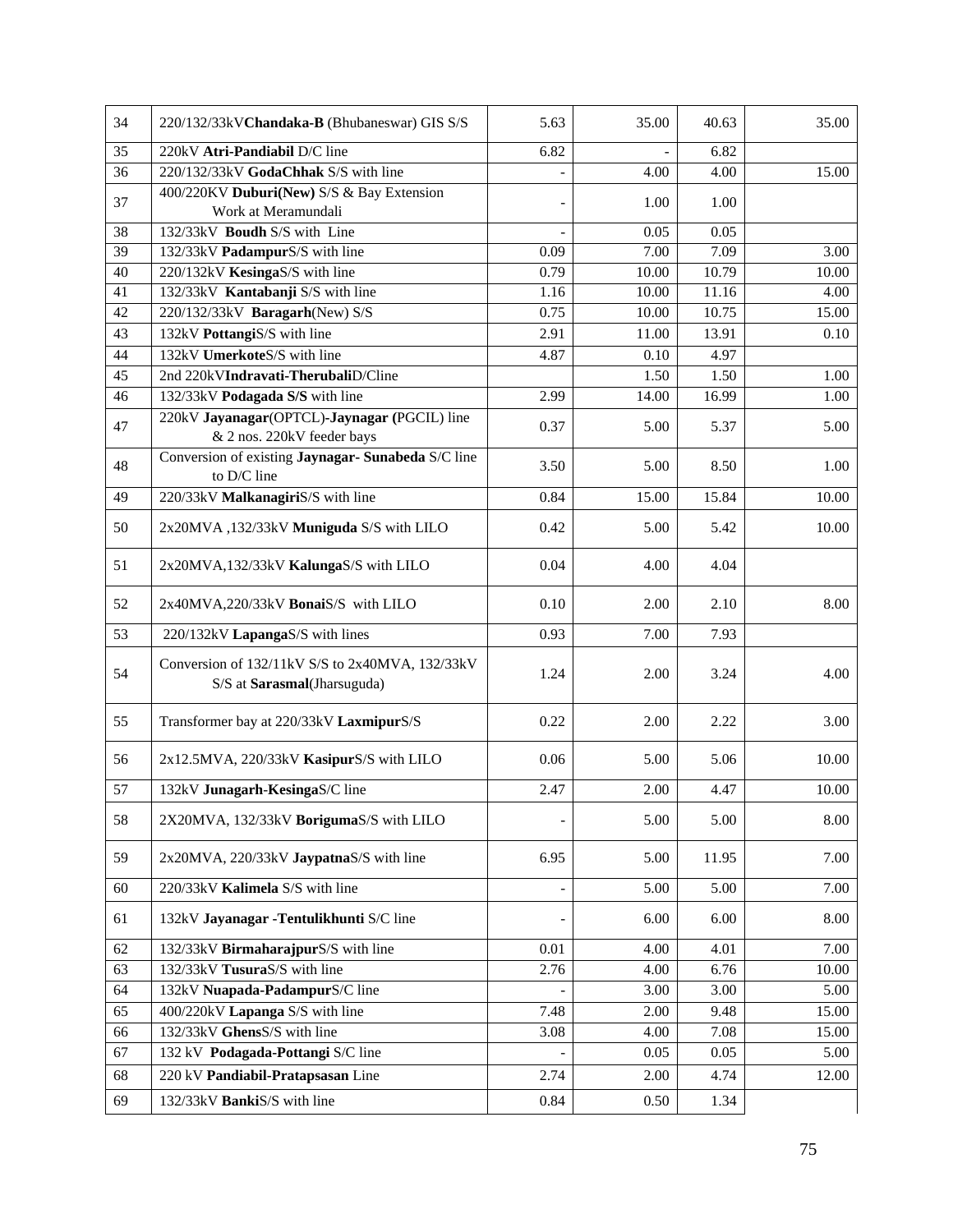| $\overline{70}$ | Other Works                                            | 4.46                     | 2.50   | 6.96                     |        |
|-----------------|--------------------------------------------------------|--------------------------|--------|--------------------------|--------|
|                 | <b>TOTAL - A</b>                                       | 171.35                   | 343.40 | 514.75                   | 577.12 |
| $\bf{B}$        | <b>NEW PROJECTS</b>                                    |                          |        |                          |        |
| $\mathbf{1}$    | 400/220 kV Meramundali- B GIS S/S with line            |                          |        |                          | 10.00  |
| $\overline{2}$  | 132/33kV Unit-8 (Bhubaneswar)GIS S/S with line         |                          |        | $\overline{\phantom{a}}$ | 10.00  |
| 3               | 132/33kV Rasulgarh(Bhubaneswar) GIS S/S with<br>line   |                          |        |                          | 5.00   |
| $\overline{4}$  | 132kV Phulbani-Boudh S/C line                          |                          |        |                          | 7.00   |
| 5               | 132/33kV AthagarhGIS S/S& associated LILO              |                          | 5.00   | 5.00                     | 15.00  |
| 6               | 220/33kV KeonjharGIS S/S &associated line              |                          | 5.00   | 5.00                     | 15.00  |
| $\tau$          | 132/33kV ChandbaliGIS S/S & associated line            |                          | 0.10   | 0.10                     | 2.00   |
| 8               | 220/132kV Dhenkanal(New) S/S & associatedline          |                          |        |                          | 2.00   |
| 9               | 132/33kV RajnagarS/S & associated line                 |                          | 0.03   | 0.03                     | 5.00   |
| 10              | 132/33kV BahugramS/S& associated Line                  |                          | 0.03   | 0.03                     | 5.00   |
| 11              | 132/33kV Chandipur S/S& associated line                |                          | 0.03   | 0.03                     | 2.00   |
| 12              | 132/33kV G.Udayagiri S/S & associated line             | 0.01                     | 0.03   | 0.04                     | 5.00   |
| 13              | 132/33kV GondiaS/S & associated line                   |                          | 0.03   | 0.03                     | 5.00   |
| 14              | 220/33kV DasapallaS/S with line                        |                          | 0.50   | 0.50                     | 1.00   |
| 15              | 220/132/33kV KuakhiaGIS S/S with line                  |                          | 0.50   | 0.50                     | 2.00   |
| 16              | 220/132/33kV Kiakata S/S with line                     |                          | 0.70   | 0.70                     | 2.00   |
| 17              | 440/220kV Bhadrak (Ramakrushnapur) GIS S/Swith<br>line |                          | 0.75   | 0.75                     | 2.00   |
| 18              | 400/220kV Berhampur(Narendrapur) S/S with line         |                          | 0.20   | 0.20                     | 2.00   |
| 19              | 132kV Kuchei(PGCIL)-Baripada DC line                   |                          | 0.03   | 0.03                     | 3.00   |
| 20              | 2x20 MVA, 132/33kV ManeswarS/S with LILO               |                          |        |                          | 1.00   |
| 21              | 220/33kV Deogarh S/S with line                         |                          |        |                          | 1.00   |
| $22\,$          | 220/33kV LephripadaS/Swith line                        |                          |        |                          | 1.00   |
| 23              | 132/33kV Thuapalli S/S with line                       | $\overline{\phantom{a}}$ | 0.20   | 0.20                     | 1.00   |
| 24              | 132/33kV ThuamularampurS/S with associated line        |                          | 0.10   | 0.10                     | 0.50   |
| 25              | 220/132 kV Gunupur S/S with associated line            | 0.02                     | 0.50   | 0.52                     | 5.00   |
| 26              | 220/33kV Govindpalli S/S with associated line          |                          | 0.10   | 0.10                     | 0.50   |
| 27              | 132/33kVLakhanpur S/S with line                        |                          |        |                          | 1.00   |
| $28\,$          | 220/33KV S/S at Turumunga with associated line         |                          |        |                          | 1.00   |